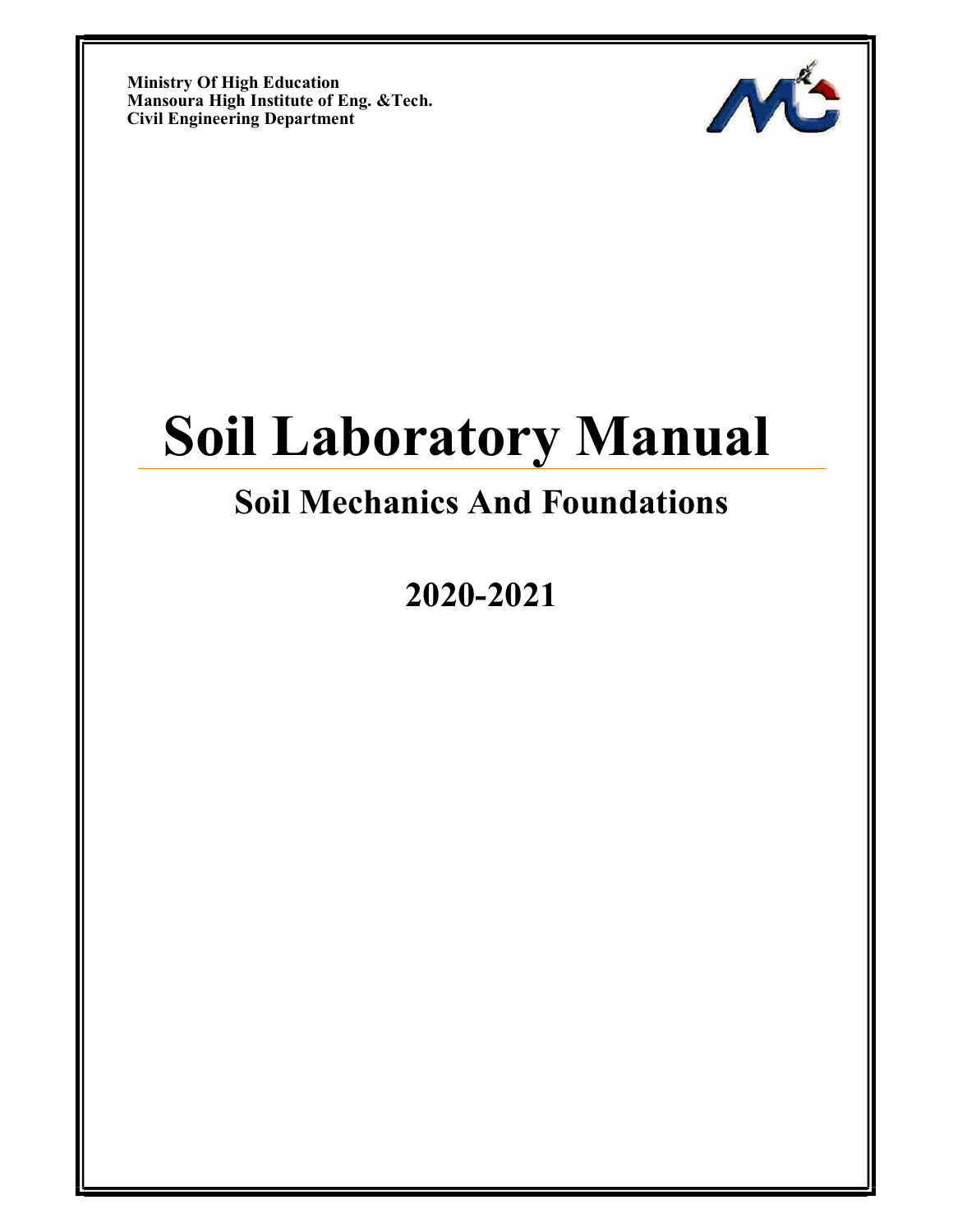#### **PREFACE**

In Civil Engineering, materials on which structure built such as soil, rock, and etc. have the foremost importance to ensure the stability of the structure. Geotechnical Engineering is the specialty of Civil Engineering which deals with the property and behavior of soil and rock in engineering purposes. For getting assurance about the good stability and quality of the structure, different laboratory tests are needed to be performed. To obtain different properties of soil, laboratory tests are performed on collected disturbed and undisturbed soil samples, while field tests are performed on sub-soil at in-site condition following mainly ASTM standard methods.

This Lab manual mainly deals with the common and standard soil laboratory tests. Soil laboratory tests like- grain size analysis by sieve and hydrometer tests, specific gravity test, moisture content determination test, organic content determination test, Atterberg limits test, compaction test, relative density test and direct shear test may be performed on collected disturbed soil samples, whereas permeability test, unconfined compression test, consolidation test and Triaxial test may be performed on collected undisturbed soil samples according to ASTM (American Standards for Testing Materials) methods.

This manual can be used as a textbook in civil engineering undergraduate program as well as a reference in the geotechnical engineering practice. Each laboratory testing includes a brief introduction of the theoretical background, the applicable ASTM references, the types of soils and other materials needed, specimen preparation, the apparatus and tools needed, test procedure, and detailed data sheets. Each laboratory testing is explained using photo illustrations. Generic laboratory data sheets have been prepared for each exercise. These data sheets are intended for use by students, researchers, or practicing engineers.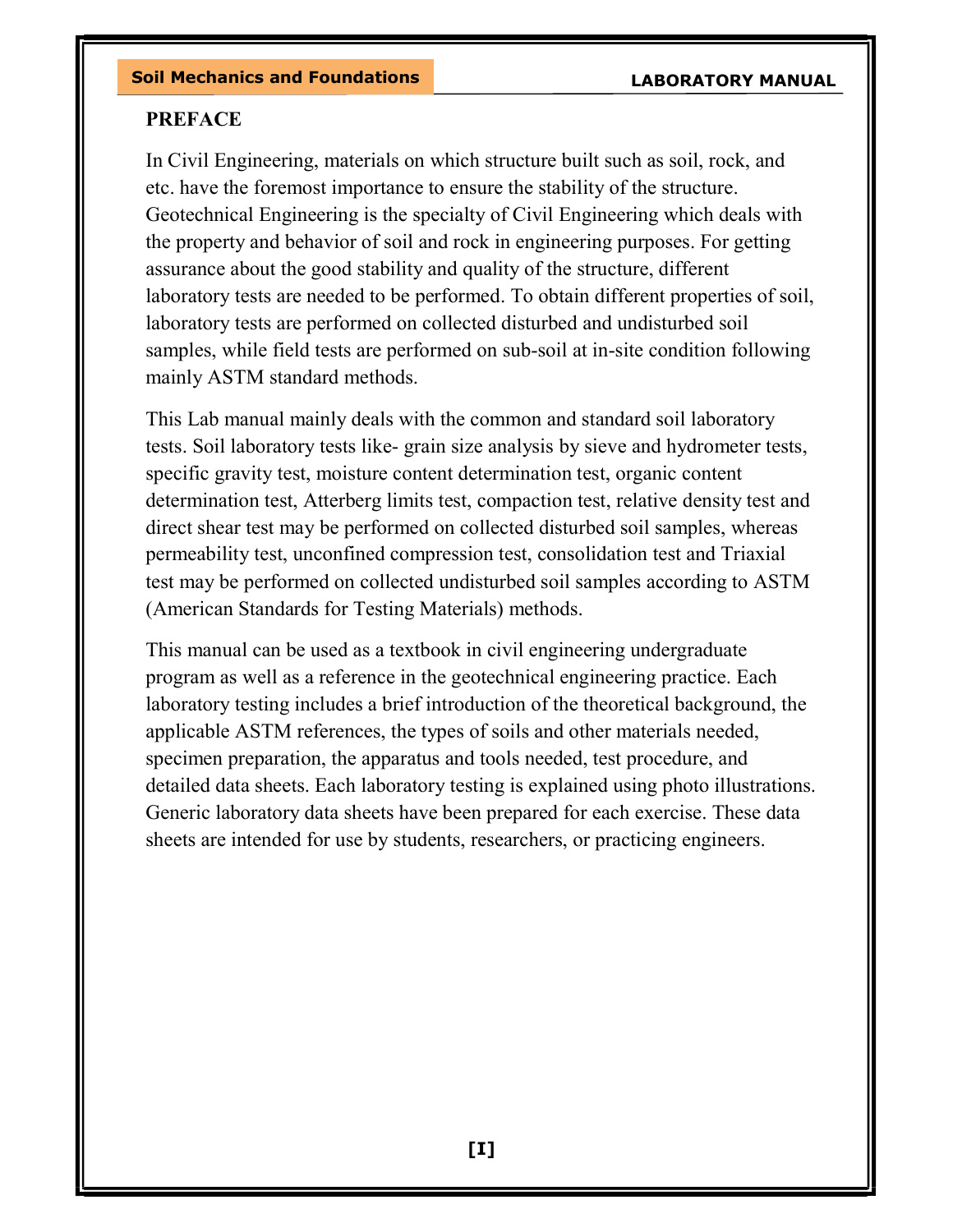### **TABLE OF CONTENTS**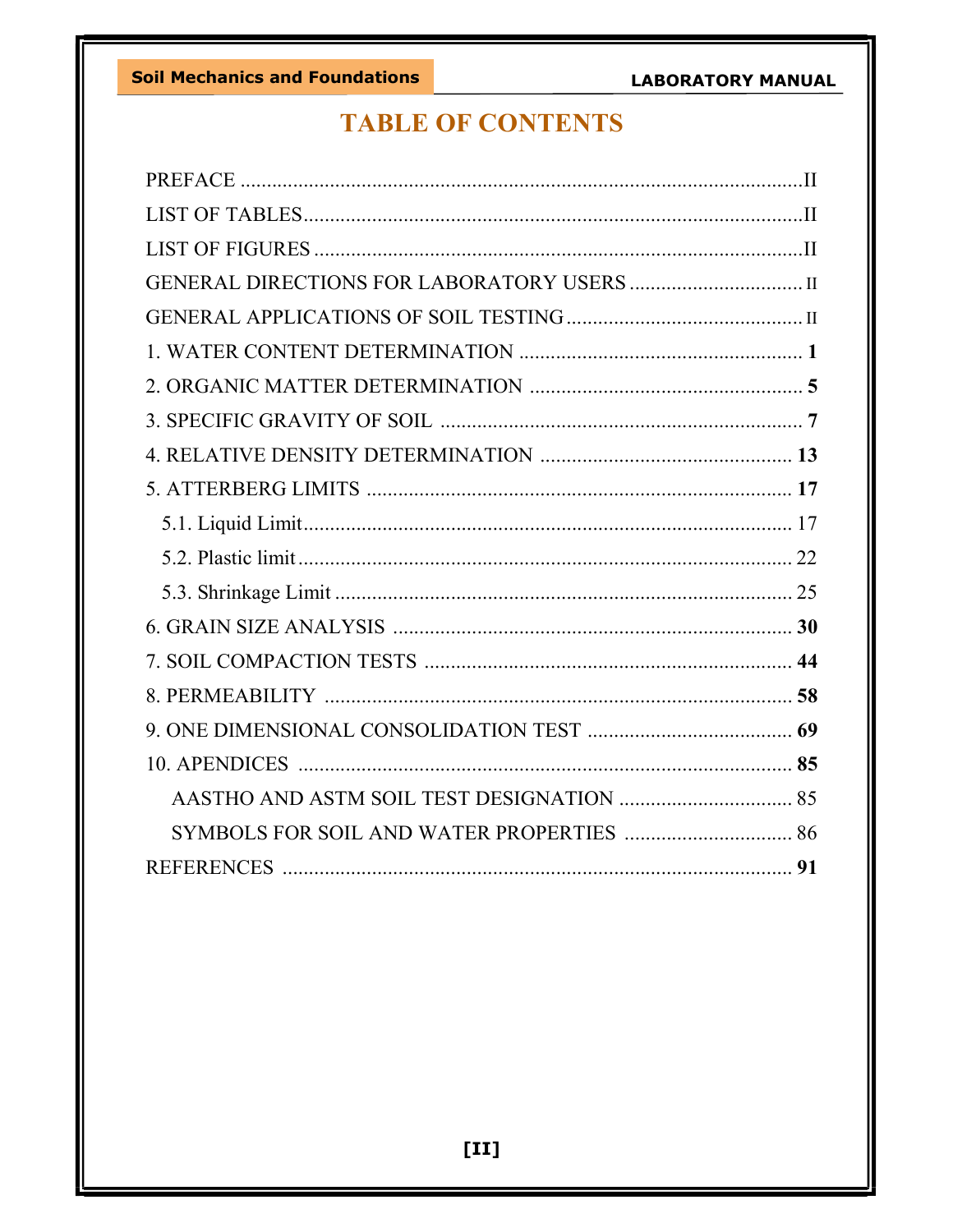Soil Mechanics and Foundations

#### LABORATORY MANUAL

### LIST OF TABLE

| Table 11:3: Density of Water & Correction Factor K for Various Temperatures (Specific        |  |
|----------------------------------------------------------------------------------------------|--|
|                                                                                              |  |
| Table 11:4: Factors a and b for Different Specific Gravity (for hydrometer analysis)  88     |  |
| Table 11:5: Value of K for Use in Equations for Computing Diameter of Particle in Hydrometer |  |
|                                                                                              |  |
|                                                                                              |  |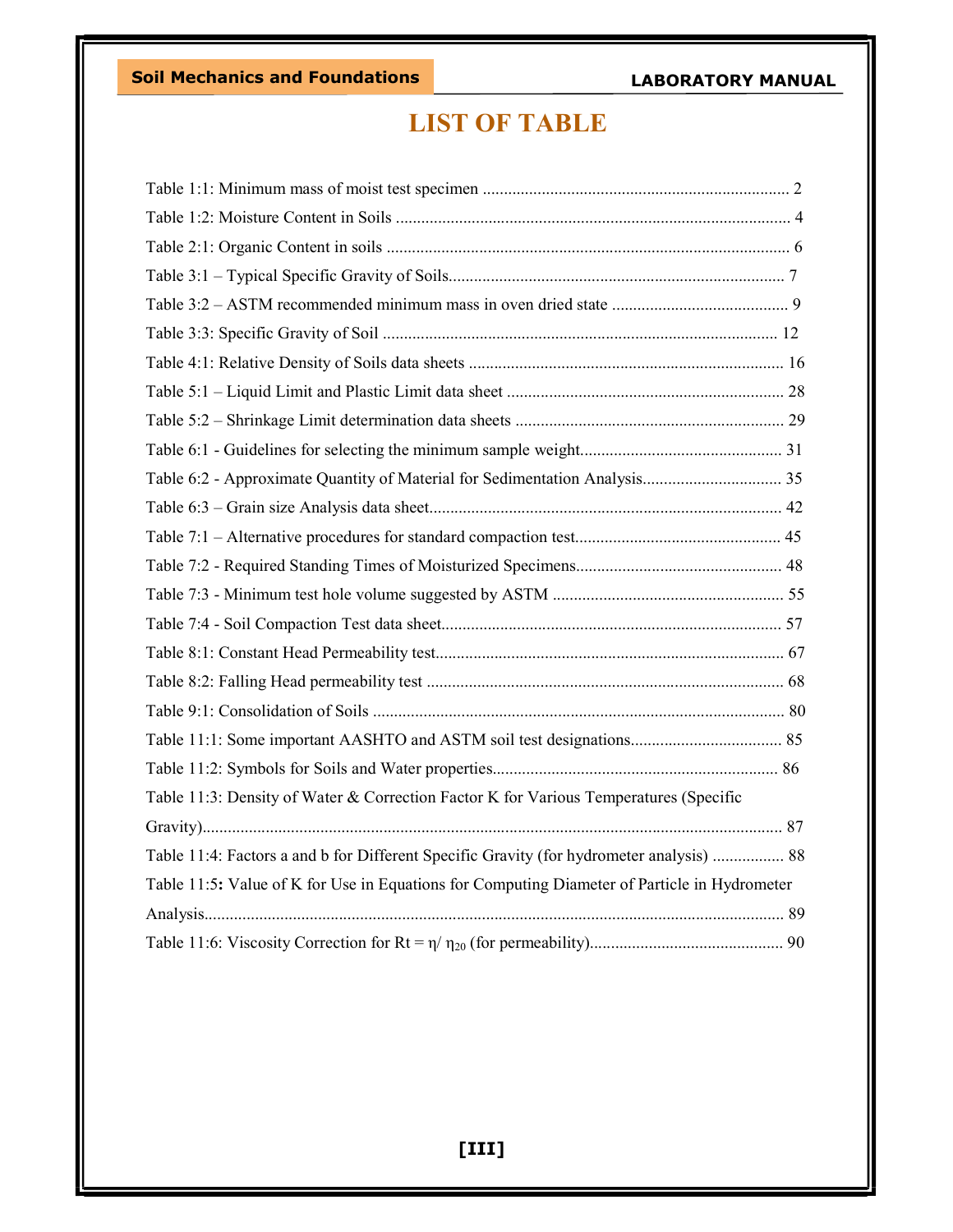### LIST OF FIGURES

| Figure 7:2 - Automatic Compactor with safety cage and compaction mold (left to right)  46 |  |
|-------------------------------------------------------------------------------------------|--|
|                                                                                           |  |
|                                                                                           |  |
|                                                                                           |  |
|                                                                                           |  |
|                                                                                           |  |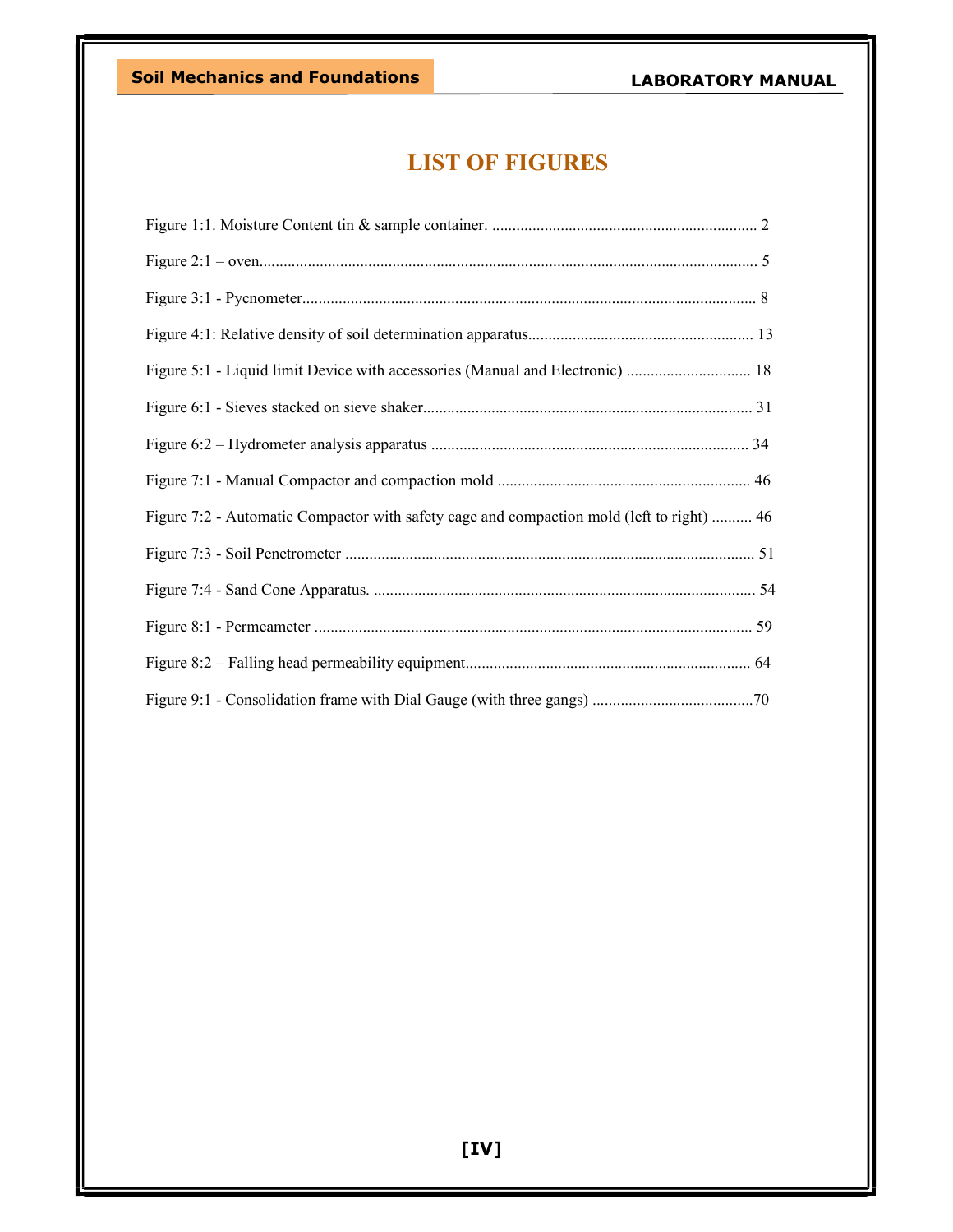### GENERAL DIRECTIONS FOR LABORATORY USERS

#### Do's

- 1. Have observation notebooks, lab manuals and other necessary things with yourself during the class.
- 2. Use tools for mixing concrete and water
- 3. Check the instruments for proper working conditions while taking and returning the same.
- 4. Clean your laboratory workspace thoroughly at the end of the laboratory session.
- 5. Maintain silence and clean environment in the lab

#### Don't

- 1. Do not operate the machines if no the permission from lab technicians
- 2. Do not put hands on equipment or never touch by your head while it is in function.
- 3. Do not fix or remove the test specimen while the main power source is switch on.
- 4. Do not spill the concrete and aggregates on the floor.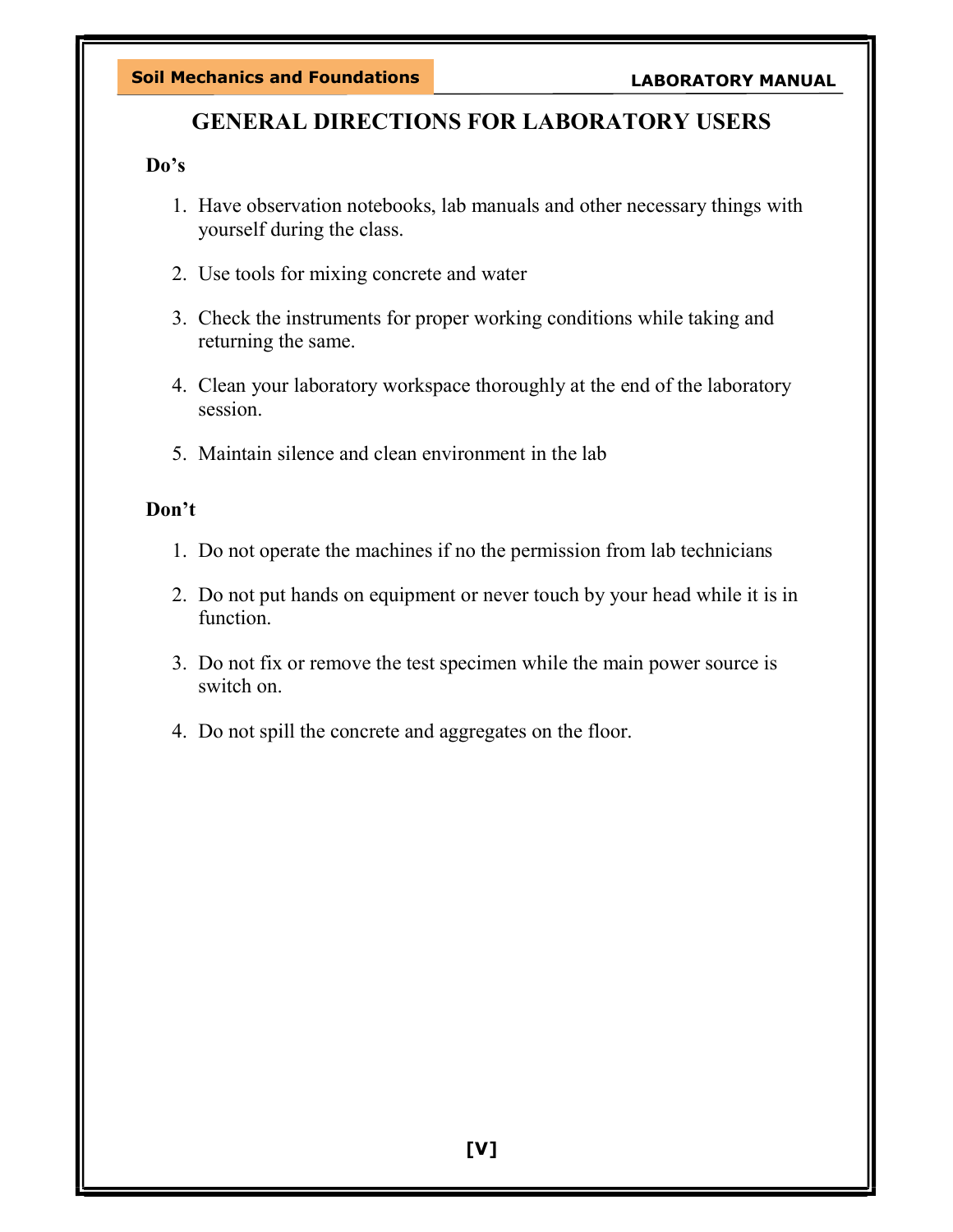#### GENERAL APPLICATIONS OF SOIL TESTING

The evaluation of soil properties from reliable test procedures has led students to detail understanding of the nature and probable behavior of soils as engineering materials. Some of the resulting benefits in the realm of civil engineering construction have been:

- 1. Reduction of uncertainties in the analysis of foundations and earthworks.
- 2. Economies in design due to the use of lower factors of safety
- 3. Exploitation of difficult sites
- 4. Erection of structures, and below ground construction, which would not have been feasible without this knowledge
- 5. Increased economy in the use of soils as construction materials, example in earth dams and embankments.

A laboratory entrusted with soil testing should be capable of carrying the required tests in accordance with recognized standards, in a competent, safe and efficient manner. So, some of the requirements are:

- 1. All procedures are documented, and any departures from written standards are reported
- 2. Test equipment is properly maintained, checked and stored
- 3. Samples are suitably handled, protected and stored
- 4. Competent, experienced and fully trained staff
- 5. The laboratory provides appropriate and safe working environment, and
- 6. An audit system ensures that these requirements are maintained.

#### Testing Techniques

First and foremost, good laboratory practice depends upon the development of correct techniques in performing tests, observing data and recording observations. Careful plotting of graphs where necessary, accuracy in calculations and correct reporting of results are other skills that a technician must acquire.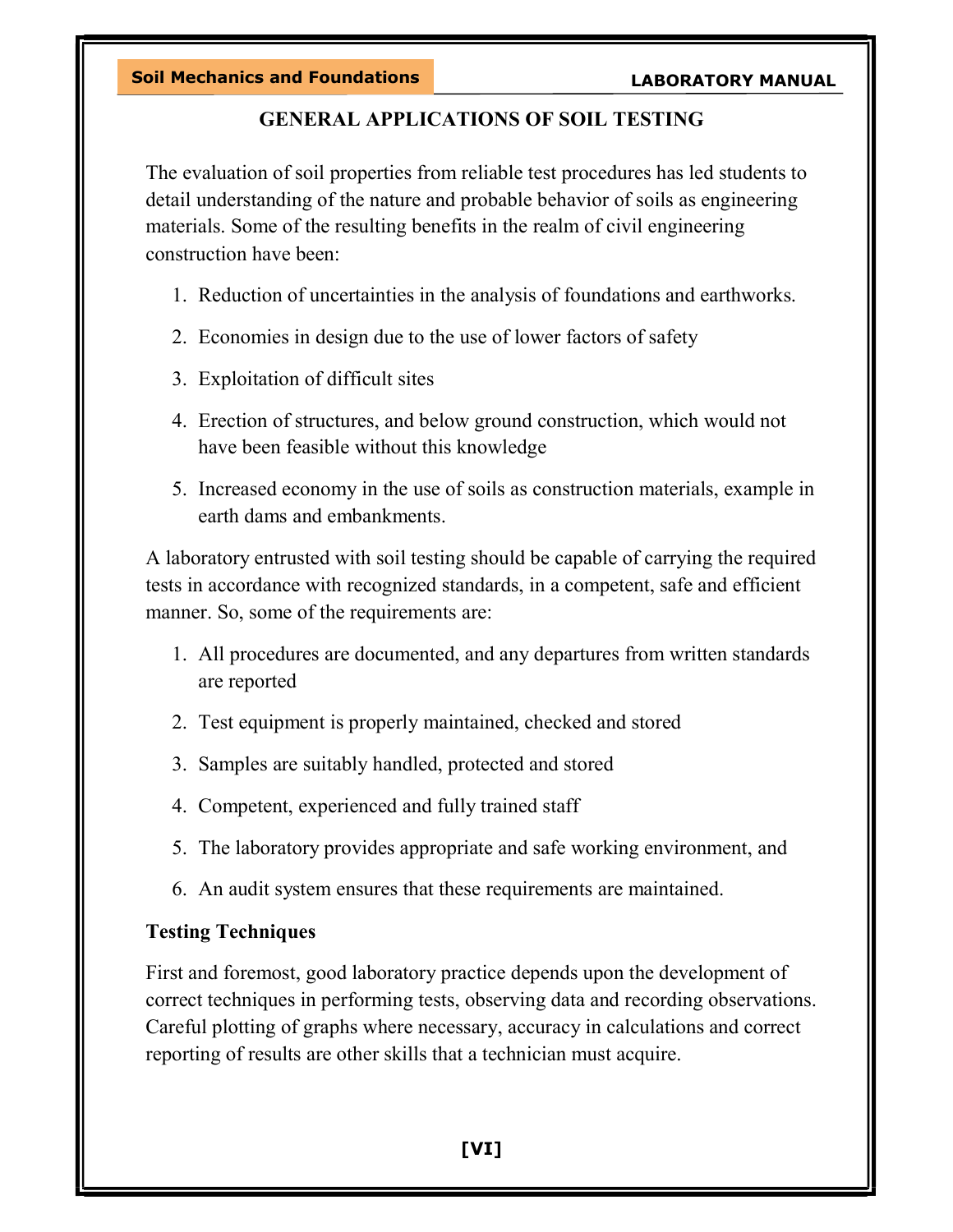#### Setting up a balance

The principles to be followed in setting up a balance will vary with each type of balance, and manufacturer's instructions or recommendations should be followed.

- 1. Balances should be sited in areas away from walkways, doors and other sources of vibration such as machinery and lifts, and preferably not adjacent to external wall.
- 2. Balances should not be placed next to a heater, radiator or oven and must be protected from direct sunlight and from draughts. Balances of high accuracy are sensitive to temperature changes.
- 3. A sensitive balance should have an independent support.
- 4. Sufficient space should be provided for an operator to recording data as well as for weights and samples.
- 5. Wherever the balance is situated, it should stand on a firm and solid level surface.
- 6. The balance should be protected from dust when not in use.

#### Weighing procedures

Before weighing a dried soil sample from oven, the sample should be allowed to cool in a desiccator.

#### Electronic balances

Electronic balances should leave switch on all the time, if that complies with the manufacturer's instructions.

- 1. Check that the pan is clean, and the zero reading when unloaded.
- 2. Set the tare adjustment to zero with the empty container on the pan, if this facility is used.
- 3. Place the item to be weighed on the pan gently, near to the center to avoid eccentric loading.
- 4. Read the indicated mass and write it down immediately, in the appropriate space on the test sheet, while in front of the balance.
- 5. Always check back to the indicated mass, and confirm that the correct value has been written down.
- 6. Remove the sample from the pan, and clean the pan.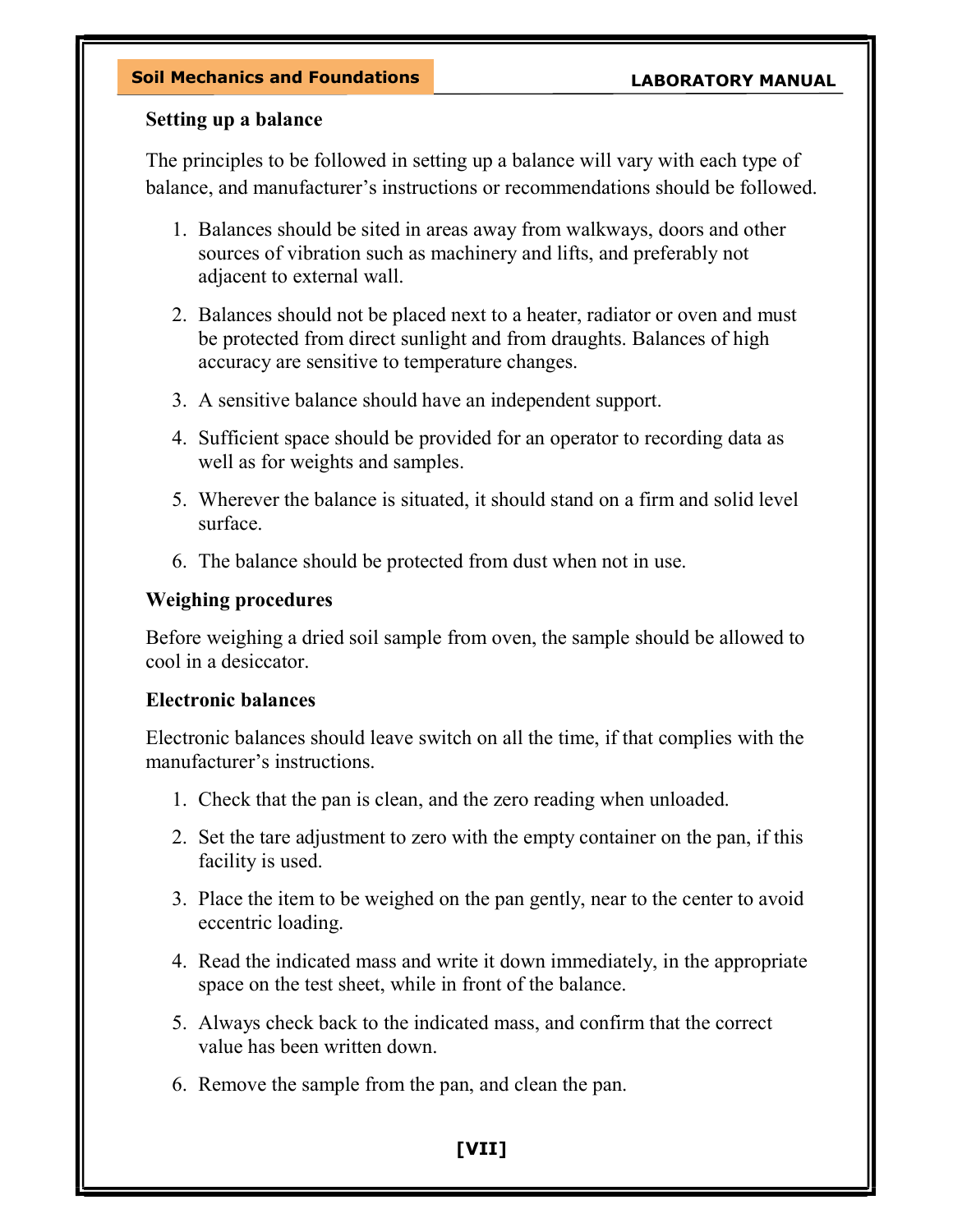#### Manually operated balances

Good practice in the use of in the older types of balance, which have two pans and need loose weighs, is summarized as follows:

- 1. Check that the pans are clean, and zero reading when unloaded.
- 2. Set the tare adjustment to zero with the empty container on the pan.
- 3. Place the item to be weighed on center of the pan and add loose weights.
- 4. When a balance that incorporates a test position to take the weight of the pans off the knife-edges is being used.
- 5. When the balance has steadied, read the indicated mass, and add to this the total weight value of any loose weights.
- 6. Write down this mass immediately in the appropriate space on the test sheet while in front of the balance.
- 7. Always check the indicated mass and loose weights, and confirm that the correct value written down.
- 8. Remove any loose weights and in doing so recheck the total. Replace them in the box.
- 9. Remove sample from pan, and clean the pan.
- 10.Switch off the indicator lamp if appropriate.

#### General care

- 1. Before use, check that the balance is level and firm.
- 2. Always keep a balance clean and dust-free. Keep a small soft brush easy for available. If the balance has a cover, replace it after use.
- 3. Use the tweezers for handling small loose weights.
- 4. Loose weights must be replaced in the weighs box.
- 1. 5. Never use a highly sensitive balance for weighing out corrosive liquid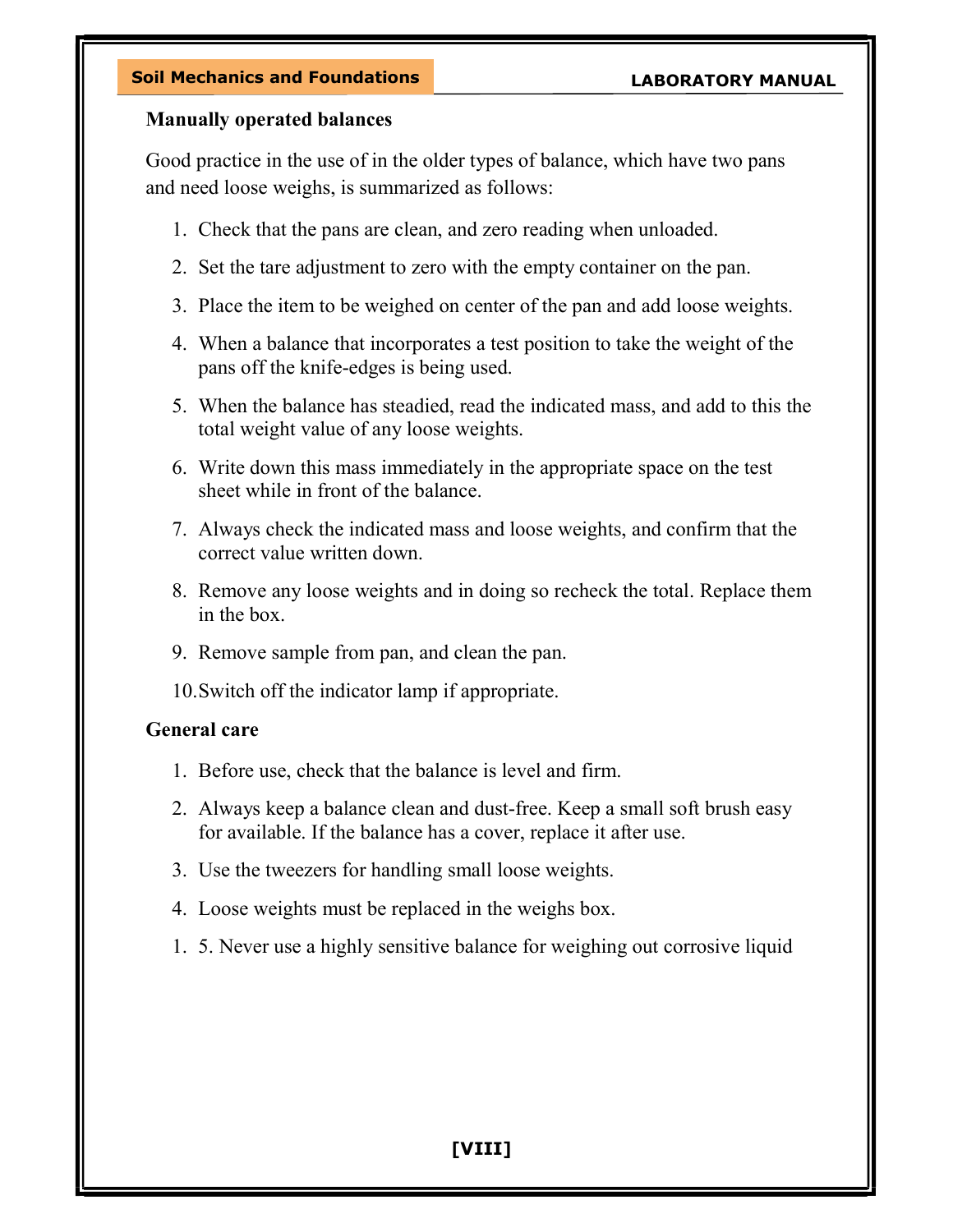#### 1. WATER CONTENT DETERMINATION

#### Theory

The moisture content of soil (also referred to as water content) is an indication of the amount of water present in soil. By definition, moisture content is the ratio of the mass of water to the mass of solids in the sample expressed as a percentage. In equation form,

$$
w = \frac{M_w}{M_s} \times 100
$$

Where,

 $w =$  moisture content of soil, in %.  $M_w$  = mass of water in soil sample.  $M_s$  = mass of solids in soil sample.

The water content of soil in the field is usually between 3% and 70% but value greater than 100% are sometimes found in soft soil below the ground water table, which simply means that more than 50% of the total mass is that of water. The water content is one of the most significant index properties used in establishing a correlation between soil behavior and its properties. Moreover, it is used in expressing the phase relationships of air, water, and solids in a given volume of material. In fine-grained (cohesive) soils, the consistency of a given soil type depends on its water content.

#### Apparatus

Drying oven, Balance, Container (tin or aluminum moisture can with lid), desiccator and container-handling apparatus: gloves or tongs, Miscellaneous: knives, scoops, quartering cloth, & sample splitters.

#### Samples and Test Specimen

- $\triangleright$  Keep the samples that are stored prior to testing in no corrodible airtight container at a temperature between approximately 30 and 300 and in an area that prevents direct contact with sunlight.
- $\triangleright$  The water content determination should be done as soon as possible after sampling.
- $\triangleright$  It is recommended to determine two or three separate moisture contents and to average them. However, if only a very small quantity of soil is available, it is better to use it all for one measurement.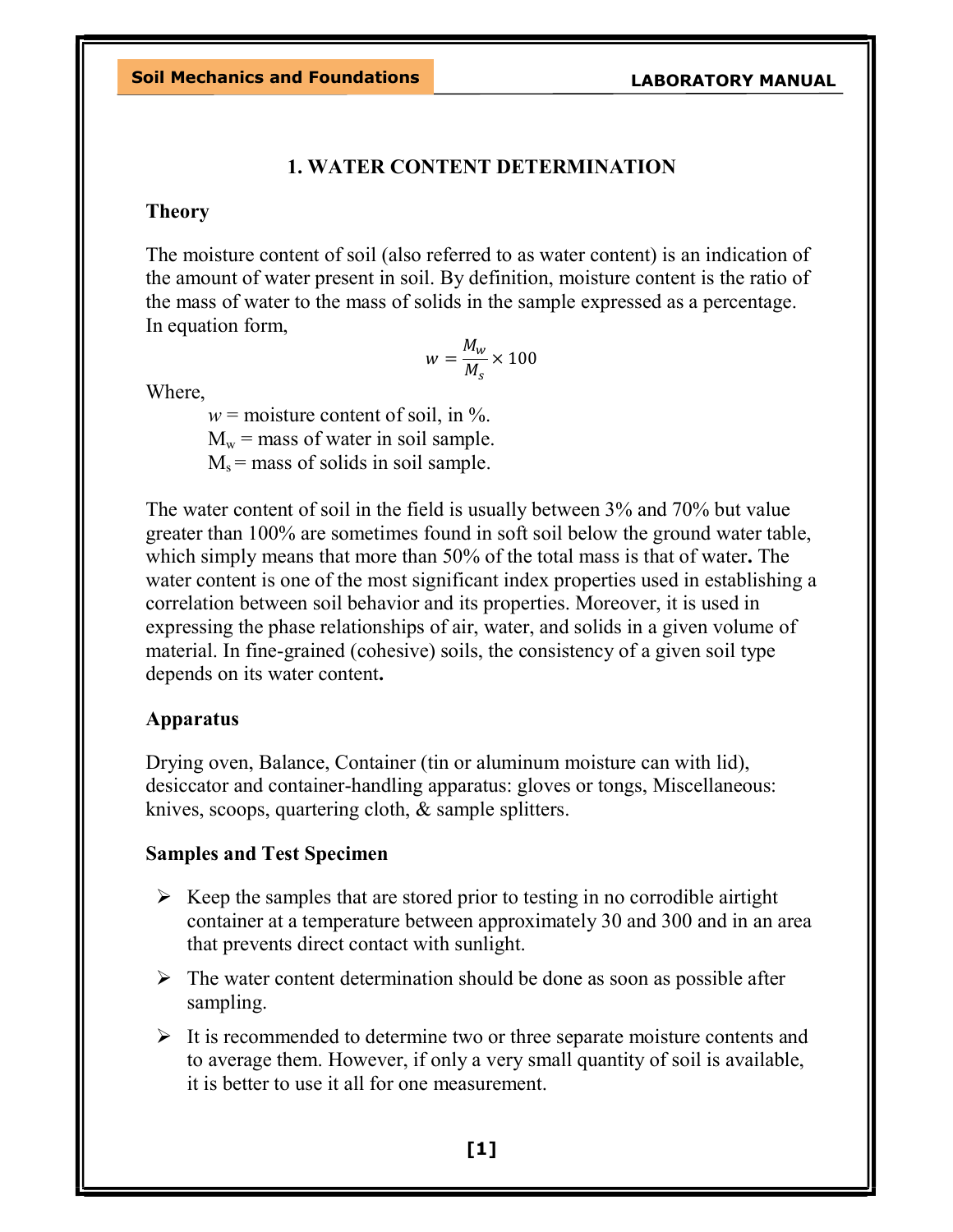#### Soil Mechanics and Foundations

#### LABORATORY MANUAL

 $\triangleright$  For water content being determined in conjunction with another Lab. Practices, the specimen mass specified in that practice should be used if one is provided. If no minimum specimen mass is provided in that practice then the values given below should apply.

| Maximum particle  | Minimum mass of moist test   | Minimum mass of moist test |
|-------------------|------------------------------|----------------------------|
| size              | Specimen                     | Specimen                   |
| $(100\%$ passing) | (W reported to $\pm 0.1\%$ ) | (W reported to $\pm 1\%$ ) |
| 2mm or less       | 20g                          | 20 <sub>g</sub>            |
| 4.75mm            | 100 <sub>g</sub>             | 20g                        |
| $9.5$ mm          | 500 <sub>g</sub>             | 50 <sub>g</sub>            |
| 19.0mm            | 2.5kg                        | 250g                       |
| 37.5mm            | 10kg                         | 1kg                        |
| 75.0mm            | 50kg                         | 5kg                        |

Table 1:1: Minimum mass of moist test specimen



Figure 1:1. Moisture Content tin & sample container.

1. When the test specimen is a portion of a large amount of material, the specimen must be selected to be representative of the water condition of the entire amount of the material. The manner in which the test specimen is selected depends on the purpose and the application of the test, types of material being tested, the water condition, and the type of sample (from another test, bag and block).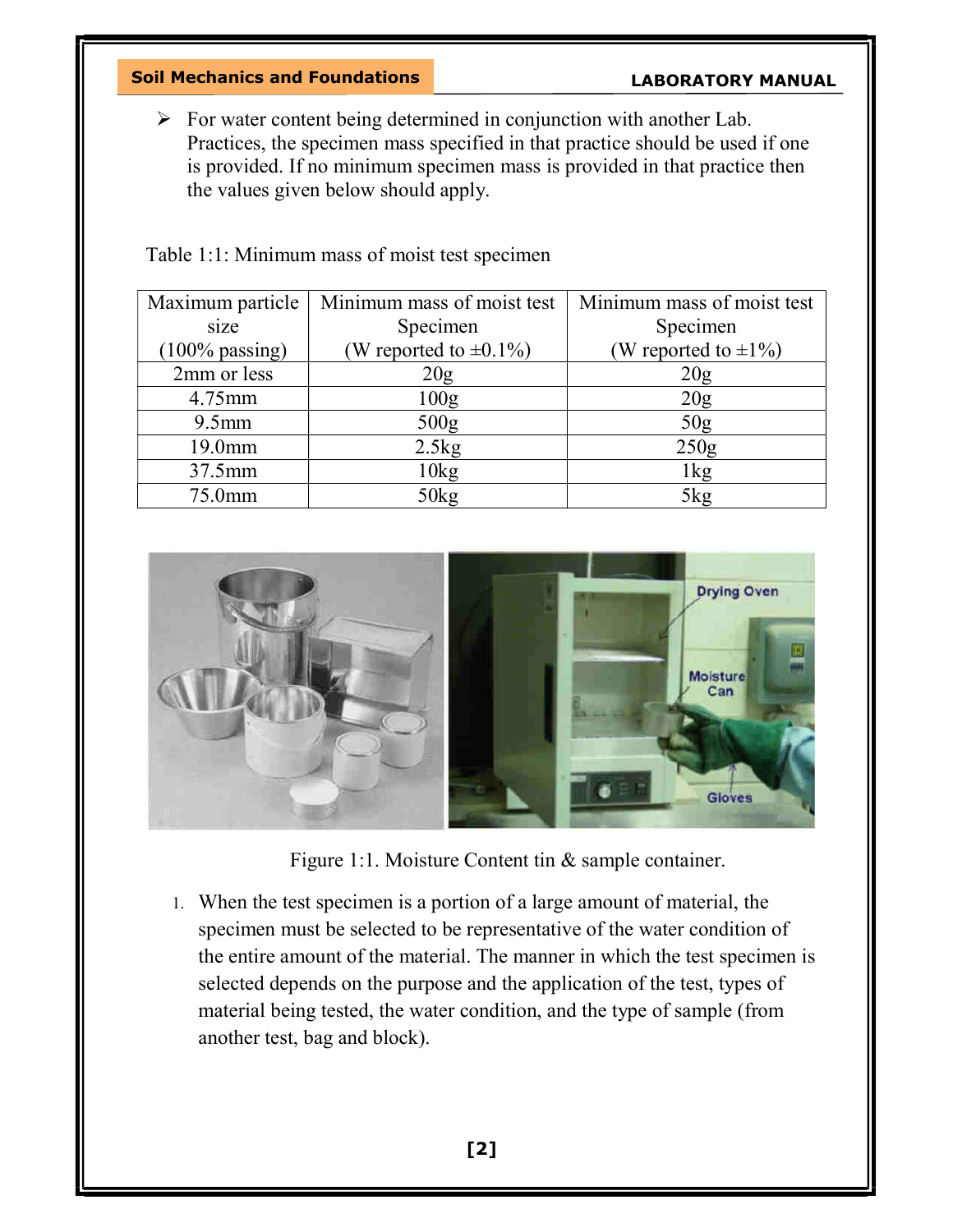#### Procedure

- 1. Record all identifying information for the specimen, such as boring number, sample number or other pertinent data, on the data sheet.
- 2. Record the number and tare weight of clean and dry specimen container (and its lid, if used).
- 3. Place the moist test specimen in the container and, if used, set the lid securely in position. Immediately determine the mass of the container and wet soil using a balance selected on the basis of the specimen mass.
- 4. Remove the lid (if used) and place the container with moist material in the drying oven, which is maintained at drying temperature of  $105 \pm 5$  °c. The time required to obtain constant mass will vary depending on the type of material, size of specimens, oven type and capacity, and other factors. In most cases, drying a test specimen overnight (about 12-16h) is sufficient.

Note-Since some dry materials absorb moisture from moist specimens, dried specimens should be removed before placing moist specimens in the same oven.

- 5. After the material has dried to constant mass, remove the container from the oven and replace the lids if used. Allow the material and container to cool to room temperature or until the container can be handled comfortably with bare hands. If the specimen cannot be weighted immediately after cooling, it should be placed in a desiccator; if the sample is left in the open air for considerable length of time it will absorb moisture.
- 6. After the specimen has cooled, determine its dry weight and record it on the data sheet.

$$
w = \frac{M_{cws} - M_{cs}}{M_{cs} - M_c} \times 100
$$

*Where:*  $w =$  water content,  $\%$ 

 $M_{\text{cws}}$  = mass of container and wet specimen, g  $M_{cs}$  = mass of container and oven dried specimen, g  $M_c$  = mass of container, g  $M_w$  = mass of water ( $M_w$ = $M_{cws}$ - $M_{cs}$ ), g  $M_s$  = mass of particles ( $M_s$ = $M_{cs}$ - $M_c$ ), g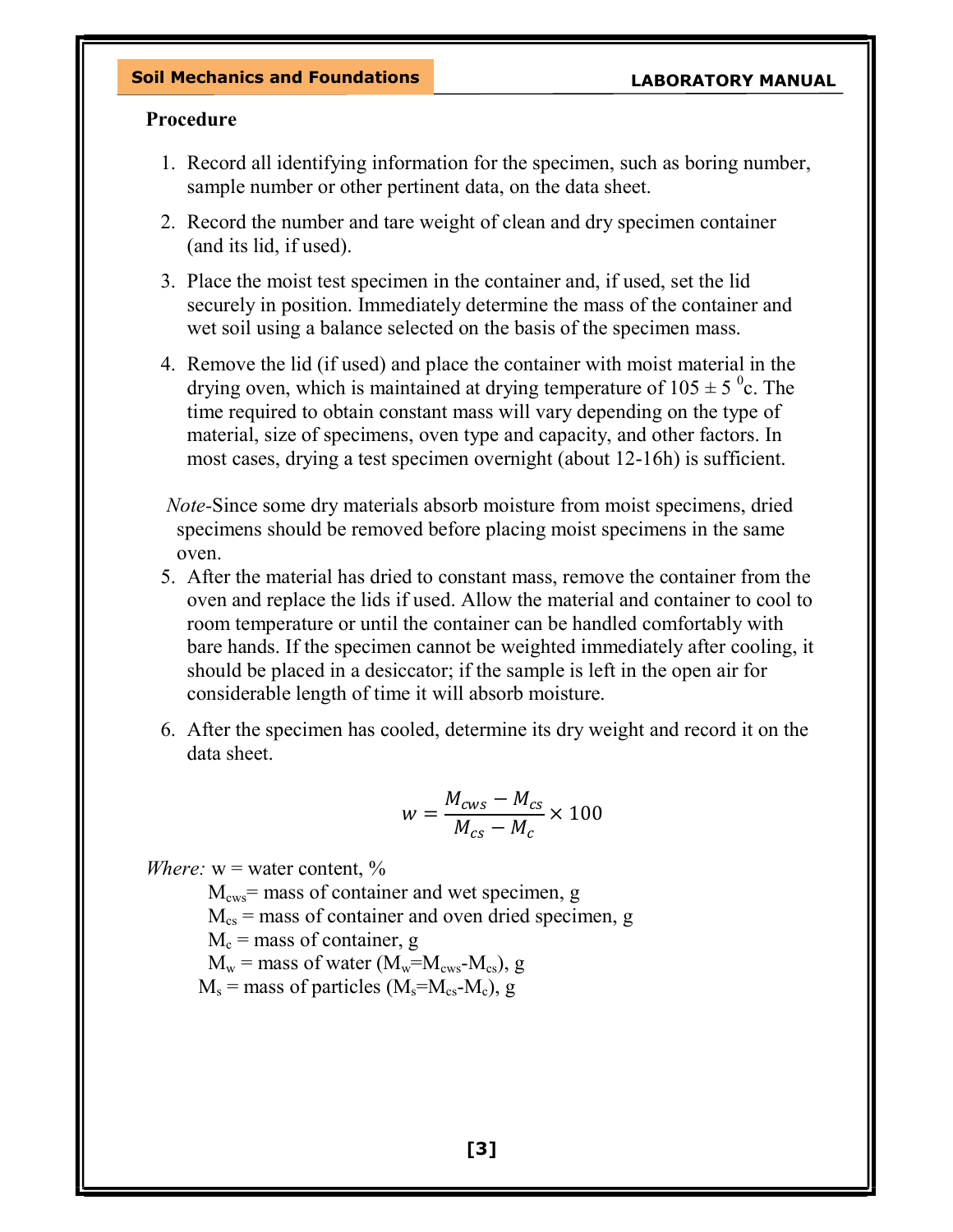#### Review Questions

- 1. Why is it not recommended to leave an oven-dried sample in the open air for a long time before measuring its dry weight?
- 2. Why do we use a fixed range of temperature to dry soils?
- 3. What is the function of the container lid when to determine the water content of soil?
- 4. Excluding oven drying are the other methods to determine the water content of soil?

Table 1.2: Moisture Content in Soils.

| Mansoura High Institute of Eng. & Tech.                                 |                               |            |          |          |  |  |  |
|-------------------------------------------------------------------------|-------------------------------|------------|----------|----------|--|--|--|
| <b>Civil Engineering Department</b>                                     |                               |            |          |          |  |  |  |
| <b>Soil Testing Laboratory</b><br><b>Moisture Content determination</b> |                               |            |          |          |  |  |  |
| Project                                                                 | Location                      | Depth      |          |          |  |  |  |
| Client                                                                  | Lab. no.<br>Date              |            |          |          |  |  |  |
| Responsible Technician                                                  | Checked by<br>Approved by     |            |          |          |  |  |  |
| Test Method /<br>Reference Codes                                        |                               |            |          |          |  |  |  |
|                                                                         |                               | Trial $#1$ | Trial #2 | Trial #3 |  |  |  |
| Specimen reference                                                      |                               |            |          |          |  |  |  |
| Container                                                               |                               |            |          |          |  |  |  |
| Mass of wet soil +Container                                             | m2(g)                         |            |          |          |  |  |  |
| Mass of dry soil + Container                                            | m3(g)                         |            |          |          |  |  |  |
| Mass of container                                                       | ml(g)                         |            |          |          |  |  |  |
| Mass of moisture<br>$(m2 - m3)$ (g)                                     |                               |            |          |          |  |  |  |
| Mass of dry soil<br>$(m3 - m1)$ (g)                                     |                               |            |          |          |  |  |  |
| Moisture content, w                                                     | ${(m2 - m3/(m3 m1)) * 100\%}$ |            |          |          |  |  |  |
| Average, w (%)                                                          |                               |            |          |          |  |  |  |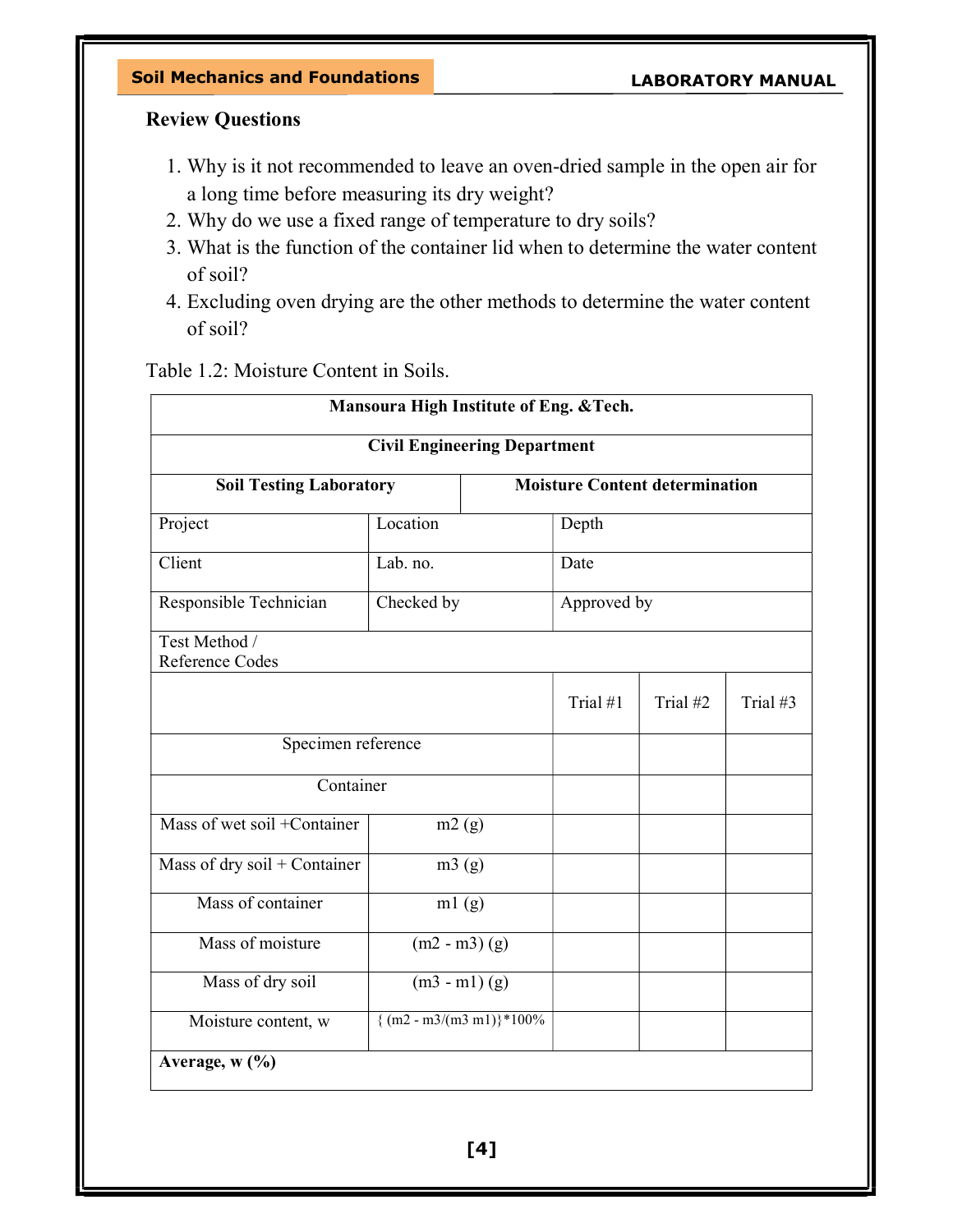#### 2. ORGANIC MATTER DETERMINATION

This test is performed to determine the organic content of soils. The organic content is the ratio, expressed as a percentage of the mass of organic matter in a given mass of soil to the mass of the dry soil solids.

Standard Reference: ASTM D 2974 - Standard Test Methods for Moisture, Ash, and Organic Matter of Peat and Organic Soils

#### Significance

Organic matter influences many of the physical, chemical and biological properties of soils. Some of the properties influenced by organic matter include soil structure, soil compressibility and shear strength. In addition, it also affects the water holding capacity, nutrient contributions, biological activity, and water and air infiltration rates.

#### Equipment

Muffle furnace, Balance, Porcelain dish, Spatula, Tongs.



Figure  $2:1$  – oven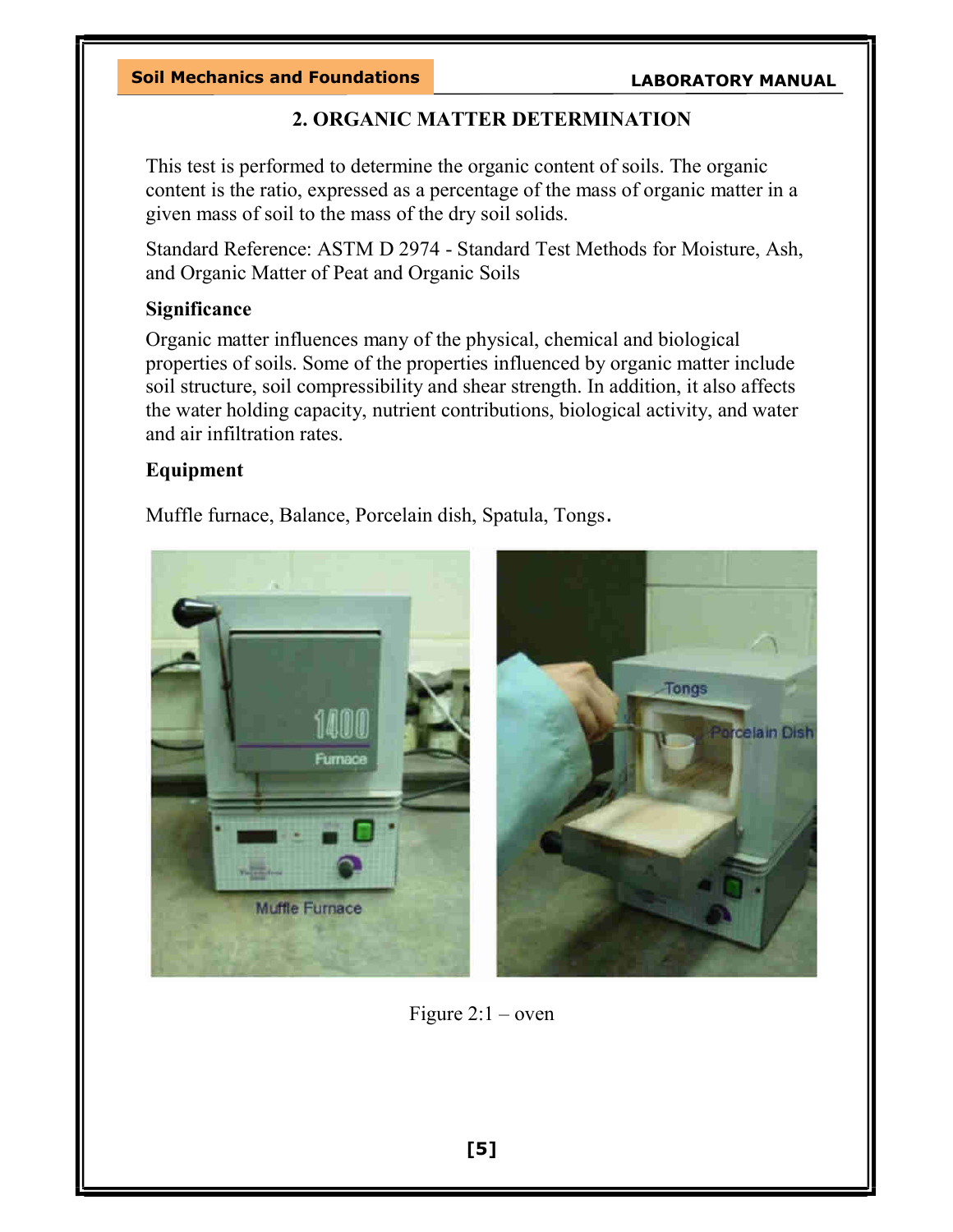#### Test Procedure

- 1. Determine and record the mass of an empty, clean, and dry porcelain dish (MP).
- 2. Place a part of or the entire oven-dried test specimen from the moisture content experiment (Expt.1) in the porcelain dish and determine and record the mass of the dish and soil specimen (MPDS).
- 3. Place the dish in a muffle furnace. Gradually increase the temperature in the furnace to 440oC. Leave the specimen in the furnace overnight.
- 4. Remove carefully the porcelain dish using the tongs (the dish is very hot), and allow it to cool to room temperature. Determine and record the mass of the dish containing the ash (burned soil) (MPA).
- 5. Empty the dish and clean it.

#### Data Analysis

- 1. Determine the mass of the dry soil.
- 2. Determine the mass of the ash (burned) soil.  $\mathcal{N}$
- 3. Determine the mass of organic matter.  $M_O = M_D M_A$
- 4. Determine the organic matter (content).

#### Table 2:1: Organic Content in soils

| Mansoura High Institute of Eng. & Tech. |              |                               |  |             |          |            |
|-----------------------------------------|--------------|-------------------------------|--|-------------|----------|------------|
| <b>Civil Engineering Department</b>     |              |                               |  |             |          |            |
| Soil Testing Laboratory                 |              | Organic content determination |  |             |          |            |
| Project                                 |              | Location                      |  | Depth       |          |            |
| Client                                  |              | Lab. no.                      |  | Date        |          |            |
| Responsible Technician                  |              | Tested by                     |  | Approved by |          |            |
| <b>Test Method</b>                      |              |                               |  |             |          |            |
| Specimen reference                      |              |                               |  | Trial #1    | Trial #2 | Trial $#3$ |
| Mass of empty, clean porcelain dish     | $M_p(g)$     |                               |  |             |          |            |
| Mass of dish and dry soil               | $M_{PDS}(g)$ |                               |  |             |          |            |
| Mass of the dish and ash (burned soil)  | $M_{PA}$ (g) |                               |  |             |          |            |
| Mass of the empty dry soil              | $M_D(g)$     |                               |  |             |          |            |
| Mass of the ash (burned soil)           | $M_A(g)$     |                               |  |             |          |            |
| Mass of organic matter                  | $M_{o}(g)$   |                               |  |             |          |            |
| Organic matter                          | OM(%)        |                               |  |             |          |            |
| Average                                 |              |                               |  |             |          |            |

$$
M_D = M_{PDS} - M_l
$$

$$
M_A = M_{PA} - M_P
$$

$$
OM = \frac{M_O}{M_D} \times 100
$$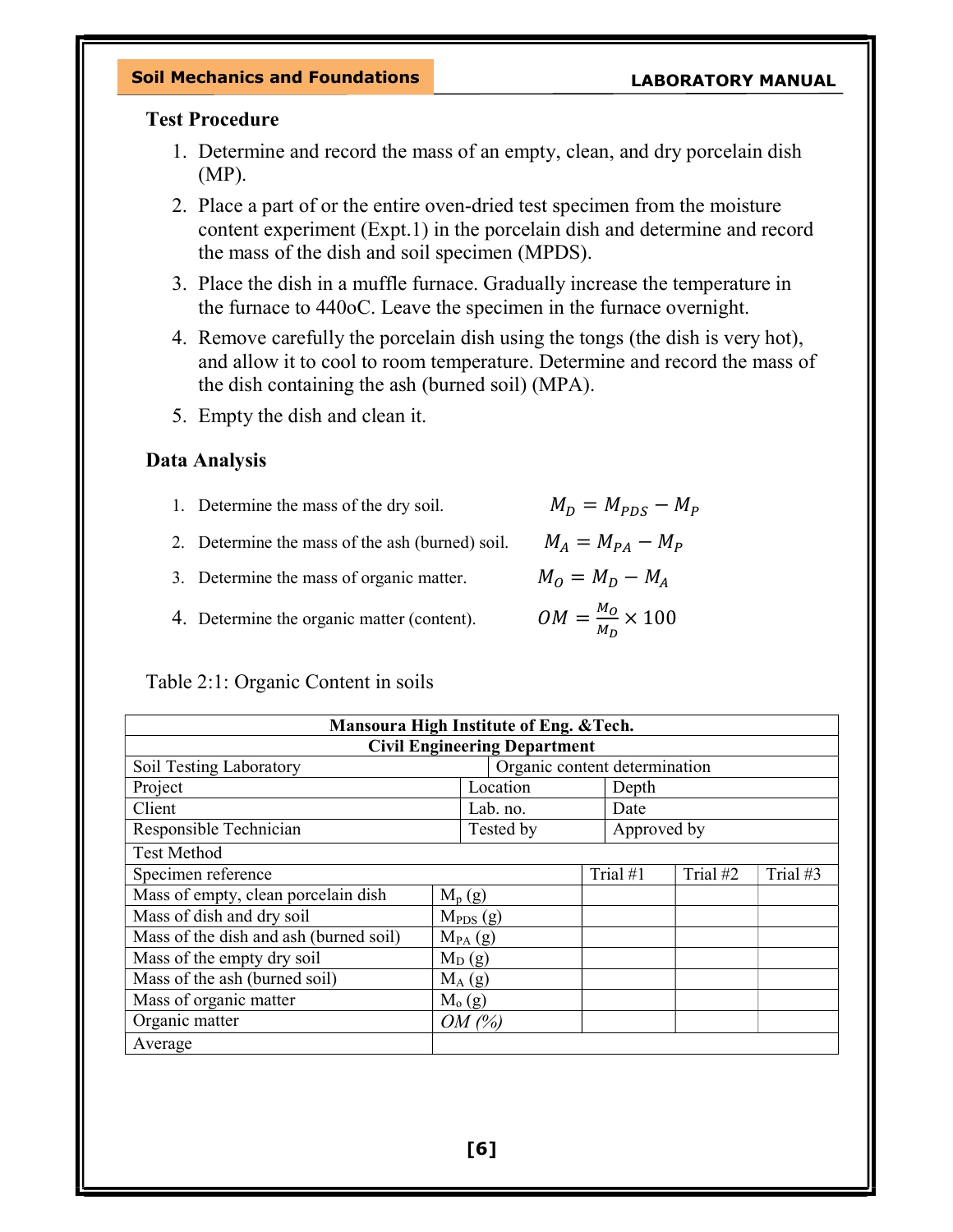#### 3. SPECIFIC GRAVITY OF SOIL

The specific gravity of a given material is defined as the ratio of the mass of a given volume of a material to the mass of an equal volume of distilled water. In effect, it tells us how much the material is heavier than (or lighter) than water. In soil mechanics, the specific gravity of soil is an important parameter for calculation of the weight-volume relationship. The particular specific gravity of a soil actually denotes the specific gravity of the solid matter of the soil and refers, therefore, to the ratio of the mass of solid matter of a given soil sample to the mass of an equal volume (i.e. equal to the volume of the solid matter) of water. Alternatively, specific gravity of soil may be defined as the ratio of the unit mass of solids (mass of solids divided by volume of solids) in the soil to the unit mass of water. In equation form,

$$
G_S = \frac{M_S}{V_S \, \rho_w}
$$

*Where*,  $G_s$  =specific gravity of soil

 $M<sub>S</sub>$  =mass of soil solid (g)

 $V_s$  = volume of solid (cm3)

 $\rho_w$  =unit mass of water (1g/cm3)

The specific gravity of most natural soil falls in the general range of 2.5 - 2.85. the smaller the values are for coarse-grained soil. But organic soil or soil containing porous particles such as diatomaceous earth show low specific gravity values such as 2.3 or less. On the other hand soils containing heavy substances such as iron may have values above 3. The following table gives some typical specific gravity values of soil and these values are used as a guide in evaluating the accuracy of the results. But, they are by no means a substitute for performing the specific gravity test and classification of soil type.

| Type of soil           | Specific gravity of soil |
|------------------------|--------------------------|
| Sand                   | $2.65 - 2.67$            |
| Silty sand             | $2.67 - 2.70$            |
| Inorganic clay         | $2.70 - 2.80$            |
| Soil with mica or Iron | $2.75 - 3.00$            |
| Organic soil           | less than 2 but variable |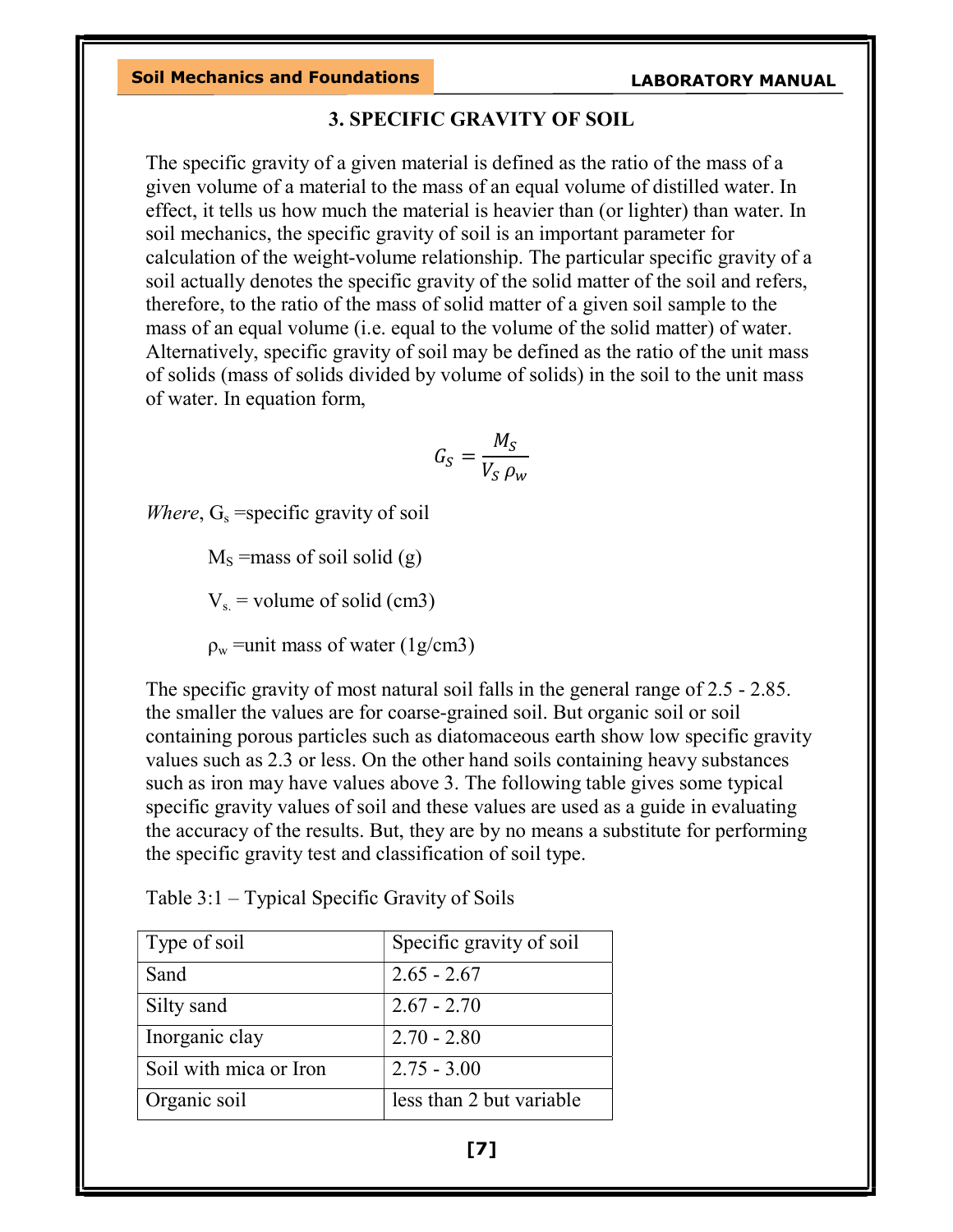Knowledge of the specific gravity is essential in relation to other soil tests. It is used when to calculate porosity and void ratio and is particularly important when compaction and consolidation properties are being investigated.

There are generally four methods: Density bottle method, Pycnometer method, Measuring flask method, and Gas jar Method. In all the various methods employed, the sequences of observation remain the same. Here, Pycnometer method is treated. This method covers determination of specific gravity of soil that passes the 4.75mm sieve. When the specific gravity is to be used in calculations in connection with the hydrometer test, the specific gravity should be made on that portion of the sample passes the 2.00mm sieve

#### Apparatus

Pycnometer, Vacuum pump (optional), or hot plate, Balance(0.01gm accuracy), Drying oven, Desiccator, Spatula, Thermometer, Filter paper, & Wash bottle with distilled water.



Figure 3:1 - Pycnometer

#### Calibration of Pycnometer

One parameter that is required in order to compute the specific gravity of soil is the mass of the Pycnometer when filled with water,  $M_{\text{pw}}$ . The value of  $M_{\text{pw}}$  is not constant; it varies slightly as a function of water temperature (for the same volume of water). Furthermore,  $M_{\text{pw}}$  must be known at a temperature equals the temperature of the same Pycnometer when filled later with a mixture of water and soil sample. The value of  $M_{\text{pw}}$  at any desired temperature can be obtained by proper calibration of the Pycnometer.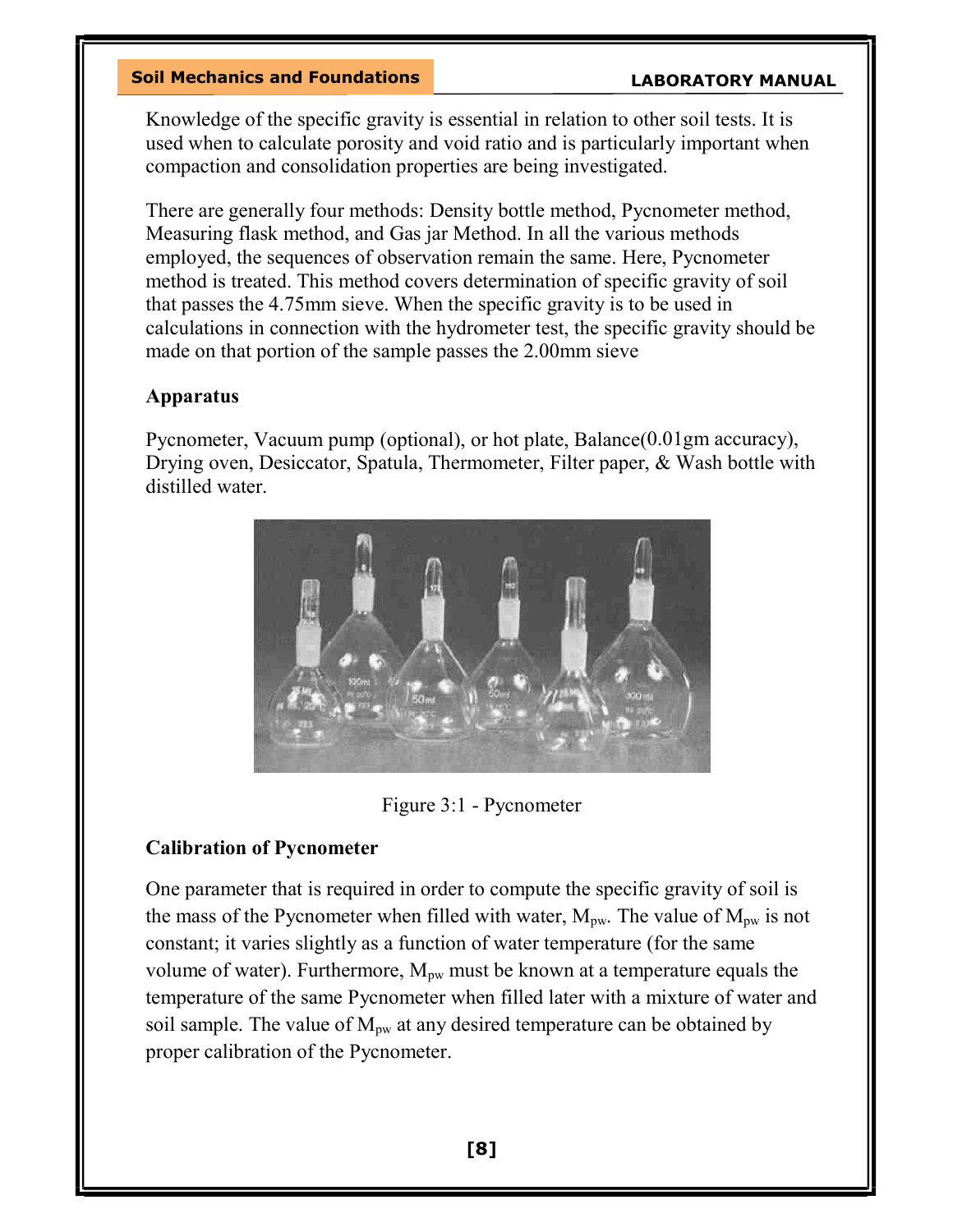The following procedure may be used to calculate the device:

- 1. The Pycnometer must be cleaned and dried, and its mass  $(M<sub>P</sub>)$  determined and recorded.
- 2. The Pycnometer is then filled with distilled water that is approximately at room temperature, and the mass of the Pycnometer plus water, Mpw, is accurately determined and recorded.
- 3. The water temperature Ti must be determined and recorded to the nearest 0.50c by inserting a thermometer in the water.
- 4. The value of Mpw can then be computed for any other water temperature Tx, from the equation;

```
M_{\text{pw}}(\text{at }T_x) = [\text{density of water } @ T_x / \text{density of water } @ T_i] [ M_{\text{pw}}@T_i - M_p]] + M_p
```
Where,  $M_{\text{pw}}$  = mass of Pycnometer and water, g

 $M_p$  = mass of Pycnometer, g

 $T_i$  = observed temperature of water,  $\degree$ c

 $T_X$  = any other desired temperature,  $\degree$ c

#### Preparation of sample

The test shall be representative of the total sample. For minimum mass in ovendried state ASTM recommend the following:

Table 3:2 – ASTM recommended minimum mass in oven dried state

| Max. Particle size, mm | Min. Mass of specimen |
|------------------------|-----------------------|
|                        | 20g                   |
| 4.75                   | 100g                  |

#### Procedure

- 1. Dry the specimen to a constant mass in an oven maintained at  $105 \pm 5^{\circ}$ c and cools it in a desiccator.
- 2. Determine and record the mass of a clean, dry, calibrated Pycnometer,  $M_p$ .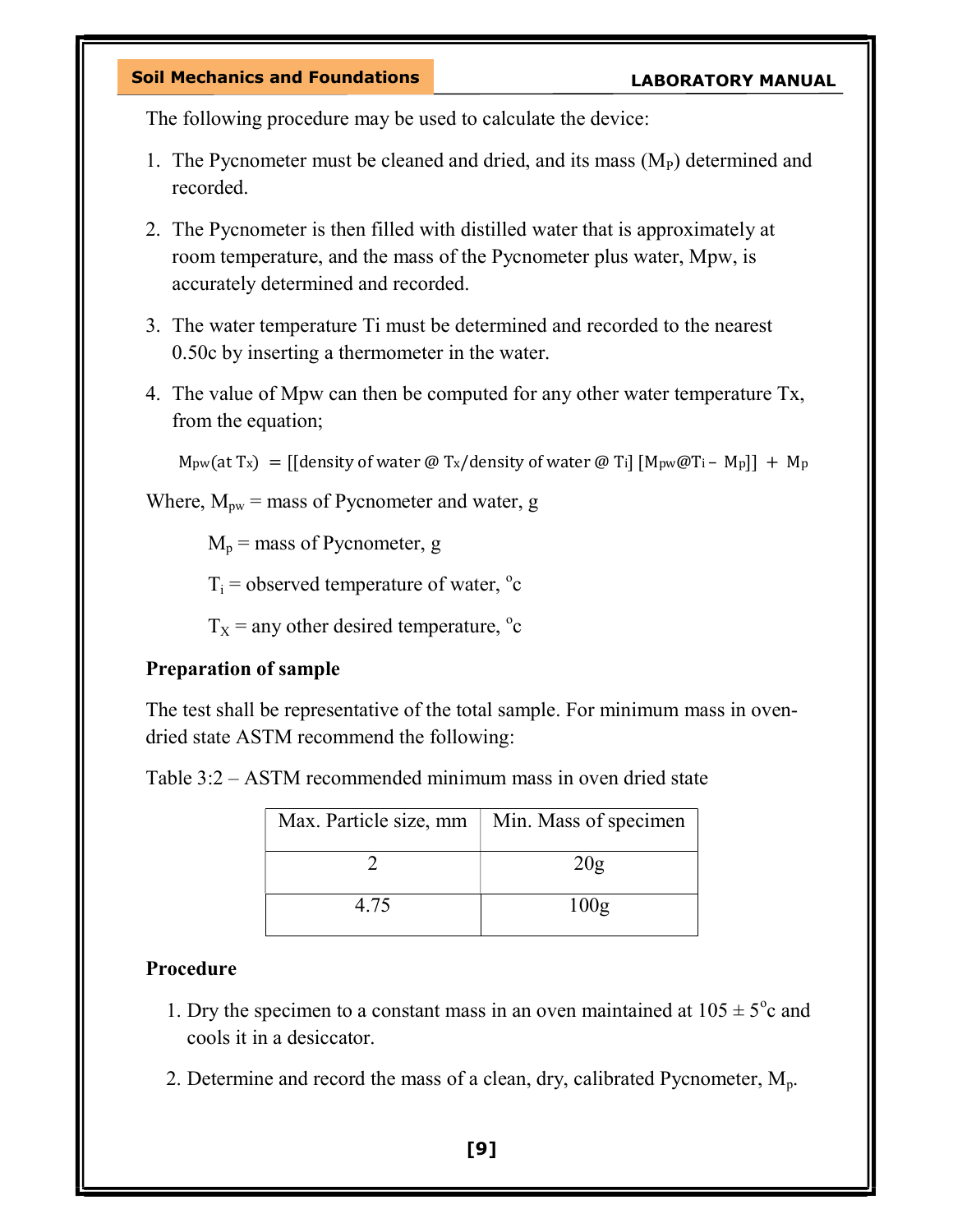- 3. Place the specimen in the Pycnometer. Determine the mass of specimen and the Pycnometer,  $M_{\text{ns}}$ .
- 4. Fill the Pycnometer with de-aired distilled water to a level slightly above that required to cover the soil, and soak it for at least 12h. Adding distilled water to just cover the soil makes it easier to control boil-over during removal of entrapped air.
- 5. Remove the entrapped air by heating the Pycnometer with the contents on the hot plate for at least 10min or by subjecting the contents to a vacuum for at least 30min by connecting the Pycnometer to vacuum pump or an aspirator.
- 6. Fill the Pycnometer with de-aired distilled water completely up to the mark. Dry it with filter paper from the outside. Take the mass,  $M_{\text{pws}}$ . Insert the thermometer into the water, and determine and record its temperature, TX, to the nearest  $0.5^{\circ}$ c.
- 7. Fill in the data sheet and calculate the specific gravity at  $20^{\circ}$ c(which is the usual practice)

#### Calculation

Calculate the specific gravity to the nearest 0.01 using the equation

$$
G_S = K \left[ \frac{M_S}{M_S + M_{pw}(at\ T_X) - M_{pws}} \right]
$$

Where:  $G_s$  = specific gravity of soil at 20 $^{\circ}$ c.

 $K =$  conversion factor (See Appendix B)

 $=$  specific gravity of water at T x/specific gravity of water at 20 $\alpha$ .

Ms =mass of sample of oven dried soil (i.e.  $M_{ps}$ - $M_p$ ),g

 $M_{\text{nw}}$  (at  $T_x$ )=mass of Pycnometer filled with water at temperature  $T_x$ , g

 $T_x$  = temperature of contents of Pycnometer when  $M_{\text{pws}}$  was taken,  $^{\circ}$ c.

 $M<sub>pws</sub>$ =mass of Pycnometer plus water and soil (at Tx),g.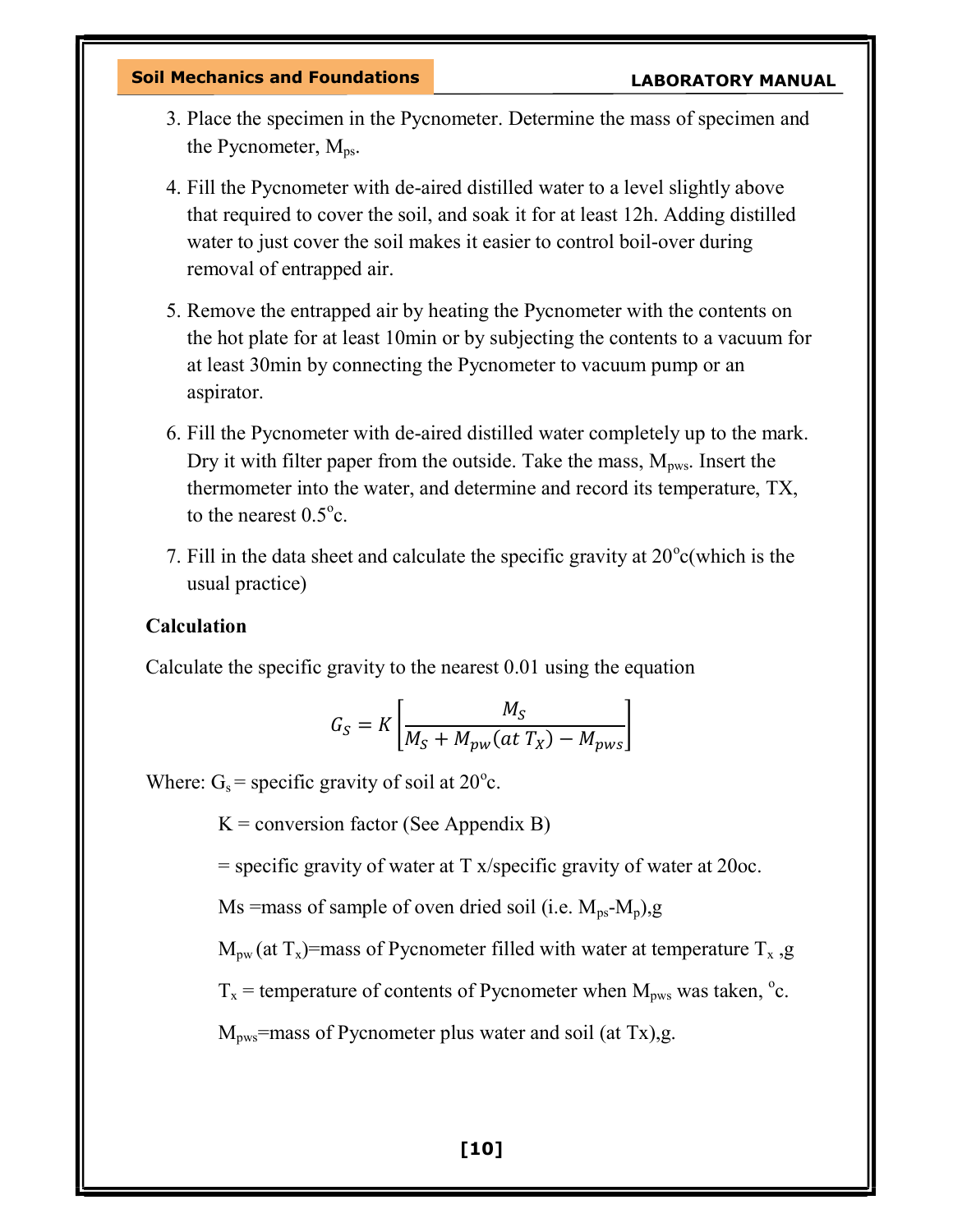Note - When soil samples contains particles larger than the 4.75mm, ASTM C127 should be used for the material retained on 4.75mm sieve and this test method is used for the material passing 4.75mm. Then average value of the specific gravity of the soil will be:

$$
G_{avg} = \frac{1}{\frac{P_r}{100G_r} + \frac{P_p}{100G_p}}
$$

Where:  $G_{avg}$  = average specific gravity.

 $P_r$  = percentage of soil particles retained on 4.75mm sieve.

 $P_p$  = percentage of soil particles passing on 4.75mm sieve.

 $G_r$  = specific gravity of soil particles retained on 4.75mm sieve.

 $G_p$  = specific gravity of soil particles passing on 4.75mm sieve.

#### Review Questions

- 1. Why do we use vacuum or hot plate while determining the specific gravity of a soil?
- 2. What are the effect of water temperature and the presence of air in soil-water mixture on the determination of the specific gravity of a soil?
- 3. How do we identify soils depending on the obtained specific gravity?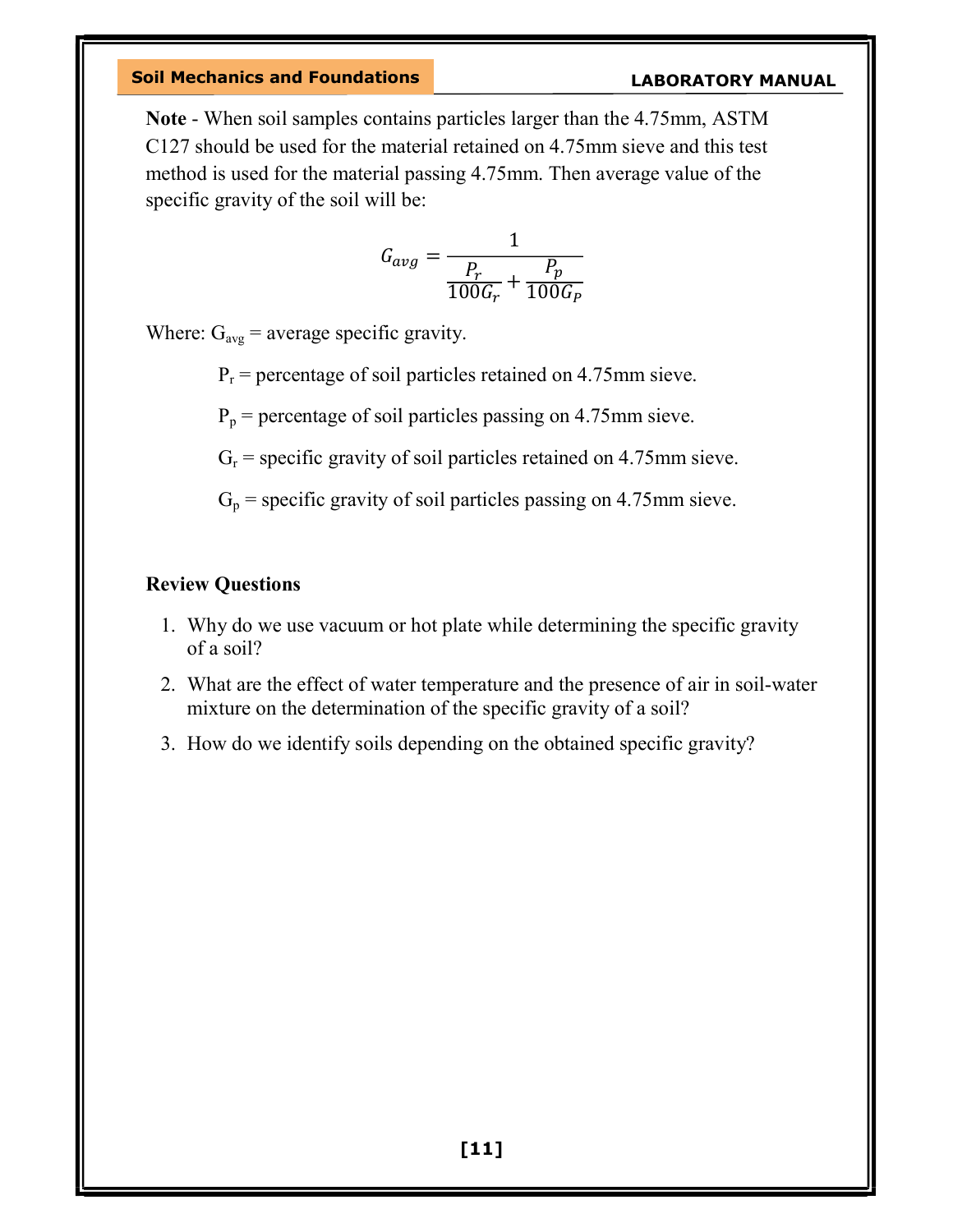Table 3:3: Specific Gravity of Soil

| Mansoura High Institute of Eng. & Tech.                                                      |            |  |          |             |          |  |
|----------------------------------------------------------------------------------------------|------------|--|----------|-------------|----------|--|
| <b>Civil Engineering Department</b>                                                          |            |  |          |             |          |  |
| <b>Soil Testing Laboratory</b><br><b>Specific Gravity determination</b>                      |            |  |          |             |          |  |
| Project                                                                                      | Location   |  | Depth    |             |          |  |
| Client                                                                                       | Lab. no.   |  | Date     |             |          |  |
| Responsible Technician                                                                       | Checked by |  |          | Approved by |          |  |
| Test Method / Reference Codes                                                                |            |  |          |             |          |  |
| [A] Calibration of Pycnometer                                                                |            |  |          |             |          |  |
| 1. Mass of dry, clean Pycnometer, $M_p$                                                      |            |  |          |             |          |  |
| 2. Mass of Pycnometer + water, $M_{\text{pw}}$                                               |            |  |          |             |          |  |
| 3. Observed temperature of water, $T_i$                                                      |            |  |          |             |          |  |
| [B] Specific Gravity Determination                                                           |            |  |          |             |          |  |
| Specimen reference                                                                           |            |  | Trial #1 | Trial #2    | Trial #3 |  |
| Mass of dry, clean Calibrated Pycnometer, Mp                                                 |            |  |          |             |          |  |
| Mass of specimen + Pycnometer, $M_{ps}$ , in g                                               |            |  |          |             |          |  |
| Mass of Pycnometer + soil + water, $M_{psw}$ , in g                                          |            |  |          |             |          |  |
| Temperature of contents of Pycnometer when Mpsw was<br>taken, $Tx$ , in $\mathrm{^{\circ}c}$ |            |  |          |             |          |  |
| Mass of Pycnometer + water at temperature $Tx$                                               |            |  |          |             |          |  |
| $K$ for $T_x$                                                                                |            |  |          |             |          |  |
| Specific gravity                                                                             |            |  |          |             |          |  |
| Average Specific gravity at 20 <sup>°</sup> c, G <sub>s</sub>                                |            |  |          |             |          |  |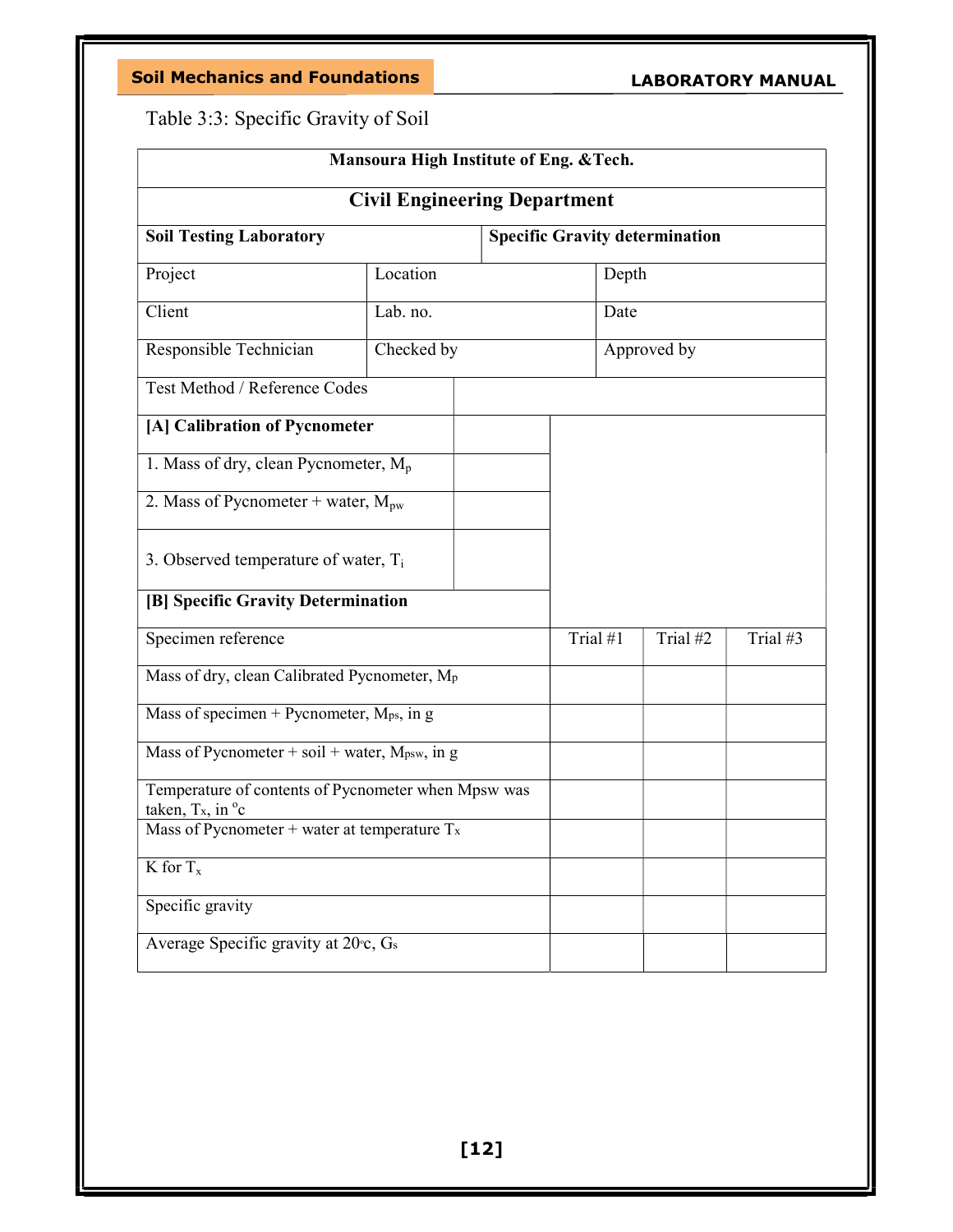#### 4. RELATIVE DENSITY DETERMINATION

The relative density of a soil is the ratio, expressed as a percentage, of the difference between the maximum index void ratio and the field void ratio of cohesion less, free-draining soil; to the difference between its maximum and minimum index void ratios. This lab is performed to determine the relative density of cohesion less, free-draining soils using a vibrating table.

#### Standard References

- ASTM D 4254 Standard Test Methods for Minimum Index Density and Unit Weight of Soils and Calculation of Relative Density.
- ASTM D 4253 Standard Test Methods for Maximum Index Density and Unit Weight of Soils Using a Vibratory Table.

#### Significance

Relative density and percent compaction are commonly used for evaluating the state of compactness of a given soil mass. The engineering properties, such as shear strength, compressibility, and permeability, of a given soil depend on the level of compaction.

#### Equipment

Vibrating Table, mold Assembly consisting of standard mold, guide sleeves, surcharge base-plate, surcharge weights, surcharge base-plate handle, and dialindicator gage, balance, scoop and straightedge.



Figure 4:1: Relative density of soil determination apparatus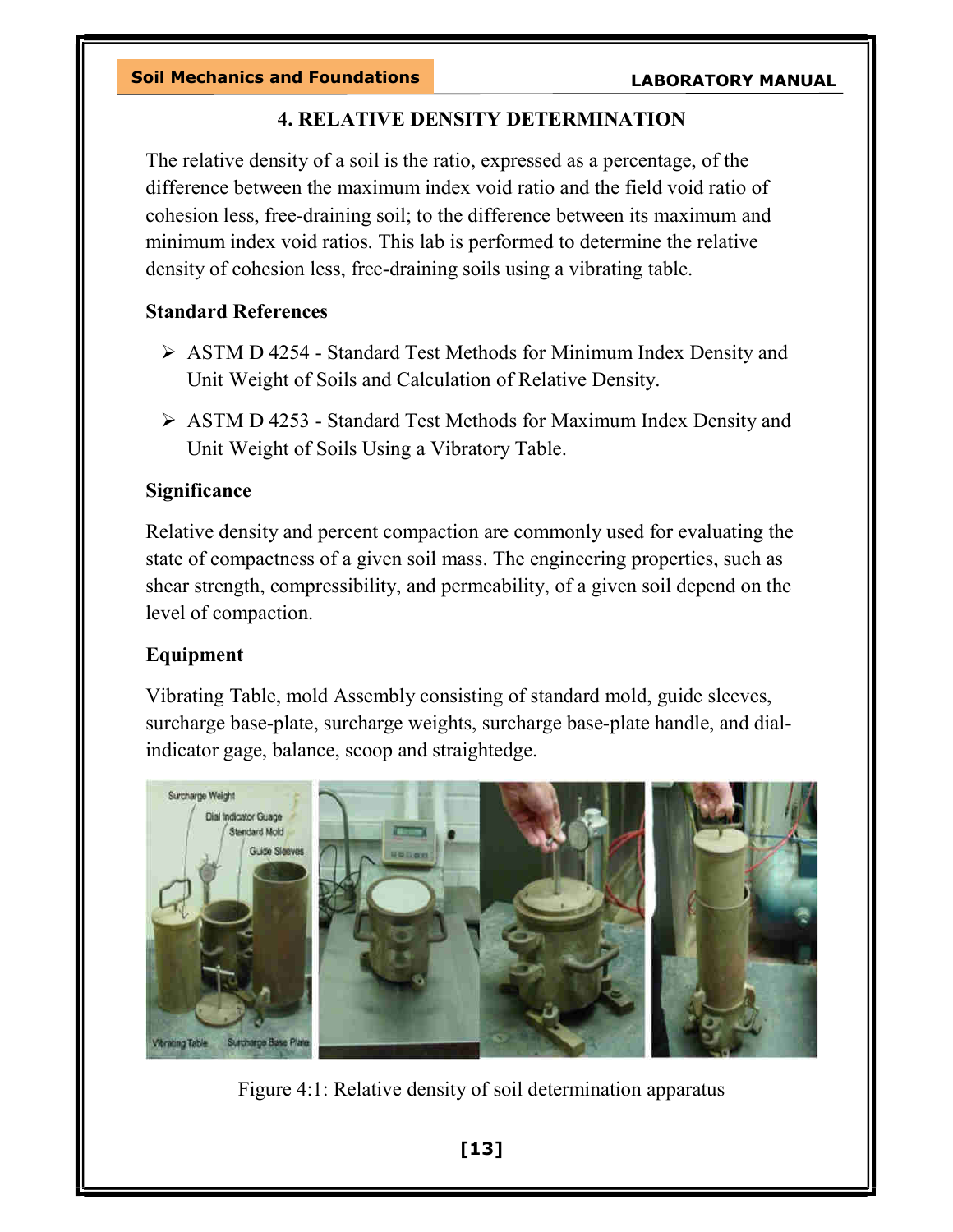#### Test Procedure

- 1. Fill the mold with the soil (approximately 0.5 inch to 1 inch above the top of the mold) as loosely as possible by pouring the soil using a scoop or pouring device (funnel). Spiraling motion should be just sufficient to minimize particle segregation.
- 2. Trim off the excess soil level with the top by carefully trimming the soil surface with a straightedge.
- 3. Determine and record the mass of the mold and soil. Then empty the mold  $(M_1)$ .
- 4. Again fill the mold with soil (do not use the same soil used in step 1) and level the surface of the soil by using a scoop or pouring device (funnel) in order to minimize the soil segregation. The sides of the mold may be struck a few times using a metal bar or rubber hammer to settle the soil so that the surcharge base-plate can be easily placed into position and there is no surge of air from the mold when vibration is initiated.
- 5. Place the surcharge base plate on the surface of the soil and twist it slightly several times so that it is placed firmly and uniformly in contact with the surface of the soil. Remove the surcharge base-plate handle.
- 6. Attach the mold to the vibrating table.
- 7. Determine the initial dial reading by inserting the dial indicator gauge holder in each of the guide brackets with the dial gage stem in contact with the rim of the mold (at its center) on the both sides of the guide brackets. Obtain six sets of dial indicator readings, three on each side of each guide bracket. The average of these twelve readings is the initial dial gage reading,  $R_i$ . Record  $R_i$  to the nearest 0.001 in. (0.025mm).
- 8. Firmly attach the guide sleeve to the mold and lower the appropriate surcharge weight onto the surcharge base-plate.
- 9. Vibrate the mold assembly and soil specimen for 8 min.
- 10.Determine and record the dial indicator gage readings as in step (7). The average of these readings is the final dial gage reading, Rf.
- 11.Remove the surcharge base-plate from the mold and detach the mold from the vibrating table.
- 12.Determine and record the mass of the mold and soil (M2)
- 13.Empty the mold and determine the weight of the mold.
- 14.Determine and record the dimensions of the mold (i.e., diameter and height) in order to calculate the calibrated volume of the mold, Vc. and the thickness of the surcharge base-plate,  $T_{p}$ .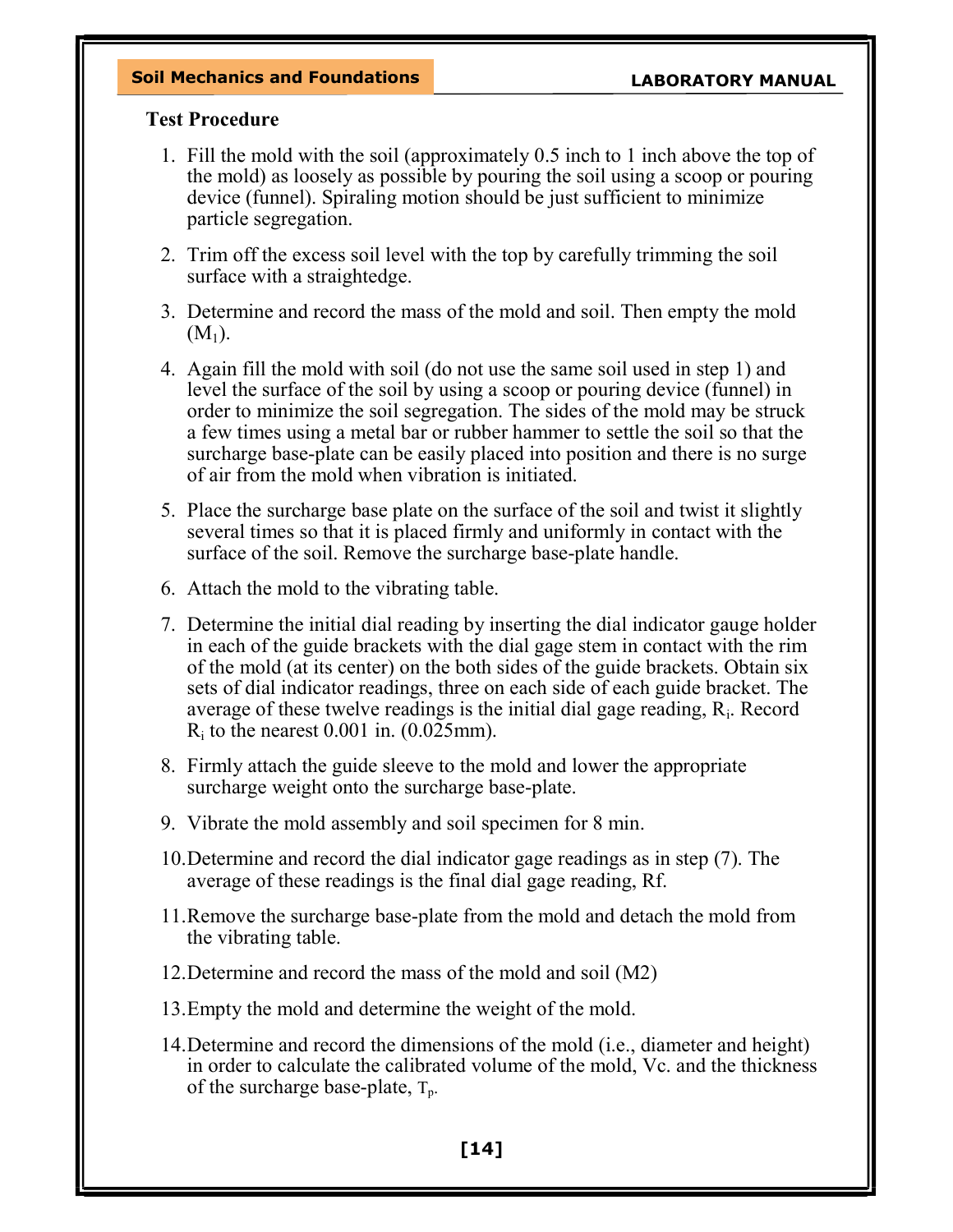Analysis

1. Calculate the minimum index density  $(\rho_{\text{dmin}})$  as follows:

$$
\rho_{d \ min} = \frac{M_{s1}}{V_s}
$$

Where:

 $M_{s1}$  = mass of tested-dry soil = Mass of mold with soil placed loose - mass of mold

 $V<sub>C</sub>=$  Calibrated volume of the mold

2. Calculate the maximum index density  $(p_{dmax})$  as follows:

$$
\rho_{d \max} = \frac{M_{s2}}{V}
$$

Where:

 $M_{s2}$  = mass of tested-dry soil = Mass of mold with soil after vibration - Mass of mold  $V =$  Volume of tested-dry soil =  $V_C$  - (A<sub>c</sub>×H)

Where:  $Ac =$  the calibrated cross sectional area of the mold  $H = |Rf - Ri| + Tp$ 

3. Calculate the maximum and the minimum-index void ratios as follows (use Gs value determined from specific gravity test result;  $\rho_w = 1g/cm3$ ):

$$
e_{\min} = \frac{\rho_w G_S}{\rho_{d \min}} - 1
$$

$$
e_{\max} = \frac{\rho_w G_S}{\rho_{d \max}} - 1
$$

4. Calculate the relative density as follows :

$$
D_d = \frac{e_{max} - G_S}{\rho_{d max}} - 1
$$

5. Calculate the ratio of the natural state of the soil based on  $P_d$ ,  $P_s$  and  $P_s = G_s \times \rho_w$ .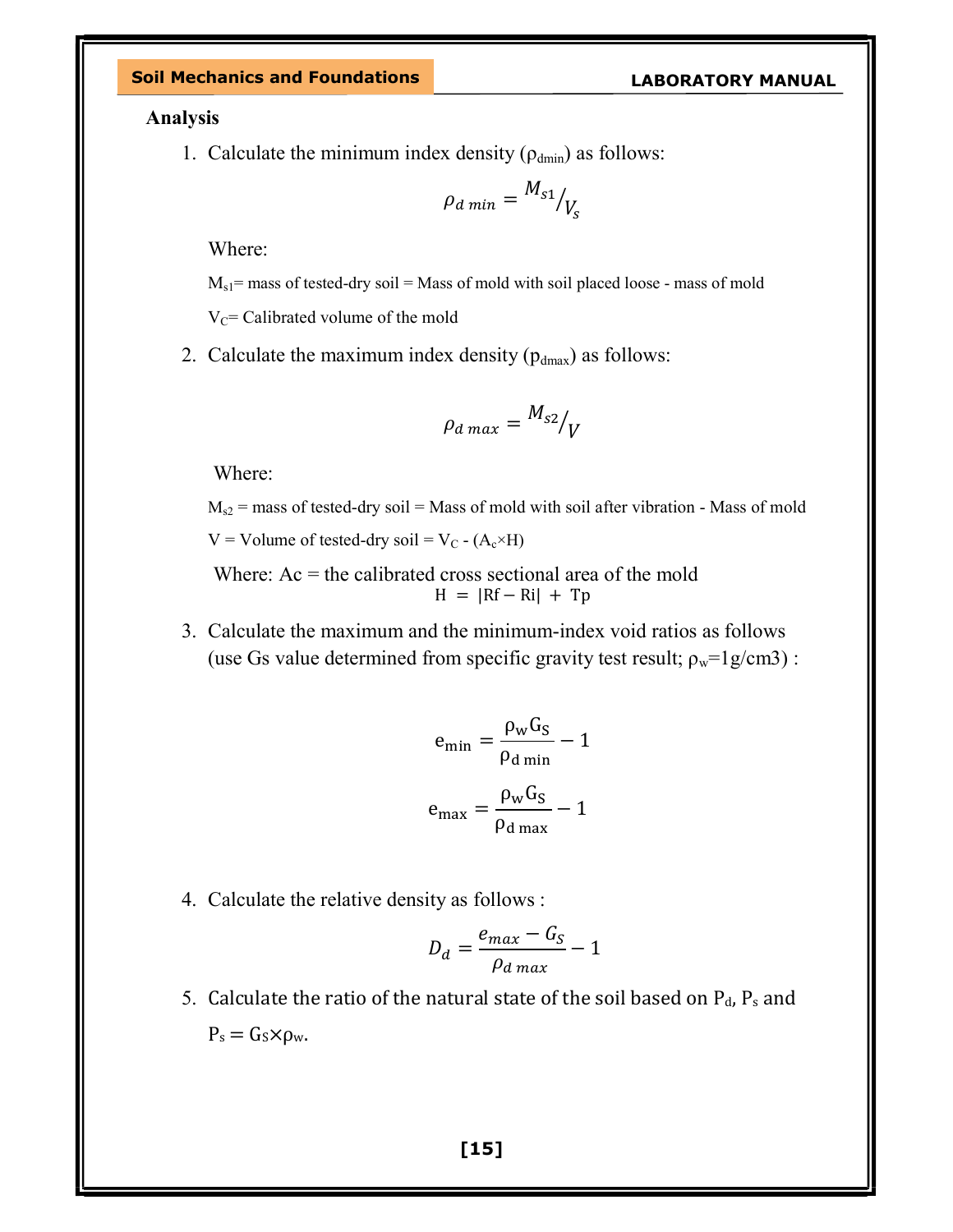Soil Mechanics and Foundations

LABORATORY MANUAL

Table 4:1: Relative Density of Soils data sheets

| Mansoura High Institute of Eng. & Tech.    |                                  |  |  |  |
|--------------------------------------------|----------------------------------|--|--|--|
| <b>Civil Engineering Department</b>        |                                  |  |  |  |
|                                            | <b>Relative Density of Soils</b> |  |  |  |
| Date Tested                                |                                  |  |  |  |
| <b>Tested By</b>                           |                                  |  |  |  |
| Project Name                               |                                  |  |  |  |
| Sample Number                              |                                  |  |  |  |
| <b>Sample Description</b>                  |                                  |  |  |  |
| Mass of empty mold                         |                                  |  |  |  |
| Diameter of empty mold                     |                                  |  |  |  |
| Height of empty mold                       |                                  |  |  |  |
| Mass of mold and soil $(M_1)$              |                                  |  |  |  |
| Average initial dial gauge reading $(R_i)$ |                                  |  |  |  |
| Average final dial gauge reading $(R_f)$   |                                  |  |  |  |
| Thickness of surcharge base plate $(T_P)$  |                                  |  |  |  |
| Mass of mold and soil $(M_2)$              |                                  |  |  |  |
| Calculations                               |                                  |  |  |  |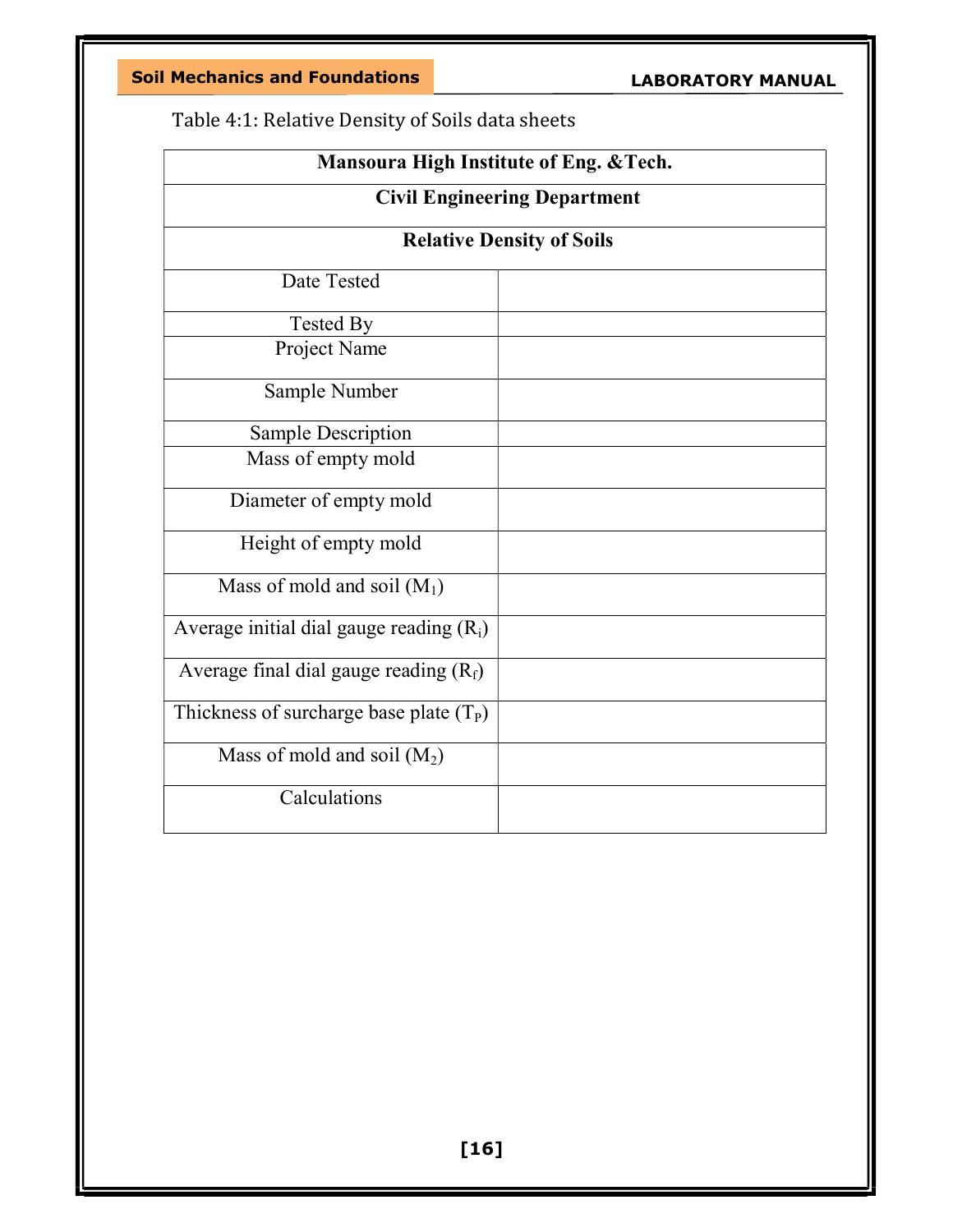### 5. ATTERBERG LIMITS

### Liquid and Plastic Limits

A fine-grained soil can exist in solid, semisolid, plastic, viscous or fluid state depending on its water content. Atterberg proposed four states of soil and corresponding three boundaries as follows:

| Solid state | Semi -solid state | Plastic state | Viscous- fluid state |
|-------------|-------------------|---------------|----------------------|
| (Brittle)   | (Non-plastic)     |               |                      |
|             | Shrinkage limit   | Plastic limit | Liquid limit         |
|             |                   |               |                      |

Definite reproducible values of these limits have to be obtained for engineering purposes.

The liquid and plastic limits are widely used for engineering classification of fine-grained soil or fine portion of coarse-grained soil. The liquid limit, plastic limit, and plastic index of soils are used, either individual or together with other soil properties, in developing correlation such as compressibility permeability, shrink-swell and shear strength. The dividing line between liquid and plastic states is the liquid limit, the dividing line between plastic and semi-solid states is the plastic limit, and the dividing line between semi solid and solid states is shrinkage limit. If a soil in a liquid state is gradually dried out, it will pass through the liquid limit, plastic state, plastic limit, semi-solid state, and shrinkage limit and reach solid state.

The three limits and index just defined are useful numbers in classifying soils and are used to correlate with engineering behavior such as compressibility, permeability, compatibility, shrink-swell and shear strength.

### 5.1. Liquid Limit

### [A] Liquid Limit - Casagrande Method (ASTM D 4318)

Liquid limit is the dividing line between the liquid and plastic states. It is quantified for the given soil as specific water content; from a physical standpoint, it is the water content at which the shear strength of the soil becomes so small that the soil "flows" to close standard groove cut in a sample of soil when it is jarred in a standard manner. The liquid limit is identified in the laboratory as that water content at which the groove cut into the soil pat in standard liquid limit device requires 25 blows (drops) from a height of 1cm to close along a distance of 13mm( Casagrande method).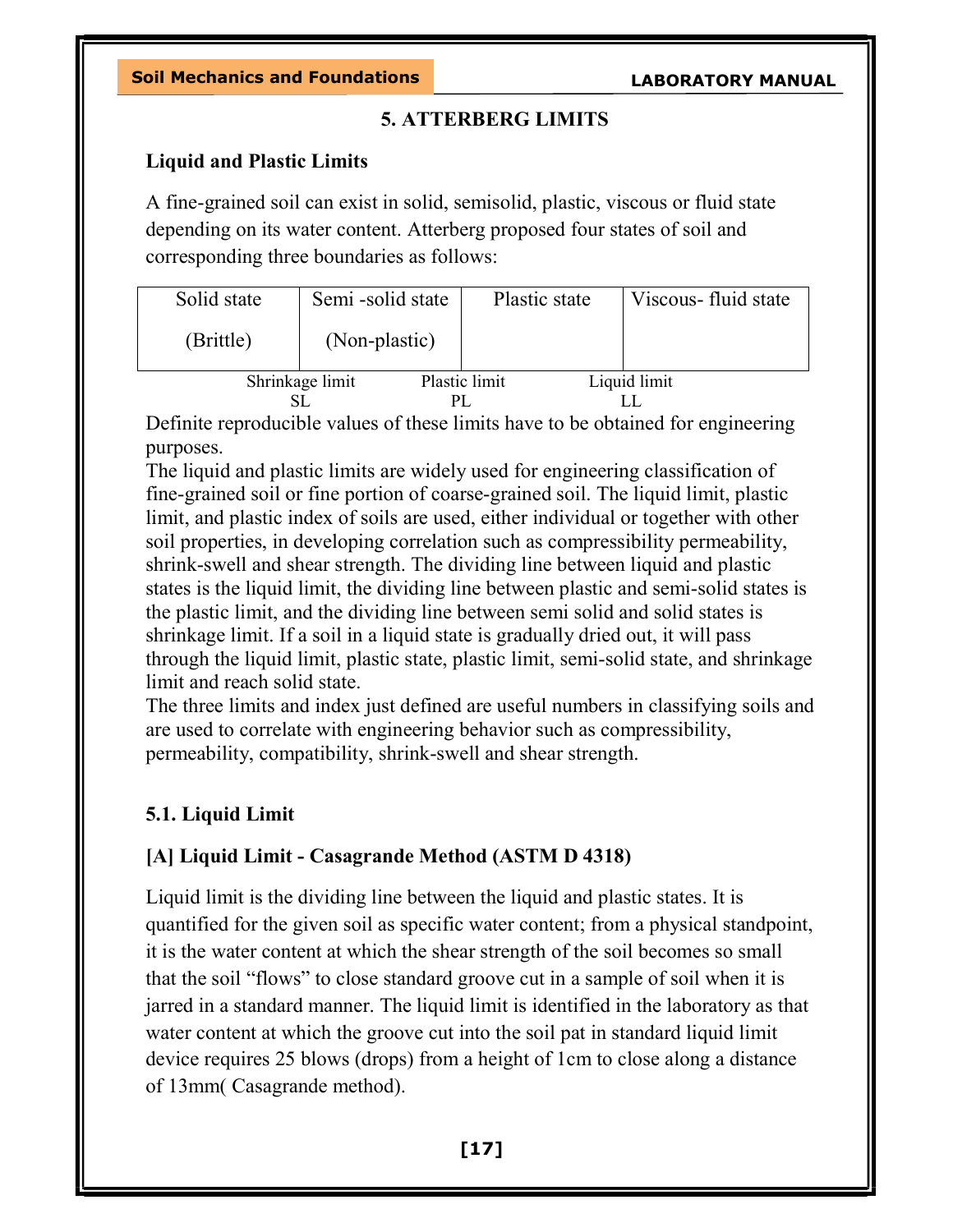In addition to being useful in identifying and classifying soils, the liquid limit can also be used to compute an approximate value of the compression index  $C_c$  for normally consolidated clays by equation

$$
\mathcal{C}_c=0.009 (LL-10)
$$

Where LL (liquid limit) is expressed in percent. The compression index is used in determining expected consolidation settlement of load on clay. The liquid limit is determined in the laboratory either by Casagrande method or by Cone penetration method.

#### Apparatus

Liquid Limit Apparatus (Casagrande7 Apparatus), Grooving tools (of two type: Casagrande tool and ASTM tool), Sieve (425μm), Spatula, Equipment for water content determination.



Figure 5:1 - Liquid limit Device with accessories (Manual and Electronic)

#### Preparation of Test Sample

- 1. Expose the soil to the air until it is dried.
- 2. Pulverize the air-dried sample and take a representative of it.
- 3. Pass the sample on sieve No.40 (425μm Sieve) and take 250g of soil passing this sieve. This much of soil is sufficient for both liquid and plastic limits.
- 4. Mix thoroughly with distilled water to form a uniform paste and place the mixed soil in a storage dish, cover it to prevent loss of moisture, allow standing for at least 16h.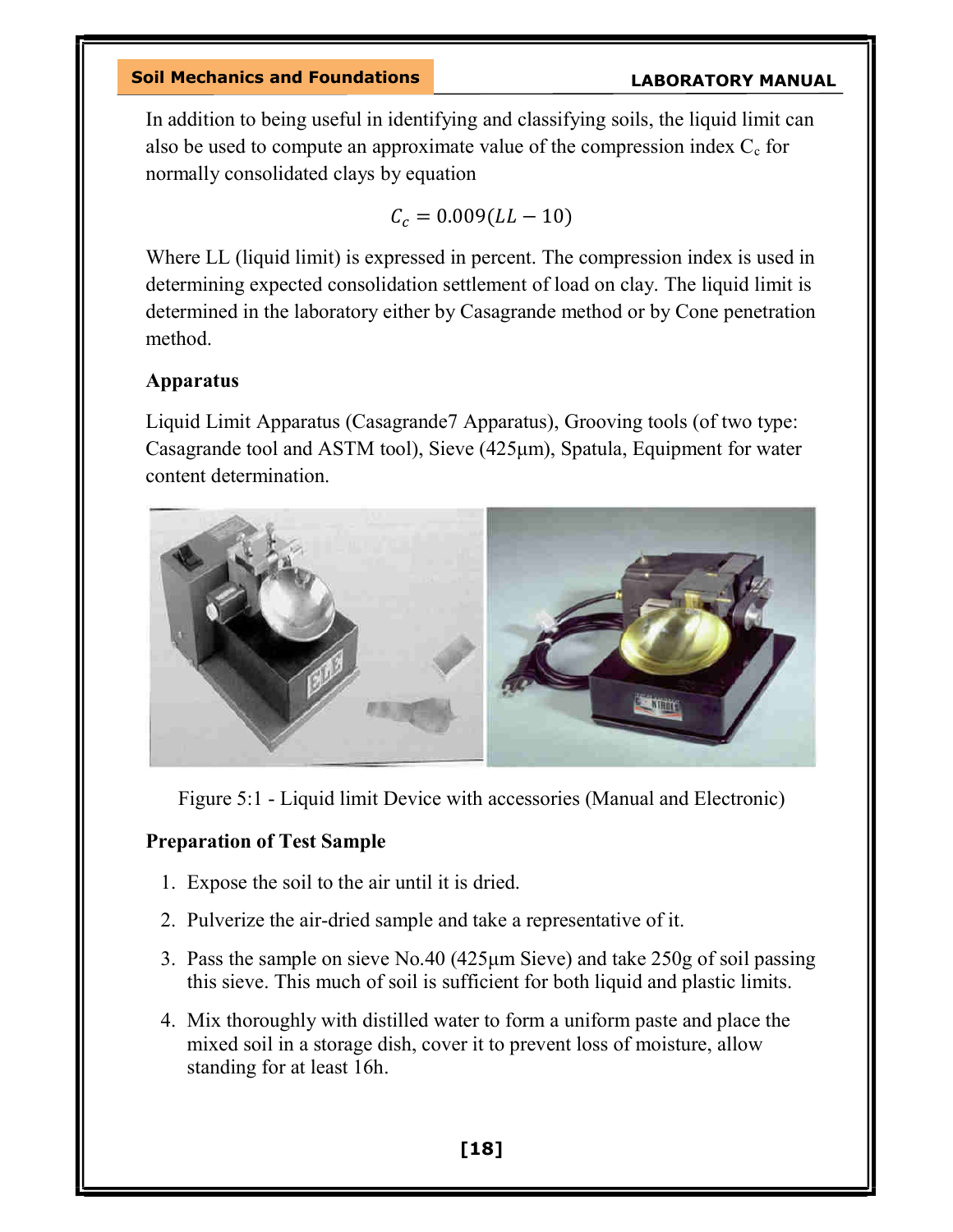#### Adjustment of Mechanical Device

- 1. Adjust the liquid limit apparatus with the aid of height gauge to obtain the height of the drop of the cup so that the point of the cup that comes in contact with the base rises to a height of 10±0.2mm.
- 2. Check if all parts of the device are in good working order.
- 3. Turn the handle and practice to obtain a speed of giving the blows at 2blows per second.

#### Procedure

#### [A] Multipoint Liquid Limit Method

- 1. Place a portion of the prepared soil in the cup of the liquid limit device at the point where the cup rests on the base, squeeze it down, and spread it into the cup to a depth of about 10mm at its deepest point, tapering to form approximately horizontal surface. Take care to eliminate air bubbles from the soil pat but form the pat with as few strokes as possible. Keep the unused soil in the storage dish. Cover the storage dish with a wet towel (or use other means) to retain the moisture in the sample.
- 2. Form a groove in the soil pat by drawing the tool, beveled edge forward, through the soil on a line joining the highest point to the lowest point on the rim of the cup. When cutting the groove, hold the grooving tool against the surface of the cup and draw in an arc, maintaining the tool perpendicular to the surface of the cup throughout its movement. In soils where a groove cannot be made in one stroke without tearing the soil, cut the groove with several strokes of the grooving tool. Alternatively, cut the groove to slightly less than required dimensions with a spatula and use the grooving tool to bring the groove to final dimensions. Exercise extreme care to prevent sliding the soil pat relative to the surface of the cup.
- 3. Verify that no crumbs of soil are present on the base or the underside of the cup. Lift and drop the cup by turning the crank at a rate of 2 drops per second until the two halves of the soil pat come in contact at the bottom of the groove along a distance of 13mm. Use of a scale is recommended to verify that the groove has closed 13mm.
- 4. Verify that an air bubble has not caused premature closing of the groove by observing that both sides of the groove have flowed together with approximately the same shape. If a bubble has caused premature closing of the groove, reform the soil in the cup, adding a small amount of soil to make up for that lost in the grooving operation and repeat (1) to (3). If the soil slides on the surface of the cup, repeat (1) through (3) at higher water content. If, after several trails at successively higher water content, the soil pat continues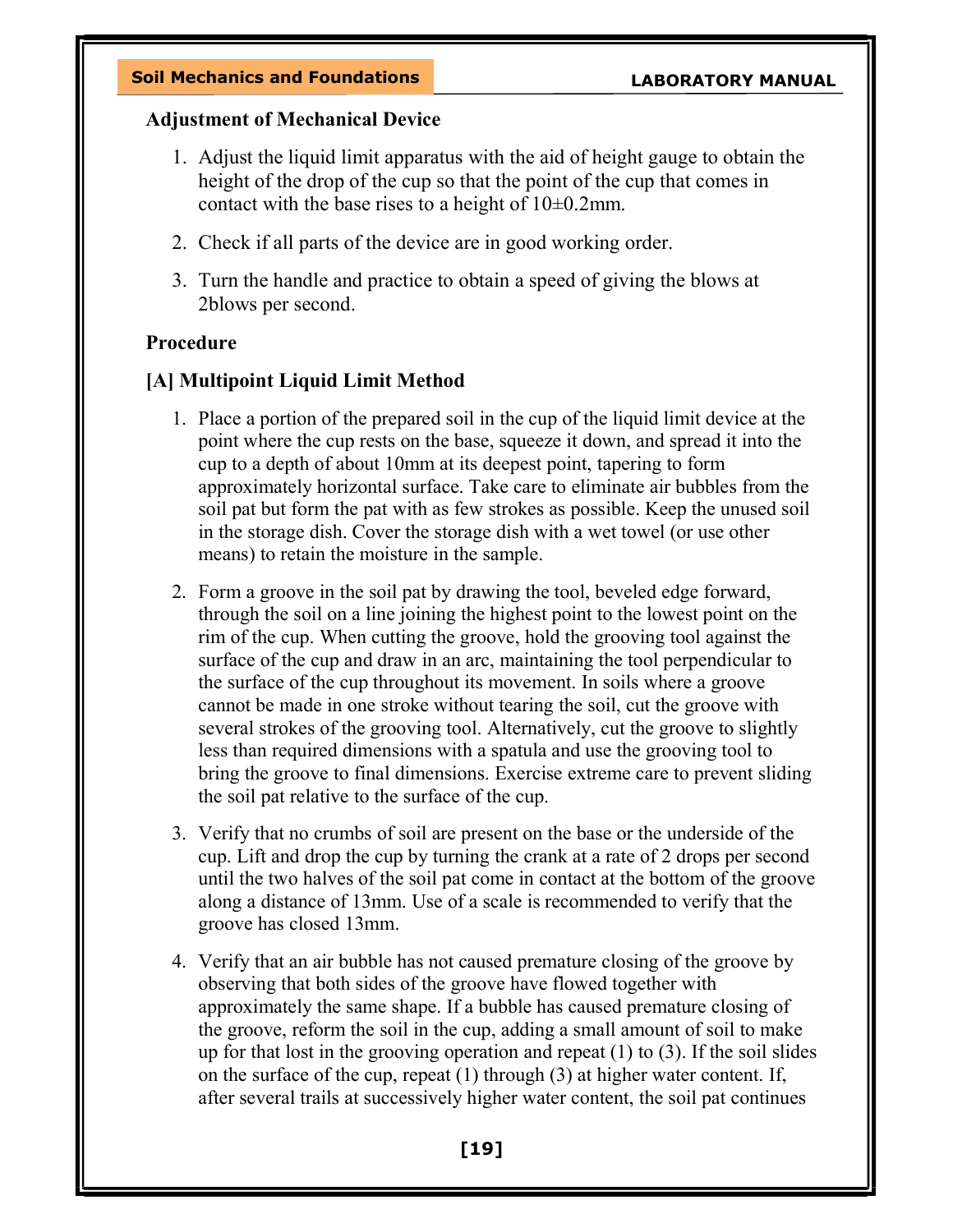to slide in the cup or if the number of blows required to close the groove is always less than 25, record that the liquid limit could not be determined, and report the soil as non-plastic without performing the plastic limit test.

- 5. Record the number of blows N required to close the groove. Remove a slice of soil approximately the width of the spatula, extending from edge to edge of the soil cake at right angle to the groove and including that portion of the groove in which the soil flowed together, place in a weighed container, and cover.
- 6. Return the soil remaining in the cup to the storage dish. Wash and dry the cup and grooving tool and reattach the cup to the carriage in preparation for the next trial.
- 7. Remix the entire soil specimen in the storage dish adding distilled water (additions of water shall be made in increments of 1 to 3 % by mass of the specimen) to increase the water content of the soil and decrease the number of blows required to close the groove. Repeat (1) through (6) for at least two additional trials producing successively lower numbers of blows to close the groove. One of the trials shall be for a closure requiring 25 to 35 blows, one for closure between 20 and 30 blows, and one trial for a closure requiring 15 to 25 blows.

Note - The test shall always proceed from the dryer to the wetter condition of the soil. In no case shall dried soil be added to the seasoned soil being tested.

8. Determine the water content of the soil specimen from each trial. Initial weighing should be performed immediately after completion of the test.

#### [B] One-Point Liquid Limit Method

- 1. Proceed as described in (1) through (5) for Multipoint Liquid Limit Method except that the number of blows required to close the groove shall be 20 to 30.If less than 20 or more than 30 blows are acquired, adjust the water content of the soil and repeat the procedure.
- 2. Immediately after removing a water content specimen as described by in (5) above, reform the soil in the cup, adding a small amount of soil to make up for that lost in grooving and water content sampling orientations. Repeat (2) through (5) above, and if the second closing of the groove acquires the same number of drops or no more than two drops difference, secure another water content specimen. Otherwise remix the entire specimen and repeat.

Note Excessive drying or inadequate mixing will cause the number of blows to vary.

3. Determine the water content of the specimens in accordance with (8).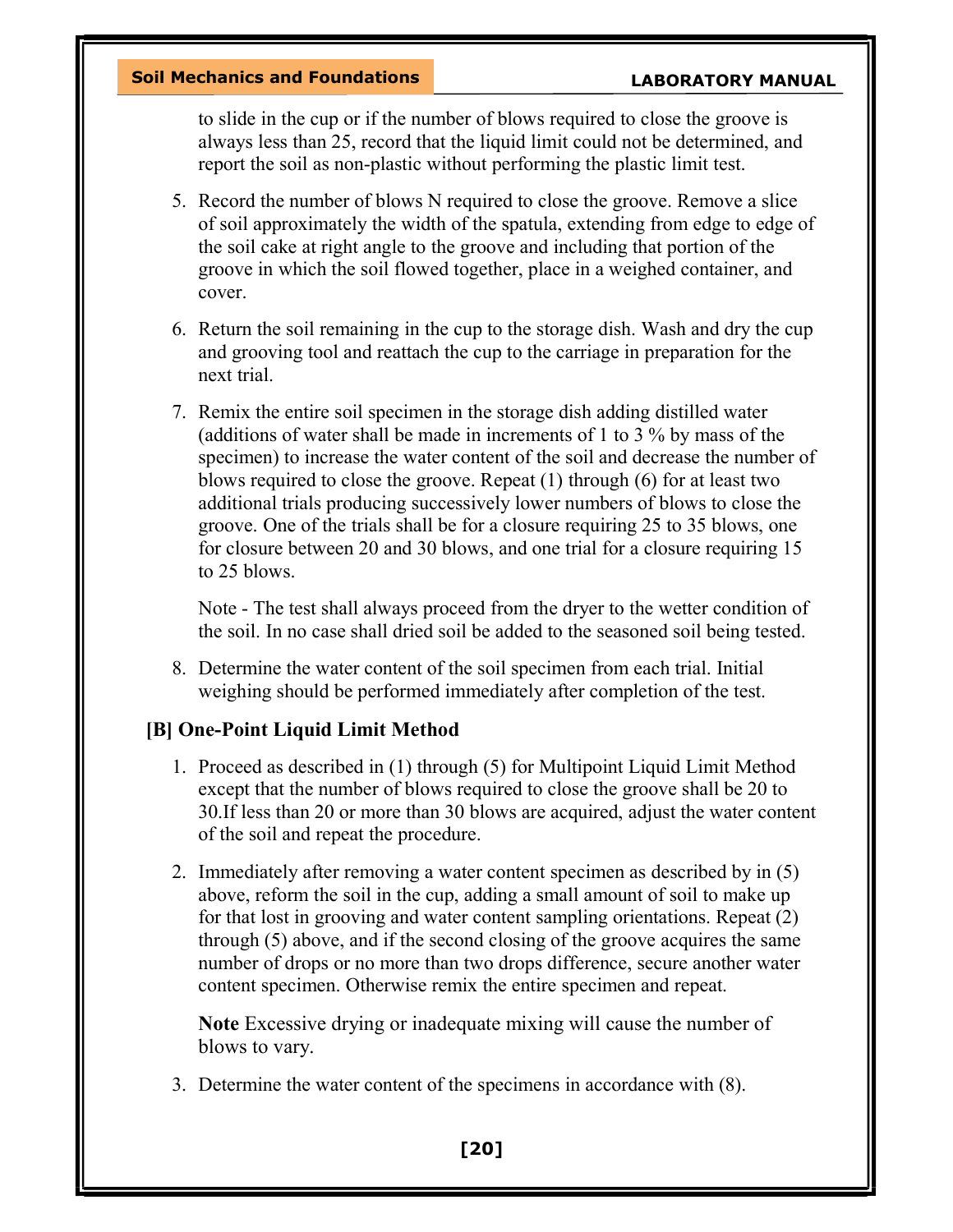#### Computation

#### For Multipoint Liquid Limit Method

- 1. Plot the relationship between the water content, W, and the corresponding number of drops, N, of the cup on a semi-logarithmic graph with the water content as ordinate on the arithmetic scale, and the number of drops as abscissas on the logarithmic scale.
- 2. Draw the best straight line through the plotted points.
- 3. On the plot (known as flow curve), take the water content corresponding to the intersection of the line with the 25-drop abscissa as a liquid limit of the soil.

Note: Calculator or computer can also be used for logarithmic regression so as to define the equation of the best straight line.

### For one point Method

$$
\text{LL} = \text{W}(\text{N}/_{25})^{0.121}
$$

Where:  $N =$  the number of drops

 $w =$  the water content

The liquid limit is the average of the two trail liquid limit values. If the difference between the two trail liquid limit values is greater than one percent point, repeat the test.

#### Cone Penetrometer Method

The test is based on the relationship between water content and the penetration of a cone into the soil sample under controlled conditioned. It has several advantages over the Casagrande method:

- 1. It is easier to perform.
- 2. The method is applied to a wide range of soil.
- 3. The results are reliable, and don't depend upon the judgment of the operator.

### Apparatus

Cone Penetrometer, which has a cone of 35mm long with a smooth surface at an angle of 30°, Test Gauge, Test cup (55mm diameter by 40mm deep), Equipment for water content determination.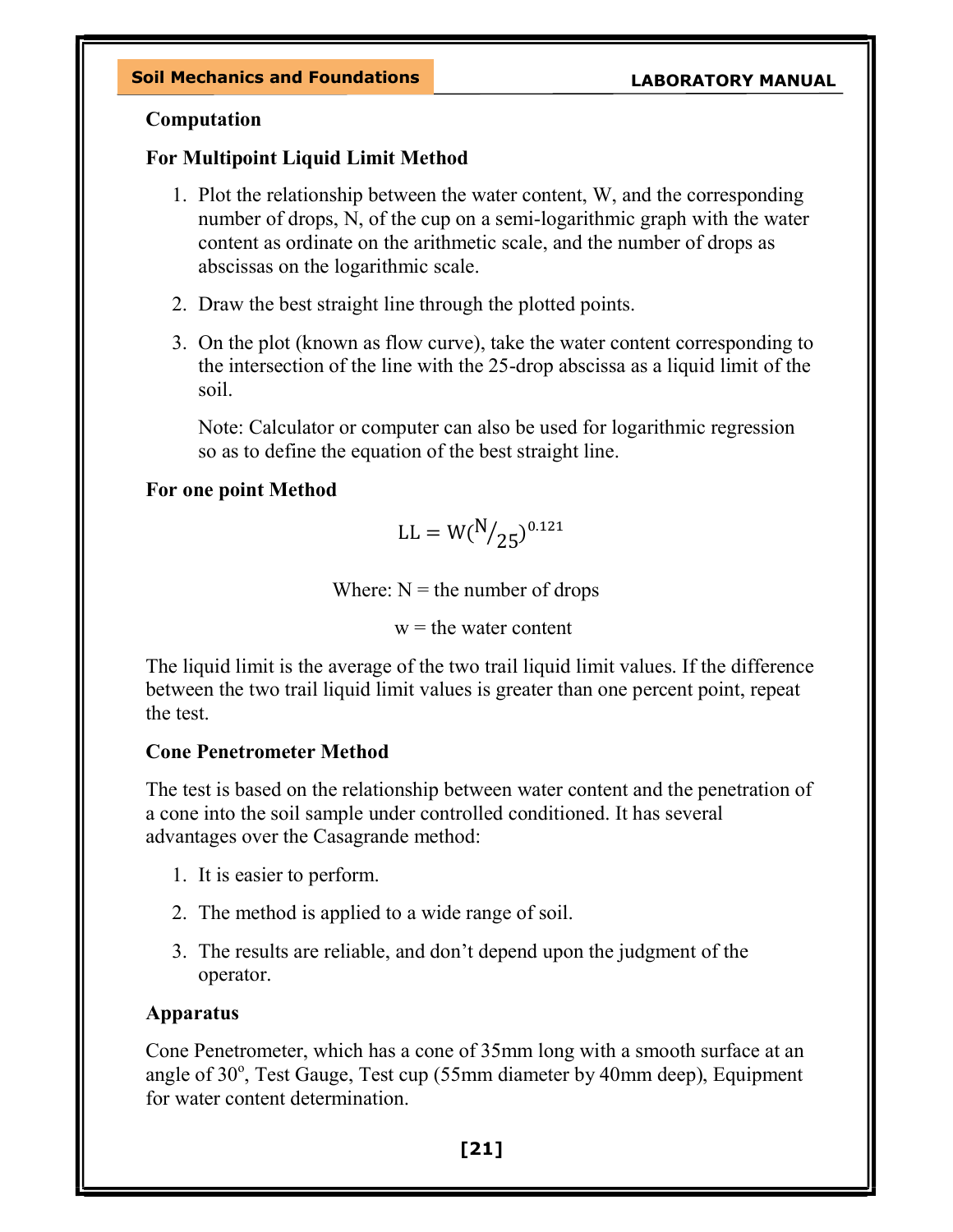#### Preparation of the specimen

Prepare the soil in similar way as Casagrande method.

### Procedure

- 1. Fill a portion of the sample soil in the cup, taking care so as not to entrap air. Remove the excess soil and level up the surface of the soil.
- 2. Adjust the cone Penetrometer such that the cone point just touches the top surface of the soil in the container, and set the scale to zero.
- 3. Release the vertical rod so as to penetrate the soil paste with a standard weight. Allow to penetrate for 30 seconds.
- 4. Record the penetration. It should be between 20 to 30mm, as this method is applicable only when the penetration is within this range. If the penetration is within this range, compute the liquid limit as described in computation section. If the penetration is out of this range, take the soil in the cup out and adjust the water content, & under take another trail.
- 5. Take a representative sample for water content determination.

### Computation

$$
LL = W_y + 0.01[(25 - y)(W_y + 15)]
$$

Where,  $LL = liquid$  limit

 $y =$  the penetration when the water content is  $W_y$ 

### 5.2. Plastic limit

### [B] Plastic Limit (Test method - ASTM D 4318)

The plastic limit is the dividing line between the plastic and semisolid state. It is quantified for a given soil as specific water content, and from a physical stand point it is the water content at which the soil will begin to crumble when rolled into small threads. It is identified in laboratory as the water content at which the soil can be rolled in treads 3.2mm in diameter without the treads breaking into pieces. The plasticity index is the difference between the liquid and plastic limits.

### Apparatus

Glass plate-at least 30cm square by 1cm thick for mixing soil and rolling plastic limit treads, Short metal rod of 3mm diameter, Balance(with accuracy to 0.01), & Equipment for water content determination.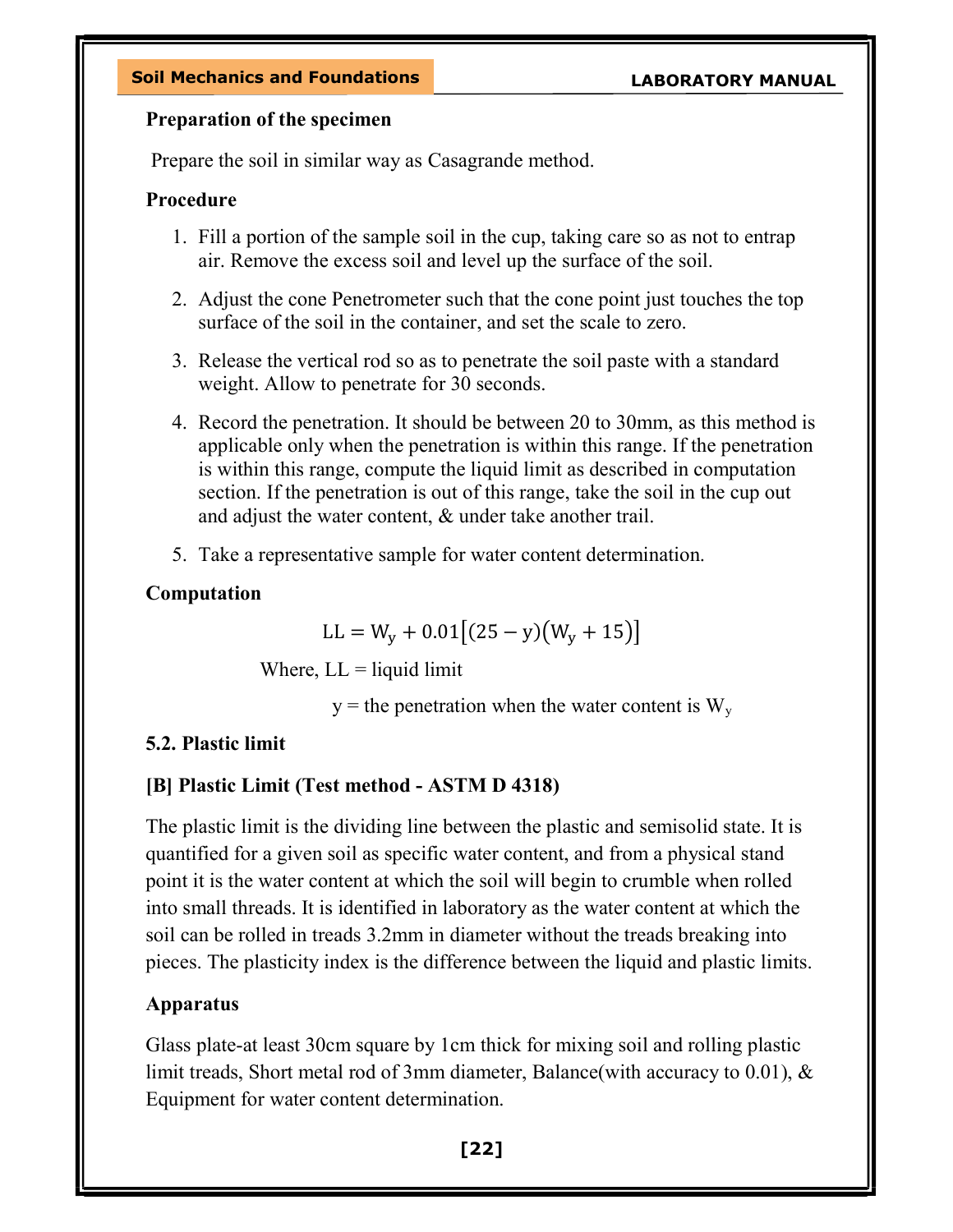#### Preparation of Test Specimen

Select a 20g portion soil from the material prepared for the liquid limit test. If it is too wet, reduce the water content of the soil to a consistency at which it can be rolled without sticking to the hands by spreading and mixing continuously on the glass plate or in a storage dish.

#### Procedure

1. From the 20g mass, select a portion of 1.5 to 2.0g. Form the test specimen into an ellipsoidal mass. Roll this mass between the palm or fingers and glass plate with just sufficient pressure to roll the mass into a tread of uniform diameter throughout its length. The tread shall be further deformed on each stroke so that its diameter reaches 3.2mm, taking no more than 2min.

#### **Note**

- $\triangleright$  A normal rate of rolling for most soils should be 80-90 strokes per minute, counting a stroke as one complete motion of the hand forward and back to the starting point.
- $\triangleright$  A 3.2mm diameter rod or tube is useful for frequent comparison with the soil tread to ascertain when the tread has reached the proper diameter.
- 2. When the diameter of the tread becomes 3.2mm, break the tread into several pieces. Squeeze the piece together, knead between the thumb and first finger of each hand, reform into an ellipsoidal mass, and roll. Continue this alternate rolling to a tread 3.2mm in diameter, gathering together, kneading and rerolling, until the tread crumbles under the pressure required for rolling and the soil can no longer be rolled into 3.2mm diameter tread. It has no significance if the tread breaks into treads of shorter length. Roll each of these shorter treads to 3.2mm in diameter. The only requirement for continuing the test is that they can be reformed into an ellipsoidal mass and rolled out again. The operator shall at no time attempt to produce failure at exactly 3.2mm diameter by allowing the tread to reach 3.2mm then reducing the rate of rolling or the hand pressure, or both, while continuing the rolling without further deformation until the tread falls apart. If the crumbling occurs when the tread has a diameter greater than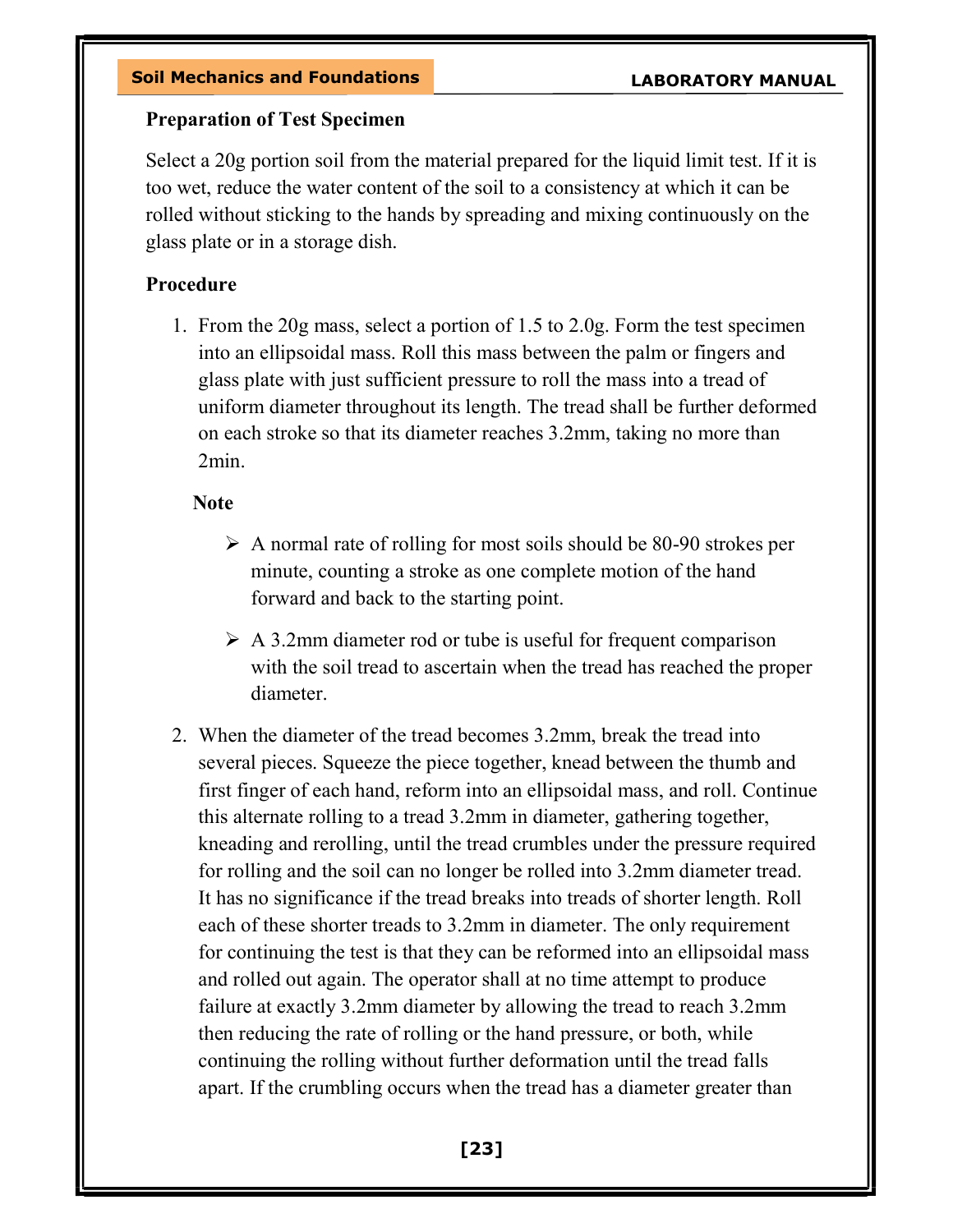3.2mm, this shall be considered a satisfactory end point, provided the soil has been previously rolled into a tread 3.2mm in diameter.

- 3. Gather the portion of the crumbled thread together and place in a weighed container. Immediately cover the container.
- 4. Select another 1.5 to 2.0g portion of soil from the original 20g Specimen and repeat the operations described in (1) through (3) until the container has at least 6g of soil.
- 5. Repeat (1) through (4) to make another container holding at least 6g of soil. Determine the water content of the soil contained in the container.

#### **Calculation**

- 1. Compute the average of the two water contents. If the difference between the two water contents is greater than two percentage points, repeat the test. The plastic limit [PL] is the average of the two water contents.
- 2.  $PI = LL PL$ , where PI is the plastic index

Note: Both LL and PL are whole numbers. If either the LL or PL could not be determined, or if the PL is greater than the LL, report the soil as nonplastic, NP.

#### Review Questions

- 1. Why is the result of the hydrometer analysis insufficient for characterizing fine-grained soil?
- 2. Is it possible for a soil to have a liquid limit and plastic index both equal to 30%? Why?
- 3. Should you add or remove water to obtain a lower blow count?
- 4. What is the purpose of calibration of the Atterberg device?
- 5. List and discuss for what type of soils we use Casagrande and ASTM grooving stools.
- 6. Before conducting Atterberg limit test, why we need to sieve the sample on sieve No. 40?
- 7. What are the advantages of adding distilled water to the soil to be tested?
- 8. How do we interpret the Atterberg limit test result in relation to soil expansiveness and uplift pressures?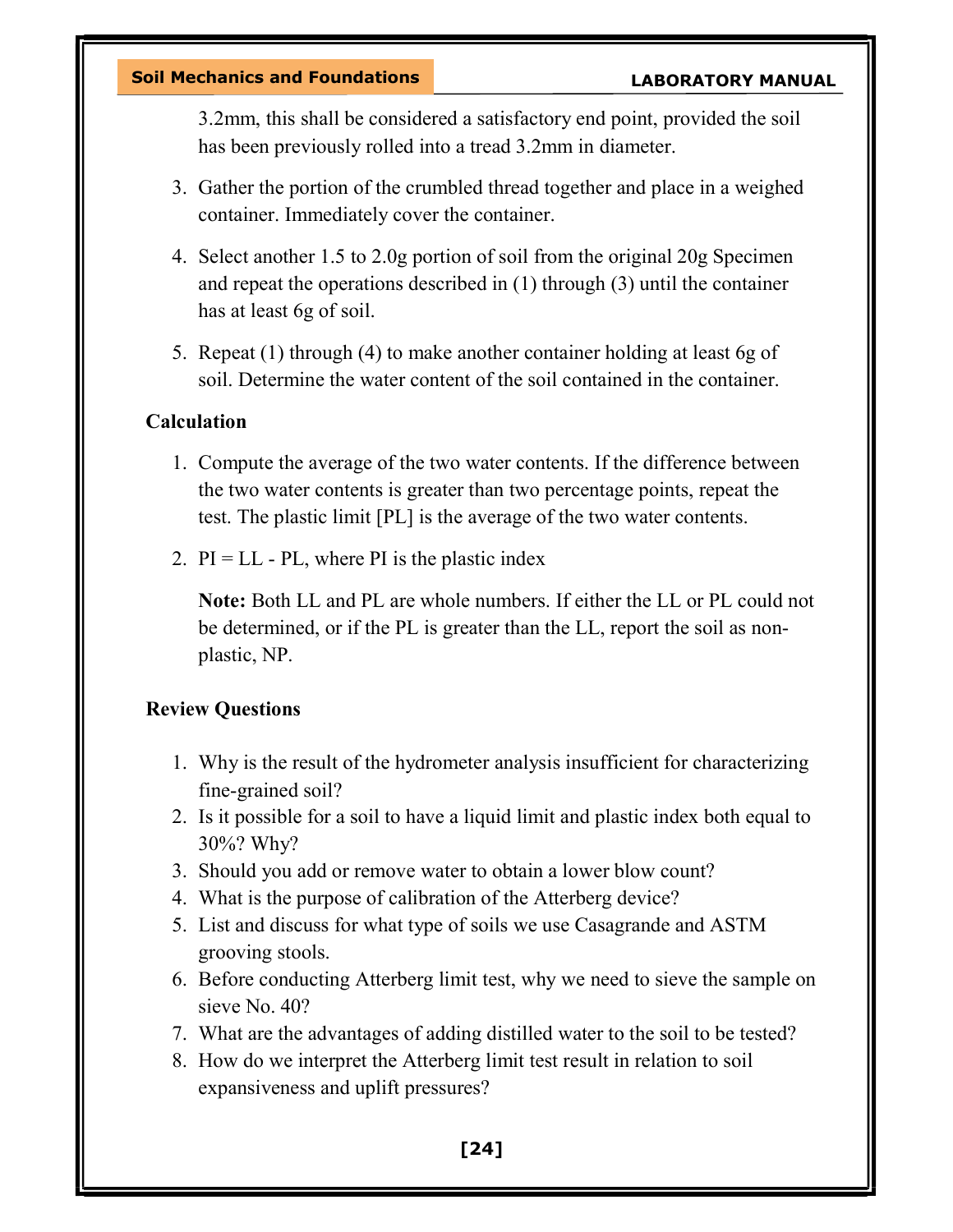#### 5.3. Shrinkage Limit

#### Test method- ASTM D 427

Shrinkage limit is the smallest water content at which the soil is saturated. It is also defined as the maximum water content at which a reduction of water content will not cause a decrease in the volume of the soil mass. Shrinkage ratio and linear shrinkage are soil parameters which are often determined in conjunction with shrinkage limit. Shrinkage ratio indicates how much volume change may occur as change in water content above the shrinkage limit takes place, and linear shrinkage gives an indication on the amount of axial strain that drying may cause to soil samples.

Large changes in soil volume are important considerations for soils that are to be used as fill material for highways and railroads or for soils that are to support structural foundations. Unequal settlements resulting from such volume changes can result in cracks in structures or unevenness in roadbeds. The shrinkage limit and shrinkage ratio are particularly useful in analyzing soils that undergo large volume changes with changes in water content (such as clays).

#### Equipment

Evaporating dish, Shrinkage dish, Glass cup, Glass plate, Shallow pan, Spatula, Straightedge, Graduate(glass), Mercury, Petroleum jelly.

#### Preparation of Sample

Air-dry the sample first and then pulverize them. Pass the pulverized sample through a 425μm sieve and take about 30g of the portion of the sample that passes through the sieve.

#### Procedure

- 1. Place the soil in the evaporating dish and thoroughly mix with distilled water. The amount of water added should produce a soil of the consistency somewhat above liquid limit based on visual inspection.
- 2. Coat the inside of the shrinkage dish with a thin layer of petroleum jelly or similar lubricant to prevent the adhesion of the soil to the dish. Determine and record the mass in grams of the empty dish, MT.
- 3. Place the shrinkage dish in the shallow pan in order to catch any mercury overflow. Fill the shrinkage dish to overflowing with mercury. Remove the excess mercury by pressing the glass plate firmly over the top of the shrinkage dish. Observe that there is no air trapped between the plate and mercury, and if there is, refill the dish and repeat the process. Determine the volume of mercury held in the dish either by means of the glass graduate or by dividing the measured mass of the mercury by its mass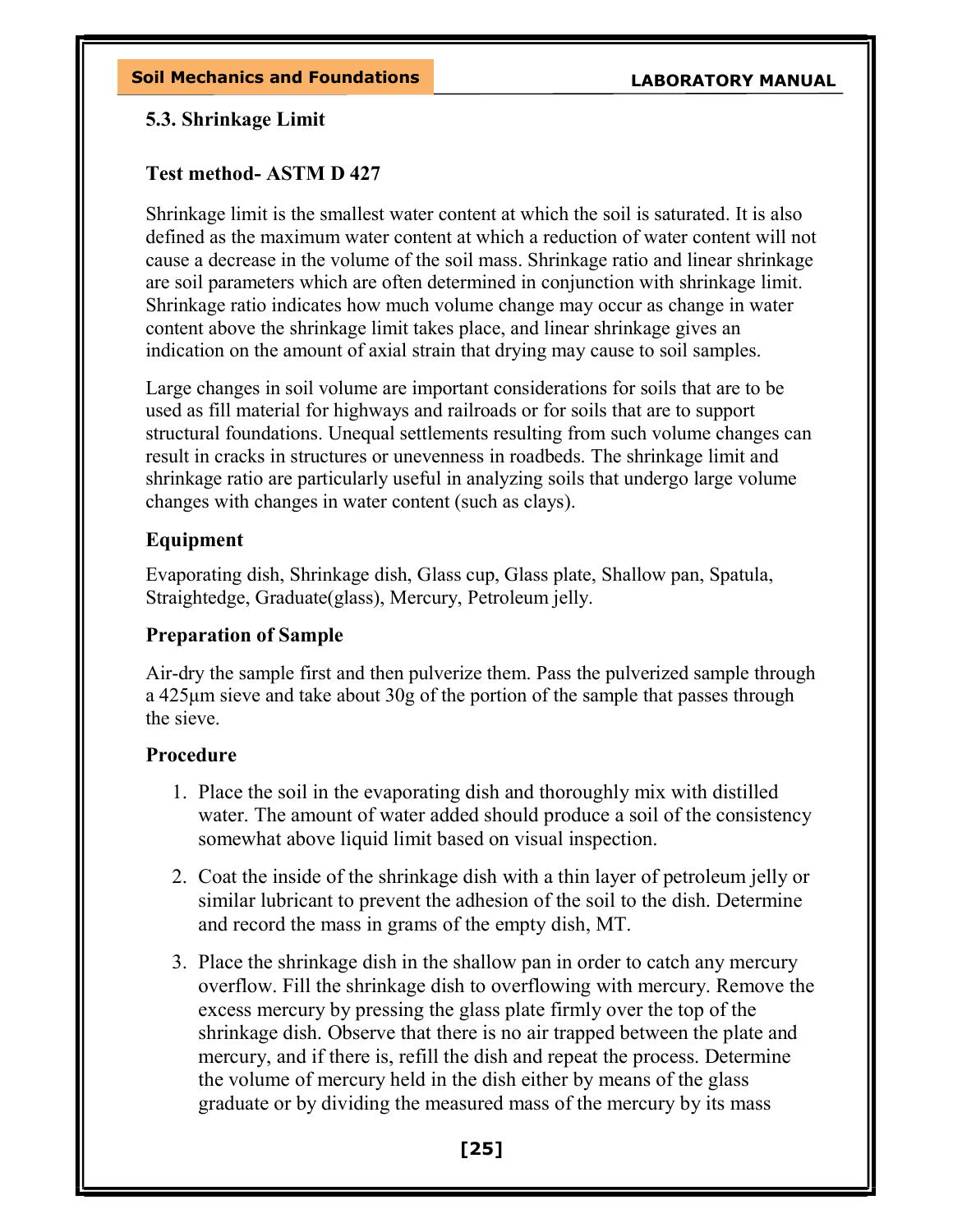density (13.53g/cc).Record this volume in cubic centimeter of the wet soil pat, V.

- 4. Place an amount of the wetted soil equal to about one-third the volume of the dish in the center of the dish, and tap the dish on a firm surface, causing he soil to flow the outer edges, continue tapping the dish until all air bubbles are eliminated from the soil. Repeat this step for two more layers. The final layer shall fill the dish completely, with some excess soil allowed to stand above the rim of the dish. Strike off the excess soil with straightedge and remove all soil adhering to the outside of the dish. Determine and record the mass in grams of the dish and wet soil.
- 5. Allow the soil pat to dry in air until the color of the soil turns from dark to light. Oven-dry the soil pat to constant mass at  $105 + 50c$ . If the soil pat is cracked or has broken in pieces, return to (1) and prepare another soil pat using lower water content. Determine and record the mass in grams of the dish and dry soil, MD.
- 6. Determine the volume of the dry soil pat by removing the pat from the shrinkage dish and immersing it in the glass cup full of mercury in the following manner.

6.1. Place the glass cup in the shallow pan in order to catch any mercury overflow. Fill the glass cup to overflowing with mercury. Remove the excess mercury by pressing the glass plate with the three prongs firmly over the top of the cup. Observe that there is no air trapped between the plate and mercury, and if there is, refill the dish and repeat the process. Carefully wipe off any mercury that may be adhering to the outside of the cup.

6.2. Place the evaporating dish in the shallow pan in order to catch any mercury overflow. Place the cup filled with mercury in the evaporating dish and rest the soil pat on the surface of the mercury (it will float). Using the glass plate with the three prongs, gently plat the pat under the mercury and press the plate firmly over the top of the cup to expel any excess mercury. Observe that no air is trapped between the plate and mercury, and if there is, repeat the process starting from (6.1). Measure the volume of the mercury displaced into the evaporating dish either by means of the glass graduate or by dividing the measured mass of mercury by the mass density of mercury. Record the volume in cubic centimeters of the dry soil pat, Vo.

7. Transfer the mercury back into its original container, by working above a large tray, without spilling.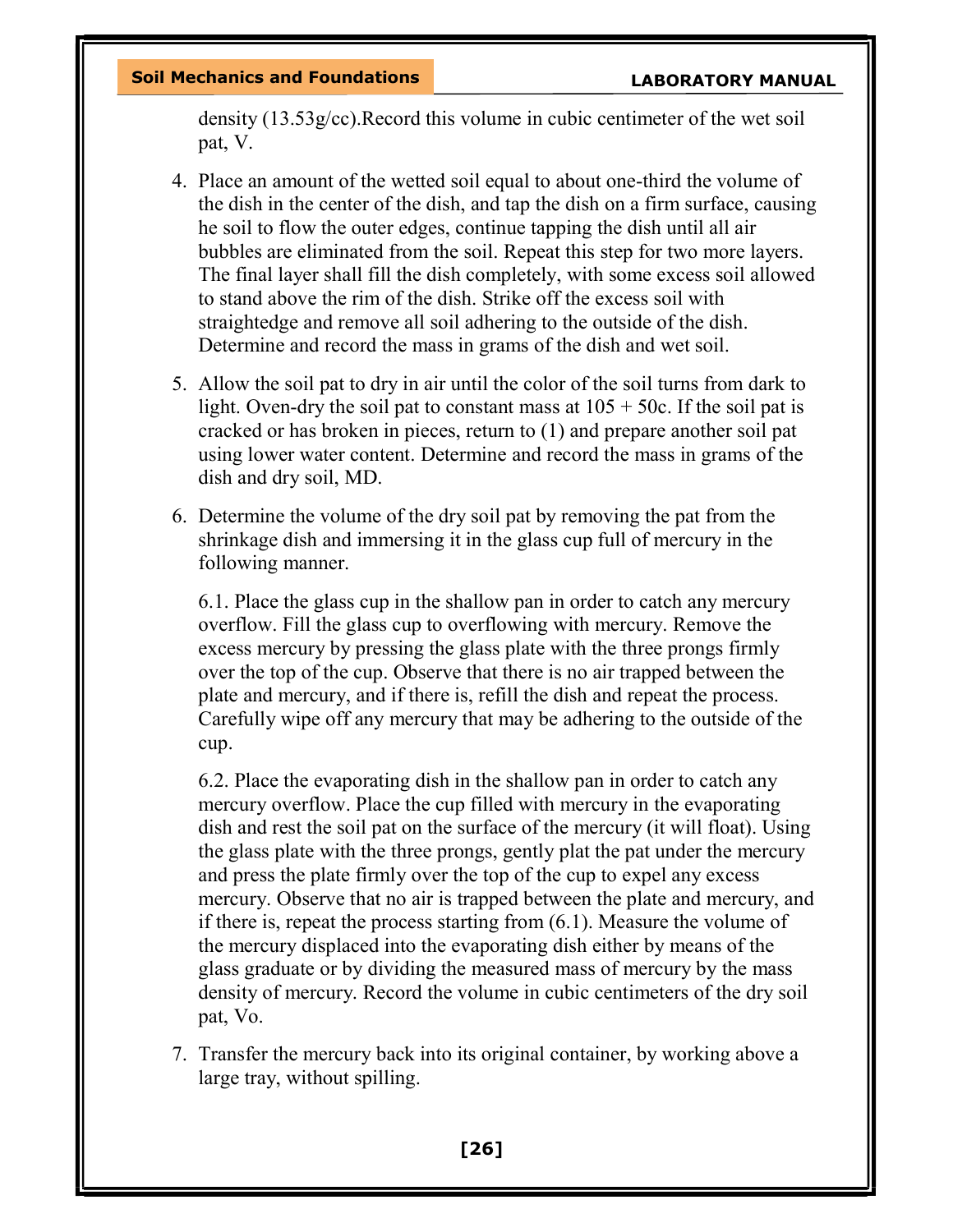#### Calculate the following equations

- 1. Water content, w, of the wet specimen Where M is initial wet soil mass in 'g' and  $M_0$  is dry soil mass in 'g'
- 2. Shrinkage Limit, SL Where V is the volume (in cm<sup>3</sup>) of wet soil pat,  $V_0$  is volume (in cm<sup>3</sup>) of oven dried soil, and ρw is density of water.
- 3. Shrinkage ratio, R
- 4. Linear shrinkage ratio,  $L_s$

### Review Questions

- 1. Why do we use mercury in shrinkage limit test?
- 2. Why do we coat the shrinkage dish with petroleum jelly?
- 3. How do shrinkage limit relate to building crack and settlements?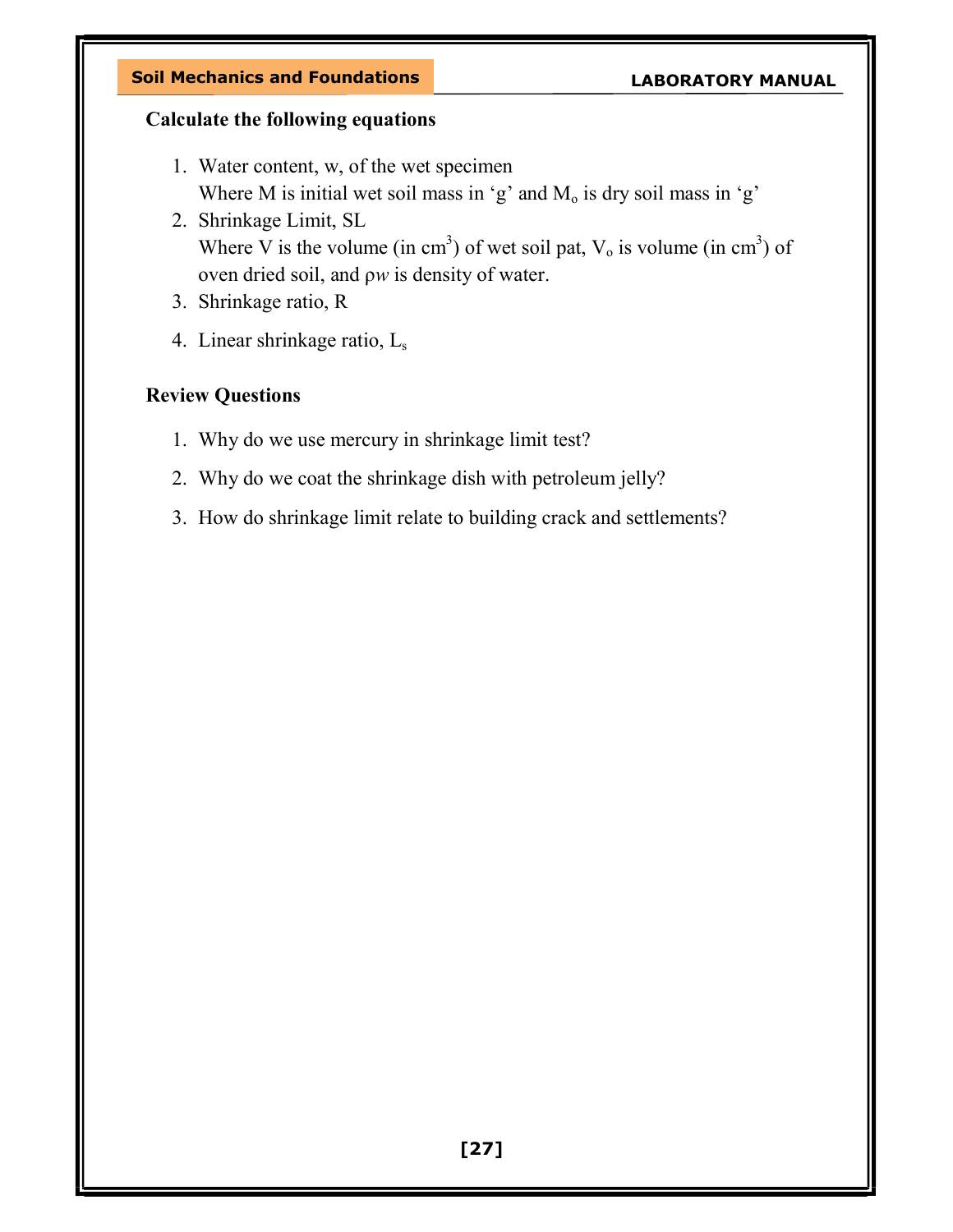### Soil Mechanics and Foundations

### LABORATORY MANUAL

| Mansoura High Institute of Eng. & Tech.         |                     |                      |                                     |                            |          |             |  |  |
|-------------------------------------------------|---------------------|----------------------|-------------------------------------|----------------------------|----------|-------------|--|--|
|                                                 |                     |                      | <b>Civil Engineering Department</b> |                            |          |             |  |  |
| <b>Soil Testing Laboratory</b>                  | <b>Liquid Limit</b> |                      |                                     |                            |          |             |  |  |
| Location<br>Project                             |                     |                      | Depth                               |                            |          |             |  |  |
| Client                                          |                     | Lab. no.             |                                     |                            | Date     |             |  |  |
| Responsible Technician                          |                     | Tested by            |                                     |                            |          | Approved by |  |  |
|                                                 | <b>Test Method</b>  |                      | <b>ASTM, BS 1377</b>                |                            |          |             |  |  |
| Specimen reference                              | Legends and Units   |                      |                                     | Trial<br>Trial<br>#1<br>#2 |          | Trial<br>#3 |  |  |
| Number of drops                                 |                     |                      |                                     |                            |          |             |  |  |
| Can No.                                         |                     |                      |                                     |                            |          |             |  |  |
| Mass of can + Moist Soil,                       |                     |                      | $M_{\rm cms(g)}$                    |                            |          |             |  |  |
| Mass of can + dry soil,                         |                     |                      | $M_{\text{cds (g)}}$                |                            |          |             |  |  |
| Mass of can,                                    |                     |                      | $M_{c(g)}$                          |                            |          |             |  |  |
| Mass of water                                   |                     |                      | $M_{w(g)}$                          |                            |          |             |  |  |
| Mass of dry soil,                               |                     |                      | $M_{ds(g)}$                         |                            |          |             |  |  |
| Moisture content,                               |                     |                      | $W0\rangle$                         |                            |          |             |  |  |
| From the flow curve or from equations, $LL =$ % |                     |                      |                                     |                            |          |             |  |  |
|                                                 |                     | <b>Plastic limit</b> |                                     |                            |          |             |  |  |
| Specimen reference                              |                     | Legends and Units    |                                     | Trial $#1$                 | Trial #2 | Trial #3    |  |  |
| Can no.                                         |                     |                      |                                     |                            |          |             |  |  |
| Mass of $can + Moist$ Soil                      |                     | $M_{\text{cms (g)}}$ |                                     |                            |          |             |  |  |
| Mass of can + dry soil,                         |                     | $M_{\text{cds (g)}}$ |                                     |                            |          |             |  |  |
| Mass of can,<br>$M_{c(g)}$                      |                     |                      |                                     |                            |          |             |  |  |
| Mass of water,<br>$M_{w(g)}$                    |                     |                      |                                     |                            |          |             |  |  |
| Mass of dry soil,<br>$M_{ds(g)}$                |                     |                      |                                     |                            |          |             |  |  |
| $\overline{W(\%)}$<br>Water content,            |                     |                      |                                     |                            |          |             |  |  |
| PL(%)<br>Plastic limit                          |                     |                      |                                     |                            |          |             |  |  |
| Average PL $(\% )$                              |                     |                      |                                     |                            |          |             |  |  |
|                                                 |                     |                      |                                     |                            |          |             |  |  |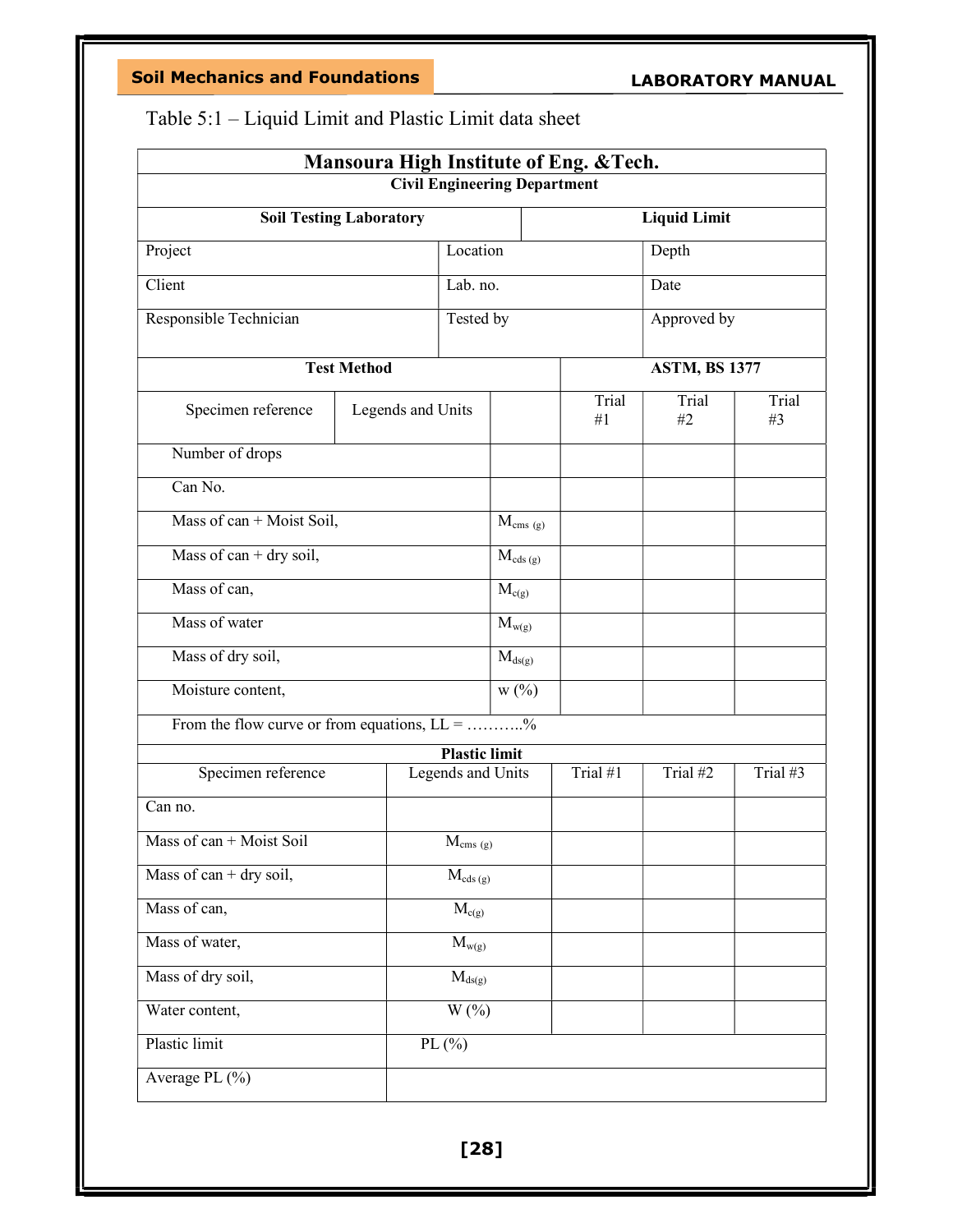Table 5:2 – Shrinkage Limit determination data sheets

| Mansoura High Institute of Eng. & Tech.                           |                          |           |          |  |                      |          |  |  |
|-------------------------------------------------------------------|--------------------------|-----------|----------|--|----------------------|----------|--|--|
| <b>Civil Engineering Department</b>                               |                          |           |          |  |                      |          |  |  |
| <b>Soil Testing Laboratory</b><br><b>Shrinkage Limit</b>          |                          |           |          |  |                      |          |  |  |
| Project                                                           |                          | Location  |          |  | Depth                |          |  |  |
| Client                                                            |                          | Lab. no.  |          |  | Date                 |          |  |  |
| Responsible Technician                                            |                          | Tested by |          |  | Approved by          |          |  |  |
| <b>Test Method</b>                                                |                          |           |          |  | <b>ASTM, BS 1377</b> |          |  |  |
| Specimen reference                                                |                          |           | Trial #1 |  | Trial #2             | Trial #3 |  |  |
| Mass of dish coated with<br>petroleum jelly,                      | $M_{t(g)}$               |           |          |  |                      |          |  |  |
| Volume of wet soil pat,                                           | $V$ (cc)                 |           |          |  |                      |          |  |  |
| Mass o dish coated with<br>petroleum jelly + wet,                 | $M_{w}$ (g)              |           |          |  |                      |          |  |  |
| Mass of dish coated with<br>petroleum jelly + oven<br>dried soil, | $M_d(g)$                 |           |          |  |                      |          |  |  |
| Mass of wet soil pat,                                             | M(g)                     |           |          |  |                      |          |  |  |
| Mass of oven dried soil<br>pat,                                   | M <sub>o</sub> (g)       |           |          |  |                      |          |  |  |
| Mass of water in wet soil<br>pat,                                 | $M_{w}$ (g)              |           |          |  |                      |          |  |  |
| Water content of soil<br>when placed in dish,                     | W                        |           |          |  |                      |          |  |  |
| Volume of oven-dried<br>soil pat,                                 | $V_0$ (cc)               |           |          |  |                      |          |  |  |
| Shrinkage limit,                                                  | SL                       |           |          |  |                      |          |  |  |
| Shrinkage ratio,                                                  | $\mathbf R$              |           |          |  |                      |          |  |  |
| Linear shrinkage,                                                 | $\mathop{\hbox{\rm Ls}}$ |           |          |  |                      |          |  |  |
| Average                                                           |                          |           |          |  |                      |          |  |  |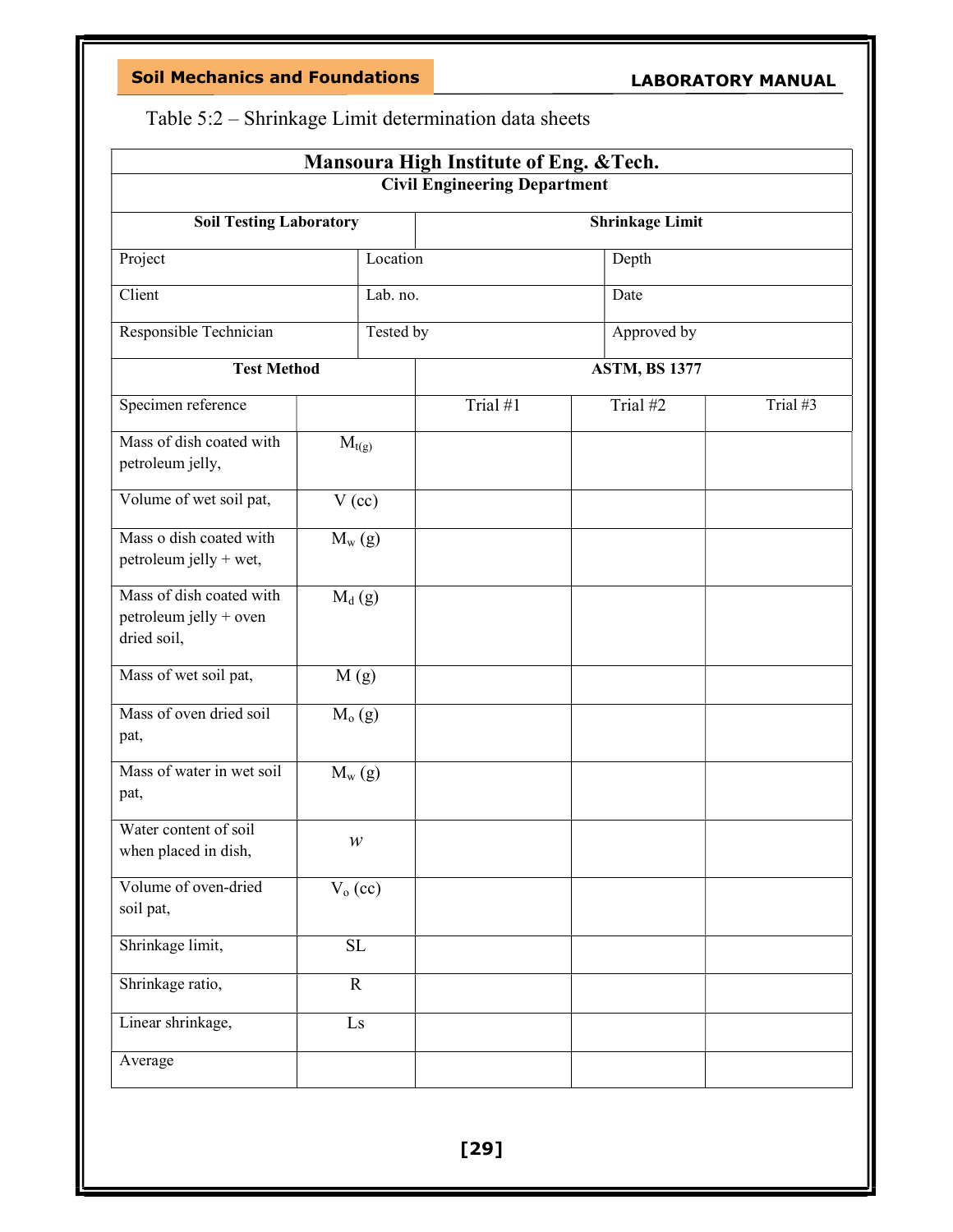# 6. GRAIN SIZE ANALYSIS

A soil consists of particles of various shapes, sizes and quantity. Grain-size (particle size) analysis is a method of separation of soils in to different fractions based on particle size. It expresses quantitatively the proportions, by mass, of varies sizes of particles present in a soil. It is shown graphically on a particle size distribution curve. Test Method- ASTM D 422.

The grain-size distribution of coarse-grained soils (size  $> 75 \mu m$ ) is determined directly by a sieve analysis, while that of fine-grained soils (size  $\leq 75 \mu m$ ) is determined indirectly by hydrometer analysis. The grain-size distribution of mixed soils is determined by combined sieve and hydrometer analysis.

In geotechnical engineering grain-size analysis is useful for various practical applications:

- $\triangleright$  It is used in engineering soil classification system.
- $\triangleright$  It is used in part of specification of soil for airfield, road, earth dams, and other soil embankment construction.
- $\triangleright$  It is used in part of specifications for drainage filter.
- $\triangleright$  Frost susceptibility of soils, drainage characteristics of the ground and the most suitable grouting process depending mainly on the grading characteristics of soils.

# [A] Sieve Analysis

Introduction- The sieve analysis determine the grain size distribution curve of soil samples by passing them through a stack of sieves of decreasing mush opening sizes and by measuring the weight retained on each sieve. The sieve analysis is generally applied to the soil fraction larger than 75μm. The coarse grained soil (particles greater than 75μm) can be further sub divided in-to gravel fraction (size greater than 4.75mm) and sand fraction  $(75 \mu m \leq size \leq 4.75 mm)$ .

Sieving can be performed in either wet or dry condition. Dry sieve analysis is suitable for cohesion less soils, with little or no fines, and wet sieve analysis is for soil containing a substantial of fine particles.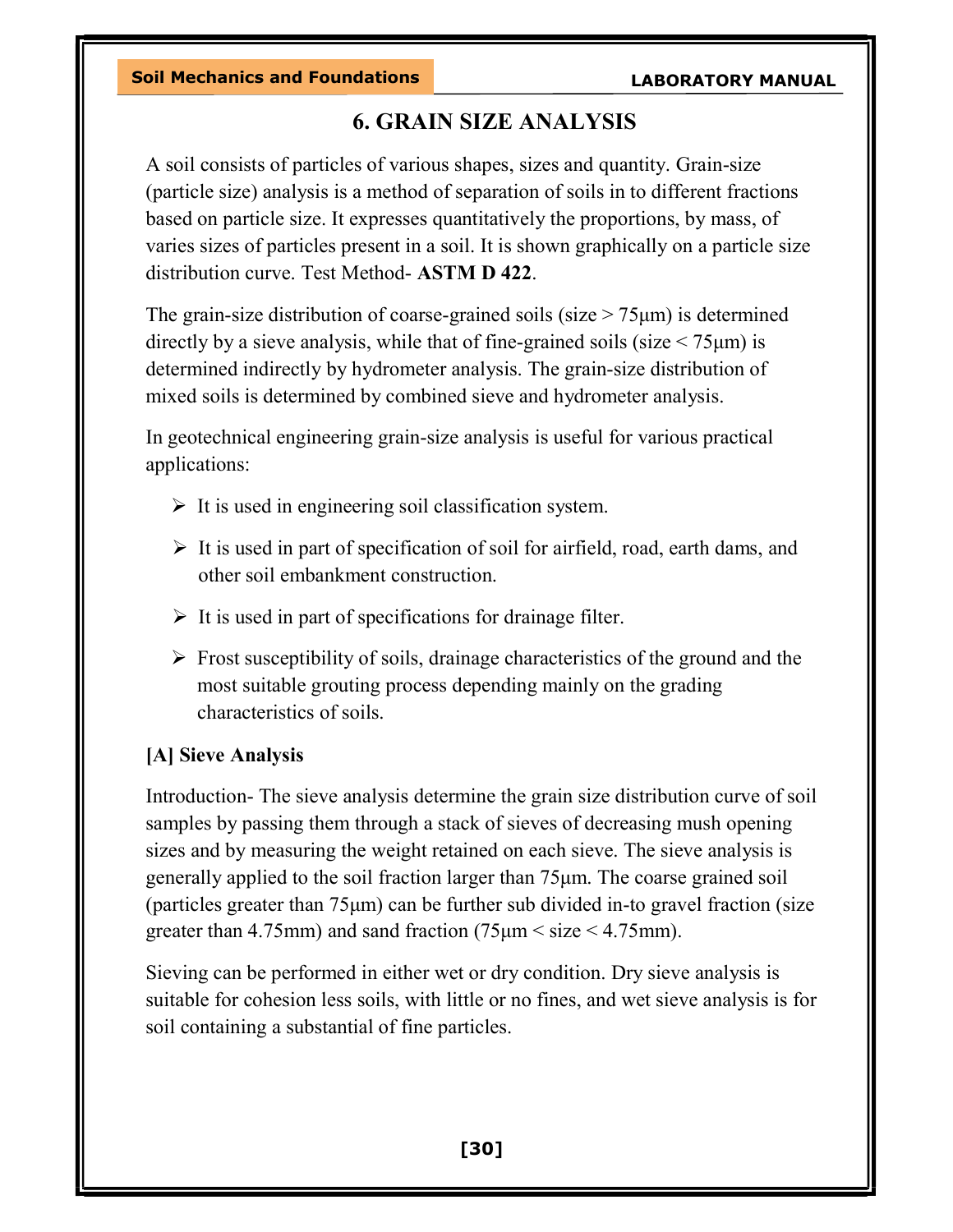### Equipment

Series of standard Sieves (for gravel fraction 4.75-75mm aperture size, and for sand fraction 0.075-2mm aperture size), Lid (cover), Pan (receiver), Sieve shaker, Balance sensitive to 0.1g, Soft wire brush, Sample splitter, Mortar, and rubbercovered pestle for breaking up aggregates of soil particles, & Oven.



Figure 6:1 - Sieves stacked on sieve shaker

### Preparation of sample Soil

- 1. Dry the sample soil in air.
- 2. Thoroughly break up the aggregates or lumps with fingers or with mortar and pestle.
- 3. Obtain representative sample soil by dividing using sample splitter or riffle.
- 4. Take optimum sample (i.e. neither small which is not representative nor large which overloads the sieve).

Table 6:1 - Guidelines for selecting the minimum sample weight

| Maximum particle size | Minimum weight of sample, g |
|-----------------------|-----------------------------|
| 7.5cm                 | 6000                        |
| 5cm                   | 4000                        |
| 2.5cm                 | 2000                        |
| 1cm                   | 1000                        |
| Finer than 4.75mm     | 200                         |
| Finer than 2mm        | 100                         |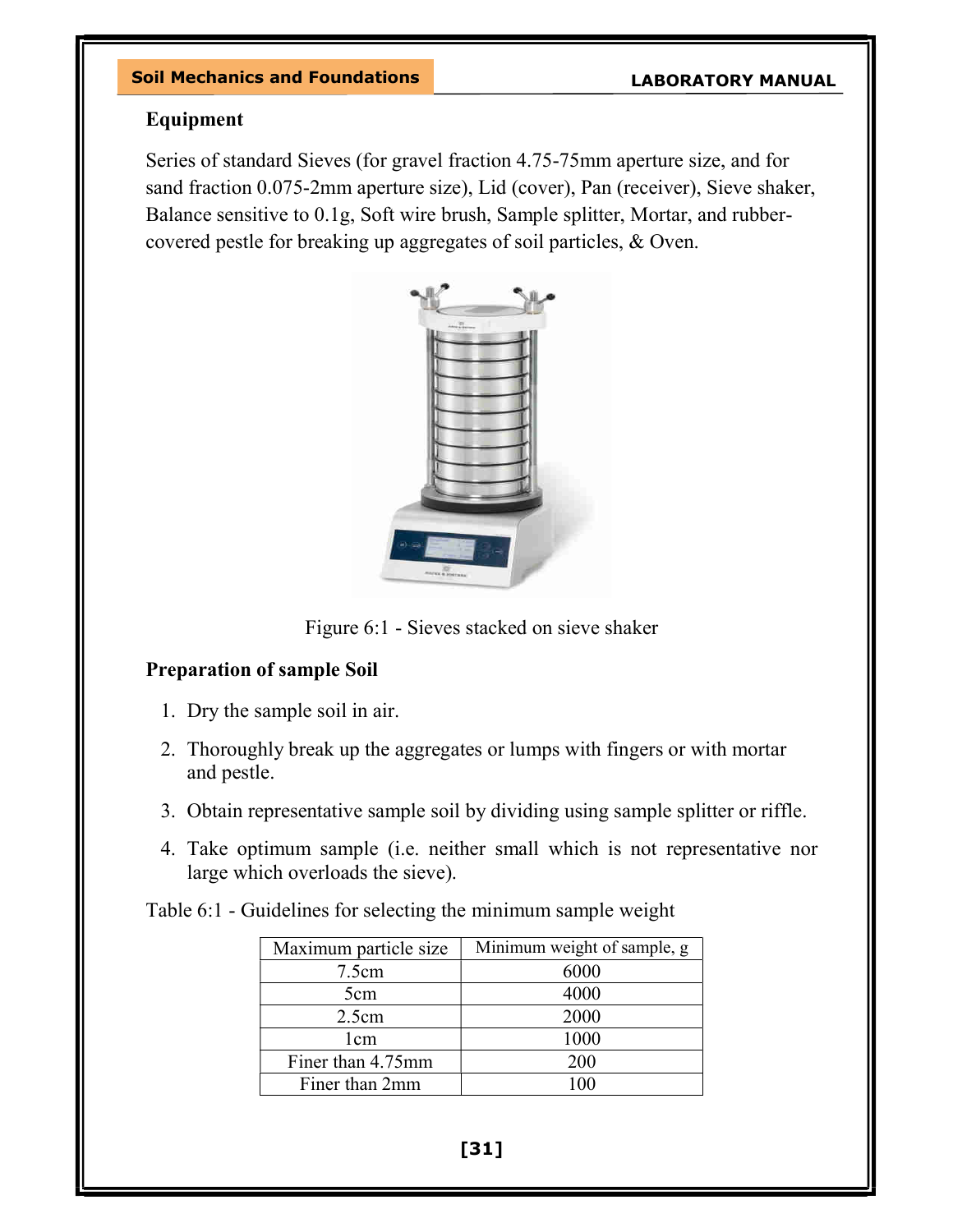### Procedure

There are two different procedures for dry and wet sieving

# Dry Sieving

- 1. Oven dry the sample, allow it to cool, and measure its weight.
- 2. Sieve it through a 4.75mm sieve. Take the soil fraction retained on 4.75mm sieve for the coarse sieve analysis (Part I) and that passing through the sieve for the fine sieve analysis (Part II).

# Part I (Coarse Sieve analysis)

- 3. Select a stack of sieves suitable to the soil being tested (4.75-75mm). The choice of sieves usually depends on experience, judgment, and the intended applications of grained size analysis. A stack of six or seven sieves is generally sufficient for most soils and applications.
- 4. Arrange the stack of sieves so that the largest mesh opening is at top and the smallest is at the bottom. Attach a pan at the bottom of the sieve stack. Pour the sample on the top sieve and add a cover plate (lid) to avoid dust and loss of particles while sieving.
- 5. Place the stack of sieves in mechanical shaker, and shake for about 10minute or until additional shaking doesn't produce appreciable changes in the amounts of material retained in each sieve.
- 6. Remove the stack of sieves from the shaker. Beginning with the top sieve, transfer its contents to a piece of paper or a large recipient. Carefully empty the sieve without losing any material, and use a brush to remove grains stuck in its mesh opening. Measure the mass of soil retained in each sieve and notes the corresponding sieve mesh opening and number.
- 7. Repeat step 6 for each sieve. As a preliminary check, the mass retained on all sieves and the bottom pan is added, and their sum is compared to the initial sample weight. Both weights should be within about 1%. If the difference is greater than 1%, too much material was lost, and weighting and/or sieving should be repeated.
- 8. Determine the percentage retained, cumulative percentage retained, and the percentage finer, based on the total mass taken in step (1). Draw the particle size distribution curve.

# Part II Fine Sieve Analysis

- 9. Take the portion of soil passing 4.75mm sieve. Weigh it.
- 10.Select the appropriate sieve size (0.075mm-2mm), and repeat the steps from  $(4)$  to  $(8)$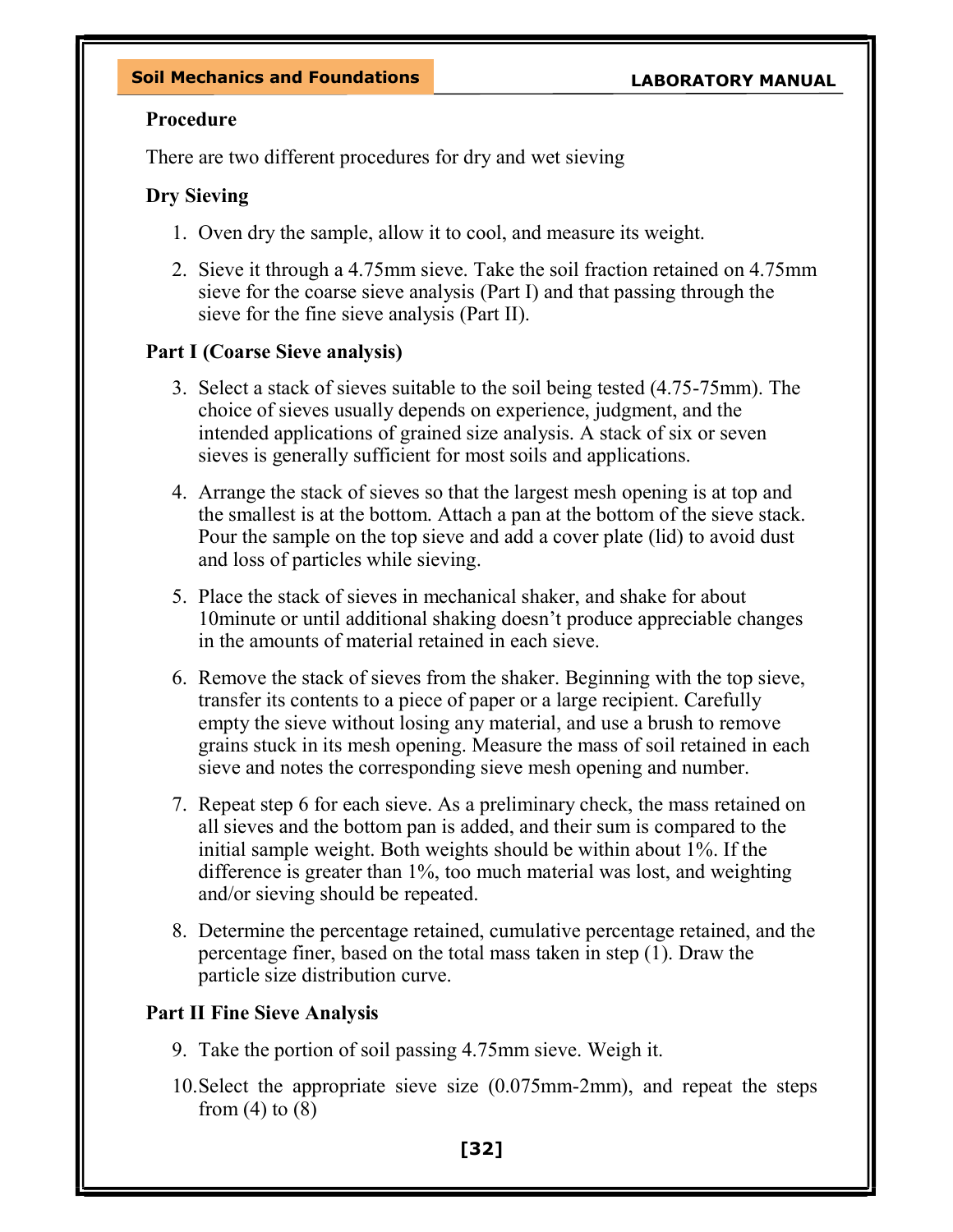### Wet Sieve Analysis

- 1. Take a representative sample and weigh it.
- 2. Put the dried sample in a tray and soak it with water. If deflocculating is required, sodium hexametaphosphate, at the rate of 2g per liter of water, is added. Soaking may take 2 to 24hr, depending on the soil.
- 3. Transfer the slurry into a 4.75mm sieve and wash it with a jet of water. The material retained on the sieve is the gravel fraction. Dry it in an oven, and follow steps (3) to (8) above.
- 4. Transfer the material passing through 4.75mm to a 75μm sieve, and wash it with a jet of water. Collect the material retained on the sieve and dry it in an oven, and follow step (10).

## Computation

- $\triangleright$  See the data sheet of sieve analysis for computation of percentage finer.
- $\triangleright$  Grain size distribution curve: It is obtained by plotting grain size as abscissa on logarithmic scale versus percentage fines as ordinate on arithmetic scale.
- $\triangleright$  D10, D30 and D60 are the grain size corresponding to 10%, 30%, and 60 % by weight finer. It can be obtained by using semi-logarithmic interpolation between the data points of the grain size distribution curve. For instance, when  $pi < 10 < p_i+1$ , then

$$
D_{10} = d_i \left(\frac{d_{i+1}}{d_i}\right)^{(10-p_i)(p_{i+1}-p_i)}
$$

Where *di* and  $di+1$  are the sieve opening corresponding to  $P_i$  and  $P_i+1$ . D30 and D60 are calculated similarly to D10.

 $\triangleright$  Coefficient of uniformity (C<sub>u</sub>) and curvature (C<sub>c</sub>)

$$
C_u = \frac{D_{50}}{D_{10}} \qquad \qquad C_c = \frac{(D_{50})^2}{D_{60} \times D_{10}}
$$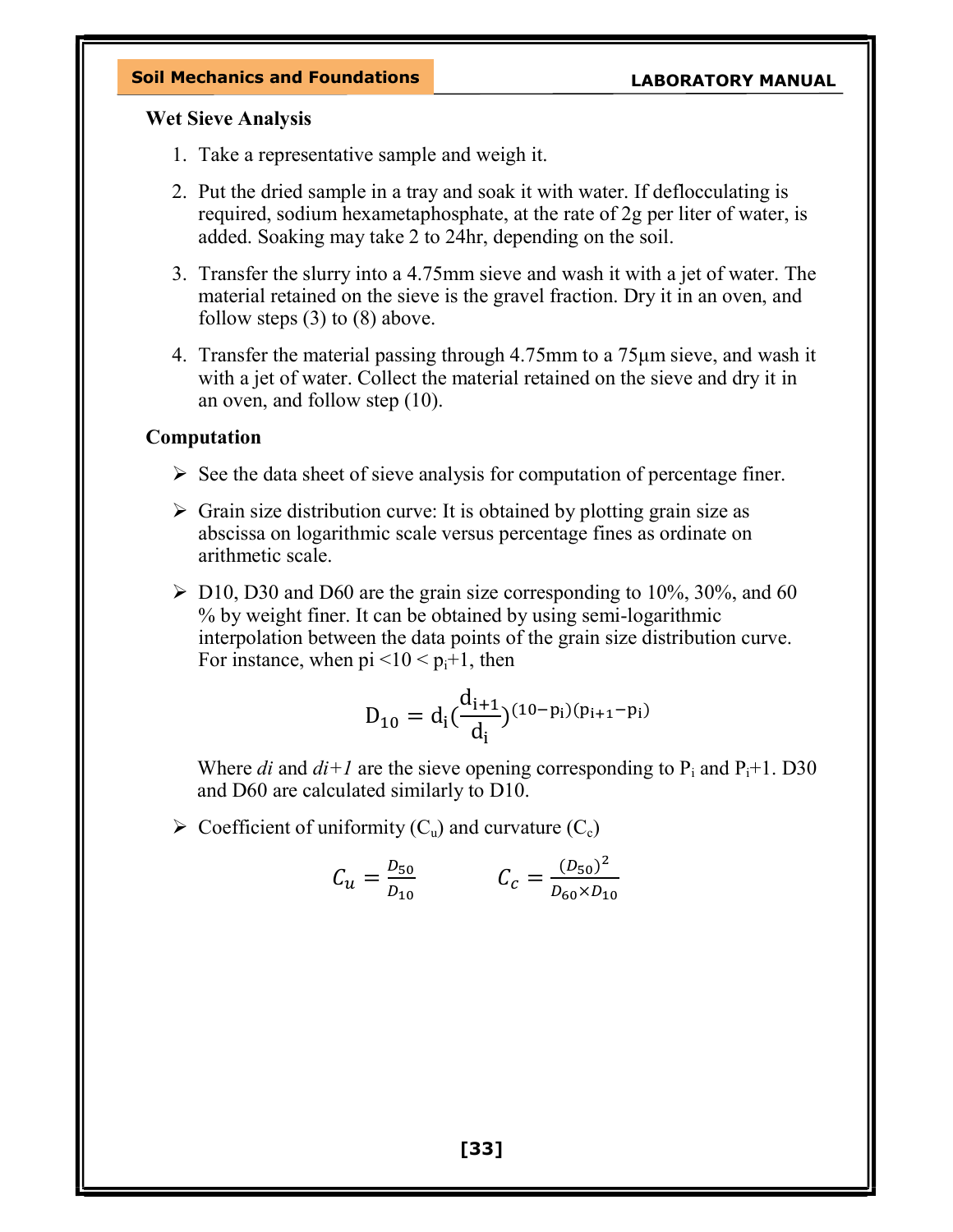## [B]Hydrometer Analysis

Basically the behaviors of fine-grained soils are influenced by the shape, arrangement of particles and geological history. However, there are some cases in which the grain size distribution of these soils is required, for example, in the design of filters for drainage system and rise of water in the capillary opening. The behavior of expansive soils is also a function of the proportion of clay fraction in the soil. Hydrometer analysis is a method used to determine the grain size distribution of fine grained soil having particles sizes smaller than 75μm using Hydrometer. It is based on the Stake's law, which says that the larger the grain-size, the greater it setting velocity in a fluid.

# Equipment

- $\triangleright$  Soil Hydrometer: There are two types of hydrometer. One is graduated in specific gravity of fluids and is calibrated to read 1.000 g/cm3 in pure water at 20  $\mathrm{^0C}$  (ASTM 151H). The other is graduated in grams of soil and is calibrated at 0g/l in pure water at 20 0C (ASTM 152H).
- Two sedimentation cylinders of glass, marked for a volume of 1000ml.
- $\triangleright$  Mechanical stirrer; Thermometer, ranging from 0 to 50 °C, accurate to 0.5 0C; stopwatch; Balance accurate to 0.01g; Oven; Desiccator; Evaporating Dish; Wash bottle; Glass rod about 12mm in diameter and about 400mm long; Water bath; Sieve 75μm; Scale; 500ml of hydrogen peroxide, 500ml of a stock solution of sodium hexametaphosphate with a concentration of 40g per liter of distilled or demineralized water. This solution should be prepared frequently and should be less than a month old: 3l of distilled or demineralized water.



Figure 6:2 – Hydrometer analysis apparatus

[34]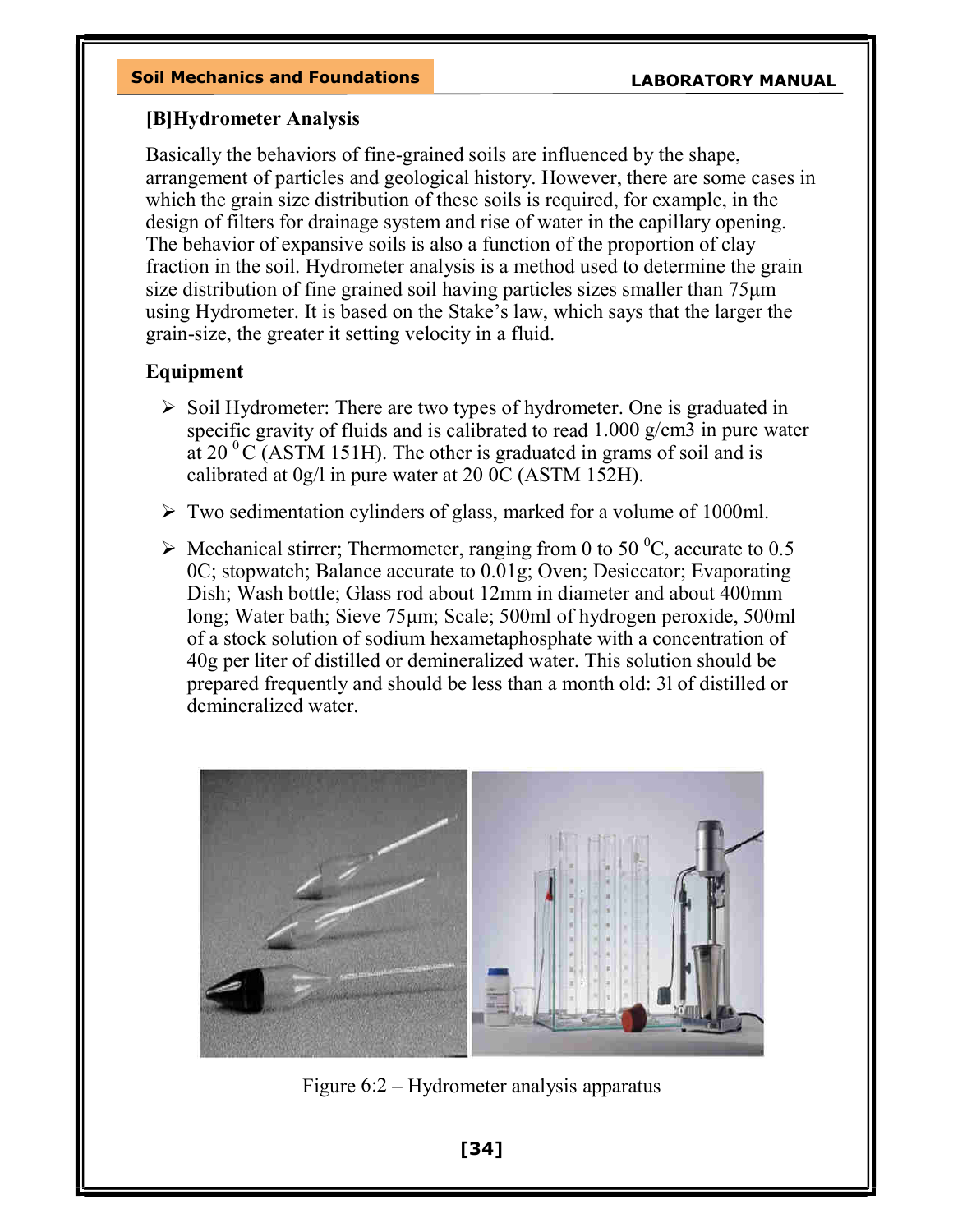## Preparation and pretreatment of Sample

1. The test specimen is obtained from the fraction of sample soil that smaller than 75μm. The approximate weight of the dry specimen may be selected as shown in the table below.

Table 6:2 - Approximate Quantity of Material for Sedimentation Analysis

| Soil type                | Dry weight $(g)$ |
|--------------------------|------------------|
| Fat clay                 | 30.0             |
| Lean clay and silty soil | 50.0             |

- 2. Organic soils must be treated with chemicals to remove organic matter. The organic matter is removed from soils by oxidation and accomplished by mixing the soil sample with a solution of 30% hydrogen peroxide.
- 3. Very fine soil grains will normally tend to flocculate in suspension (i.e., will adhere to each other and settle together). A dispersing agent is added to all samples to prevent grains from flocculating.

# Hydrometer and Cylinder calibration

Prior to the hydrometer test, the hydrometer and the sedimentation cylinder are calibrated as follows

- 1. Determination of the cross-sectional area (A) of the cylinder. It can be determined by measuring its internal diameter or noting the difference in volume between two graduations and then dividing the distance between them. The distance has to measure with accurate scale.
- 2. Determination the volume of the hydrometer bulb  $(V_b)$ .
	- $\triangleright$  Take about 800ml of water in one measuring cylinder. Place the cylinder on a table and observe the initial reading.
	- $\triangleright$  Immerse the hydrometer in the cylinder. Take the reading after the immersion.
	- $\triangleright$  Determine the volume of the hydrometer bulb, which is equal to the difference between the final and initial readings. Alternately, weigh the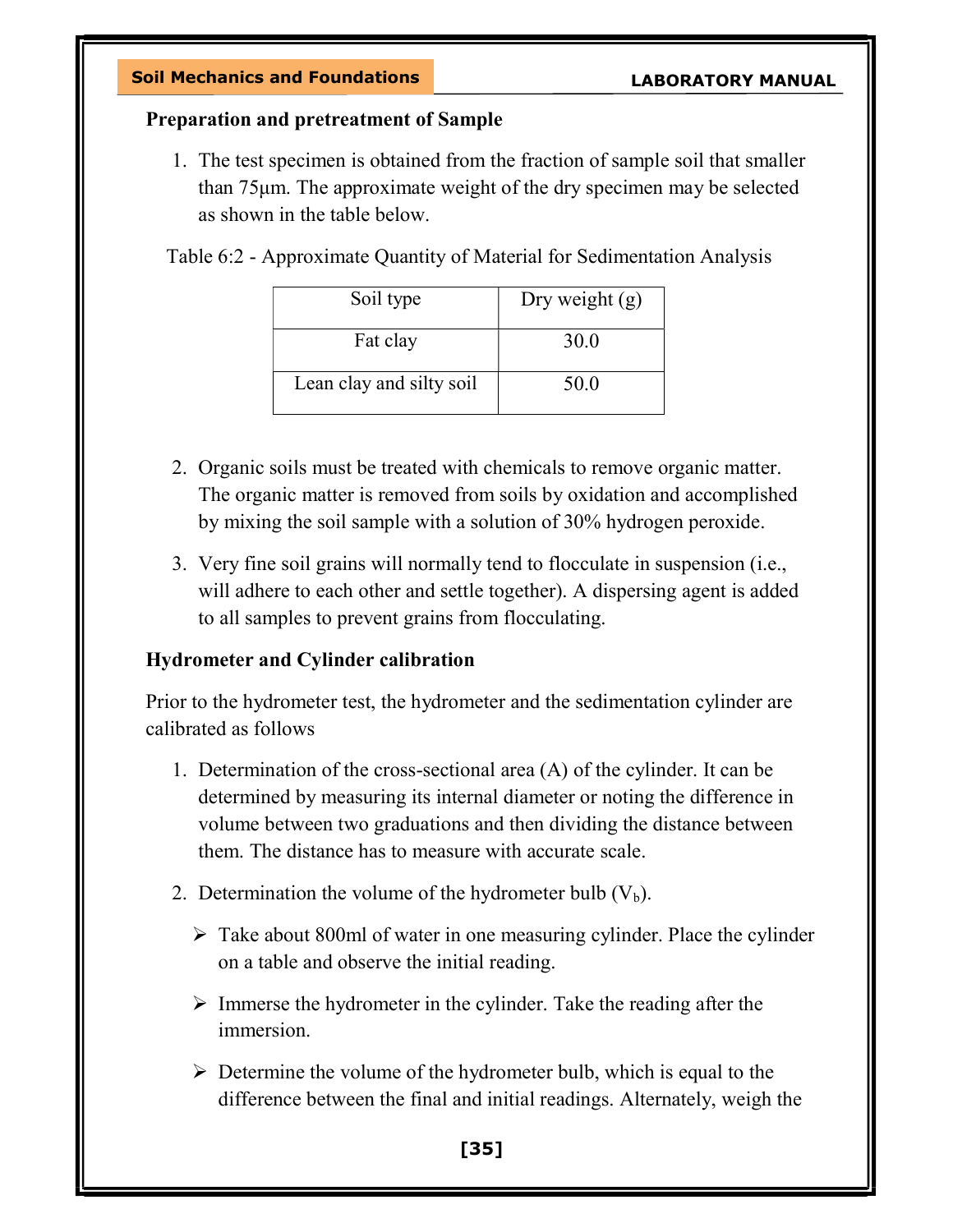hydrometer to the nearest 0.1g. The volume of the hydrometer in ml is approximately equal to its mass in grams.

- 3. Determination the effective depth (L).
	- $\triangleright$  Measure the distance between the hydrometer neck and the bottom of the bulb. Record it as the height of the bulb (L2).
	- $\triangleright$  Measure the distance (L1) between the neck to each of the marks on the hydrometer(R).
	- $\triangleright$  Determine the effective depth (L), corresponding to each of the mark (R), as  $L = L1 + \frac{1}{2}(L2 - (Vb/A))$

Note -The factor Vb/A should not be considered when the hydrometer is not taken out.

 $\triangleright$  Draw a calibration curve between L and R. The curve may be used for finding the effective depth L corresponding to reading R.

## Correction of Hydrometer Reading

Three corrections are applied to the hydrometer reading R: Cm, the meniscus correction; Ct, the temperature correction; and Cd, the dispersing agent correction. Cm applies to the calculation of grain size where as for the computation of percent by weight finer all shall be applied.

- 1. Meniscus correction: Hydrometers are calibrated to read correctly at the surface of transparent liquid, but soil suspensions are not transparent, making such readings impossible. Therefore, the hydrometer is read systematically at the upper rim of the meniscus and later makes correction.
	- $\triangleright$  Insert the hydrometer in the measuring cylinder containing about 700ml of water.
	- $\triangleright$  Take the readings of the hydrometer at the top and the bottom of the meniscus.
	- $\triangleright$  Determine the meniscus correction, which is equal to the difference between the two readings. It is positive and is constant for a hydrometer.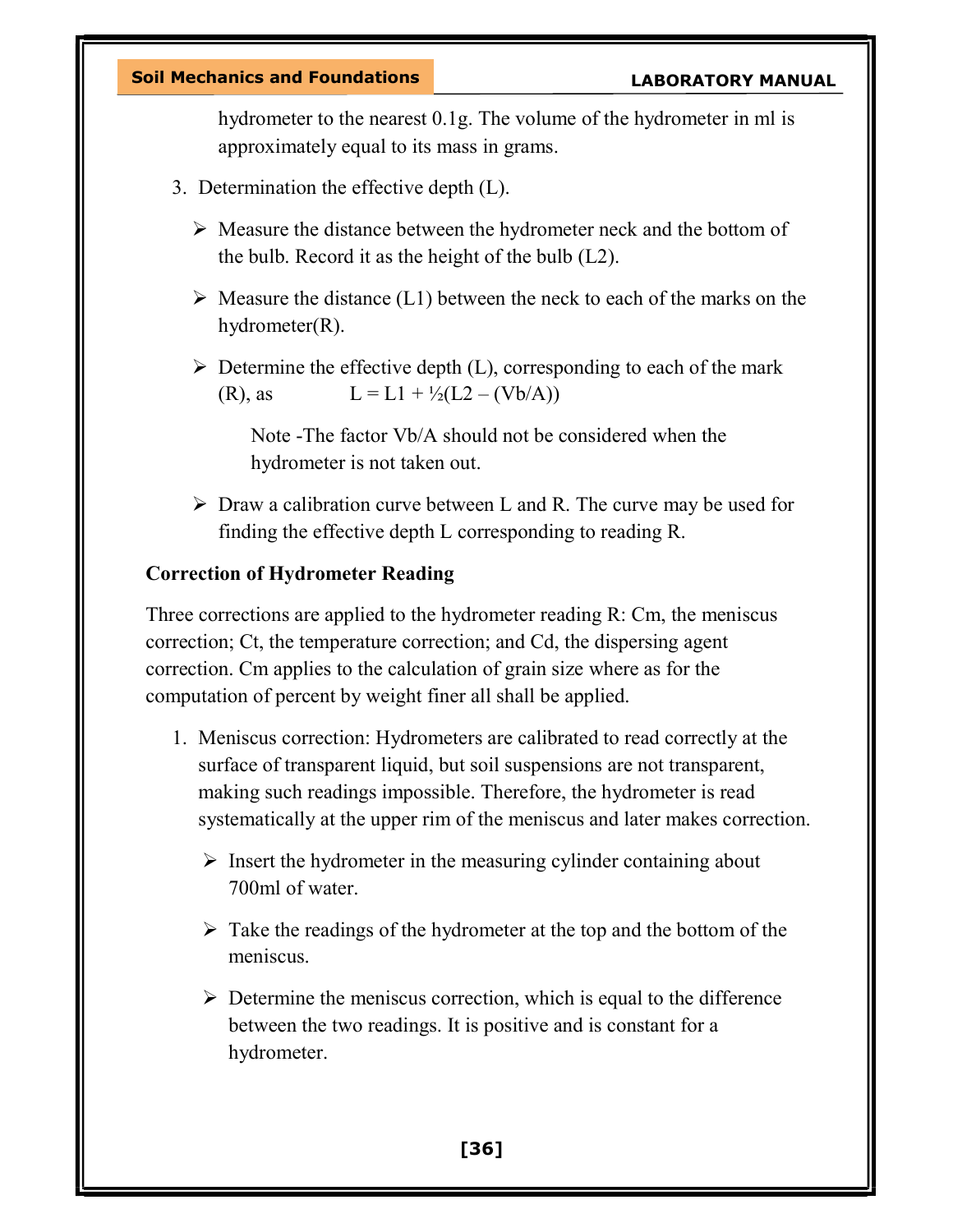- 2. Temperature correction: Temperature influences the solution density and hydrometer volume (caused by thermal contraction or expansion) and consequently the density reading. Therefore, if the temperature of the suspension is different from the temperature at which the hydrometer calibrated (it is usually at 200c), a temperature correction Ct is required for the hydrometer reading.
	- $\triangleright$  Record the number of the hydrometer and 1000cc cylinder you are going to use for hydrometer analysis.
	- $\triangleright$  Take cool water in the cylinder (at about 140c) and note the temperature and the corresponding hydrometer reading at interval of 20 up room temperature.
	- $\geq$  Continue step 2 at higher temperatures up to 330 by adding warm water to the cylinder.
	- $\triangleright$  Plot a graph between temperature (X-axis) and hydrometer reading (Yaxis).

Alternately you can conduct the test in a water bath, which is maintained at a temperature at which the hydrometer is calibrated, without introducing temperature correction.

- 3. Dispersion agent correction: Addition of the dispersing agent to the soil specimen cause and increase in the specific gravity of the suspension. Therefore, the dispersion agent correction is always negative. The dispersing agent correction can be determine by noting the hydrometer reading in clear water and again in the same water after adding the dispersion agent. The given difference is the dispersion correction. Thus, the corrected reading can be obtained from the observed reading R as under
- $R''= R + Cm + Ct Cd for computation of percent by weight finer$
- $R' = R + Cm$  for computation of grain size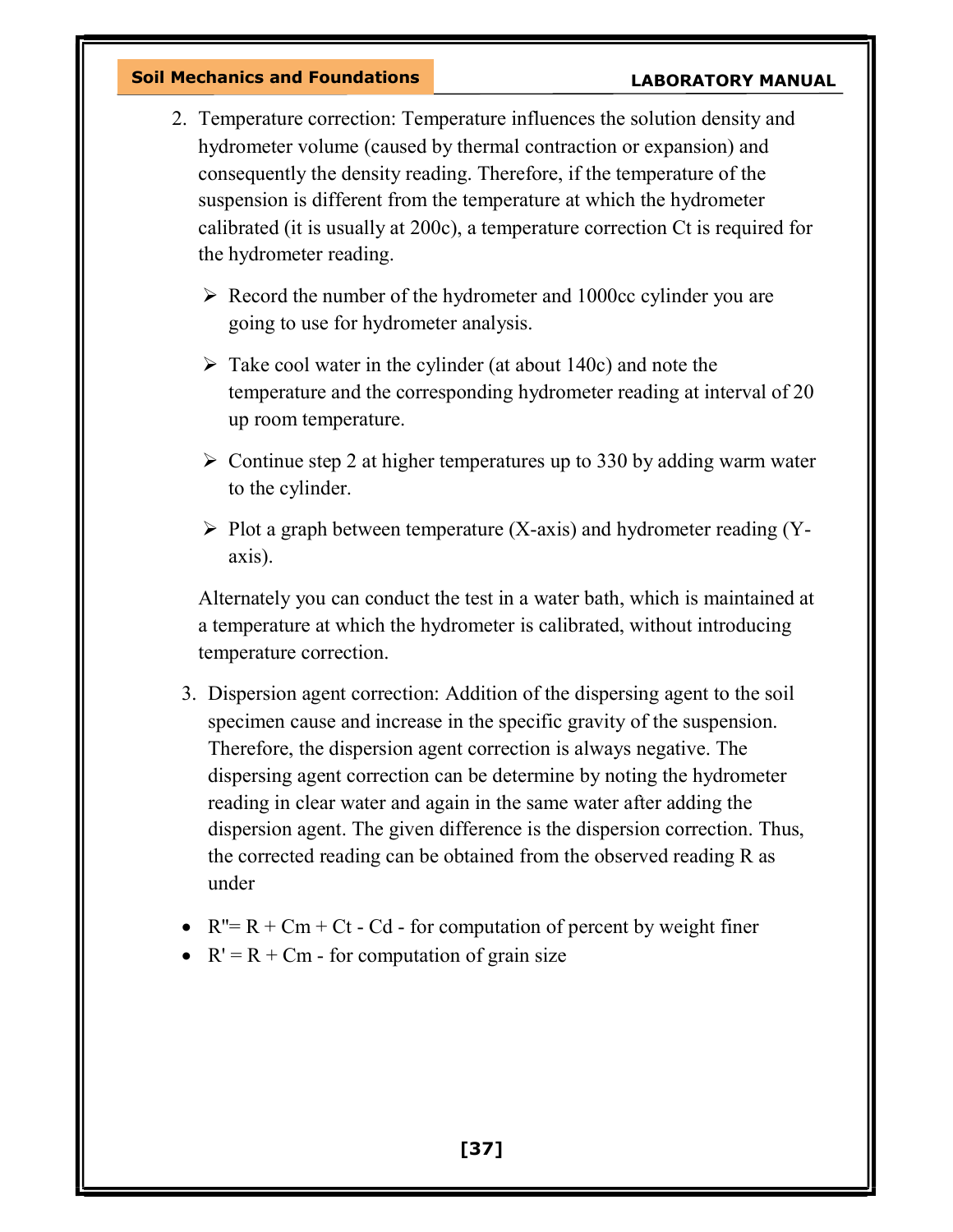## Test Procedure

- 1. Take the required mass from dried soil passing 75μm sieve. And determine the specific gravity of solids using the remaining soil sample.
- 2. Place the sample in the 250-ml beaker and cover with 125-ml of sodium hexametaphosphate solution at 5%.
- 3. Stir until the solution is thoroughly wetted. Allow to soak at least 16h.
- 4. Transfer the material into the dispersing apparatus, taking care that no particle is left into the beaker by cleaning it with distilled water.
- 5. Add distilled water, if necessary, so that the cup is more than half full.
- 6. Stir for a period of 1min.
- 7. Immediately after dispersion, transfer the soil-water slurry to the glass sedimentation cylinder.
- 8. Add distilled water until the total volume is 1000ml. Shake the solution to complete the agitation of the slurry. About one minute before starting the test, take the cylinder in one end and, using the palm of the other hand or a suitable rubber cup as a stopper, shake the suspension vigorously for a few second to mix the sediment at the bottom of the cylinder into a uniform suspension. Repeat this agitation several times by turning the cylinder upside down.
- 9. Set the cylinder in a convenient location and take hydrometer reading at the following interval of time (measured from the beginning of sedimentation) : 1min, 2, 5, 15, 30, 60, 120, …1440. Reading taken up to 2min. can be performed without taking off the hydrometer from the cylinder. For the remaining readings slowly insert the hydrometer about 20-25 seconds before the reading is due. As soon as the reading is taken, carefully remove the hydrometer and place it in a cylinder with distilled water.
- 10.After each reading take the temperature of the suspension by inserting the thermometer into the suspension. If the hydrometer test is conducting at constant temperature at which the hydrometer is calibrated (in constant temperature bath), this step is not required.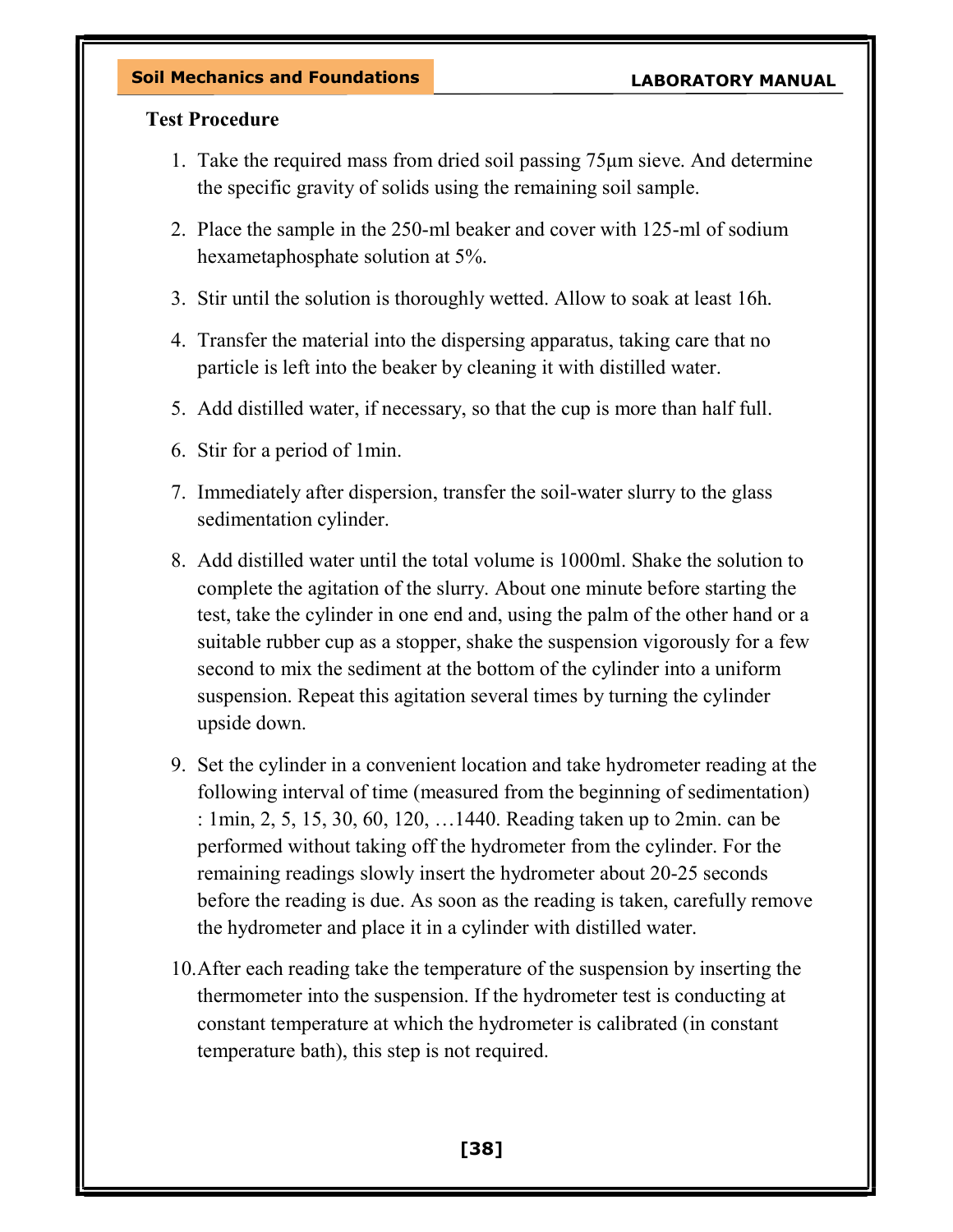### Computation and Plotting

1. For computation of diameter of grains

$$
D = K \sqrt{\frac{L}{T}}
$$

Where

 $D =$ Grain-size, in mm

 $K = (See Appendix)$ 

 $H = V$ iscosity of the water at temperature T in g/cm.sec

 $G_s$  = the specific gravity of the soil particles

 $\rho_w$  = The unit mass of water at temperature T in g/cm3

 $L =$  Effective depth corresponding to R' in cm

 $T=$  the time after the beginning of sedimentation, in min

2. The percentage p by weight of particles with diameter smaller than D is

For ASTM 152H:  $P = a \frac{R^2}{M_c}$  $\frac{1}{M_o}\times 100$ 

For ASTM 151H:  $P = b \frac{R^2 - 1}{M_0}$  $\frac{1}{M_o}\times 100$ 

Where

$$
a = 0.6226 \frac{G_s}{G_s - 1} \qquad b = V \frac{G_S}{G_S - 1}
$$

 $M<sub>o</sub>=$  Oven-dried weight of soil per liter of suspension

R'' = Corrected hydrometer reading

Gs = Specific gravity of the soil particles and

V =Volume of suspension usually it is 1000cc.

3. Plot percentage finer versus grain size on semi-logarithmic paper.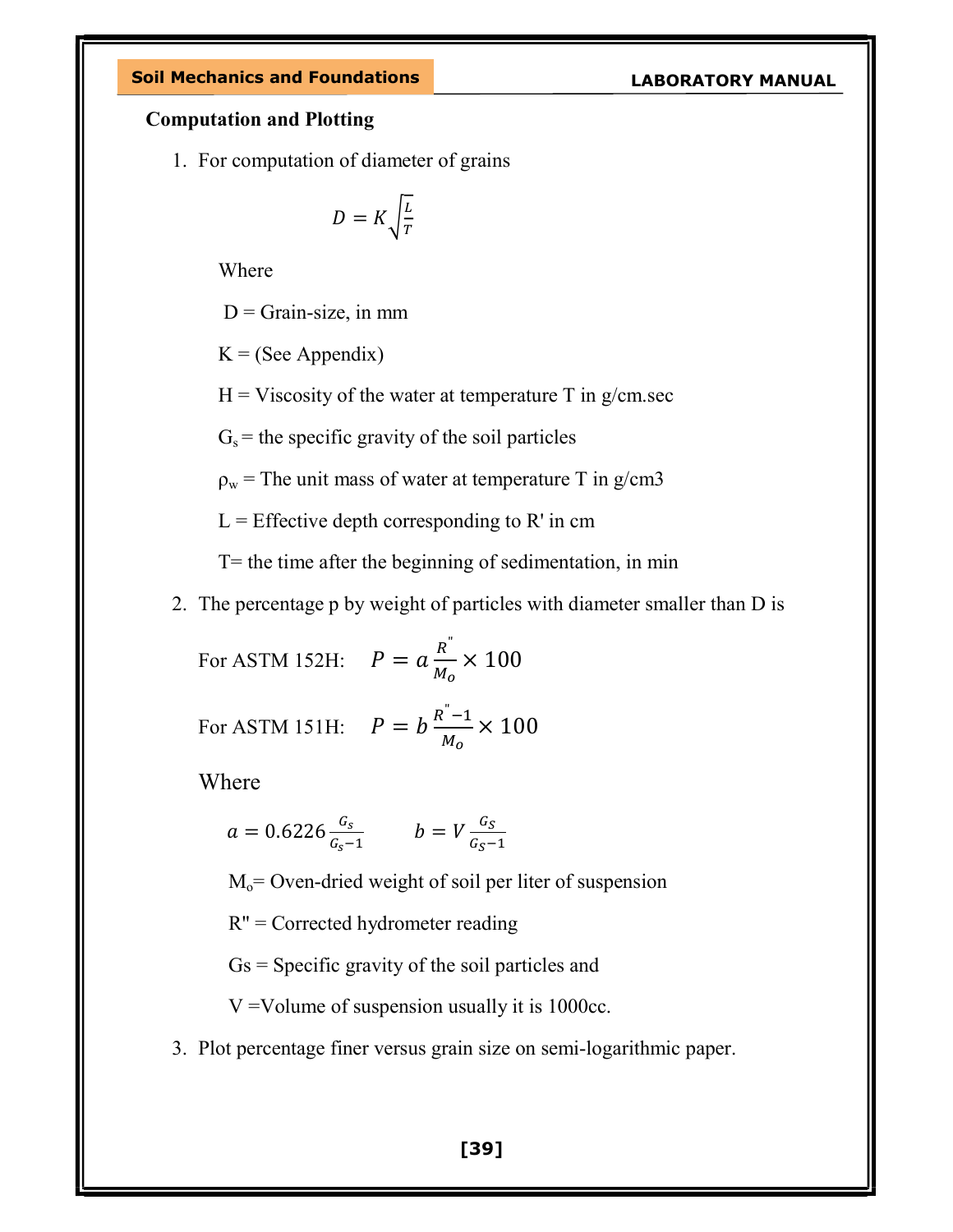### Review Questions

- 1. What is the purpose of grain size analysis?
- 2. Under what conditions should you use wet sieving instead of dry sieving?
- 3. On what bases do you select the number and opening of sieve for the sieve analysis of a given soil?
- 4. A mass of volcanic ashes with highly crushable grains is brought to the laboratory. What precaution do you take to determine its grain size distribution?
- 5. On what range of particle size does the sieve analysis apply?
- 6. Is it possible to carry out a sieve analysis on a sample of clay?
- 7. How can you quickly verify the result of dry sieving?
- 8. Mention the advantages of Grain size distribution curve.
- 9. Why do you correct the distance of fall of particles during hydrometer? In what unit is this quantity expressed?
- 10.Does the hydrometer go up or down during sedimentation of soil particles?
- 11.What is the purpose of dispersing agent? Does it use require a correction?
- 12.Why should you remove the hydrometer from the sedimentation cylinder after each reading?
- 13.What physical quantity does the hydrometer measure? At what location does it measure it?
- 14.Why must you slowly insert and remove the hydrometer in the sedimentation cylinder?
- 15.Why do you measure the water temperature during the hydrometer analysis?
- 16.For what reason do you agitate the suspension at the beginning of the hydrometer test?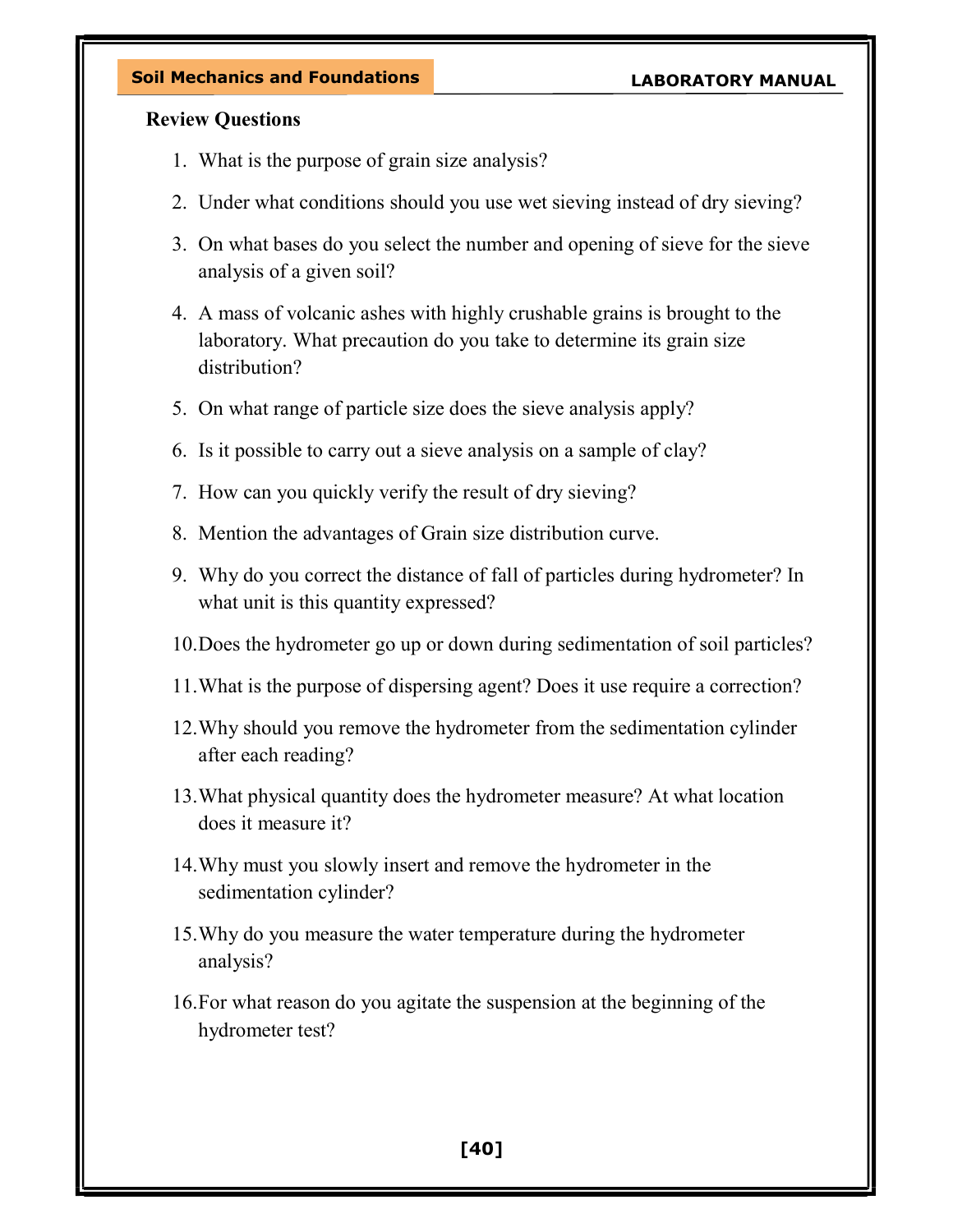# [C] Combined Grain size analysis

A combined grain size analysis is required when neither the fraction of soil particles smaller than 75μm nor that with particles larger than 75μm can be neglected.

# Equipment

The equipment for the combined analysis is identical to that used for sieve and hydrometer analysis.

# Preparation of sample

The total amount of sample should be sufficient to yield the required amounts of material for both sieve and hydrometer analysis. Sample of soils having fines with little or no plasticity are oven dried, weighed, and then separated on  $75\mu m$ sieve. Samples of soils having plastic fines are soaked in water as explained for wet sieving, and then washed over 75μm sieve.

# Procedure

- 1. Perform a sieve analysis on a representative portion of sample, and measure the weight passing through the 75μm sieve.
- 2. Perform hydrometer analysis on a sample passing through a 75μm sieve.

# Computation

For the combined sieve and hydrometer analysis since the particles passing 75μm sieve are an X fraction of total amount of particle size-analysis, percentage obtained from hydrometer analysis must be multiplied for X.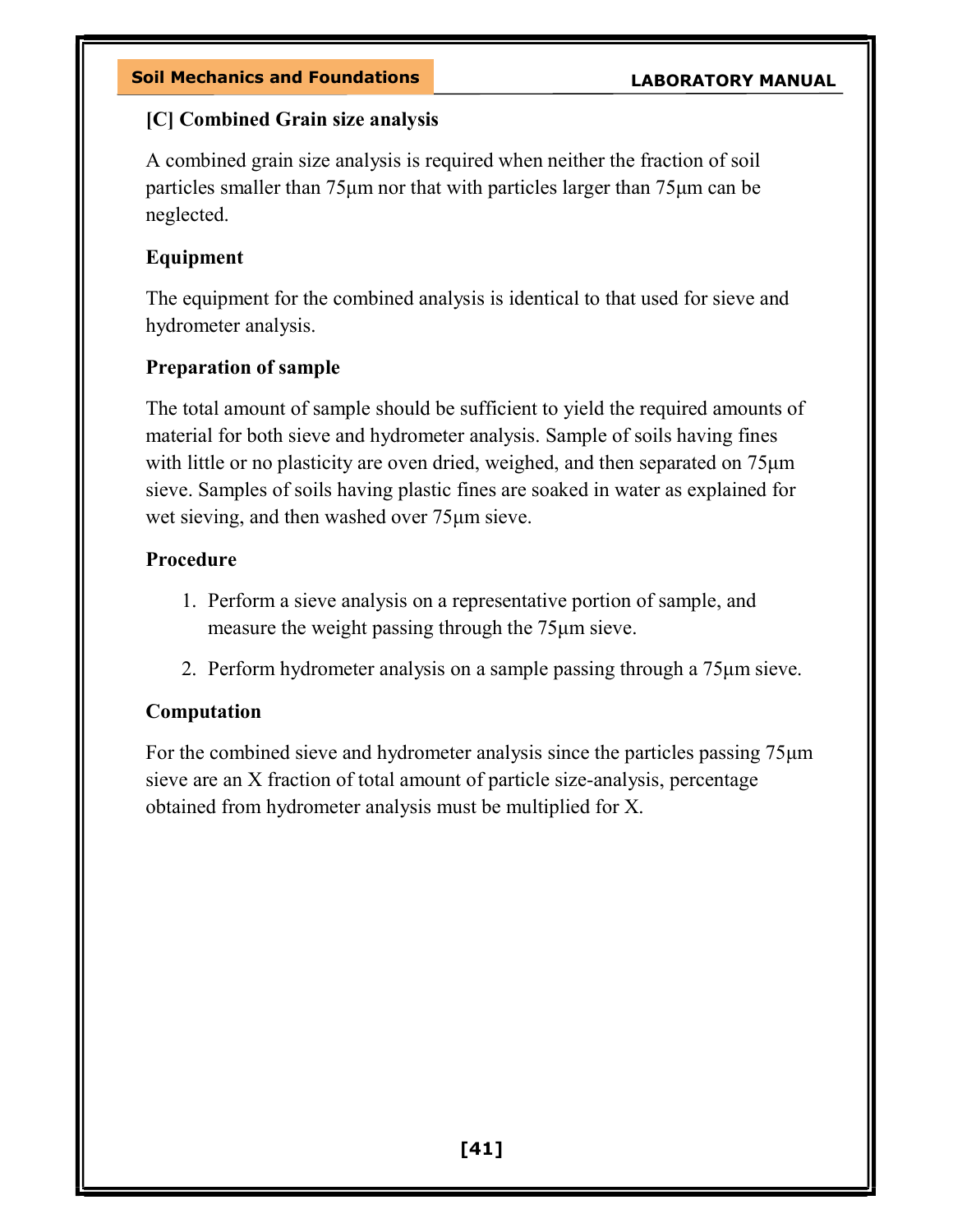Table 6:3 – Grain size Analysis data sheet

| Mansoura High Institute of Eng. & Tech. |                               |          |           |                     |          |                   |            |  |
|-----------------------------------------|-------------------------------|----------|-----------|---------------------|----------|-------------------|------------|--|
| <b>Civil Engineering Department</b>     |                               |          |           |                     |          |                   |            |  |
| <b>Grain size / Sieve Analysis</b>      |                               |          |           |                     |          |                   |            |  |
| Project                                 |                               |          | Location  |                     |          | Depth $(m)$       |            |  |
| Client                                  |                               | Lab. no. |           |                     |          | Date              |            |  |
| Responsible Technician                  |                               |          | Tested by | $\vert$ Approved by |          |                   |            |  |
| <b>Test Method</b>                      |                               |          |           |                     |          | $ASTM$ , $BS$     |            |  |
| <b>1. Sieve Analysis</b>                |                               |          |           |                     |          |                   |            |  |
| Maximum Particle size:                  |                               |          |           |                     |          |                   |            |  |
| Sample mass, M0 :                       |                               |          |           |                     |          |                   |            |  |
| Sieve Size                              | Mass retained   Percentage    |          |           |                     |          | Cumulative        | Percentage |  |
| (opening)                               | (g)                           |          | retained  |                     |          | percentage        | finer      |  |
|                                         |                               |          |           |                     | retained |                   |            |  |
|                                         |                               |          |           |                     |          |                   |            |  |
|                                         |                               |          |           |                     |          |                   |            |  |
|                                         |                               |          |           |                     |          |                   |            |  |
|                                         |                               |          |           |                     |          |                   |            |  |
|                                         |                               |          |           |                     |          |                   |            |  |
|                                         |                               |          |           |                     |          |                   |            |  |
|                                         |                               |          |           |                     |          |                   |            |  |
|                                         |                               |          |           |                     |          |                   |            |  |
| Total mass = $\ldots$ g                 |                               |          |           |                     |          |                   |            |  |
|                                         |                               |          |           |                     |          | $D10 =$ mm $Cu =$ |            |  |
|                                         | From plot                     |          |           |                     |          |                   |            |  |
|                                         |                               |          |           |                     |          | $D60$ mm          |            |  |
| [A] Specimen and Equipment Data         |                               |          |           |                     |          |                   |            |  |
| Percentage of soil passing 75µm sieve   |                               |          |           |                     |          |                   |            |  |
| Specific gravity of the soil, $G_s$     |                               |          |           |                     |          |                   |            |  |
| Mass in suspension, M <sub>o</sub>      |                               |          |           |                     |          |                   |            |  |
| Dispersing agent correction, $C_d$      |                               |          |           |                     |          |                   |            |  |
| Meniscus correction, $C_m$              |                               |          |           |                     |          |                   |            |  |
| Temperature correction, $C_t$           |                               |          |           |                     |          |                   |            |  |
| Area of sedimentation cylinder, A       |                               |          |           |                     |          |                   |            |  |
|                                         | Hydrometer bulb volume, $V_b$ |          |           |                     |          |                   |            |  |
| Hydrometer bulb height, $L_2$           |                               |          |           |                     |          |                   |            |  |
| Hydrometer No.                          |                               |          |           |                     |          |                   |            |  |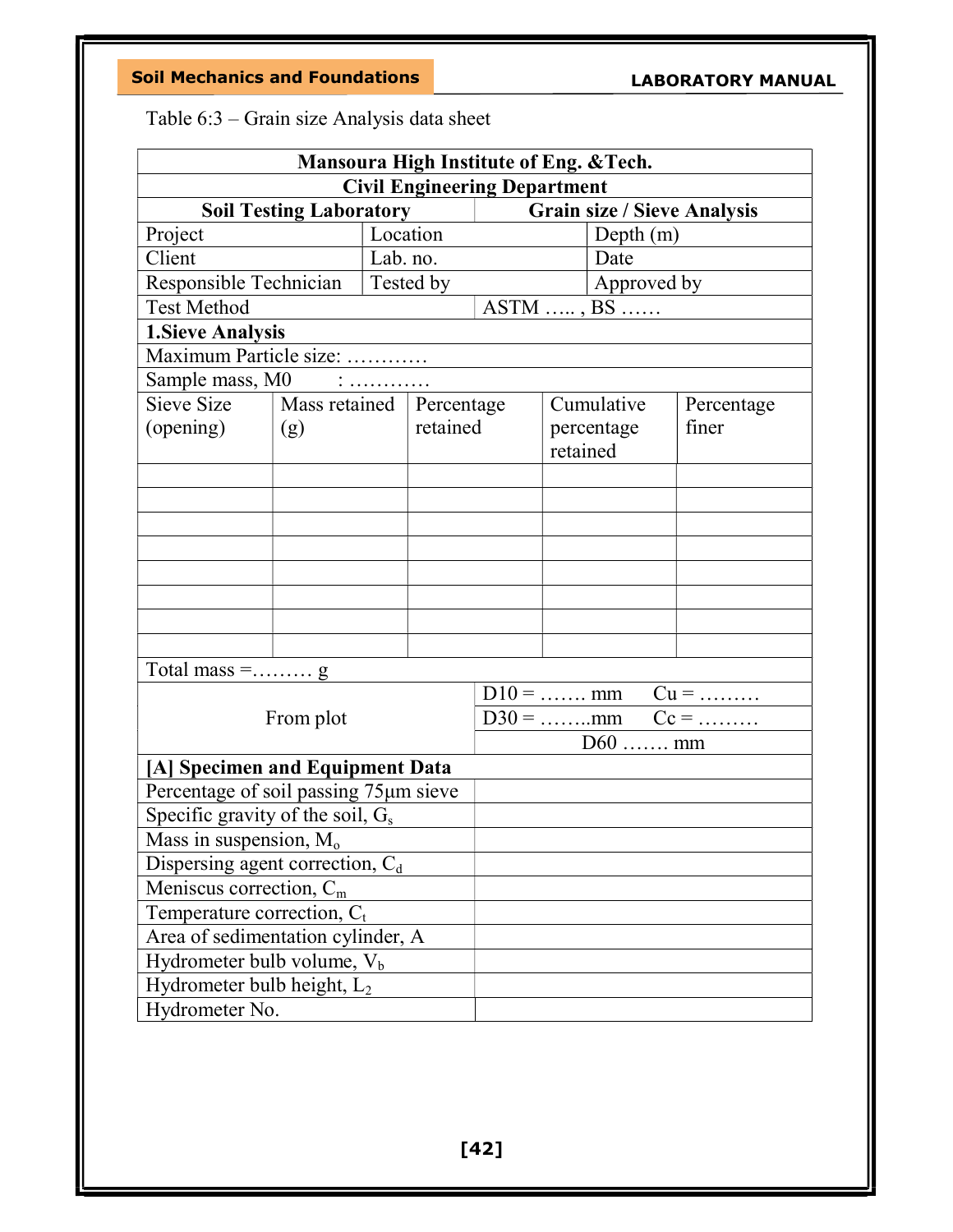|                | [B] Hydrometer Reading |              |                         |                          |                         |
|----------------|------------------------|--------------|-------------------------|--------------------------|-------------------------|
| Time<br>(min)  | Hydro.<br>Reading      | Temp. $(0c)$ | Corrected<br>Hydrometer | Effective depth,<br>L(m) | Grain size,<br>$D$ (mm) |
|                |                        |              | reading,                |                          |                         |
| $\mathbf R$    |                        |              | R                       | $R$ <sup>"</sup>         |                         |
|                |                        |              |                         |                          |                         |
| $\overline{2}$ |                        |              |                         |                          |                         |
| 5              |                        |              |                         |                          |                         |
| 15             |                        |              |                         |                          |                         |
| 30             |                        |              |                         |                          |                         |
| 60             |                        |              |                         |                          |                         |
| 120            |                        |              |                         |                          |                         |
| 240            |                        |              |                         |                          |                         |
| 480            |                        |              |                         |                          |                         |
| 960            |                        |              |                         |                          |                         |
| 1440           |                        |              |                         |                          |                         |

Plot - Grain size distribution curve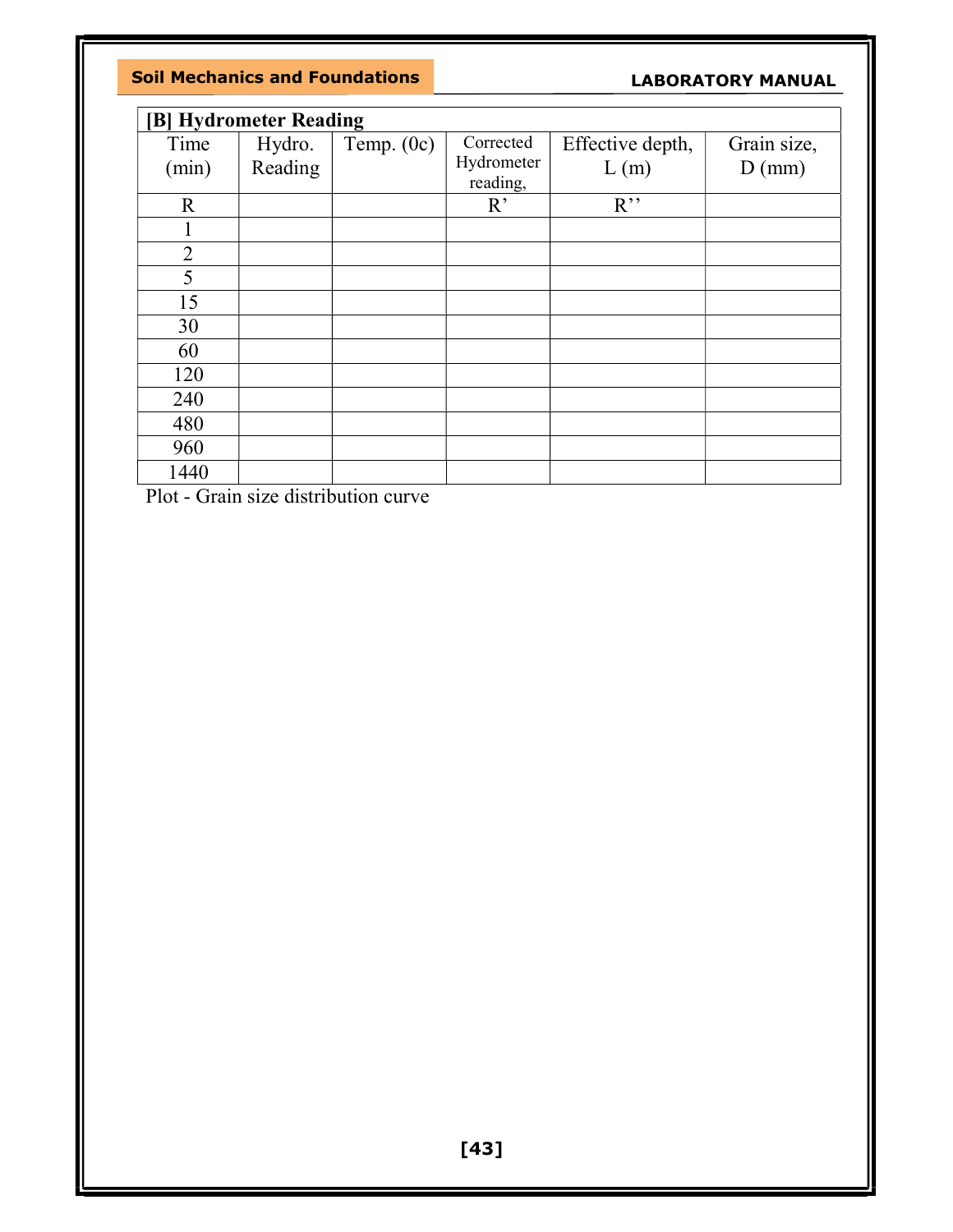## 7. SOIL COMPACTION TESTS

### A. Laboratory Compaction Tests

In soil mechanics, compaction means to press soil particles tightly together by expelling air from void spaces between the particles. Compaction increase soil unit weight, thereby producing three important effects:

- (1) An increase in shear strength,
- (2) A decrease in future settlement, and
- (3) Decease in permeability. These three changes in soil characteristics are beneficial for some types of earth construction, such as highway, airfield, and earth dams; as a general rule, the greater the compaction, the greater the benefit will be. Compaction is actually a rather cheap and effective way to improve the properties of soil.

The amount of compaction is quantified in terms of the dry unit weight of the soil. Usually, dry soils can be compacted best (and thus a greater unit weight achieved) if for each soil, a certain amount of water is added. In effect, water acts as a lubricant, allowing soil particles to be packed together better. However, if too much water is added, a lower unit weight is result. Thus, for a given compactive effort, there is a particular moisture content at which dry unit weight is greatest and compaction is best. This moisture content is known as the optimum moisture content, and the associated dry unit weight is called the maximum dry unit weight.

The usual procedure in construction project is to perform laboratory compaction test on representative samples from the construction site to determine the optimum moisture content and maximum dry unit weight. The maximum dry unit weight is used by designers in specifying design shear strength, resistance to future settlement, and permeability characteristics. The soil is then compacted by field compaction methods to achieve the laboratory maximum dry unit weight (or percentage of it). In place unit weight is tests are used to determine if and when the laboratory maximum dry unit weight (or an acceptable percentage thereof) has been achieved.

A common compaction test is known as the standard proctor test. The exact procedure for conducting a standard proctor test is described later in this practice, but the basic premise of the test is that a soil sample is compacted in a 4- or 6-in (101.6-or 152.5-mm) diameter mold by dropping a 24.4-N hammer onto the sample from a height of 305mm, producing a compactive effort of 600 KNm/m3. An alternative test, known as the **modified proctor test**, uses a 44.5-N hammer that is dropped 457mm. The later produces greater compaction and, hence, greater soil unit weight (since the hammer is heavier, drops farther, and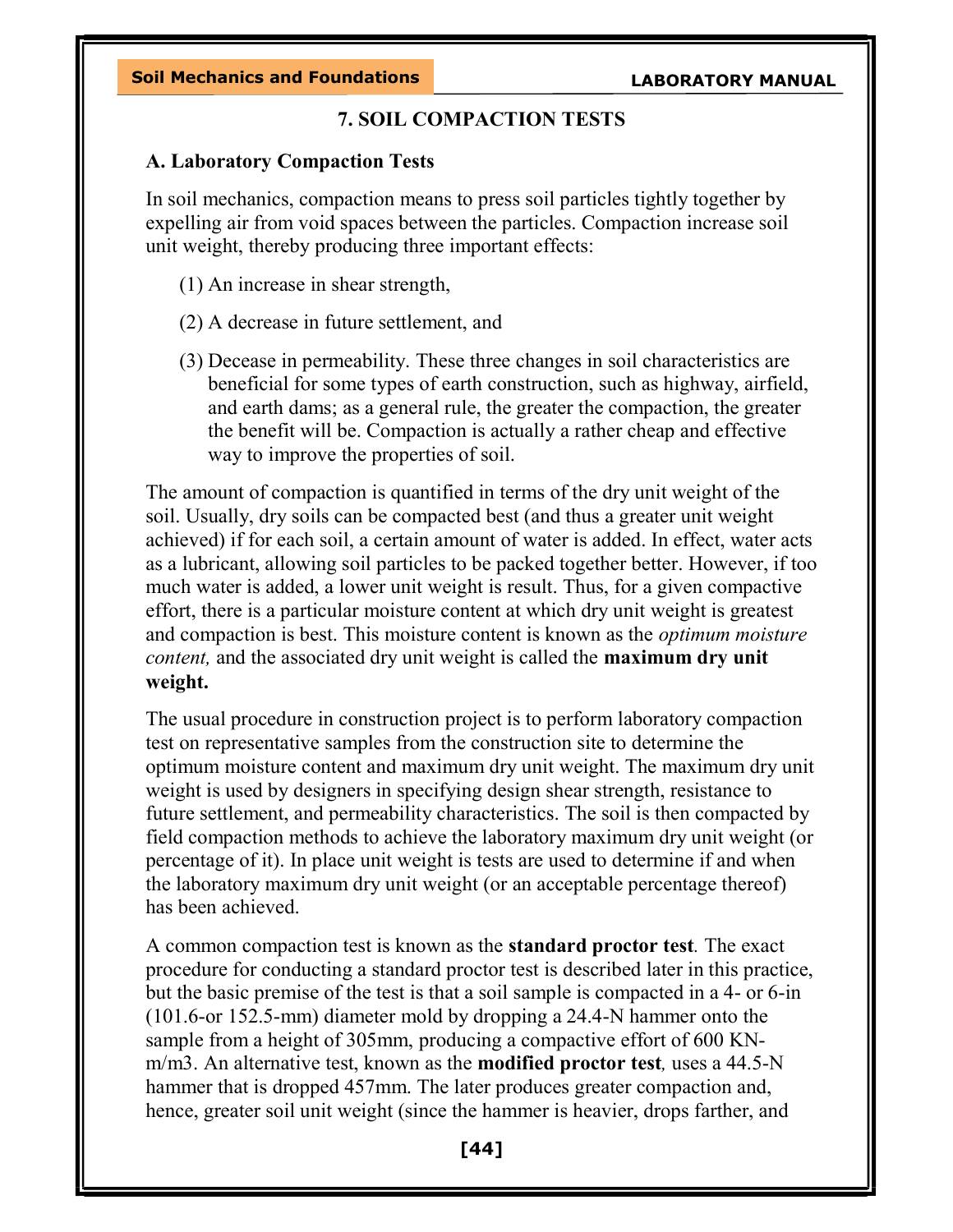therefore exerts greater compaction effort on soil sample). Therefore, the modified proctor test may be used when greater soil unit weight is required.

## [A] Standard Proctor Test (Test method- ASTM D 698)

Three alternative procedures are provided for carrying out a standard proctor test

Table 7:1 – Alternative procedures for standard compaction test

|                | Procedure A     | Procedure B    | Procedure C     |
|----------------|-----------------|----------------|-----------------|
| Mold           | $4$ -in         | $4$ -in        | $6$ -in         |
| Material       | Passing 4.75 mm | Passing 9.5 mm | Passing 19.0 mm |
|                | Sieve           | sieve          | sieve           |
| Layer          | Three           | Three          | Three           |
| Blow per layer |                 | 25             | 56              |

### **Note**

- $\triangleright$  **Procedure A** is used if 20% or less by weight of material is retained on the 4.75mm sieve.
- $\triangleright$  **Procedure B** is used if more than 20% by weight of material is retained on the 4.75mm sieve and 20% or less by weight of material is retained on 9.5mm sieve.
- $\triangleright$  **Procedure C** is used if more than 20% by weight of material is retained on 9.5mm sieve and less 30% by weight of the material is retained on 19.0mm sieve.

### Equipment

Compaction equipment, Mold (4in or 6in), Sample extruder, Balance (one with 20kg capacity and accuracy to 1g, one with 1kg capacity and accuracy 0.01g), Straightedge, Oven, Sieves, etc.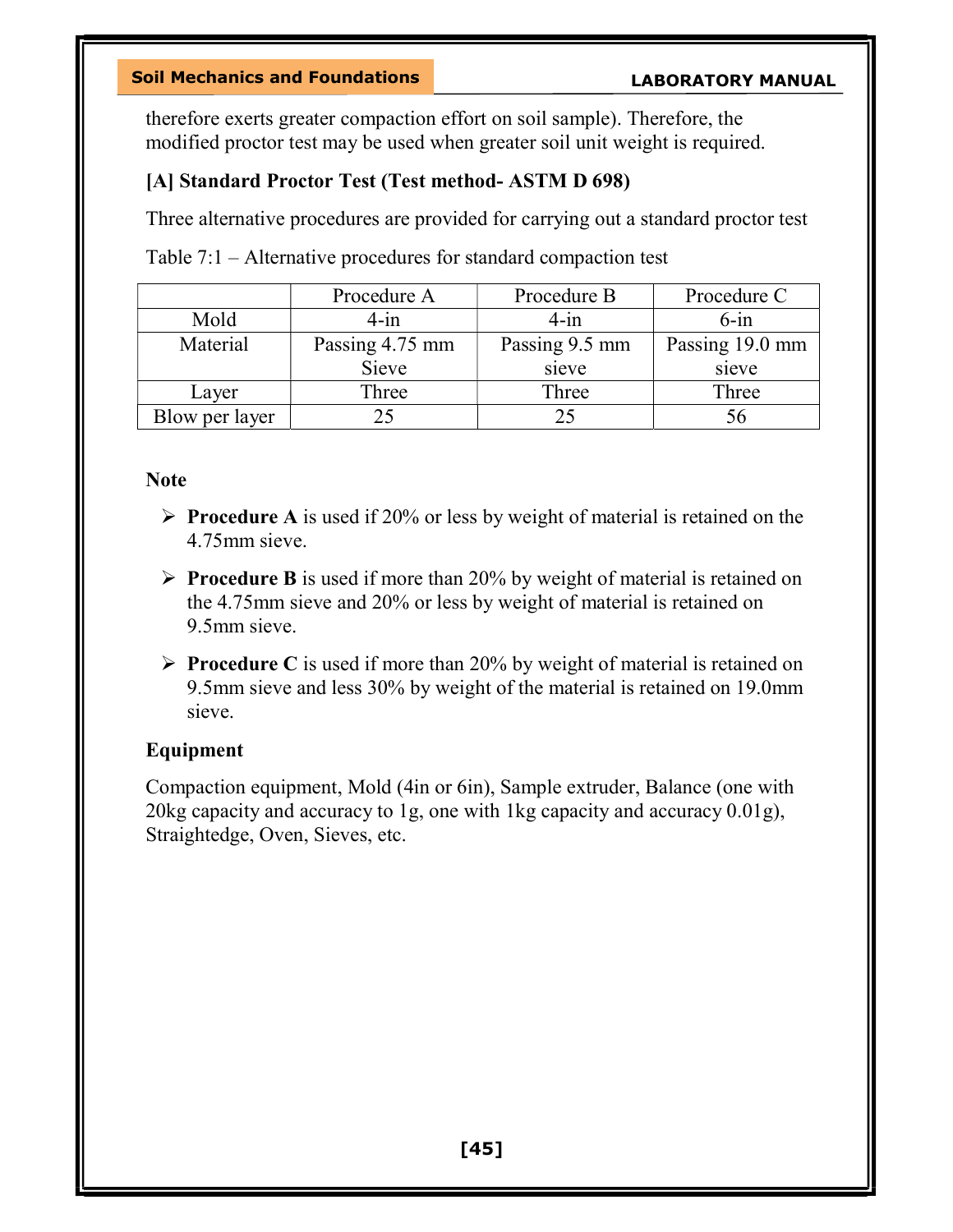

Figure 7:1 - Manual Compactor and compaction mold





# Preparation of Equipment

i. Clean and dry the mold& extension collar. Measure the internal diameter 'D' and height 'H' of the mold body. The mold volume 'V' is

# $V = (\pi D^2 H)/4$

- ii. Select the proper compaction mold in accordance with a proper (A, B, or C) being used. Determine and record the mass of the mold body and base plate without extension collar to the nearest gram.
- iii. Check that rammer assembly is in good working conditions and parts are not loose or worn. Make any necessary adjustment or repairs.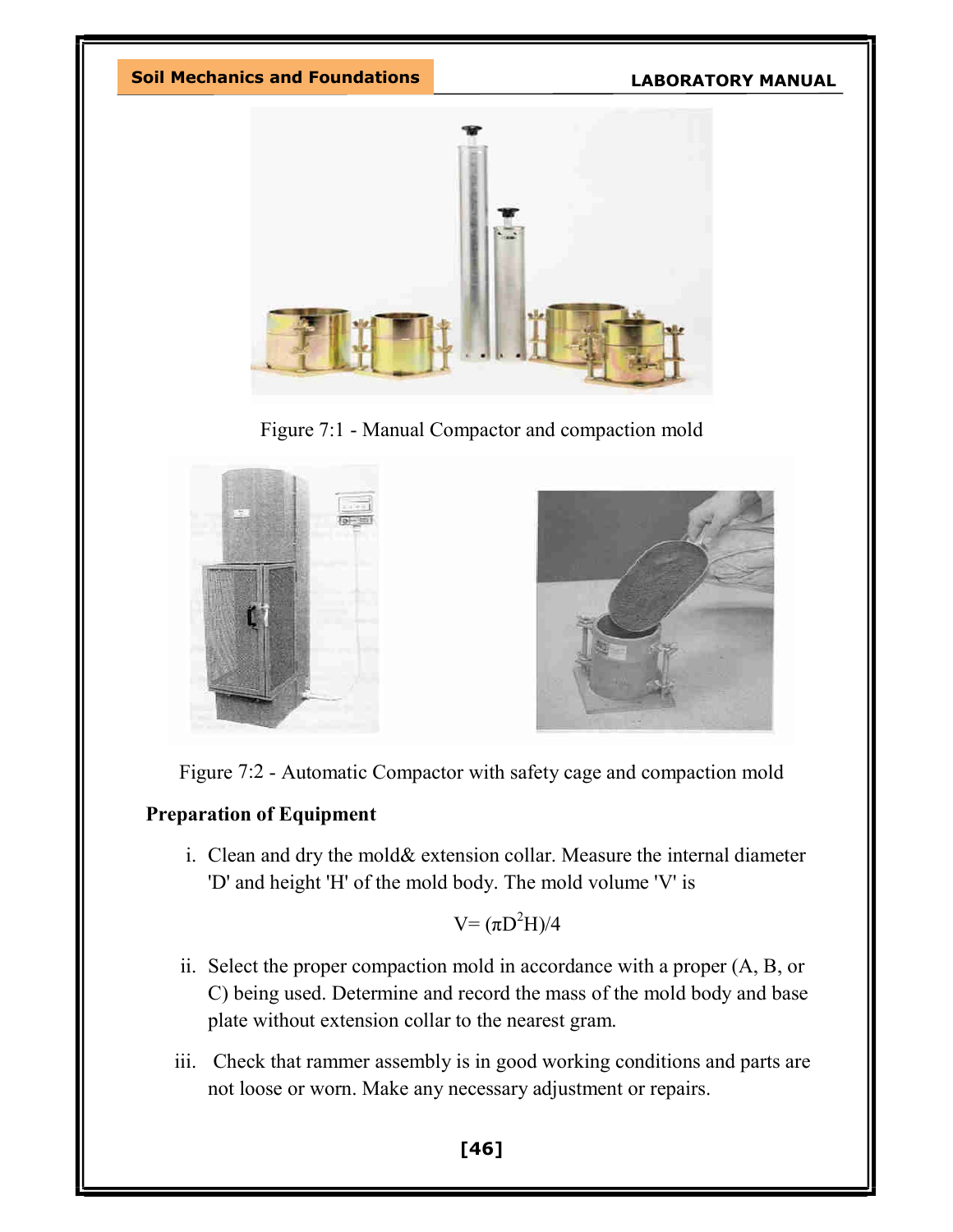## Preparation of Soil sample

- 1. ASTM recommends using a fresh soil sample for each test points, which requires about 16kg of soil for procedure A, and B, and 29kg for procedure C for five test points. Therefore, the field sample should have a moist mass at least 23kg and 45kg respectively.
- 2. After selecting a representative portion of quantity adequate for the test, prepare the specimen in accordance with either i or ii, the first is preferred.
	- i. Moist preparation method Without previously drying the sample, pass it through a 4.75mm, 9.5mm, or 19.0mm sieve.
	- ii. ii. Dry preparation method If the sample is too damp to be friable, reduce the water content by air-drying or by the use of a drying apparatus such that the temperature of the sample doesn't exceed 60oc until the material is friable. Thoroughly break up the aggregations in such a manner as to avoid breaking individual particles. Pass the material through the appropriate sieve.
- 3. Determine the percentage of the material retained on the 4.75mm, 9.5mm and 19.0mm sieves as appropriate for choosing procedure A, B or C.
- 4. Prepare at least four (preferably five) specimens [each 2.3kg for procedure A&B, 5.9Kg for procedure C] having water contents such that they bracket the estimated optimum water content. A specimen having a water content close to optimum should be prepared first by trail addition of water and mixing (Typically, soil at optimum moisture content can be squeezed onto lump that sticks together when hand pressure is released, but will break cleanly into two sections when "bent". At water content dry of optimum, soils tend to crumble; wet of optimum, soils tend to stick together in a sticky cohesive mass. Optimum water content is typically slightly less than the plastic limit). Select water content for the rest of the specimens to provide at least two specimens wet and two dry of optimum, and water contents varying by about 2%. Some soil with very high optimum moisture content or relatively flat compaction curve may require larger water content increments to obtain a well-defined maximum dry unit weight. Water content increments should not exceed 4%.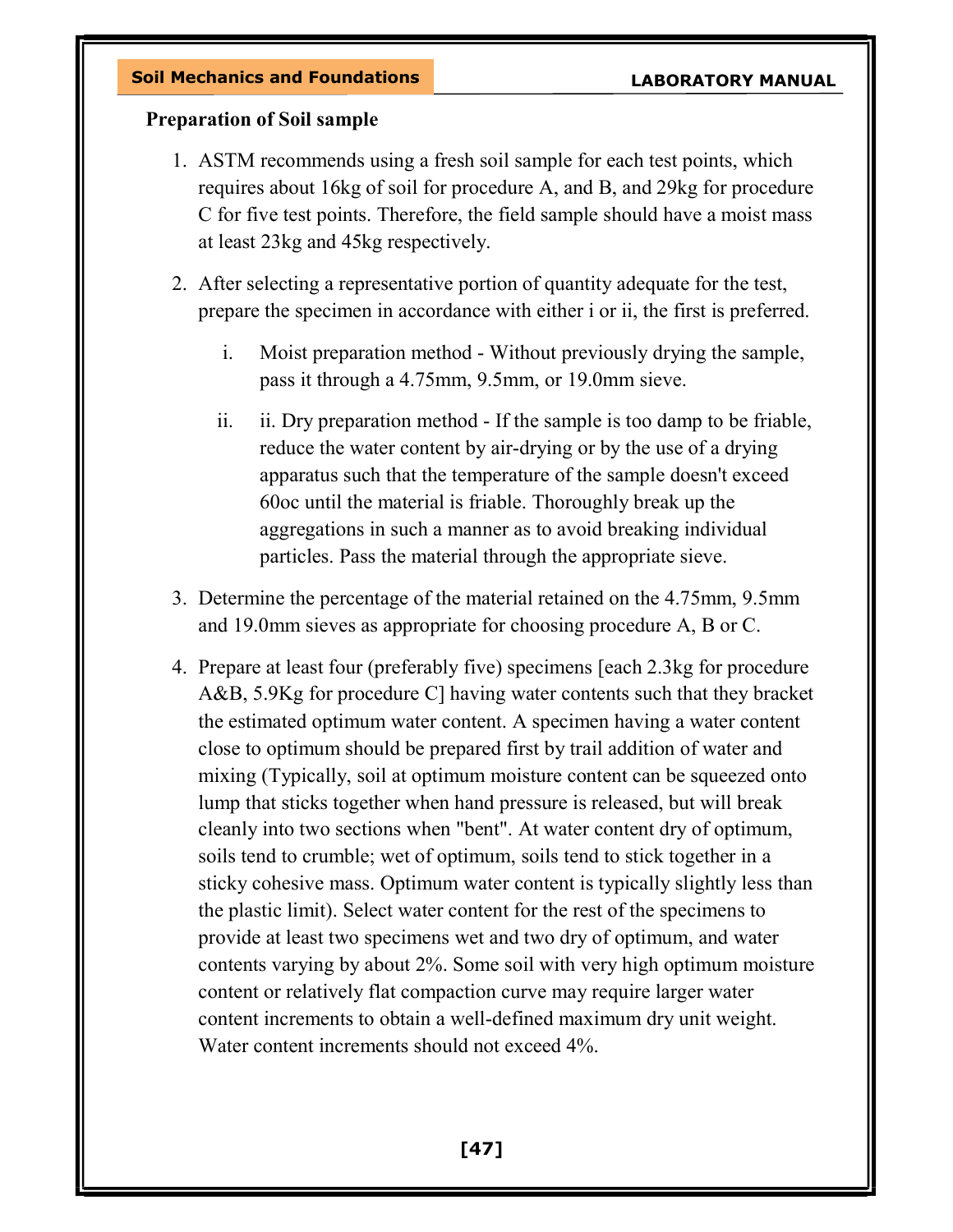5. Thoroughly mix each specimen to ensure even distribution moisture throughout and then place on a separate covered container and allow standing prior to compaction in accordance with table below. For the purpose of selecting a standing time, it is not required to perform the actual classification procedure described in ASTM D2487 [Refer to Soil properties Testing, Measurement, and Evaluation by ChengLiu & Jack B.Evett], except in the case of referee testing, if previous data exist which provide a basis for classifying the sample.

Table 7:2 - Required Standing Times of Moisturized Specimens

| <b>Classification</b> | Min. Standing time, hrs. |
|-----------------------|--------------------------|
| GW, GP, SW, SP        | No requirement           |
| GM, SM                |                          |
| All other soils       | 16                       |

### Test Procedure

- 1. Apply a thin layer of grease on the inner side of the mold.
- 2. Assemble and secure the mold on the base of the compactor.
- 3. Divide the each specimen into three equal parts.
- 4. Place the loose soil into the mold and spread into a layer of uniform thickness and lightly press in with fingers.
- 5. Compact the first layer with 25 blows for the 4in mold using the automatic compactor by pushing the appropriate button.
- 6. After compacting the first layer, scrap the top of surface of the layer to have bond between the next layer. Place the next portions of the specimen, press and compact it as described in steps 4 and 5.
- 7. Following compaction of the last layer, remove the collar and base plate from the mold. Carefully trim the compacted specimen even with the top of the mold by means of the straightedge scraped across the top of the mold to form a plane surface even with the top of the mold. Initial trimming of the specimen above the top of the mold with a knife may prevent the soil from tearing below the top of the mold. Fill any holes in the top surface with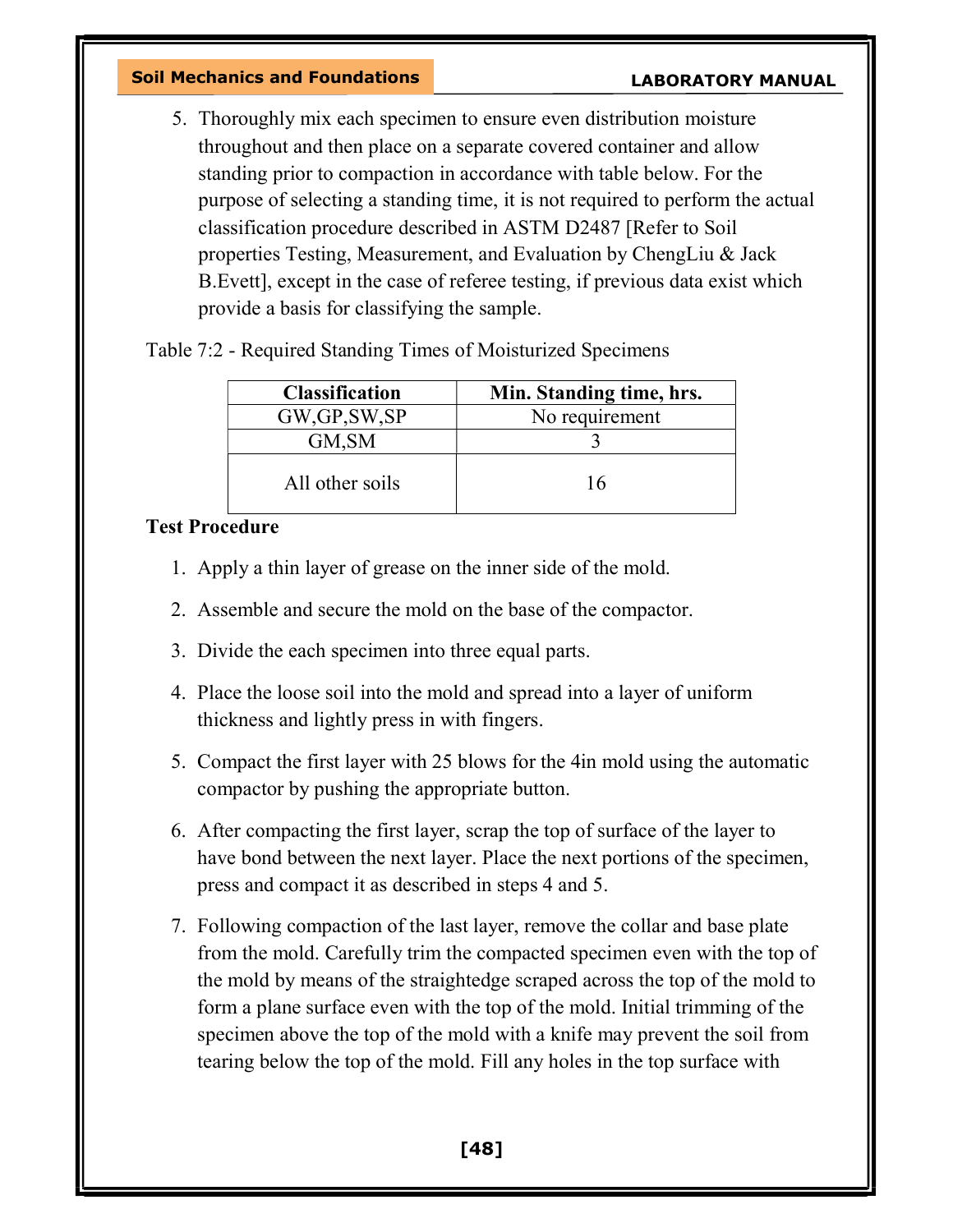unused or trimmed soil from the specimen, press in with fingers, and again scrap the straightedge across the top of the mold.

- 8. Determine and record the mass of the specimen and mold to nearest gram.
- 9. Remove the material from the mold (sample extruder may be used for this purpose). Obtain a specimen for water content by using either the whole specimen (preferred) or a representative portion.

Note- The total amount of soil used should be such that the third compacted layer slightly extends into the collar, but doesn't exceed 6mm above the top of the mold. If the third layer does extend above the top of the mold by more than 6mm, the specimen should be discarded. The specimen should be discarded when the last blow of the hammer for the third layer results in the bottom of the rammer extending below the top of the compaction mold.

- 10. Compact the remaining four or above specimen in similar way as described in steps 1 through 9.
- 11. Following compaction of the last specimen, compare the wet unit weight to ensure that a desired pattern of obtaining data on each side of the optimum water content will be attained for dry unit weight compaction curve. If the desired pattern is not obtained, additional compacted specimens will be required. Generally, on water content value wet of the water content defining the maximum wet unit weight is sufficient to ensure data on wet side of optimum water content for the maximum dry unit weight.

### Computation

The moisture-unit weight relationship for the soil sample being tested can be analyzed by plotting a graph with moisture contents along the abscissa and corresponding dry unit weight along the ordinate. The moisture content and dry unit weight corresponding to the peak of the plotted curve are termed "optimum moisture content" and "maximum dry unit weight," respectively.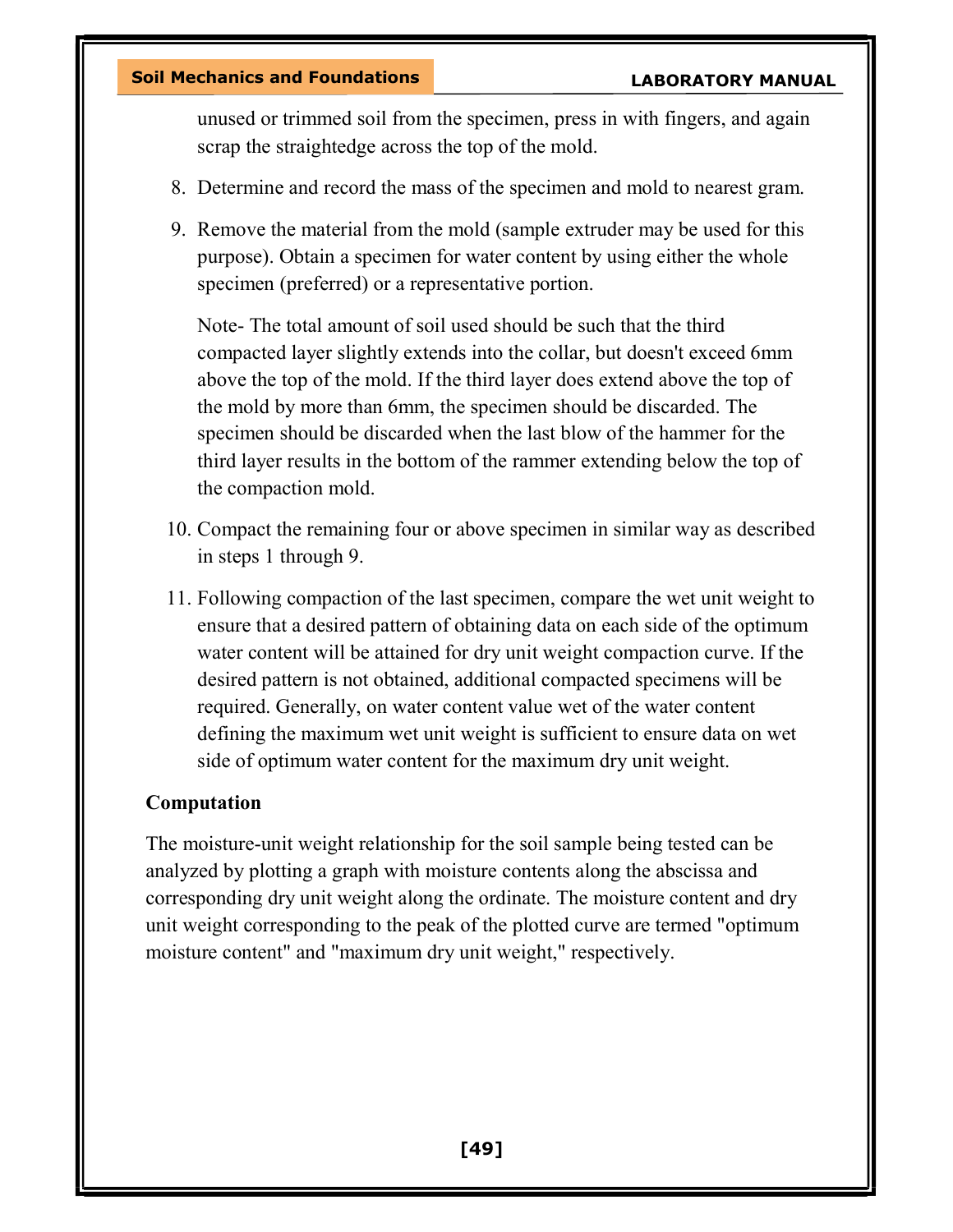The wet unit weight and dry unit weight can be determined by the equation

 $\text{Wwet} = (M_{\text{sm}} - M_{\text{m}})/V_{\text{m}}$   $\text{V}_{\text{div}} = \text{V}_{\text{wet}}/(1+\text{w})$ 

Where

 $M<sub>sm</sub>$  = mass of compacted soil plus mold

 $M_m$  = mass of mold

 $V_m$  = volume of mold

 $W =$  water content, expressed here as decimal (to the nearest 0.001)

The dry unit weight can also be determined using the equation

$$
\gamma_{dry}\!=\!\gamma_w\left[G_s\,/\,(1\!+\!G_sW\!/\!S_r)\right]
$$

Where

 $y_w$  = unit weight of water  $S_r$  = degree of saturation

 $W =$  water content of the specimen  $G_s =$  specific gravity

When Sr,  $\gamma_w$ , and Gs are given the equation defines the saturation line. The 100% saturation line defines the upper limit of compaction curve. No data point can be beyond this line. The 100% saturation line is commonly plotted next to compaction curves while reporting the result of compaction test.

### [B] Modified Proctor Test

Follow the same procedure as the standard compaction test, but use the heavier rammer (44.5 KN instead of 24.4 KN) with larger height of drop (457 mm instead of 305 mm). Also compact the soil in 5layers (instead of 3) by applying 56 blows per layer (instead of 25).

### Review Question

- 1. Why do we compact soil in civil engineering?
- 2. How do you select the water content for the five samples in compaction test?
- 3. Why is important for the final level of compacted soil to be just above the mold body?
- 4. What is 100% saturation line? How is it related to compaction curve?
- 5. What is the influence of compactive effort on compaction curve?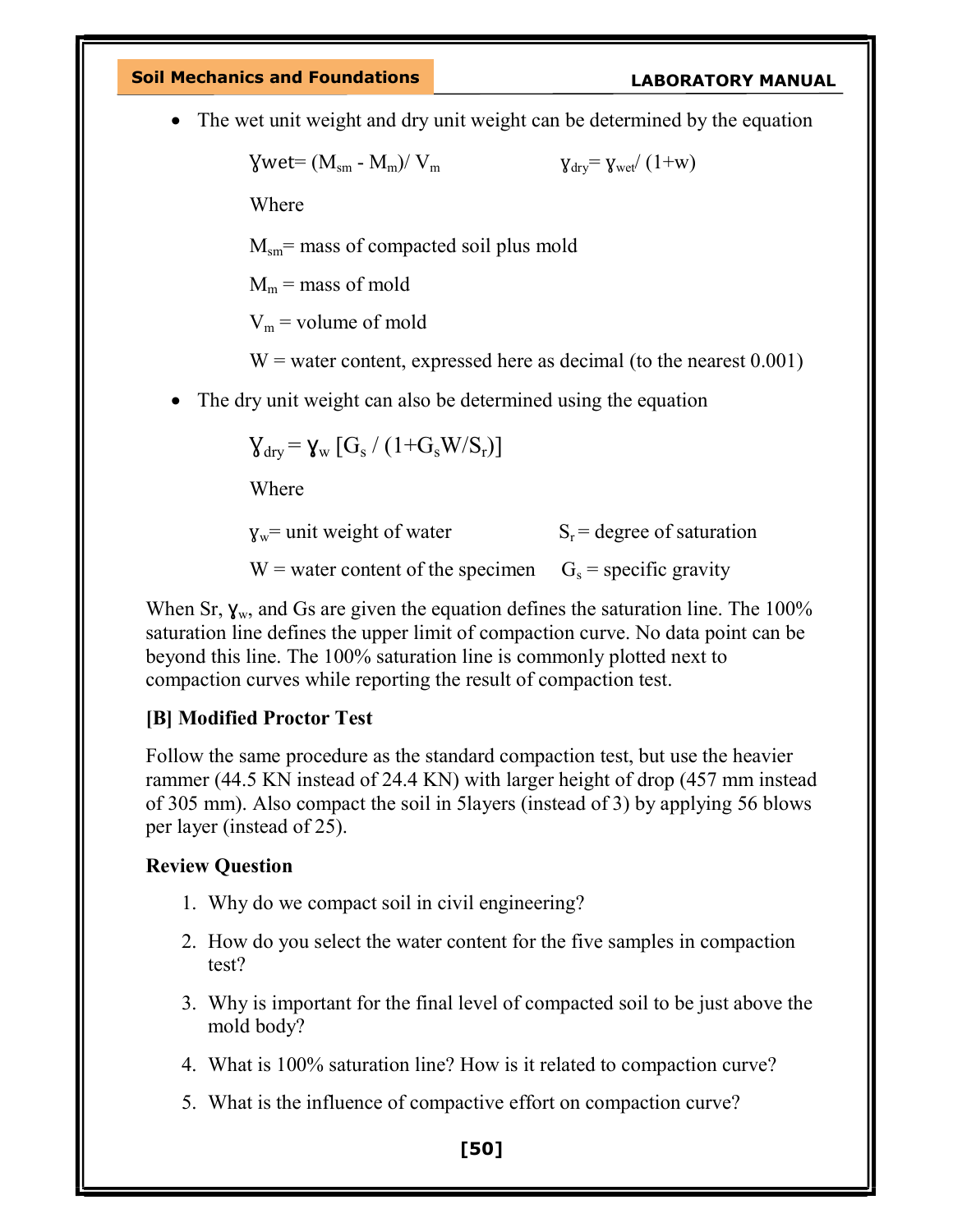### Field Control of Compaction

Field control of compaction involves measuring of insitu-density and comparing it with the laboratory maximum dry unit weight value for the soil, to ascertain if the specifications have been met. There are different methods of determining field density: Core cutter, Sand replacement, Rubber balloon, Nuclear method, etc. Here only two are presented, and you are expected to practice the first one only, the second is left as reading assignment because we have no equipment.

## I. Moisture Content Penetration Resistance Relation of Fine-grained soils - Test Method- ASTM D 1558

This test method is used with method (Procedure) A and B of Standard Proctor Test to develop relationships between moisture content, density, and penetration resistance. These relationships are used with a previously prepared family of moisture-penetration curves as a rapid field test to determine the approximate amount of moisture in the soil. When a penetration-resistance measurement of material in place is compared at given moisture content with penetration-density curves prepared at a specified compact effort, an approximate check of compaction (density) may be obtained.

Note-Penetration resistance determinations are not reliable for very dry molded soil specimens or very granular soils.

# Apparatus

 Moisture-density apparatus, Soil (Proctor) Penetrometer (consists of a special spring dynamometer with pressure indicating scale on the stem of the handle. The pressure scale shall be graduated to 90-lb in 2-lb divisions with a line encircling the stem at each 10-lb interval, or graduated to 40 kg in 1kg divisions with a line encircling the stem at 5kg interval.), Set of Penetrometer Needles.



Figure 7:3 - Soil Penetrometer

[51]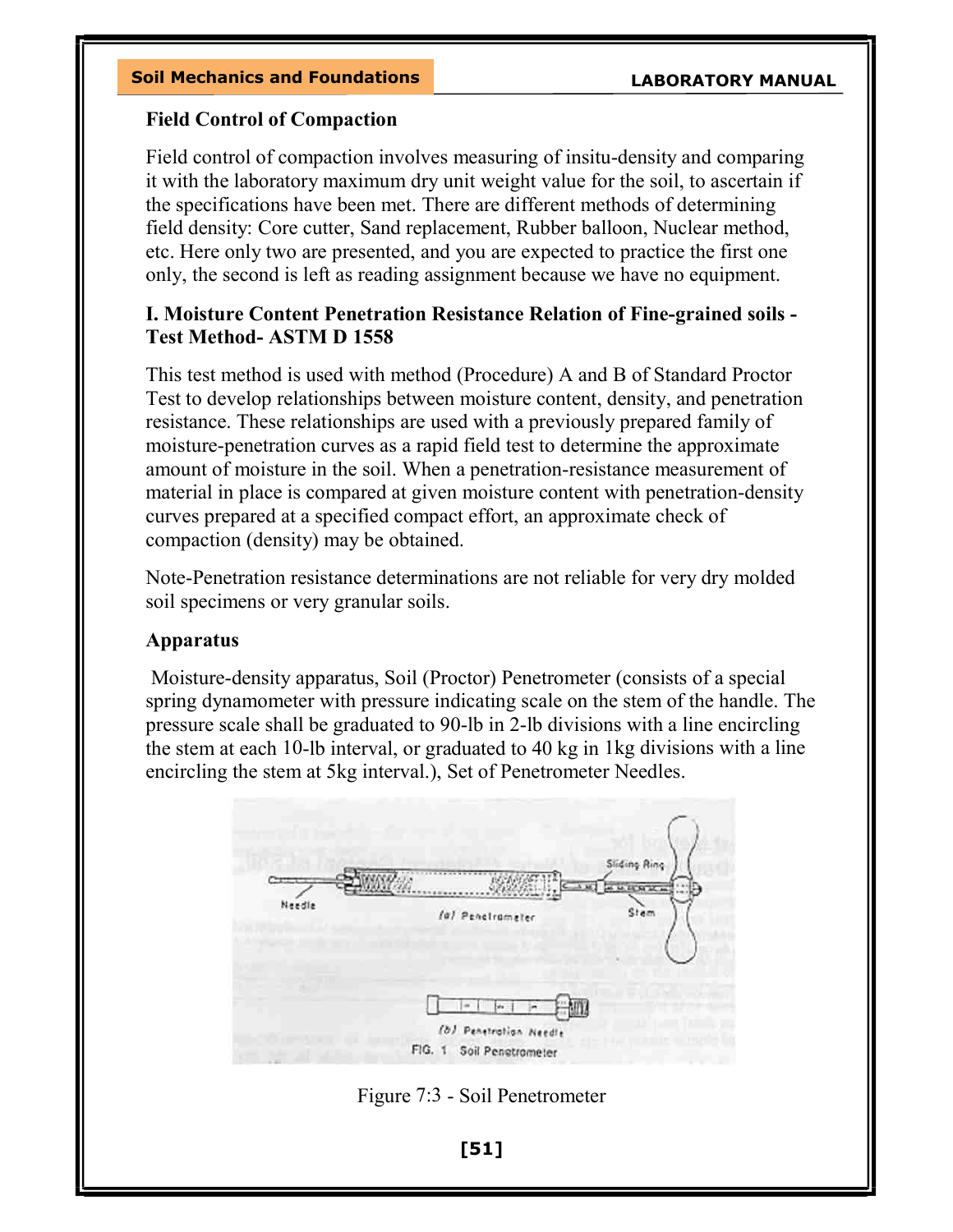## Sample soil preparation

Prepare the sample soil in accordance with either Procedure A or B. After preparation the fraction passing the 4.75mm sieve shall have at least 20% passing the 75μm sieve.

# Procedure

- 1. Compact the soil in the moisture density mold in accordance with the procedure described in procedure A or B.
- 2. Place the mold containing the soil specimen on a smooth space between the feet of the operator. The operator shall hold the Penetrometer in a vertical position and shall control the rate of penetration by steadying the arms against the front of the legs at the same times applying pressure to the Penetrometer handle. Penetrate the soil sample at the rate of 13mm/s for a distance of not less than 76mm. Take the reading.
- 3. Place the penetration needle away from the edge of the mold (approximately four times the needle diameter), near the center, and place the individual penetrations so as not to interfere with one another. Penetrate the soil specimen not less than three times and use the average of the readings.
- 4. Determine the penetration resistance on each molded soil specimen as described in steps1-3.

# Calculation and Plotting

- 1. Divide the average Penetrometer reading by the end area of the penetration needle and record the resulting value as the penetration resistance of the soil expressed in Kilopascals. Calculate the moisture content of the soil.
- 2. Plot the penetration-resistance values and the corresponding moisture contents on the same graph sheet with the corresponding moisture-density relations data. Plot the moisture-penetration resistance data immediately above the moisture-density data, using the same moisture content scale for both sets of data. The moisture-penetration resistance curve shall be established by not less than three determinations.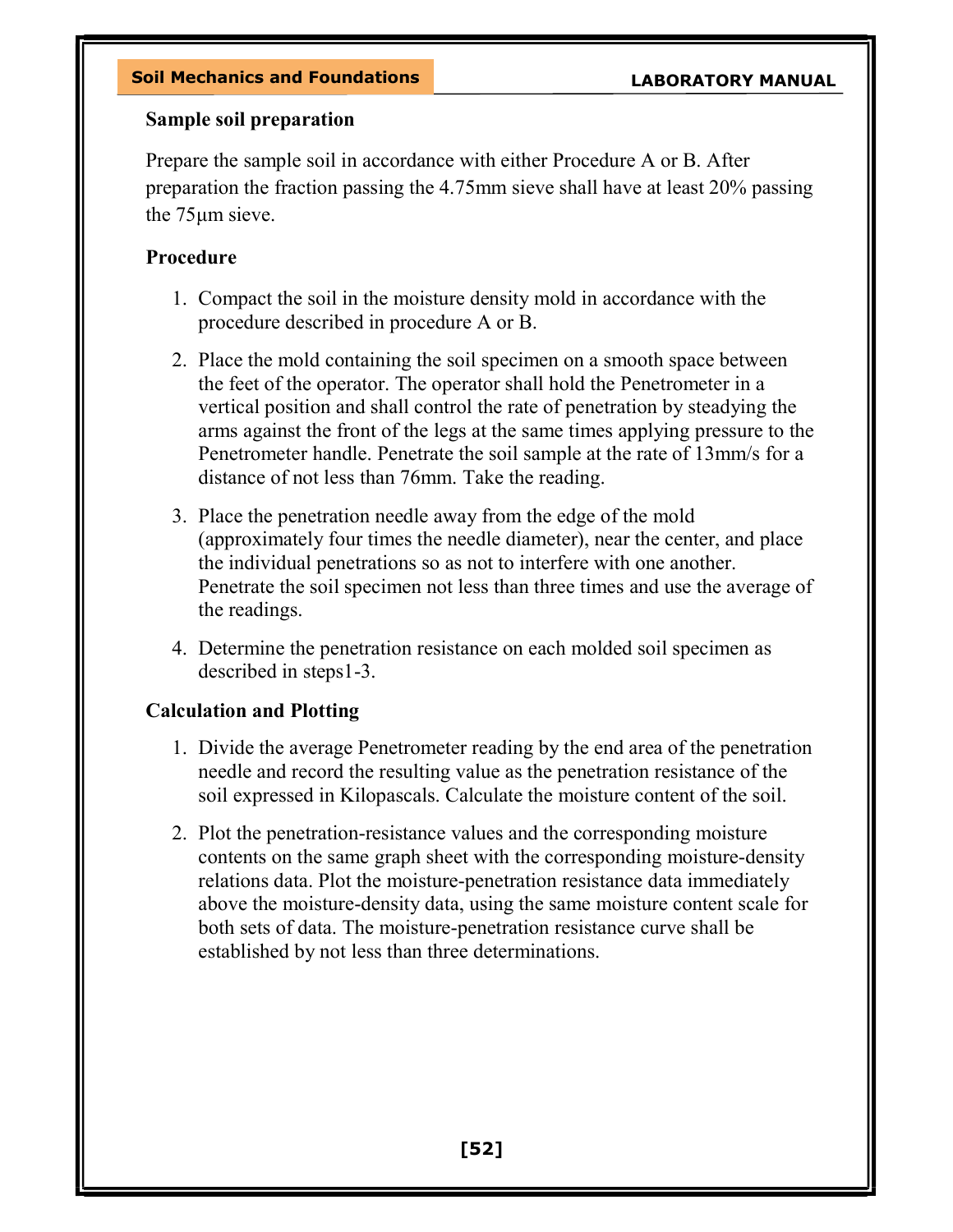# II. Sand Replacement Method (Test Method - ASTM D 1556)

# Apparatus

- Sand cone fitted with valve. The metal funnel is screwed on plastic jar, Base plate
- Sand: a clean, dry, a free flowing, unfermented sand having maximum particle size smaller than 2mm and less than 3% by weight passing  $250 \square m$ , the uniformity coefficient (Cu=D60/ D10) must be less than 2.0(its uniformity helps to keep a constant density which is a requirement when volumes are to be determined from weight measurement). About 1kg of sand is required for each field measurement.
- Balances: one a 10kg capacity and accuracy to 1.0g and one with a 500g capacity and accuracy to 0.1g.
- Digging tools (chisels, hammers, picks, and large spoons)
- Airtight plastic bag or container to collect soils samples, Drying equipment, etc.

# Calibration of Mechanical Device

Two calibration procedures are required for this test, one to determine the density and unit weight of the sand used in the test and the other to determine the mass of sand required to fill the sand cone (the funnel).

# [A] Determination of Bulk Density and Unit Weight of Sand

- 1. Select a container or mold of known volume (or can be calculated). Take the mass. Fill the assembled sand cone apparatus with sand. Invert and support the apparatus over the calibrated container so that the sand falls approximately the same distance and location as in a field test, and fully open the valve.
- 2. Fill the container until it just overflow and close the valve. Using a minimum number of strokes and taking care not to jar or density the sand, carefully strike of excess sand to a smooth, level surface.
- 3. Clean any sand from outside the calibrated container. Determine the mass of container and sand. Determine the net mass of the sand by substituting the mass of the empty container.
- 4. Perform at least three bulk density determinations and calculate the average. The maximum variation between any one determination and average will not exceed 1%.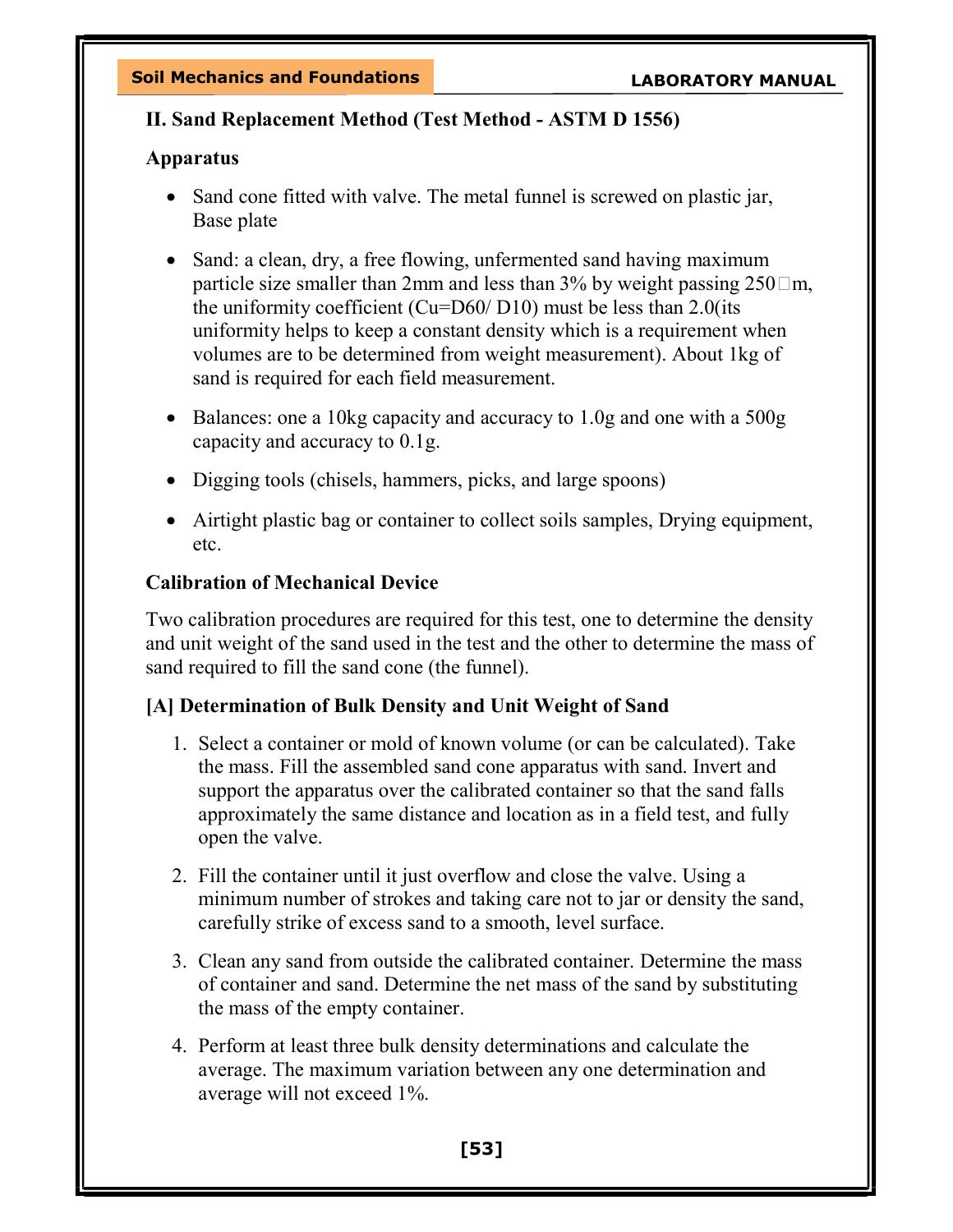

1-Sand Cone 2-Plastic jar 3-Base plate

Figure 7:4 - Sand Cone Apparatus.

### [B] Determination of Mass of Sand Required to Fill Sand Cone and Base Plate

- 1. Fill the jar with sand completely, and measure its weight
- 2. Place the base plate on a clean, level, plane surface. The groove along the circular hole of the base plate should be faced up. Turn the sand cone upside down with the valve closed, and position the metal funnel on the base plate.
- 3. Open the valve fully and keep until the sand stops running, making sure the apparatus, base plate or plane surface are not jarred or vibrated before the valve is closed.
- 4. Close the valve sharply, determine the mass of the apparatus(jar)with remaining sand, and calculate the loss of sand. This loss represents the mass of sand required to fill the funnel and base plate.
- 5. Repeat the procedure in (1)-(4) at least three times. The mass of sand used in the calculation shall be the average of three determinations. The maximum variation between any determination and the average shall not exceed 1%.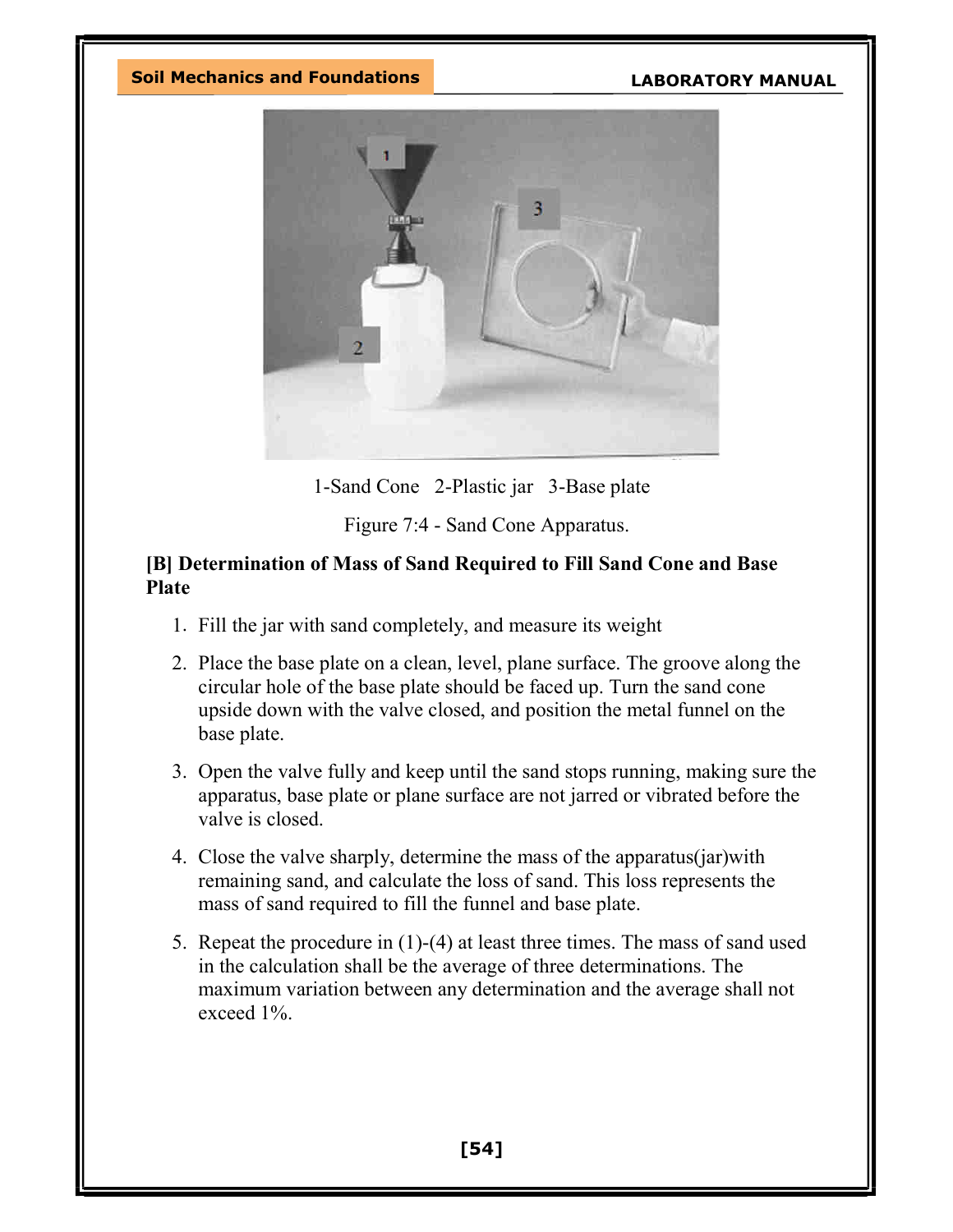### Procedure

- 1. Inspect the cone apparatus damage free rotation of the valve, and properly matched base plate. Fill the cone container conditioned sand for which the bulk density has been determined, and determine the total mass.
- 2. Select a location/elevation that is representative of the area to be tested and level off the ground surface (the base plate may be used for this purpose).
- 3. Seat the base plate on the plane surface, making sure there is contact with the ground surface around the edge of the flanged center hole. Mark the outline of the base plate to check for movement during the test, and if needed, secure the plate against movement using nails pushed into the soil adjacent to the edge of the plate, or by other means, without disturbing the soil to be tested.
- 4. By using screwdriver, mark the base plate opening on the ground. Remove the base plate, and dig a hole with an opening size slightly larger than the base plate opening. The volume of the excavated hole should be smaller than 3830cm3 the full capacities of the sand cone jar. The sides of the hole should slop slightly in wards, and the bottom should be reasonably flat or concave. The hole should be kept as free as possible of pocket, overhangs, and sharp obtrusions since this affect the accuracy of the test. As a guide ASTM suggest the following volumes for the holes:

| Maximum grain size,<br>mm | Minimum test hole<br>volume, cm3 |
|---------------------------|----------------------------------|
| 4.75                      | 700                              |
| 12.7                      | 1400                             |
| 25.0                      | 2100                             |
| 50.0                      | 2800                             |

Table 7:3 - Minimum test hole volume suggested by ASTM

- 5. Carefully place all excavated soil, any soil loosened during digging in a moisture tight container that is marked to identify the test number. Take care to avoid losing any materials.
- 6. Center the base plate above the hole. The base plate opening should be facing up. If necessary, brush soils off the base plate. Turn the sand cone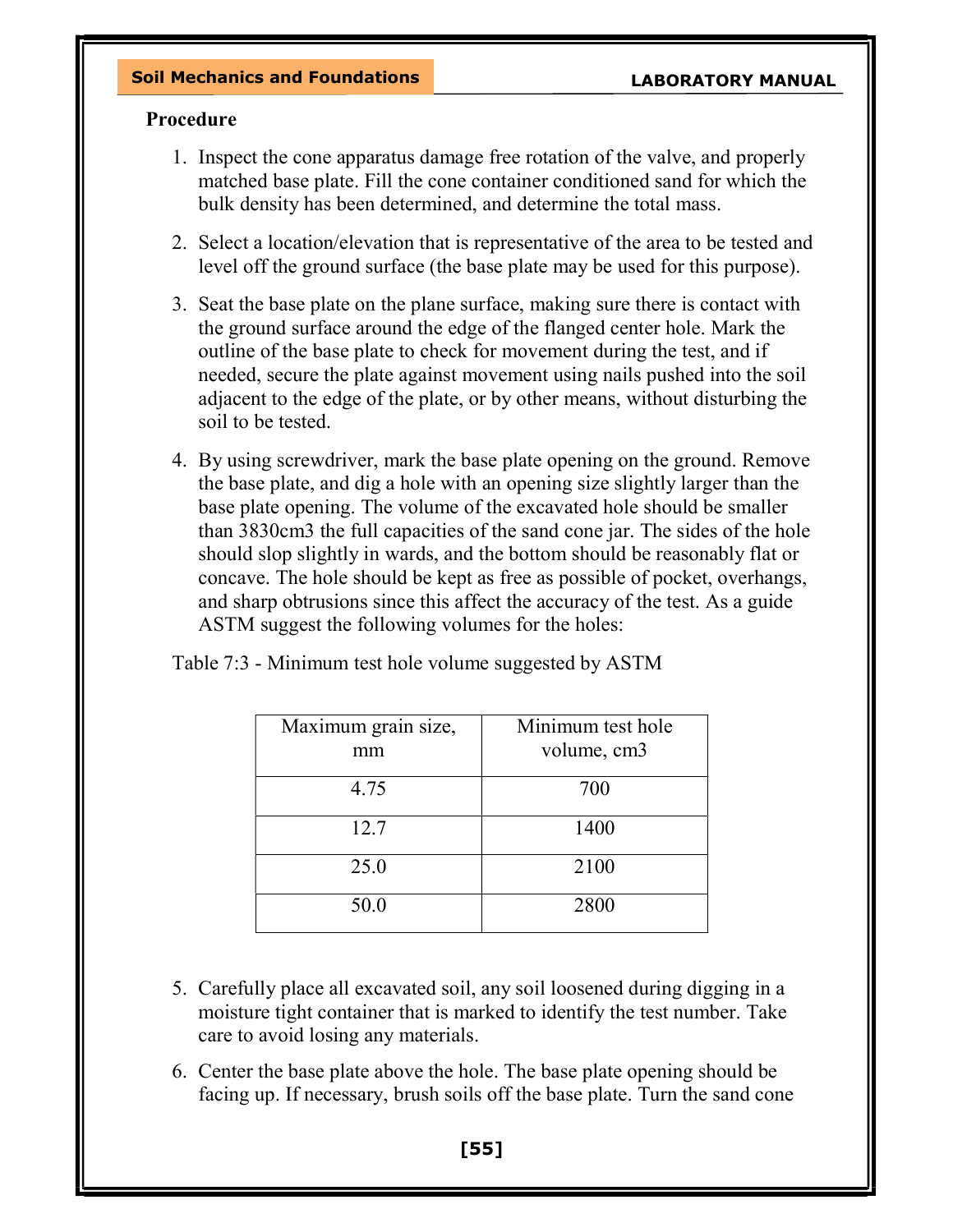upside down with the valve closed and positions the metal funnel on the groove of the base plate. Open the valve to let sand fill the hole, funnel and base plate. Take care to avoid jarring or vibrating the apparatus while the sand is running. When the sand stop flowing, close the valve.

- 7. Determine the mass of partially empty jar and calculate the mass of the sand used.
- 8. Salvage as much sand from the hole as possible.
- 9. Determine the mass of the moist materials that was removed from the test hole, and take a representative sample for water content determination.
- 10.Put the result in your data sheet and calculate.

## Computation

The volume, V, of the sampling hole is as follows:

$$
V = (W_f - W_e - W_s) / \rho_{sand}
$$

Where

 $W_f$  =weight of the jar completely filled with sand

W<sub>e</sub>=weight of partially empty jar

 $W_s$ =sand required to fill the cone and the base plate

 $\rho_{\text{sand}}$ = density of sand

 $\rho = M/V$  Where M= the weight of the sample collected

 $\rho_d = \rho / (1+w)$  Where w = the water content

# Review Question

- 1. Why is it important not to lose any soil from the excavated hole during the sand cone method?
- 2. Why do we use particular sand for the sand cone method? Why not use any sand?
- 3. Do we recommend compaction for all types of soils?
- 4. How do we differentiate compaction and consolidation?
- 5. How do we relate compaction stages with subgrade constructions?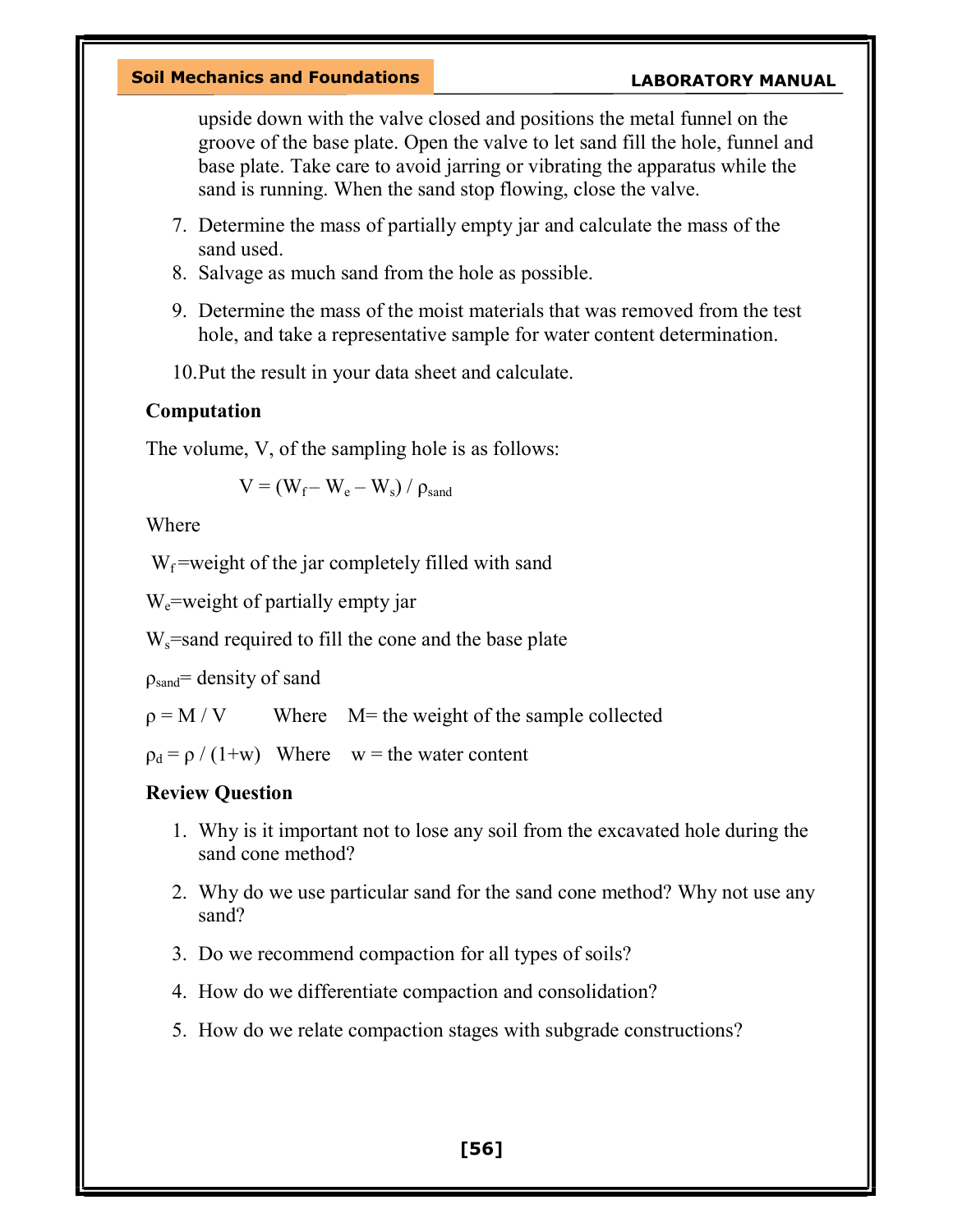Table 7:4 - Soil Compaction Test data sheet

| Mansoura High Institute of Eng. & Tech.                       |                   |                |   |                         |             |  |  |
|---------------------------------------------------------------|-------------------|----------------|---|-------------------------|-------------|--|--|
| <b>Civil Engineering Department</b>                           |                   |                |   |                         |             |  |  |
| <b>Soil Testing Laboratory</b><br><b>Soil Compaction Test</b> |                   |                |   |                         |             |  |  |
| Project                                                       | Location<br>Depth |                |   |                         |             |  |  |
| Client                                                        |                   | Lab. no.       |   | Date                    |             |  |  |
| Responsible Technician                                        |                   | Tested by      |   |                         | Approved by |  |  |
| <b>Test Method</b>                                            |                   | ASTM           |   | $BS$                    |             |  |  |
| Water content - Sample no.                                    | $\mathbf{1}$      | $\overline{2}$ | 3 | $\overline{\mathbf{4}}$ | 5           |  |  |
| Moisture can number - Lid number                              |                   |                |   |                         |             |  |  |
| $M_C$ = Mass of empty, clean can + lid (grams)                |                   |                |   |                         |             |  |  |
| $MCMS$ = Mass of can, lid, and moist soil (grams)             |                   |                |   |                         |             |  |  |
| $M_{CDS}$ = Mass of can, lid, and dry soil (grams)            |                   |                |   |                         |             |  |  |
| $M_s$ = Mass of soil solids (grams)                           |                   |                |   |                         |             |  |  |
| $M_W$ = Mass of pore water (grams)                            |                   |                |   |                         |             |  |  |
| $w = Water content, w\%$                                      |                   |                |   |                         |             |  |  |
| <b>Density Determination:</b>                                 |                   |                |   |                         |             |  |  |
| Compacted Soil - Sample no.                                   | 1                 | $\overline{2}$ | 3 | $\overline{\mathbf{4}}$ | 5           |  |  |
| $w =$ Assumed water content, $w\%$                            |                   |                |   |                         |             |  |  |
| Actual average water content, w%                              |                   |                |   |                         |             |  |  |
| Mass of compacted soil and mold (grams)                       |                   |                |   |                         |             |  |  |
| Mass of mold (grams)                                          |                   |                |   |                         |             |  |  |
| Wet mass of soil in mold (grams)                              |                   |                |   |                         |             |  |  |
| 3 Wet density, $\rho$ , (g/cm)                                |                   |                |   |                         |             |  |  |
| 3 Dry density, $\rho_d$ , (g/cm)                              |                   |                |   |                         |             |  |  |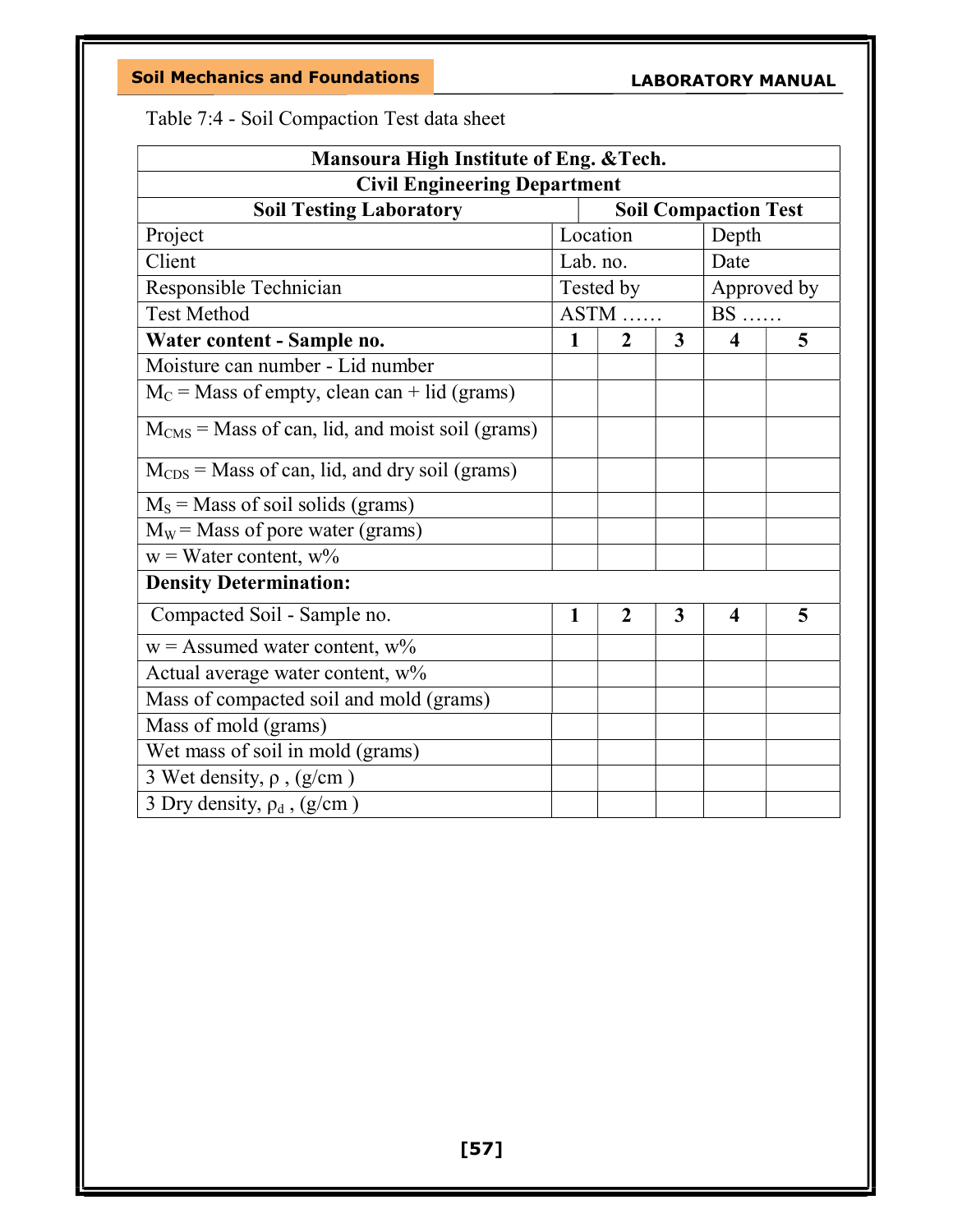# 8. PERMEABILITY

Permeability refers to the propensity of a material to allow fluid to move through its pores or interstices. In the context of soil, permeability generally relates to the propensity of a soil to allow water to move through its void spaces. According to Darcy's law, the flow rate of water through a soil of cross-sectional area A is directly proportional to the imposed gradient (slope) I, or

 $q/A \sim i$ 

If a constant of proportionality  $K$  is introduced, we obtain the equation

 $q = KiA$ 

The constant K is known as the coefficient of permeability, or just permeability. Obviously, it indicates the ease with which water will flow through a given soil. The greater the value of permeability, the greater the flow will be for a given area and gradient.

Permeability is an important soil parameter for any project where flow of water through soil is a matter of concern- for example, seepage through or under a dam, losses from irrigation ditches, estimate of pump age capacity for unwatering cofferdams and excavation below the water table. Determination of rate of settlement of a saturated compressible soil layer is also possible provided we know the permeability coefficient of that soil under the same in situ conditions. Spacing and depth of under-drains for lowering the water table under a road or runway in order to improve subgrade stability or draining water logged agricultural land is another type of problem in which Permeability of soil is paramount importance.

Permeability of soil depends on the viscosity of its water (which is a function of temperature), size and shape of particles, degree of saturation, and void ratio. Permeability is directly proportional to void ratio. Each value of permeability for a soil, therefore, should be associated with a particular void ratio. Normally, when a permeability value is needed, it is for the permeability of the soil in situ. Permeability is often, however, determined by laboratory tests; and to be representative of the soil's in situ permeability, tests should be performed on undisturbed samples. In the case of granular soils, however, it is extremely difficult to obtain undisturbed samples. Thus, the recommended procedure is to perform permeability test on three soil specimens of the same sample, with each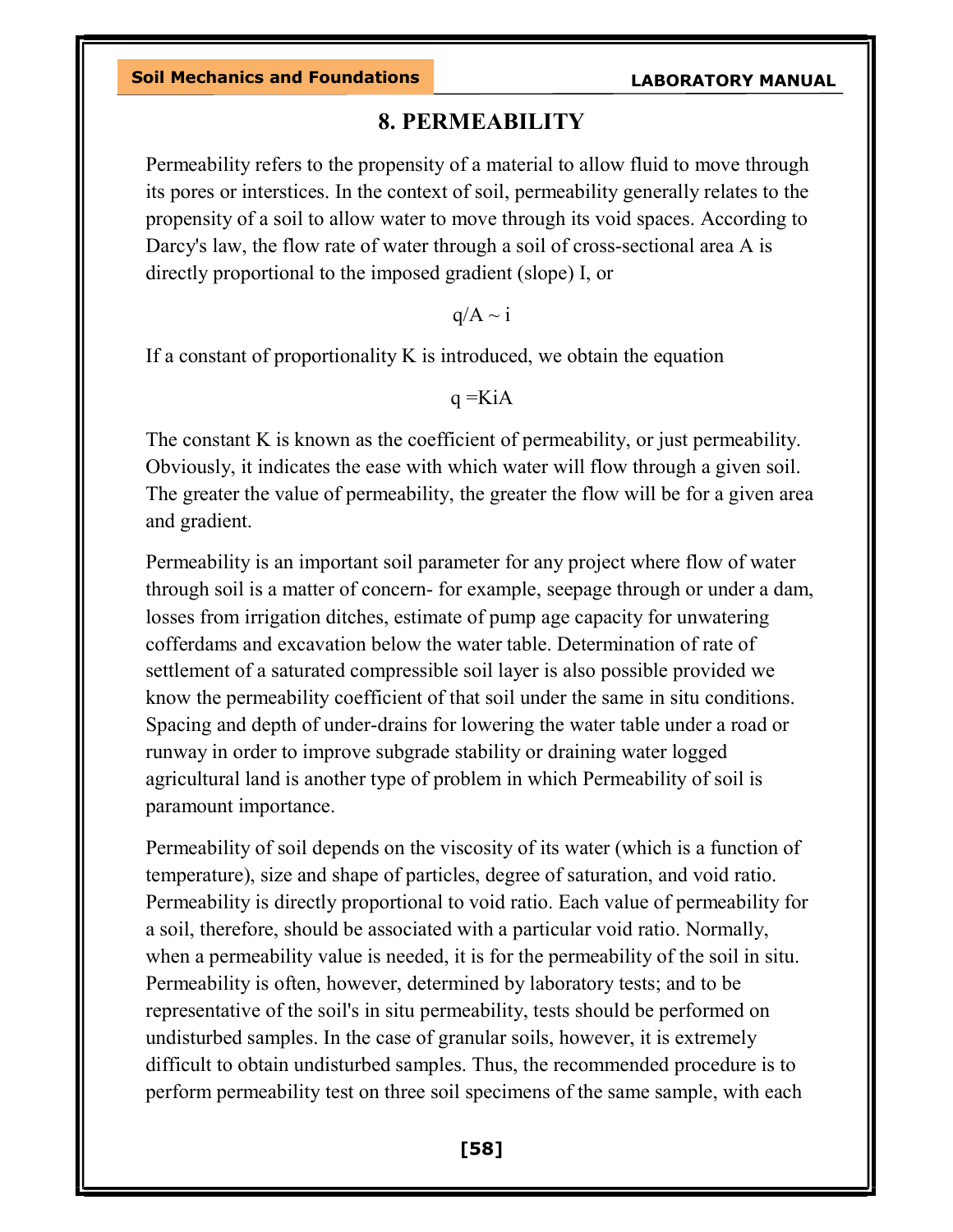specimen having a different void ratio. a relation between void ratio and permeability on a logarithmic scale verses void ratio on arithmetic scale. Then, whenever the value of the permeability of the soil in situ is needed, a sample can be taken at the project site, its void ratio determined, and associated permeability obtained from the graphical relationship.

The coefficient of permeability of a soil sample in laboratory can be determined by (1) Constant-head permeability test or (2) Variable-head permeability test. The instruments used are known as permeameters. The former test is suitable for coarse-grain soils and the latter for fine-grained soils.

# [A] Constant Permeability (Test Method- BS 1377 Part 5, 1990)

The test procedure described in this portion covers the determination of the coefficient of permeability using a constant-head permeameter in which the flow of water through the sample is laminar.

# Equipment

Permeameter, Flexible transparent hoses and screw clamps necessary to connect piezometers and water supply, Timing device, Graduated cylinder (100ml), Internal caliper, Thermometer, etc.



1-Constant over head tank.

2- Manometer gland and its stand.

3-permeameter cell with sample.

Figure 8:1 – Permeameter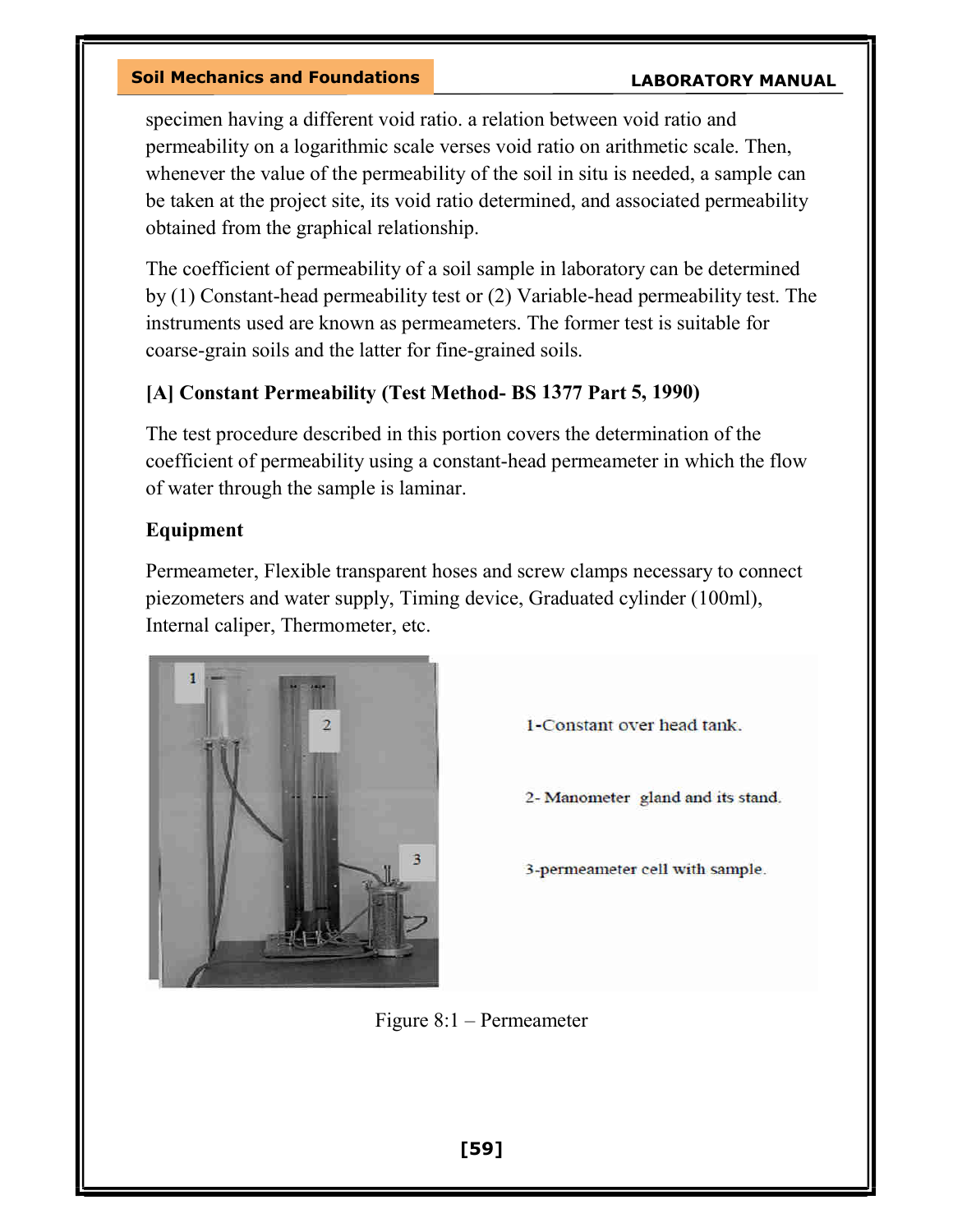## Selection and Preparation of Sample

- 1. Obtain a representative sample from the original soil sample and if required carry out a sieve analysis on a representative portion of the sample. Remove any particles that are larger than one-twelfth of the diameter of the permeability cell. The resulting sample should not be dried. The volume of the sample after removing the oversize material should be about twice that required to fill the permeability cell.
- 2. Take two or more representative sample from the prepared material for the determination of moisture content. Weigh the remainder of the prepared sample to 1g.
- 3. If a number of tests are to be performed at different densities to establish a relationship between permeability and void ratio, prepare several samples (one for each determination).

# Preparation and Assembly

# 1) Initial preparation of apparatus

- Measure the internal diameter of the permeameter cell at several places and record the average diameter to the nearest 1mm(D).
- Measure the distance between each manometer gland and the next along the same vertical line, to the nearest 1mm.
- Ensure that the permeameter cell, gauze or porous discs, perforated plats, glands and joints are clean and free from blockage.
- Assemble the base plate, with perforated base, to the permeameter cell body.
- Place the graded filter material in bottom of the cell to a depth of about 50mm. Level the surface and place a wire gauze or porous disk on top.

# 2) Placing the test specimen

Place the soil to be tested into the permeameter in such a way as to give a homogeneous deposit at the required density or void ratio. The final height diameter ratio of the test sample should be not less than 2:1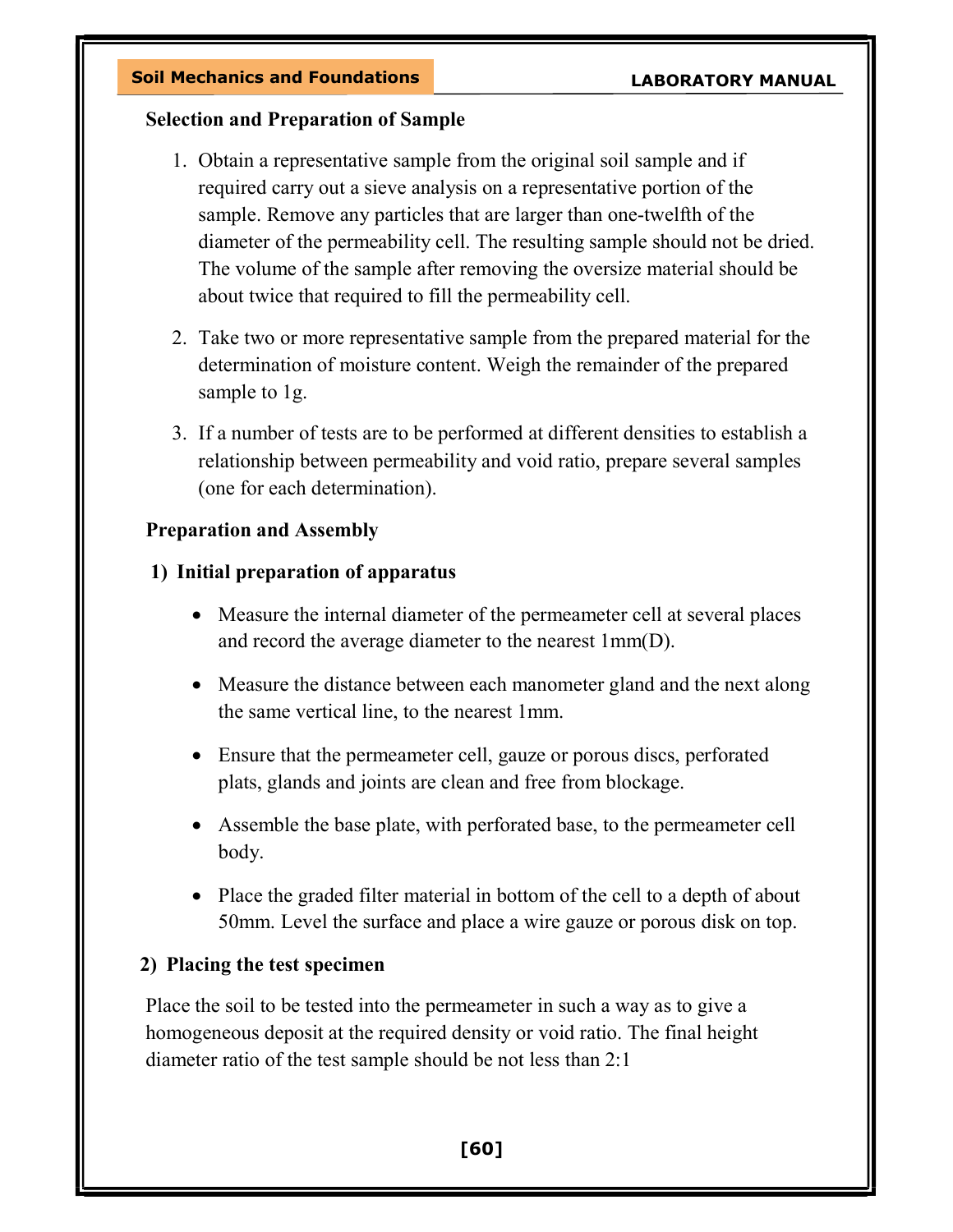- Place the soil in the permeameter in at least four layers, each of which is a thickness about equal to half the diameter. Place the first layer on the wire gauze or porous disc, and place subsequent layer on the previously leveled soil layer.
- Avoid segregation of soil particles when placing. Tamp each layer with a controlled number of standard blows with the tamping rod, ensuring that the blows are evenly distributed. Level the surface of each layer, and lightly scarify it, before adding the next.

# 3) Assembly of apparatus

After placing the test sample assemble the permeameter cell as follows

- Place the upper wire gauze or porous disc on top of the prepared sample. Avoid any disturbance of the sample if it is a low density.
- Place the graded filter material on top of the disc to a depth of at least 50mm.
- Release the piston on the top plate and withdraw it to its fullest extent.
- Fit the top plate to the permeameter cell and tighten it down into position.
- Lower the piston carefully and bed perforated plate on the filter material. Hold the piston down firmly and tighten the collar.
- 4) Measurements
	- Determine the mean height of the test sample, by measuring to 1mm, the distance between the upper and the lower wire gauze or porous discs at three or more location around the perimeter.
	- Weigh the mass of the remaining sample. The mass of sample in the permeameter cell is determined by subtracting this mass from mass of the original sample.

# Test Procedure

1. Connect the inflow to the constant level overhead tank with a suitable connection.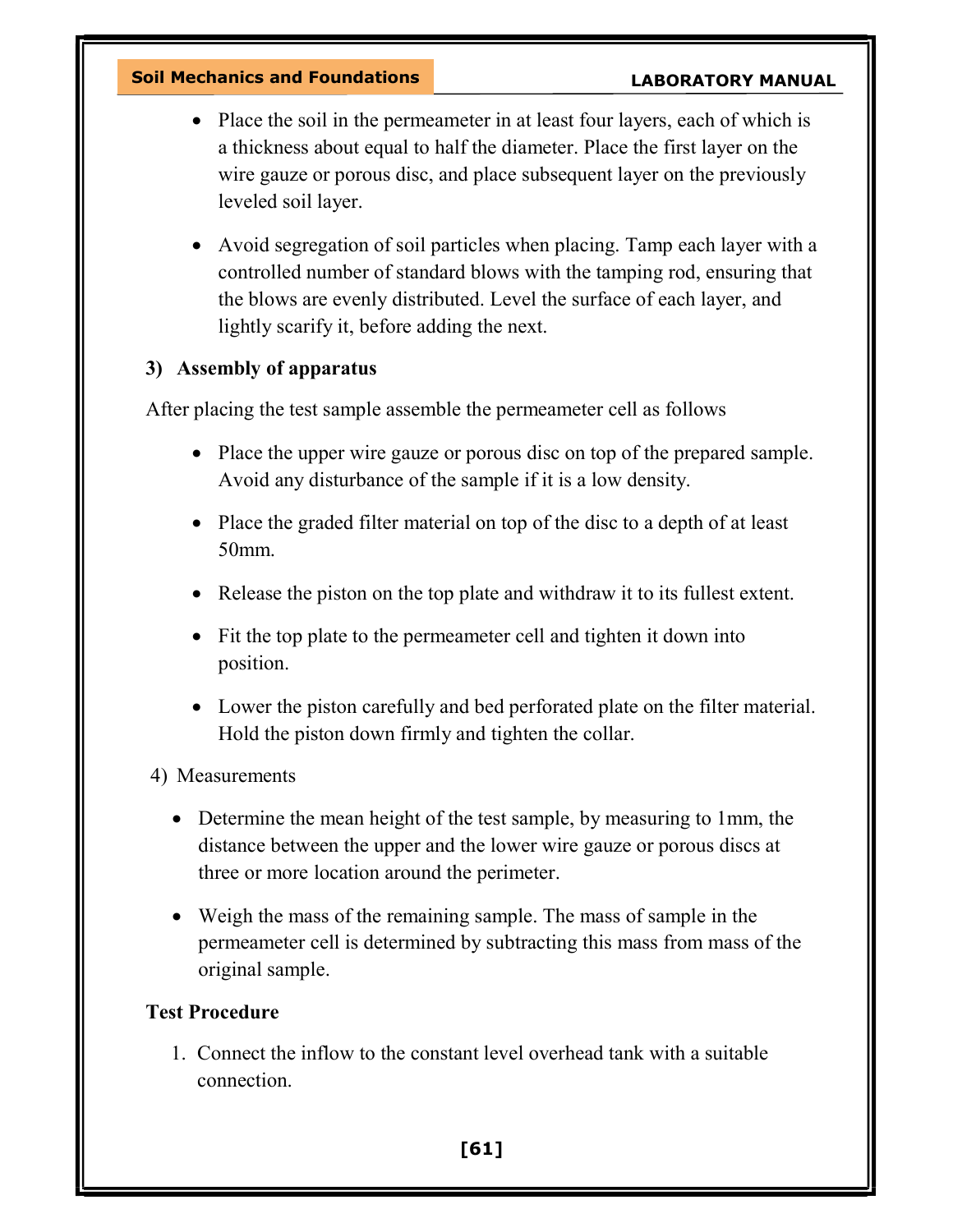- 2. Connect the overhead tank to a continuous water tap and connect the drainpipe of the overhead tank by a rubber tube and level the other end in a sink.
- 3. Open the air vent of the top cap of the permeameter and allow water to flow.
- 4. Close the air valve when all air has been expelled from the cap.
- 5. Allow sufficient time for water to flow and saturate the soil sample and eliminate the entrapped air in the soil pores.
- 6. When a constant flow has been established measure the discharge in a given time. Alternatively record the time required to fill the cylinder up to a given volume.
- 7. Record the level of water in the manometer tube. If the three (or more) levels indicate significant non-uniformity of the hydraulic gradient, remove and replace the sample.

Note -Laminar flow is indicated when the relationship between the rate of flow and hydraulic gradient is linear. Deviation from the straight line at high gradient indicates turbulent flow.

- 8. Record the temperature of the water in the discharge reservoir.
- 9. Repeat (6) through (8) at least three more times, or until consistent reading are obtained.
- 10.If a relationship between coefficient of permeability and void ratio over a range of void ratio is required, repeat the whole test from (6) onwards using different portion of the same soil, but placed and compacted to different densities.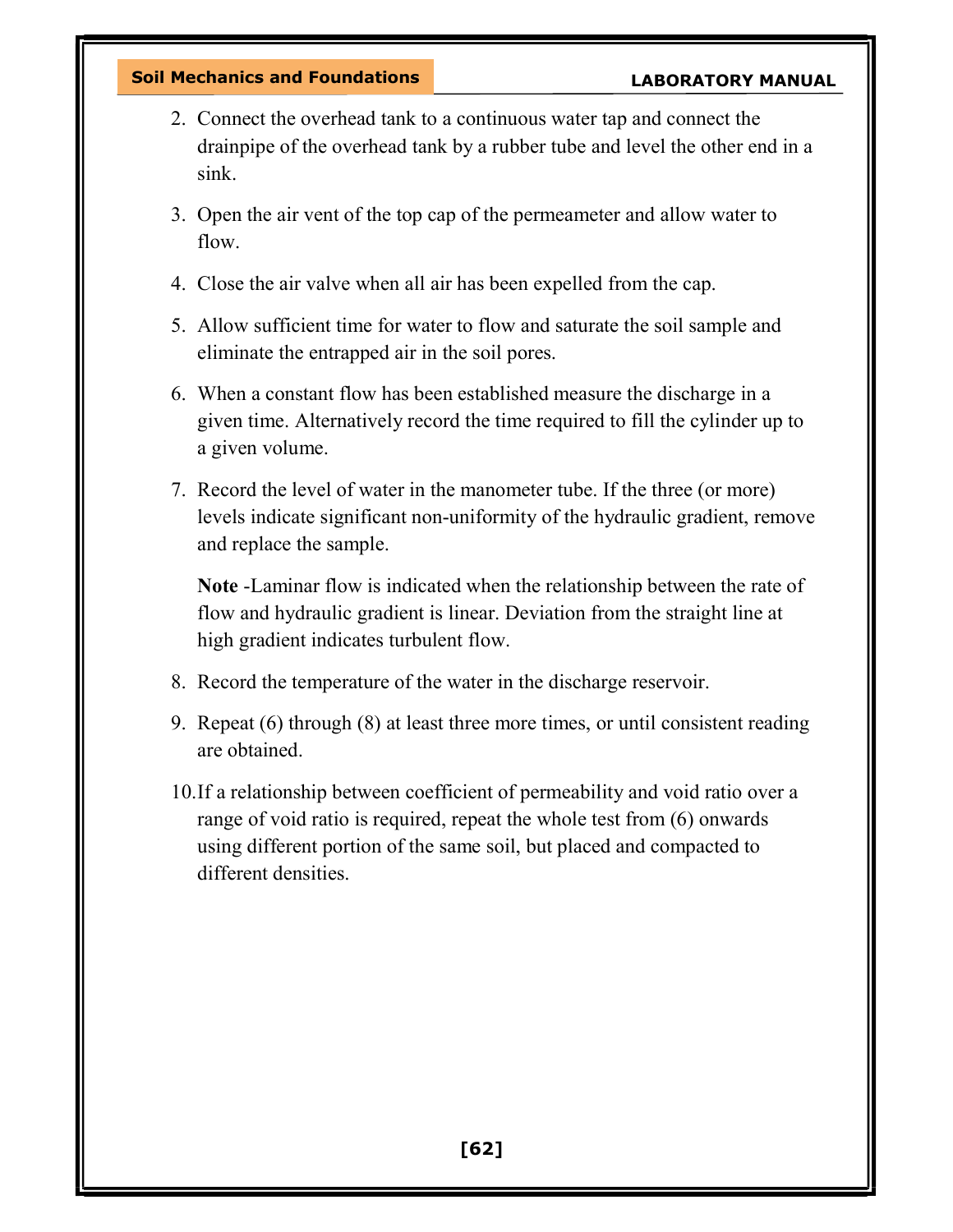### Calculation and Plotting

1) Calculate the rate of flow,  $q_1$ ,  $q_2$ , etc. (in ml/s), during the period of each observation of flow from the equation.

 $q_1 = Q_1/t$ 

where

Q1, Q2,(in ml) etc. is the volume of water collected from the outlet reservoir during each time period t(in s)

Calculate the average rate of flow, q, for the set of reading at one hydraulic gradient.

2) Calculate the hydraulic gradient, i, between the uppermost and lower manometer gland points from the equation

 $i= h/v$ 

Where

h is the difference between the two manometer level (in mm)

y is the difference between the corresponding gland points (in mm)

Note- The intermediate manometer point is (or points are) used to provide a check on the uniformity of the hydraulic gradient between the outer points.

3) Calculate the coefficient of permeability, k (in m/s), for one set of reading from the equation

$$
k=R_t [q/(iA)]
$$

Where

A = area of cross-section of the sample (in mm<sup>2</sup>)

Rt = is the temperature correction factor for the viscosity of water=  $\eta_T/\eta_{20}^0$ c

Where  $\eta_T$  =Viscosity of water at temperature T.

 $\mathfrak{y}_{20}^{\,\,\,\,\,0}$  $_{\rm c}$  = Viscosity of water at 20<sup>0</sup>c.

4) Calculate the bulk density and dry density of the test sample.

 $y = (mass of the sample in the permeability cell)/its volume$ 

The volume  $V = \pi D2L/4$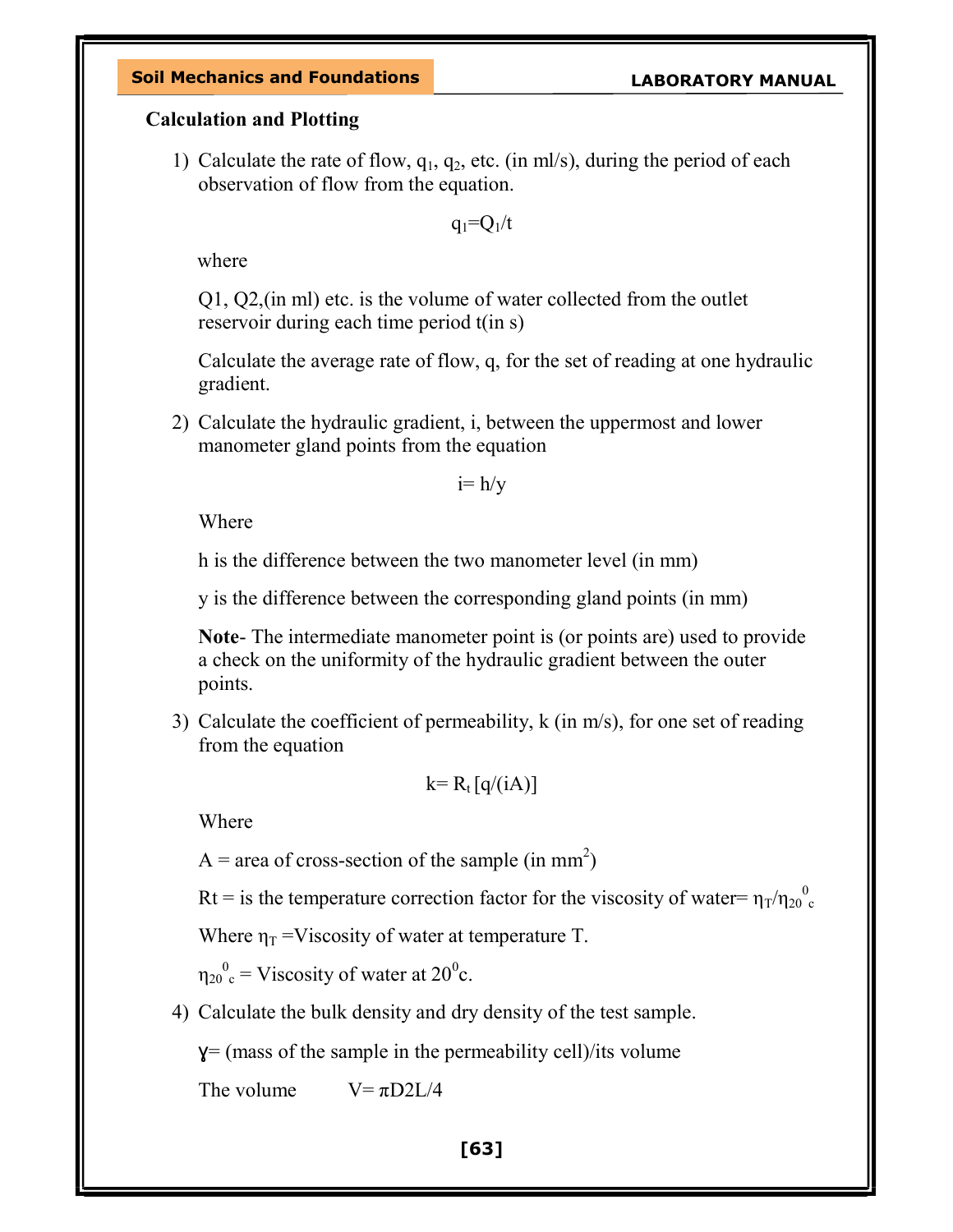$$
\gamma_d=\gamma\mathbin{/}(1{+}w)
$$

Where D= sample diameter (in mm)

 $L =$  overall length of the sample

- $w =$  water content of the soil sample.
- 5) If the coefficient of permeability is determined at several densities, plot the calculated values of k as ordinates, to a logarithmic scale, against density or void ratio, e, as abscissa, to a linear scale. The void ratio, e, can be calculated as follows

$$
e = (G\gamma_w/\gamma_d) - 1
$$

### [B] Falling Head Permeability Test

The falling-head method, covered in this part, may be used to determine the permeability of both fine-grained soils (such as silts and clays) and coarsegrained soils or granular soils.

#### Equipment

 Permeameter, Ring stand with test tube clamp, Burette (100ml), Stopwatch, Thermometer, etc.



Figure 8:2 – Falling head permeability equipment

### Preparation of Equipment

Weigh the permeameter with baseplate and gasket attached.

[64]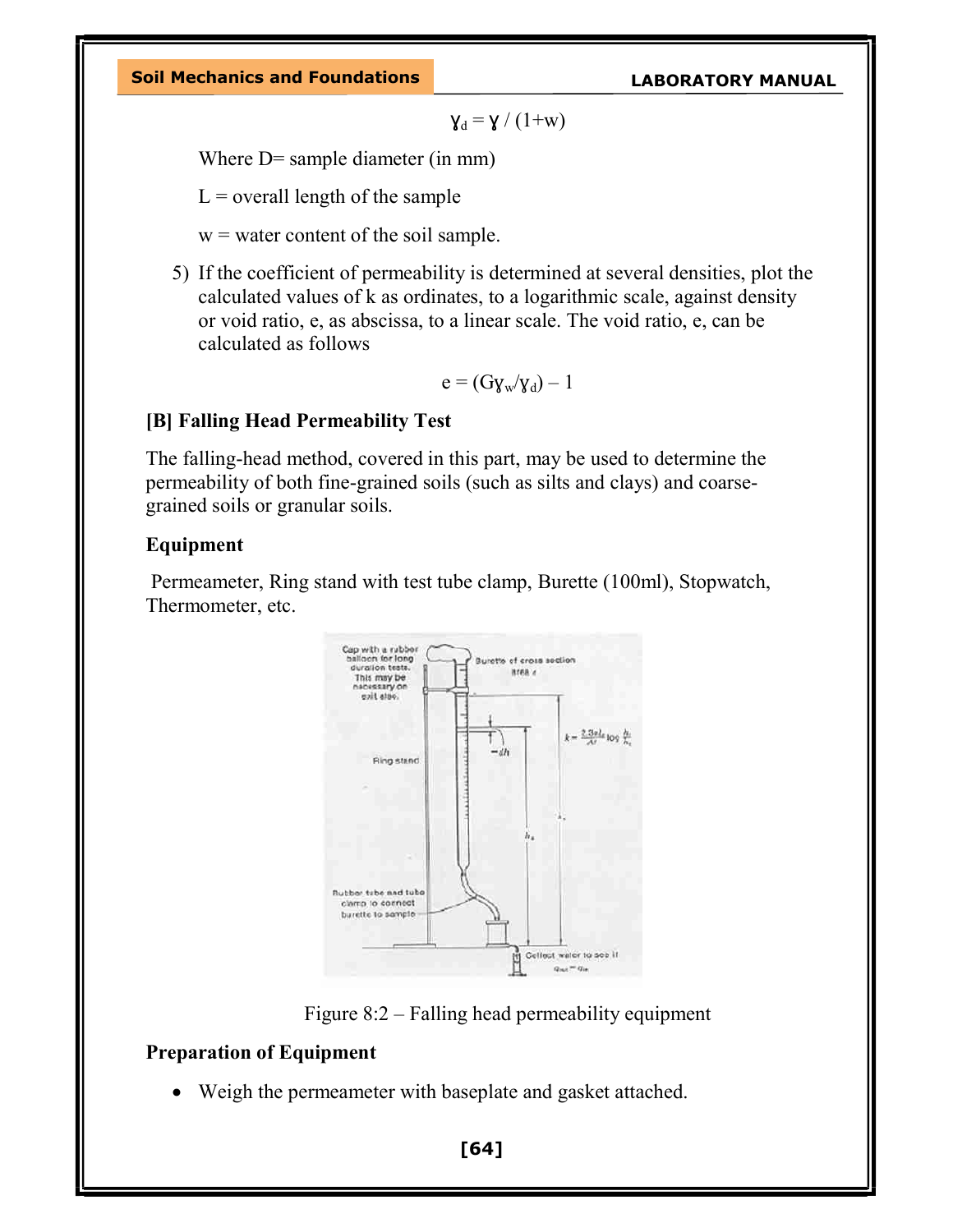- Measure the inside diameter of the permeameter, and calculate the area 'A'.
- Determine the area 'a ' of the standpipe (Burette) by measuring the volume of water contained in the standpipe section of given height.

### Selection, Preparation and Placing of Specimen

Select, prepare and place the specimen as described in part [A]. Calculate the dry density of specimen by finding the mass of the permeameter and the permeameter plus compacted soil and taking the sample for water content determination. Also, measure specimen's length 'L'.

### Test Procedure

- 1. Place the permeameter in a sink in which water is about 2in above the cover. Be sure the out let pipe is open so that water can back up through the specimen. This procedure will saturate the sample with a minimum amount of entrapped air. When water in the plastic inlet tube on the top of the mold reaches equilibrium with water in the sink (allowing for capillary rise in the tube), the specimen may be assumed to be saturated. (A soaking period of 24h might provide better result.)
- 2. With the water level stabilized in the inlet tube of the permeability mold, take a hose clamp and clamp the exit tube. Remove the permeability from the sink and attach it to the rubber tube at the base of the burette, which has been fastened to a ring stand. Fill the burette with water from a supply, which should be temperature-stabilized (and de-aired if desired).
- 3. Open the inlet tube from the burette. Fill the burette to a convenient height, and measure the hydraulic head across the sample to obtain h0. Remember that the exit tube is still clamped shut.
- 4. Open the exit tube and simultaneously start timing the test. Allow water to flow through the sample until the burette is almost empty. Simultaneously record the elapsed time and clamp only the exit tube. Measure the hydraulic head across the sample at this time't' to obtain h1. Take the temperature each time.
- 5. Refill the burette and repeat two additional times. Take the temperature each time.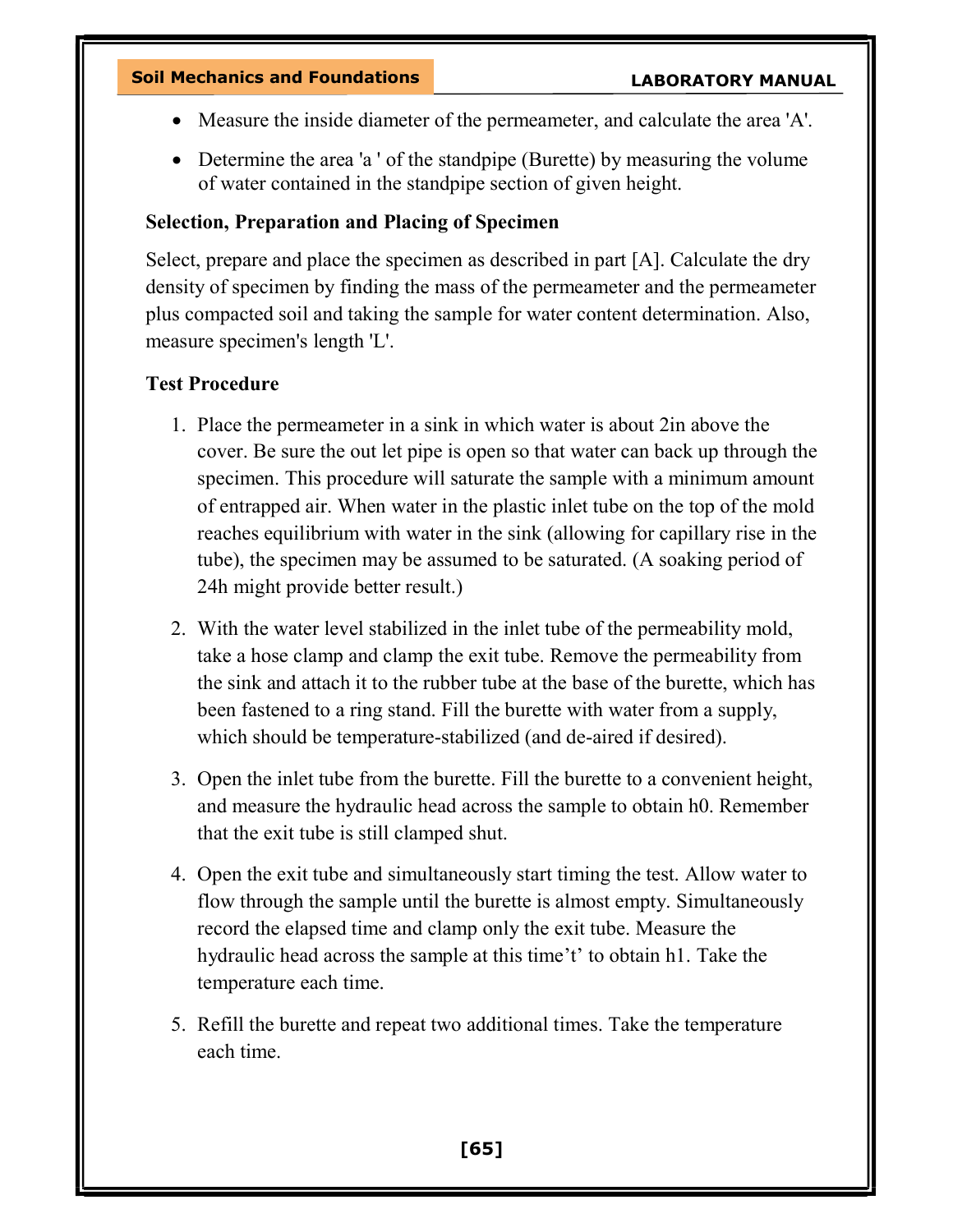Note - To check on whether the sample is saturated, one may collect the water coming out the exit tube and compare this volume with that entering the sample. Obviously, if  $q_{out} < q_{in}$  the specimen was not saturated.

### Calculation

- 1. Unit Weight Determination : Values of the unit weight of the air-dried soil specimen, water content of the air-dried soil, dry unit weight of the soil specimen, and void ratio can be computed in the same manner as related in part [A].
- 2. Permeability Test : The coefficient of permeability can be computed using the equation

 $K = R_t (2.3aL)/(At)^* \log (h_0/h_1)$ 

Where

 $k =$  Coefficient of permeability, cm/s

 $a = cross-sectional area of standing, cm<sup>2</sup>$ 

 $L =$  length of the specimen, cm

 $A = cross-sectional area of soil specimen, cm<sup>2</sup>$ 

 $h_0$  = hydraulic head at beginning of test, cm

 $h_1$  = hydraulic head at end of test, cm

t= total time for water in burette to drop from h0 to h1, s

 $R_t$  = is the temperature correction factor for the viscosity of water,

 $R_t = \eta_T/\eta_{20}^0$ c

Where  $\eta_T$  =Viscosity of water at temperature T.

 $\eta_{20}^0$ <sup>o</sup> = Viscosity of water at 20<sup>0</sup>c.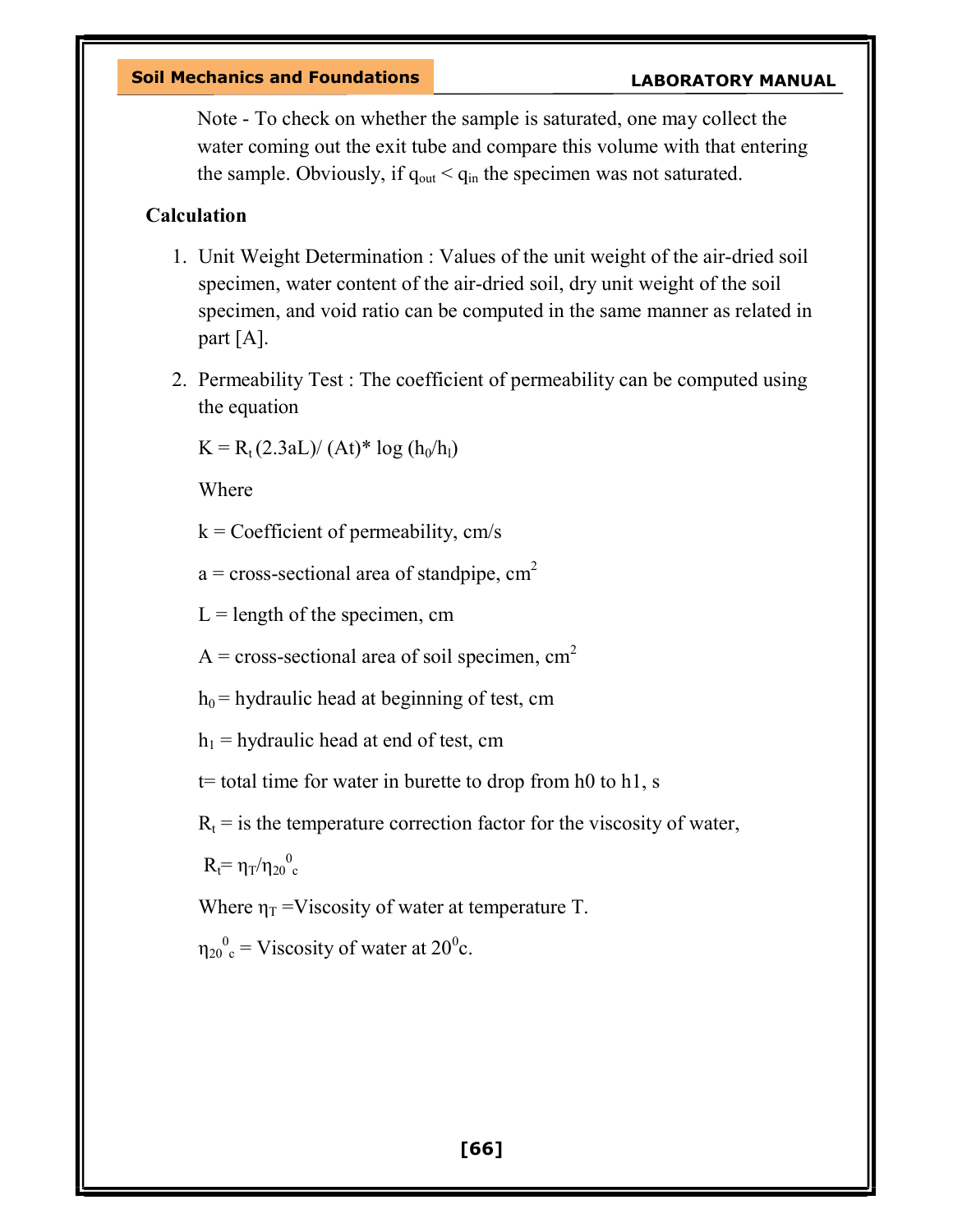### LABORATORY MANUAL

Table 8:1: Constant Head Permeability test

| Mansoura High Institute of Eng. & Tech.      |            |   |                                        |   |
|----------------------------------------------|------------|---|----------------------------------------|---|
| <b>Civil Engineering Department</b>          |            |   |                                        |   |
| <b>Soil Testing Laboratory</b>               |            |   | <b>Constant head permeability test</b> |   |
| Project                                      | Location   |   | Depth                                  |   |
| Client                                       | Lab. no.   |   | Date                                   |   |
| Responsible Technician                       | Checked by |   | Approved by                            |   |
| <b>Test Method</b>                           |            |   |                                        |   |
| Specimen Mass, Height, Diameter respectively |            |   |                                        |   |
| Bulk density, y                              |            |   |                                        |   |
| Water Content, w                             |            |   |                                        |   |
| Dry density, $y_{dry}$                       |            |   |                                        |   |
| Specific gravity of soil, Gs                 |            |   |                                        |   |
| Initial void ratio, e                        |            |   |                                        |   |
| <b>Trial</b>                                 |            | 1 | $\overline{2}$                         | 3 |
| Piezometer tap distance, Y                   |            |   |                                        |   |
| Piezometer level distance, $\Delta h$ (mm)   |            |   |                                        |   |
| Duration of sampling, t (s)                  |            |   |                                        |   |
| Volume of water collected, V                 |            |   |                                        |   |
| Water temperature, $T(0c)$                   |            |   |                                        |   |
| Hydraulic gradient, i=∆h/y                   |            |   |                                        |   |
| Rate of flow, q=Q/t                          |            |   |                                        |   |
| Rt at T                                      |            |   |                                        |   |
| Permeability at temperature of 200c          |            |   |                                        |   |
| Average Permeability, K, at 200c, m/s        |            |   |                                        |   |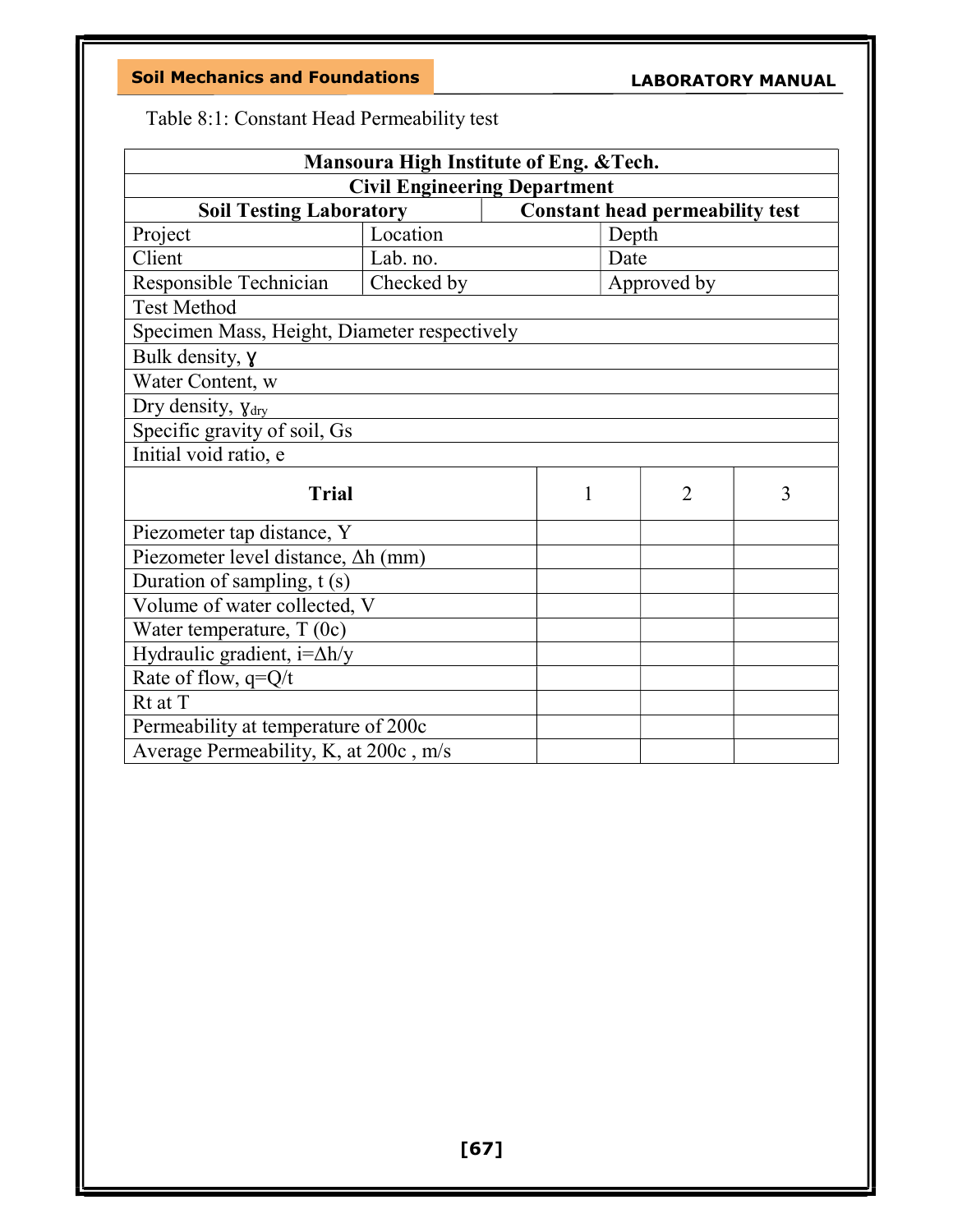| Table 8:2: Falling Head permeability test |
|-------------------------------------------|
|-------------------------------------------|

| Mansoura High Institute of Eng. & Tech.                              |            |               |                                  |   |
|----------------------------------------------------------------------|------------|---------------|----------------------------------|---|
| <b>Civil Engineering Department</b>                                  |            |               |                                  |   |
| <b>Soil Testing Laboratory</b>                                       |            |               | <b>Falling Head Permeability</b> |   |
| Project                                                              | Location   |               | Depth                            |   |
| Client                                                               | Lab. no.   |               | Date                             |   |
| Responsible                                                          | Checked by |               | Approved by                      |   |
| Technician - - -                                                     |            |               |                                  |   |
| <b>Test Method</b>                                                   |            |               |                                  |   |
| <b>Specimen Mass</b>                                                 |            |               |                                  |   |
| Specimen Height, L                                                   |            |               |                                  |   |
| Specimen diameter, D                                                 |            |               |                                  |   |
| Bulk density, y                                                      |            |               |                                  |   |
| Water Content, w                                                     |            |               |                                  |   |
| Dry density, $\gamma_{\text{dry}}$                                   |            |               |                                  |   |
| Specific gravity of soil, Gs                                         |            |               |                                  |   |
| Initial void ratio, e                                                |            |               |                                  |   |
| $Cross\text{-}sectional \text{ area of stand pipe, a}$ $\text{cm}^2$ |            |               |                                  |   |
|                                                                      |            |               |                                  |   |
| Length of soil specimen in permeameter, L                            |            | cm            |                                  |   |
| Cross-sectional area of soil specimen, A                             |            | $\text{cm}^2$ |                                  |   |
| Trial                                                                |            |               | $\overline{2}$                   | 3 |
| Head, $h_0$ (cm)                                                     |            |               |                                  |   |
| Head, $h_1$ (cm)                                                     |            |               |                                  |   |
| Time, $t(s)$                                                         |            |               |                                  |   |
| Temperature, $T({}^{\circ}c)$                                        |            |               |                                  |   |
| Permeability at $T_{oc}$ , $K_T$                                     |            |               |                                  |   |
| $R_t$ for T                                                          |            |               |                                  |   |

### Review Question

Permeability at 20°C, K20 Average  $K_{20}$  (cm/s)

- 1. What is the purpose of the constant head permeability test?
- 2. Is the permeability coefficient of sands influenced by their void ratio? What is the trend?
- 3. Why do you use de-aired water instead of tap water for the permeability test? Does it increase or decrease with the air content of the test water?
- 4. Does the permeability coefficient increase or decrease with the water temperature? Why?

[68]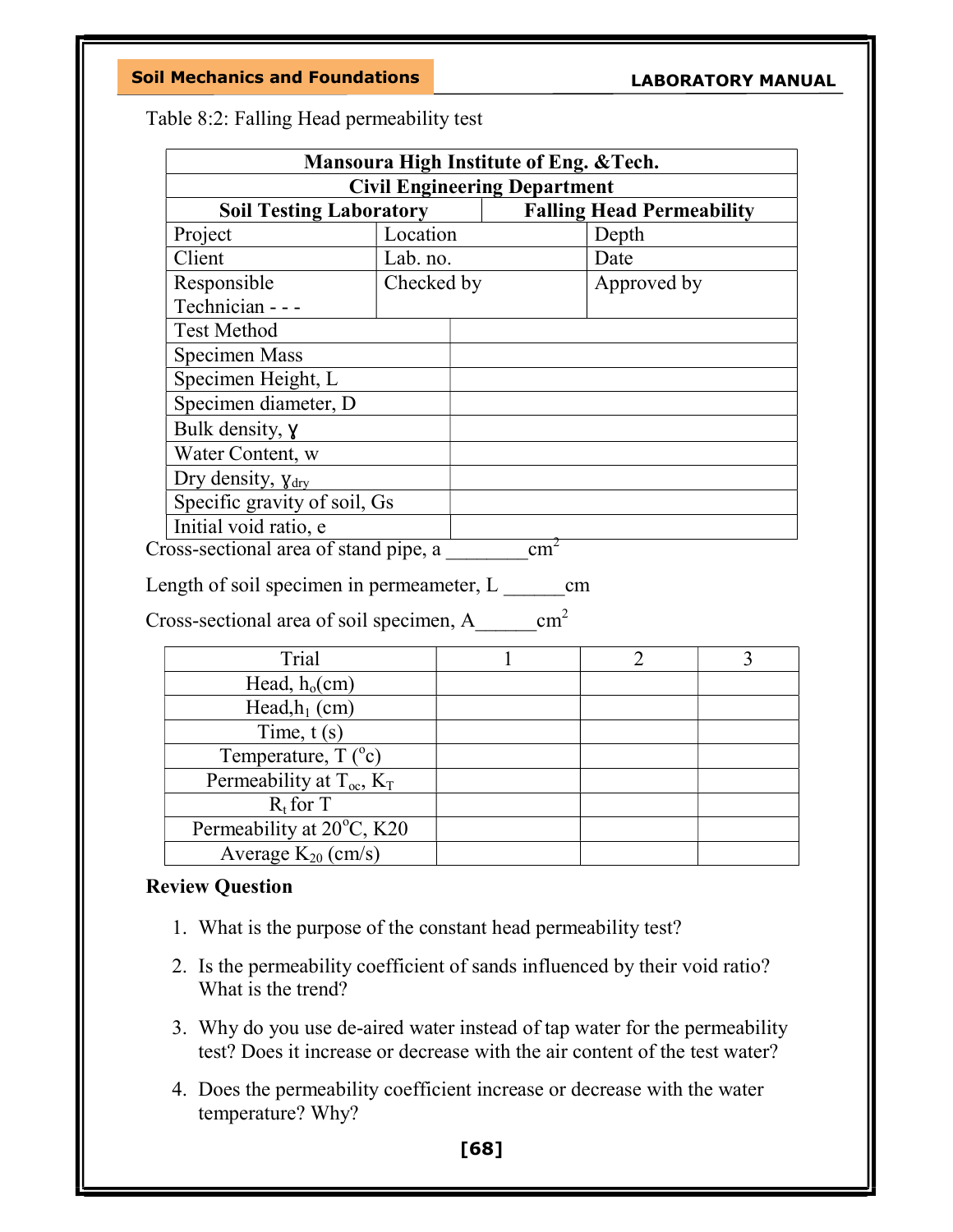### 9. ONE DIMENSIONAL CONSOLIDATION TEST

Consolidation is the process of time-dependent settlement of saturated clay soil when subjected to an increased loading. In this chapter, the procedure of a onedimensional laboratory consolidation test will be described, and the methods of calculation to obtain the void ratio pressure curve (e vs.log p), the reconsolidation pressure (Pc), and the coefficient of consolidation (cv) will be outlined. Test method -ASTM D 2435.

When structures are built on saturated soil, the load is presumed to be carried initially by incompressible water with in the soil. Because of additional load on the soil, water will tend to extrude from the void in the soil, causing a reduction in void volume and settlement of a structure. The phenomenon of this compression due to very slow extrusion of water from the void in a fine-grained soil as a result of increased loading (such as the weight of a structure on the soil) is known as consolidation. Associated settlement is referred to as consolidation settlement.

In soils of high permeability (coarse-grained soils), consolidation requires a short time interval for completion, with the result that almost all of the settlement has occurred by the time of construction is complete. However, in soils of low permeability (fine-grained soils particularly clayey soils), the process requires a long time interval for completion, with the result that strain occurs very slowly.

The method presents in this practice cover a procedure for determining the rate and the magnitude of consolidation of soil when it is restrained laterally and loaded and drained axially (known as one-dimension consolidation test). The data from the consolidation test can be used to develop an estimate of both the rate and the amount of both differential and total settlement of a structure or a landfill. Estimates of this type are often of key importance in first selecting a foundation type and secondly in evaluating its adequacy.

### Apparatus

Load device, Consolidometer, Porous stone, Specimen ring, Extensometer (dial gauge) of sensitivity 0.0025mm, specimen trimming equipment (wire saw, sharpedged knife), Balance(sensitive to 0.01g), Drying oven, stop watch, moisture can, and etc.

# Specimen Preparation

1. Trim the specimen from an undisturbed sample of soil, taken from either from a sample tube or as an excavated block sample, to the inside diameter of the Consolidometer forcing it directly into the ring during trimming. Trim it flush with the plane surface of the ring. For soft to medium soils, a wire saw should be used for trimming the top and the bottom of the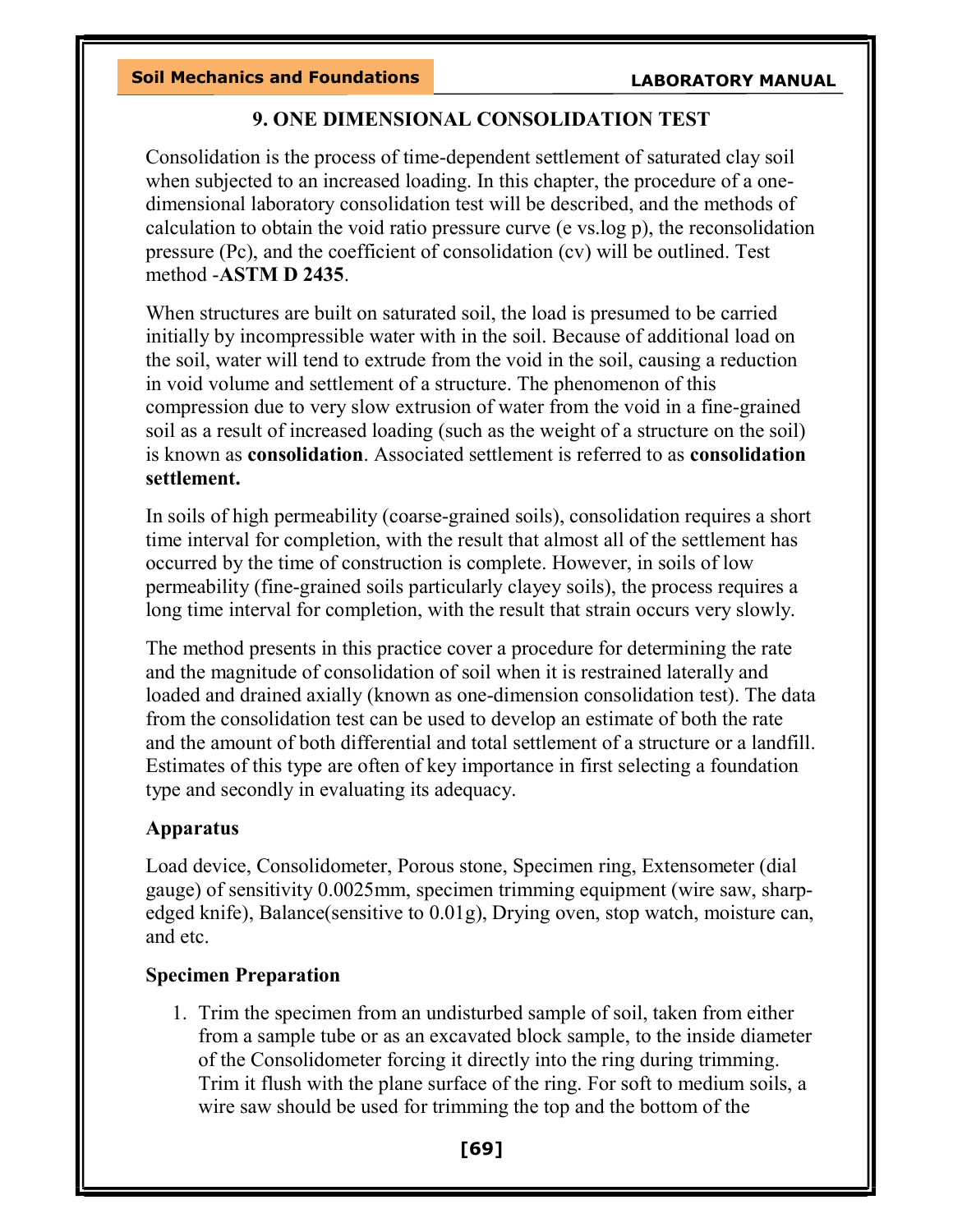specimen to minimize smearing. A straightedge with a sharp cutting edge may be used for the final trim after the excess soil has first been removed with a wire saw. For stiff soil, a sharpened straightedge alone may be used for trimming the top and bottom. If desired, the specimen height may be made less than the ring height by partial extrusion and trimming, provided the minimum specimen thickness requirement is used. The minimum specimen height should be 13mm but should not less than 10 times the maximum particle diameter. The minimum specimen diameter-to-height ratio should be 2.5.

- 2. Specimen measurement
- Determine the initial wet mass of the specimen,  $M<sub>0</sub>$ , in the consolidation ring by measuring the mass of the ring with the specimen and subtracting the tare mass of the ring.
- Determine the initial height  $H_0$ , of the specimen to the nearest 0.025mm.
- Compute the initial volume  $V_{o}$ , of the specimen to the nearest 0.25cm<sup>3</sup> from diameter of the ring and initial specimen height.
- 3. Obtain two or three water content determination of the soil from the material trimmed adjacent to the test specimen if sufficient material is available.
- 4. When index properties are required store the remaining from the trimming taken from around the specimen.



Figure 9:1 - Consolidation frame with Dial Gauge (with three gangs)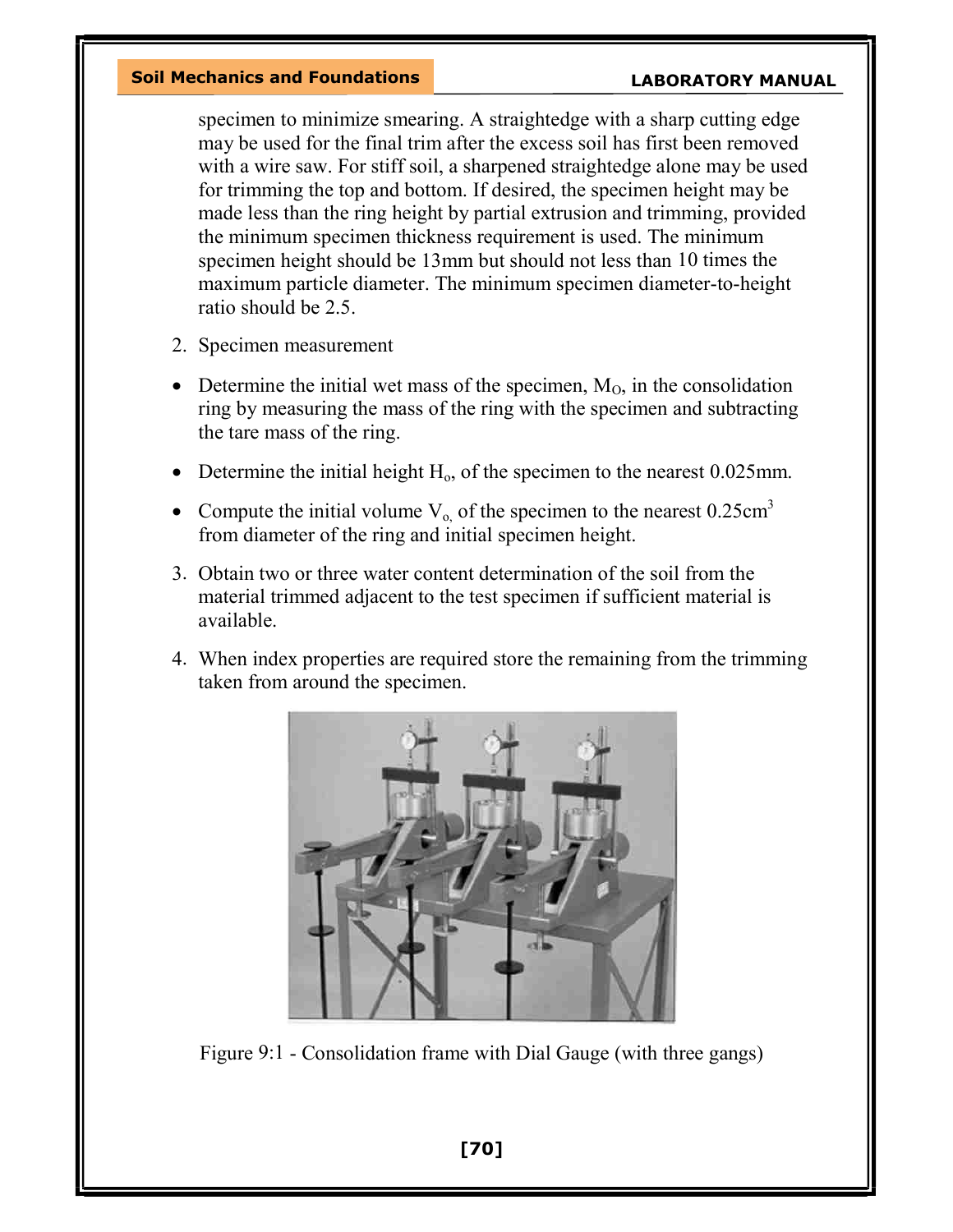#### Soil index property determination

The determination of index properties is an important adjunct to but not a requirement of the consolidation test. When required all index tests such as: specific gravity, Atterberg limits, and particle size distribution may be performed on adjacent trimmings collected in specimen preparation.

### Procedure

- 1. Porous plates. Before using the porous plate in a test they should be prepared as follows:
- 1.1. Clean the surfaces a natural bristle or nylon brush.
- 1.2. If the specimen is saturated, saturate the porous by boiling in distilled water for at least 20min, until the time of their contact with the specimen. If the specimen is very dry, highly expansive soil, place it on dry stone, but if it is partially saturated, place it on stones that have simply been damped.
- 2. Assembly of consolidation cell
- 2.1. Place the bottom porous plate, which is prepared as in step 1.
- 2.2. Place the specimen contained in its ring centrally on top of the porous plate.
- 2.3. Assemble the cell components so that the consolidation ring is laterally confined and in correct alignment.
- 2.4. Place the top porous plate and loading cap centrally on top of specimen.
- 3. Assembly in load frame
- 1) Place the consolidation cell in position on the bed of the loading apparatus.
- 2) Adjust the counter balanced loading beam so that when the loadtransmitting members just make contact with the loading cap the beam is slightly above the horizontal position.
- 3) Add a small weight to the beam hanger, sufficient to maintain contact between the load-transmitting members while final adjustments are made. The resulting seating pressure should not exceed 5Kpa.

# [71]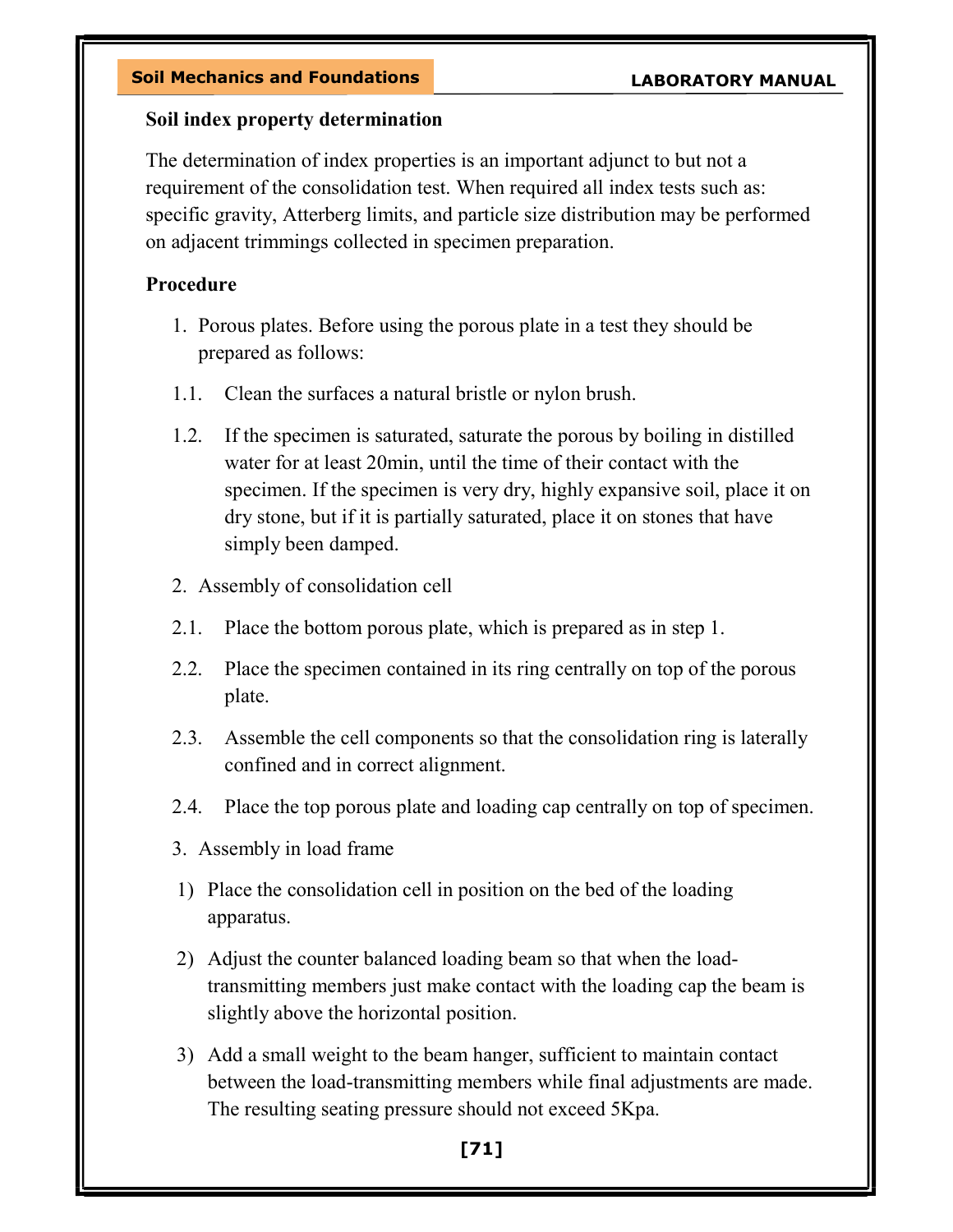- 4) Within 5min after application of setting load, arrange the gauge to allow for measurement of a small amount of swelling of the specimen, while the greater part of the range of travel allows for compression. Record the initial reading of the gauge, di.
- 4. Loading sequence. Arrange of pressure selected from the following sequence has been found to be satisfactory. 6,12,25,50,100,200,400,etc Kpa
- 5. Record the gauge reading for the load increment stage, di.
- 6. Apply the required pressure to the specimen at a convenient moment by adding the appropriate weight to the beam hanger without jolting. Remove the weight used for the seating load.
- 7. Fill the consolidation cell with water (i.e inundate the specimen) after applying the pressure. If the specimen begins to swell, or if compression virtually ceases with short time, proceed to the next higher pressure to prevent swelling. Alternatively, if required, determine the swelling pressure.
- 8. Take readings of the compression gauge at suitable interval of time. The following approximate periods of elapsed time from zero are convenient.
	- $0.1, 0.25, 0.5, 1, 2, 4, 8, 15,$  and 30 min, 1, 2, 4, 8, etc h if displacement versus log of time plot is required.
	- $\bullet$  0.09, 0.25, 0.49, 1, 4, 9, etc. min if displacement versus square root of time plot is required.
- 9. Plot the dial gauge readings against log of time, or square root of time, while the test is in progress.
- 10.Maintain the pressure until the plotted readings indicate that primary consolidation (see calculation and plotting part of this Lab Practice) has been completed. For soils that have slow primary consolidation, pressures should be applied for at least 24h. In extreme cases, or where secondary compression must be evaluated, they should be applied much longer.
- 11.Record the time and compression gauge reading at the termination of load increment stages. This reading becomes the initial reading for the next stage.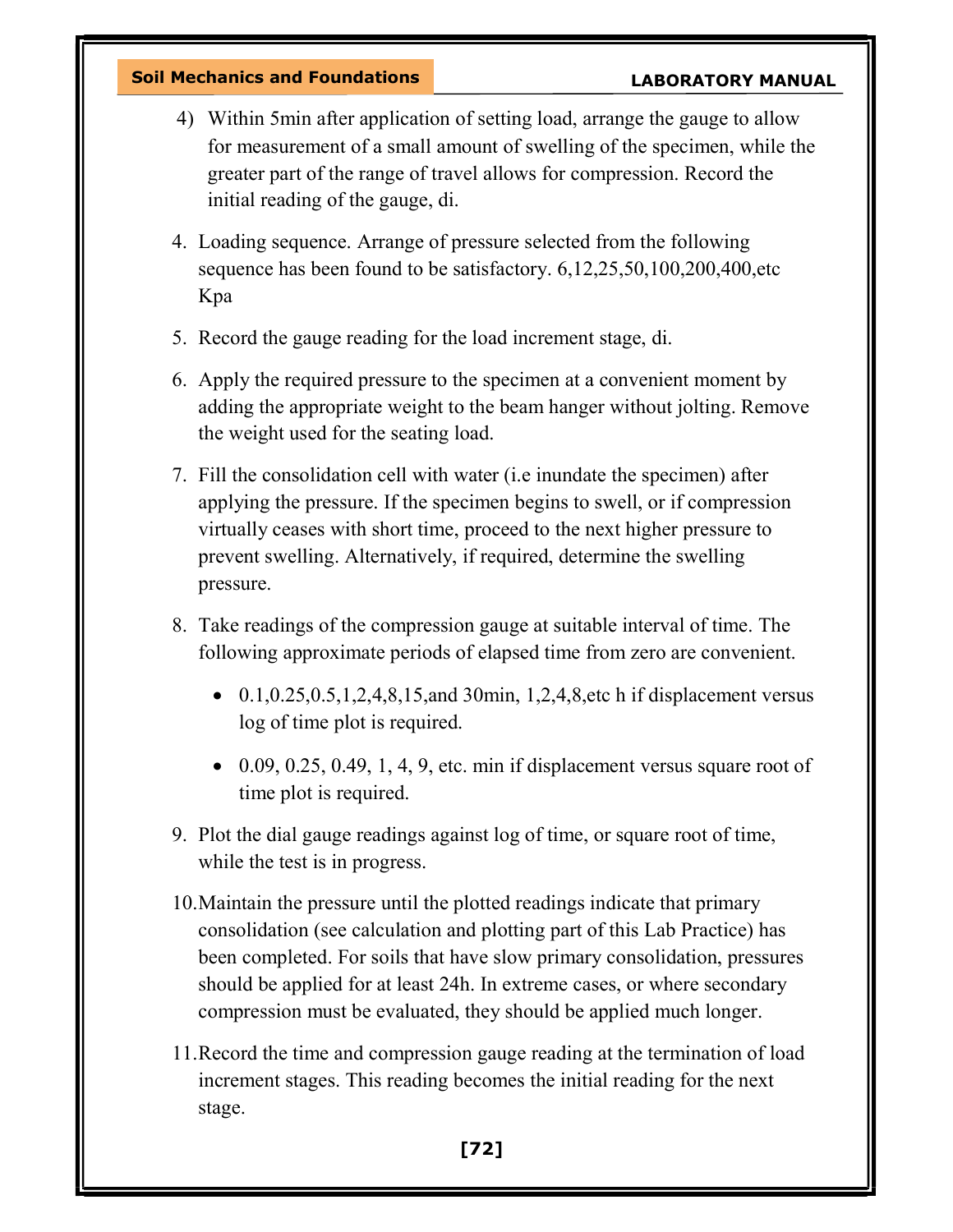12.Increase the pressure to the next value in the selected sequence.

13.Repeat step 12 for further stages of the sequence of loading, making at least four stages in all (BS 1377). The maximum pressure to the specimen should be greater than the effective pressure, which will occur in situ due to the overburden and proposed construction.

### 14.Rebound (Unloading)

- 1) On completion of the recording of the compression gauge readings, in accordance with step10 under the maximum required pressure, unload the specimen as follows if the unloading curve is required. Otherwise proceed at step 15. The unloading portion of the log pressure versus void ratio curve is required in some methods of analysis for estimating the reconsolidation pressure (which is the largest effective stress undergone by the soil, see Calculation and Plotting section) for the soil.
- 2) The standard rebound or unloading, schedule should be selected by halving the pressure on the soil (i.e use the same increments of step 4, but in reverse order). However, if desired, each successive load can be only one fourth as large as the preceding load; that is, skip a decrement.
- 3) Record readings of the compression gauge at convenient intervals such as those indicated in step 8.
- 4) Plot the readings so that the completion of swell can be identified.
- 5) Record the final reading of the compression gauge.
- 6) Repeat 14.2-14.5, finishing with an applied pressure equal to the swelling pressure (if applicable) or to the initial applied pressure.
- 7) When the compression gauge indicates that equilibrium under the final pressure has been reached proceed to step 15.

#### 15.Dismantling

1. To minimize swell during disassembly, rebound the specimen back to the seating load. Once height change has ceased (usually overnight), remove the load from the specimen and remove the consolidation cell from the apparatus and wipe any free water from the ring and specimen.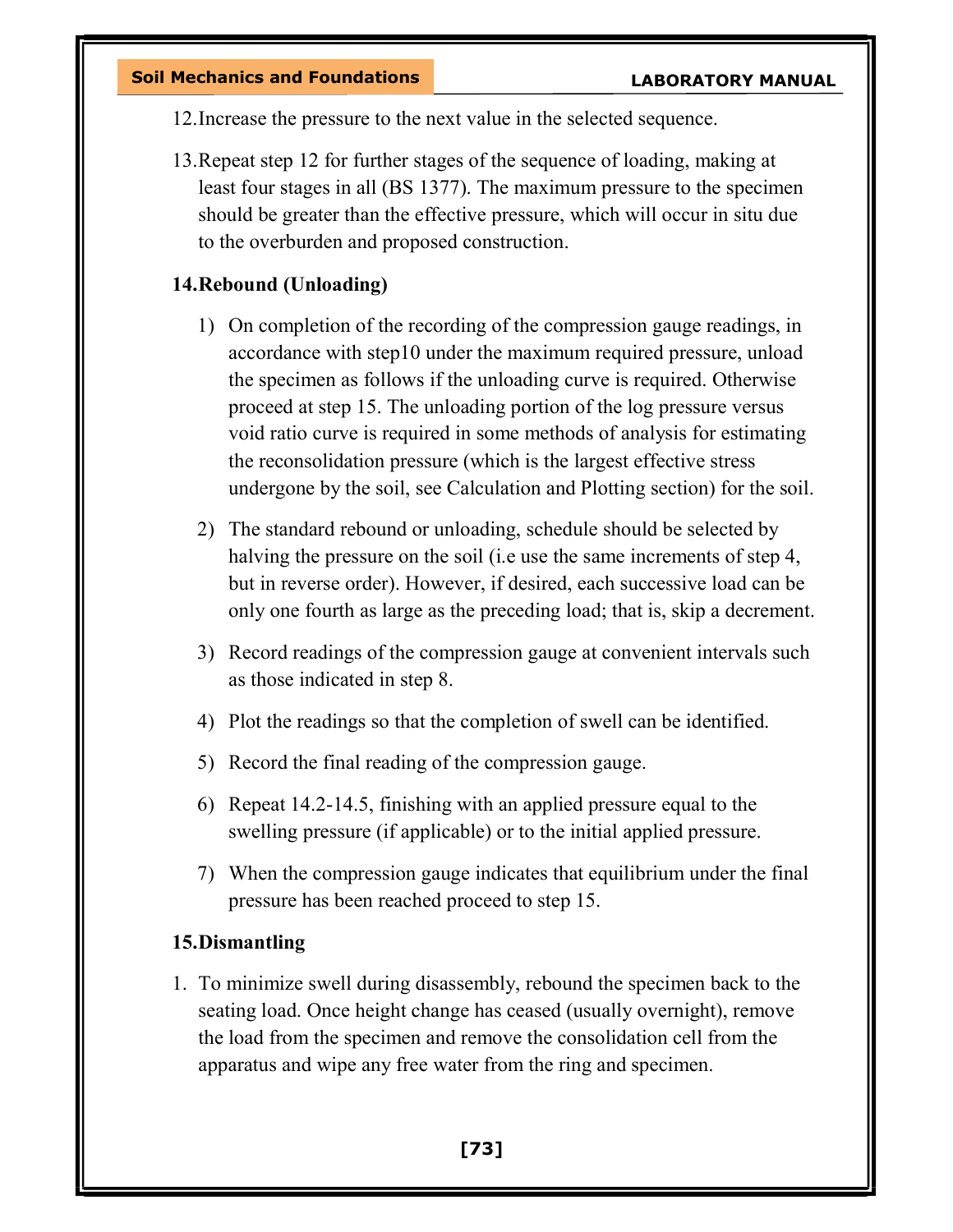- 2. Determine the mass of the specimen in the ring and subtract the tare mass of the ring to obtain the final wet specimen mass.
- 2.1 Transfer the entire specimen on moisture can to oven maintained at  $105^{\circ}$ c to 110°c to get the final dry mass and water content.

#### Calculation and plotting

- 1. Specimen parameters
- 1.1 Initial wet density,  $\rho_0$  (in g/cm<sup>3</sup>)

$$
\rho_o = \frac{m_o}{v_o}
$$

Where

 $m<sub>o</sub>$  = the initial mass of the specimen in ring

 $v<sub>o</sub>$  = the initial volume

1.2 Initial dry density,  $\rho_{\text{do}}$  (in g/ cm<sup>3</sup>)

$$
\rho_{do} = \frac{\rho_o}{1 + w_o}
$$

Where  $w_0$  = the initial water content (in decimal)

1.3 Initial void ratio,  $e_0$ 

$$
e_o = \frac{G\rho_w}{\rho_{do}} + 1
$$

Where

 $G =$  the specific gravity of the soil

 $\rho_w$  = density of water (1g/cm<sup>3</sup>)

1.4 Initial degree of saturation, So (this value can be used to indicate whether the test specimen is fully saturated initially)

$$
S_O = \frac{GW_0}{e_o}
$$

1.5 The water content and void ratio after the consolidation test are calculated similarly to the initial quantities by the sample height and weight of wet sample after the test.

[74]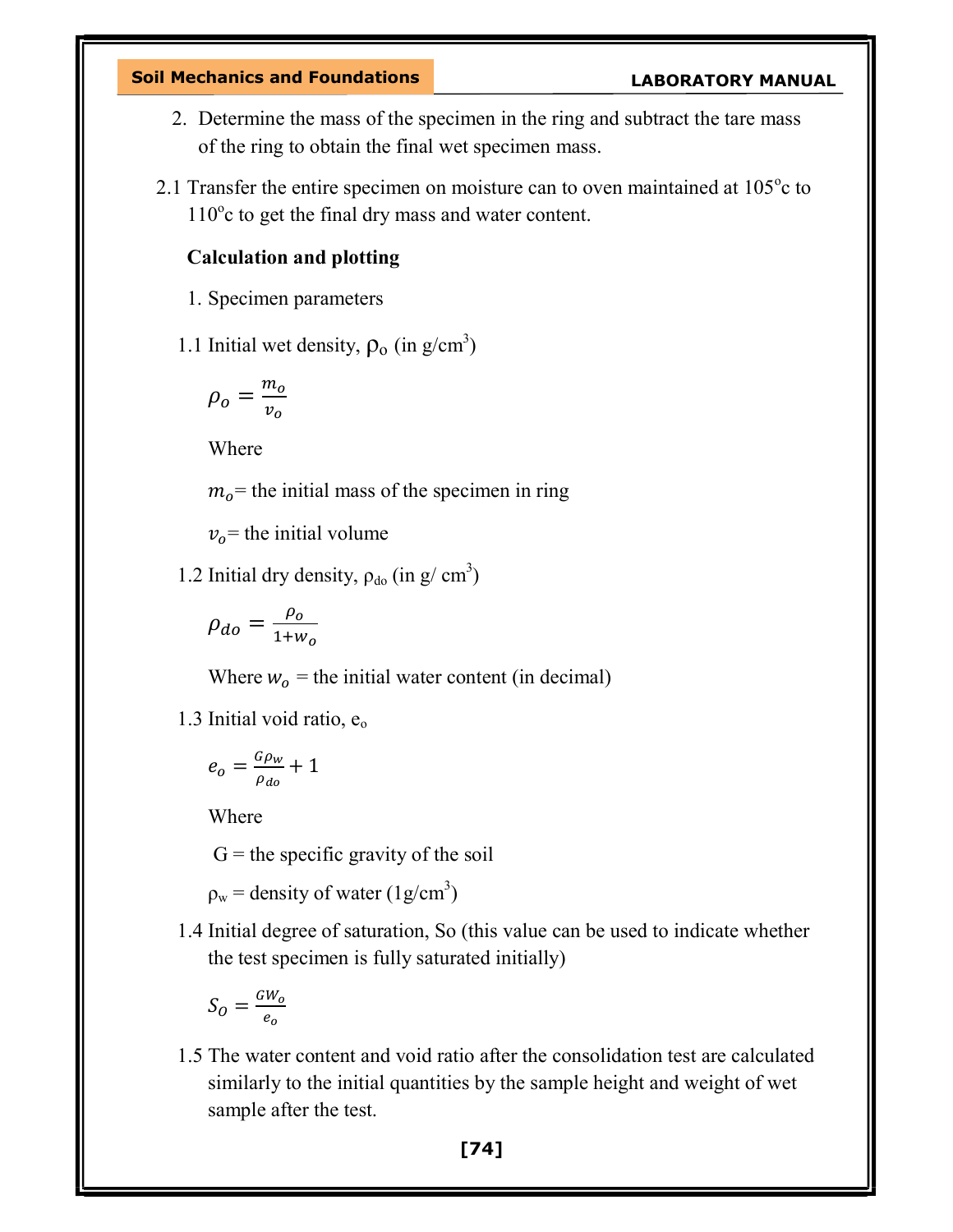2. Coefficient of consolidation,  $c_v$ 

It relates to how long it will take an amount of consolidation to take place. Two curve fitting methods are recognized for evaluating the coefficient of consolidation, namely logarithm-of-time curve-fitting method and the square root time curve-fitting method.

#### 2.2 Log time curve- fitting method

- 2.2.1 From those increments of load where time-versus-deformation readings are obtained, plot deformation readings versus logarithm of time (in minute) for each increment of load or pressure as the test progresses and for any increments of rebound where time-versus-deformation data have been obtained.
- 2.2.2 Find the deformation representing 100% primary consolidation for each load increment. First, draw straight line through the points representing final readings that exhibit a straight line trend and flat slop. Then, draw a second straight line tangent to the steepest part of the curve. The intersection of these two lines represents the deformation corresponding to 100% primary consolidation. Compression that occurs subsequent to 100% primary consolidation is defined as secondary compression.
- 2.2.3 Find the deformation representing 0% primary consolidation by selecting deformation at any two times that have a ratio of 1:4. The deformation corresponding to the larger of the two times should be greater than one-fourth but less than one-half of the total change in deformation for the load increment. The deformation corresponding to 0% primary consolidation equal to the deformation corresponding to the smaller time interval less the difference in deformations for the two selected times.
- 2.2.4 The deformation corresponding to 50% primary consolidation (d50) for each load increment is equal to the average of the deformations corresponding to the 0 and 100% deformations. The time required for 50% consolidation under any load increment may be found graphically from the curve for that load increment by observing the time that corresponds to 50% of the primary consolidation of the curve.
- 2.2.5 Determine the sample height, H, at 50% consolidation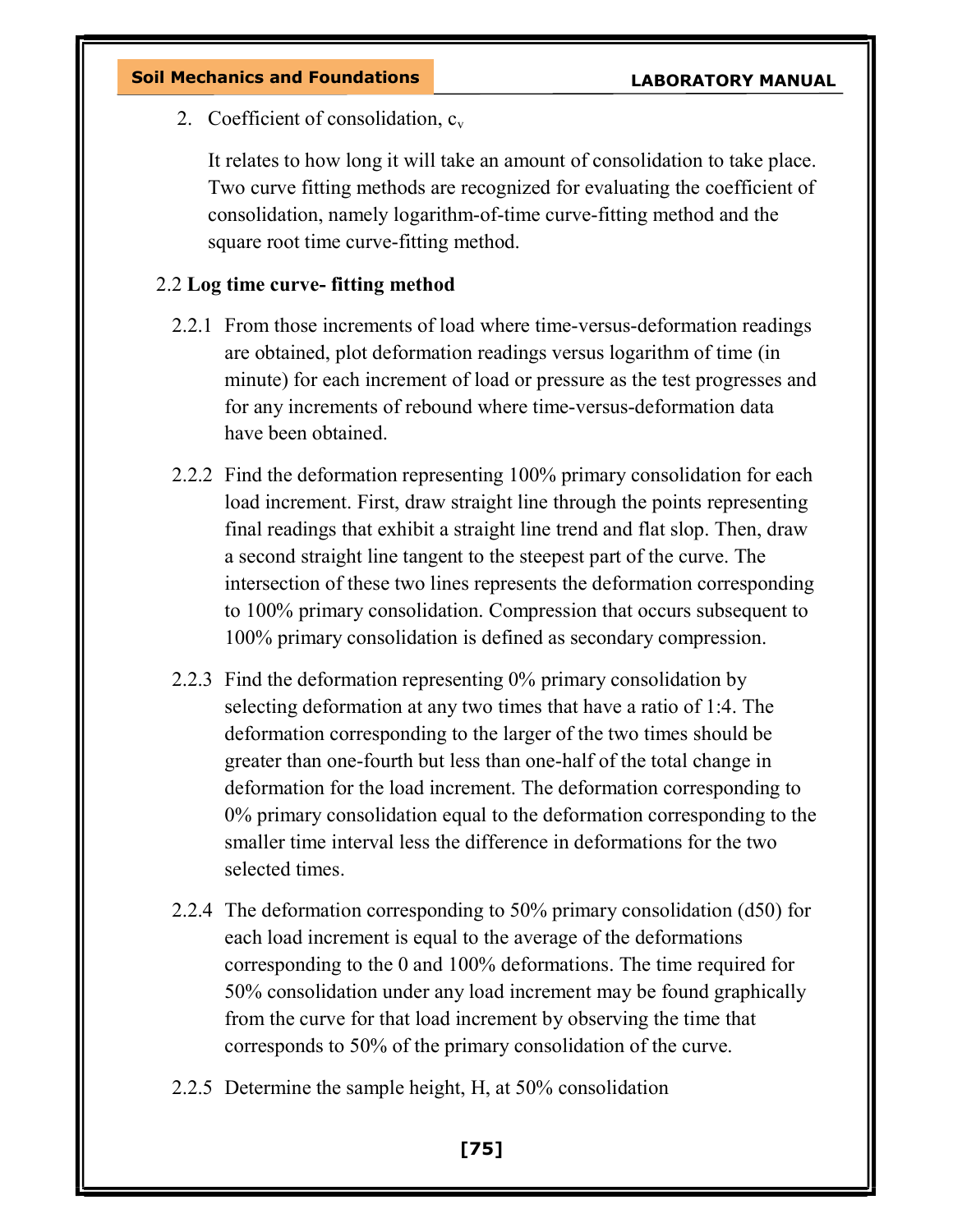$$
H=H_o-(d_{50}-d_i)
$$

Where  $H_0$  = initial height of specimen at the beginning of test

 $d_{50}$  = deformation reading  $\omega$ 50% consolidation

 $d_i$  = deformation reading  $\omega$  the beginning of the test

2.2.6 Calculate the coefficient of consolidation, cv (in  $m^2$ /year), for each load increment from the equation

$$
C_v = 0.05 \frac{H^2}{t_{50}}
$$

Where  $C_v$ = coefficient of consolidation, in m<sup>2</sup>/year

H= sample height for doubly drained sample  $@50\%$ 

Consolidation for singly drained H equals twice the sample height

 $H=2[H_0-(d_{50}-d_i)],$  in m

 $t_{50}$ =time for 50% consolidation, in year

2.2.7 Repeat 2.1.1 - 2.1.6 for each of the applied load.

#### 2.3 Square root time curve -fitting method

- 2.3.1 From those increments of load where time-versus-deformation readings are obtained, plot deformation readings versus the square of time in minute for each increment of load.
- 2.3.2 Draw a straight line of best fit to the early portion of the curve (usually within the first 50% of compression) and extend it to intersect the ordinate of zero time. The corresponding deformation ordinate do represents 0% primary consolidation.
- 2.3.3 Draw second straight line through do point which at all points has abscissa 1.15 times as great as those on the first straight line. The intersection of this line with the deformation -square root time curve gives 90% primary consolidation.
- 2.3.4 The deformation at 100% primary consolidation is 1/9 more than the difference in deformation between 0 and 90% consolidation. Similarly,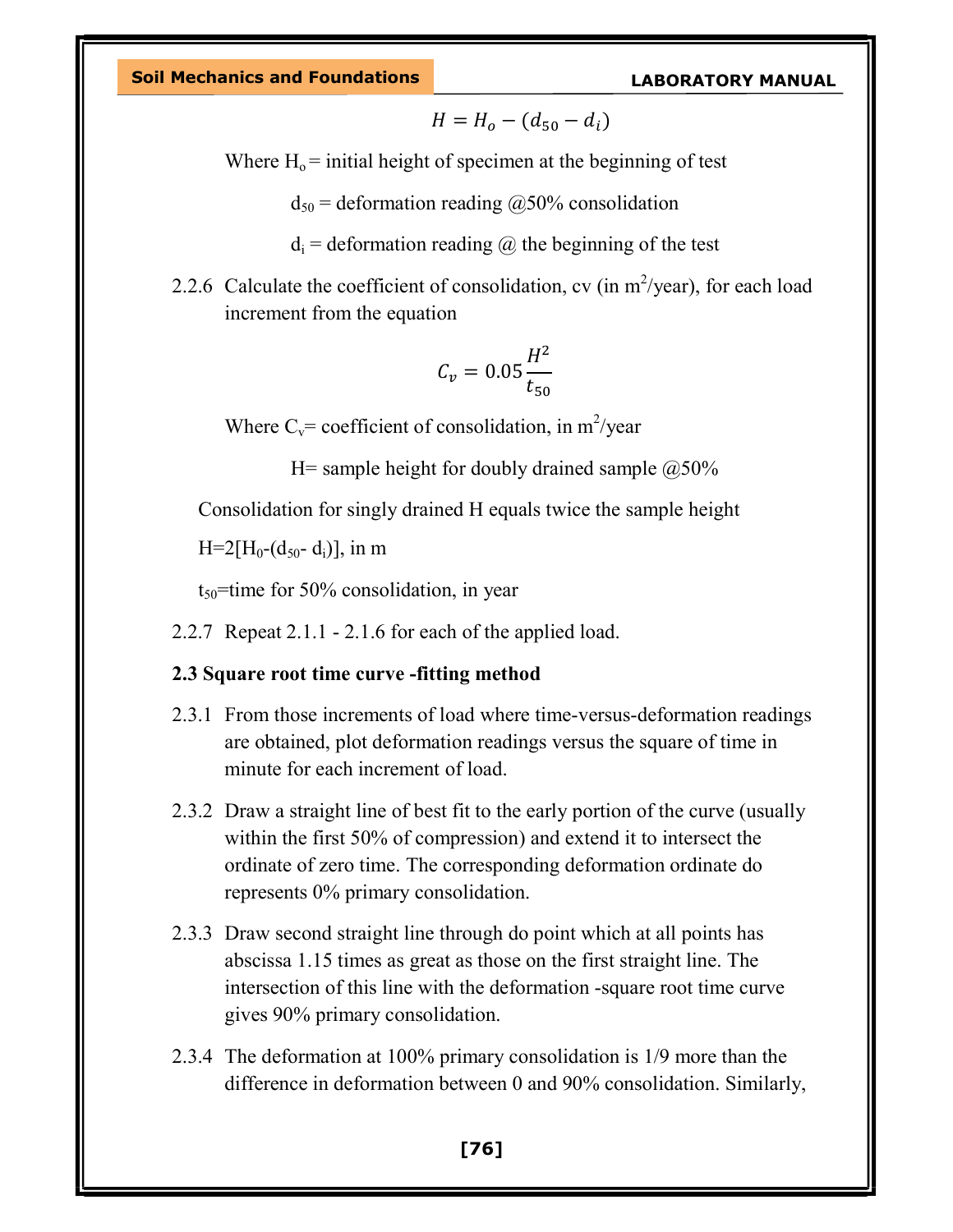the deformation at 50% consolidation is 5/9 of the difference between that at 0 and 90%.

2.3.5 Determine the sample height ,H, at 90% consolidation

$$
H=H_o-(d_{90}-d_i)
$$

Where

 $H<sub>o</sub>$  = initial height of specimen at the beginning of test

 $d_{90}$  = deformation reading @90% consolidation

 $d_i$  = deformation reading  $\omega$  the beginning of the

2.3.6 Calculate the coefficient of consolidation, cv, in m2/year from the time of 90% consolidation by the equation

$$
C_v = 0.21 \frac{H^2}{t_{90}}
$$

Where

 $c_v$ = coefficient of consolidation, in m2/year

H= sample height for doubly drained sample  $\omega$  = 0.90% Consolidation, in m

 $t_{90}$ =time for 90% consolidation, in year

2.3.7 Repeat 2.2.1-2.2.6 for each of the applied load

#### 2.4 Coefficient of secondary compression

The coefficient of secondary compression, if requires, is derived from log of time curve as follows

- 2.4.1 Extend the linear portion of the secondary compression portion of the curve, obtain as described in 2.1.2, so that it covers one complete cycle of log time. It may be necessary to prolong the duration of the load increment to establish a linear relationship.
- 2.4.2 Read off the compression dial gauge readings at the beginning and end of the cycle, e.g. at 1000min and 10000min, and calculate the difference ,  $\delta H_s$  (in mm), between them.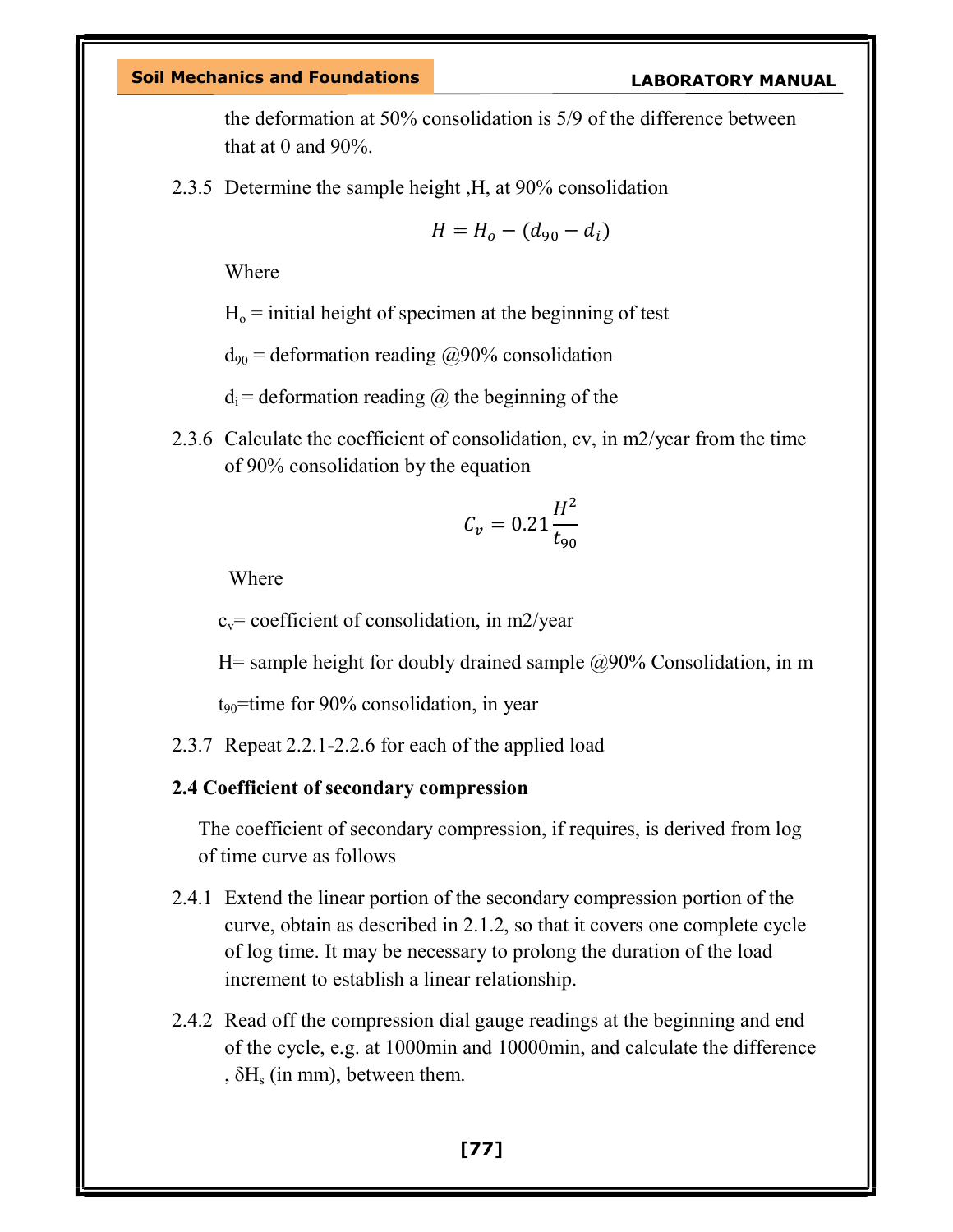2.4.3 Calculate the coefficient of secondary compression,  $c_{\text{sec}}$ , from the equation

$$
C_{sec} = \frac{\delta H_s}{H_o}
$$

Where  $H_0$  = the initial height of the specimen.

- 2.4.4 Repeat 2.3.1-2.3.3 for each of the applied loading stage.
- 3. Compression and swelling indices, Coefficient of compressibility,  $m_v$ , and Preconsolidation pressure
- 3.1 First prepare plot of void ratio versus log of pressure curve following steps
- 3.1.1 Compute void ratio corresponding to 100% primary consolidation for each load.

$$
e = e_o - \Delta e
$$

$$
\Delta e = G \rho_w A \frac{d_{100} - d_i}{M_s}
$$

But

Where  $d_{100}$  dial gauge reading @ 100% pre consolidation

 $d_i$ = dial reading at the beginning of the test

 $G =$  specific gravity of the soil

 $\rho_w$  = density of water

 $A = c/s$  area of specimen

 $M_s$  = mass of entire dry specimen at end of test

- 3.1.2 Plot values of void ratio (computed in3.1.1) as ordinate against the corresponding applied pressure on logarithmic scale as abscissa
- 3.1.3 Indicate the position of  $e_0$  on the plot.
- 3.2 Compression index  $(C_c)$  and Swelling index  $(C_s)$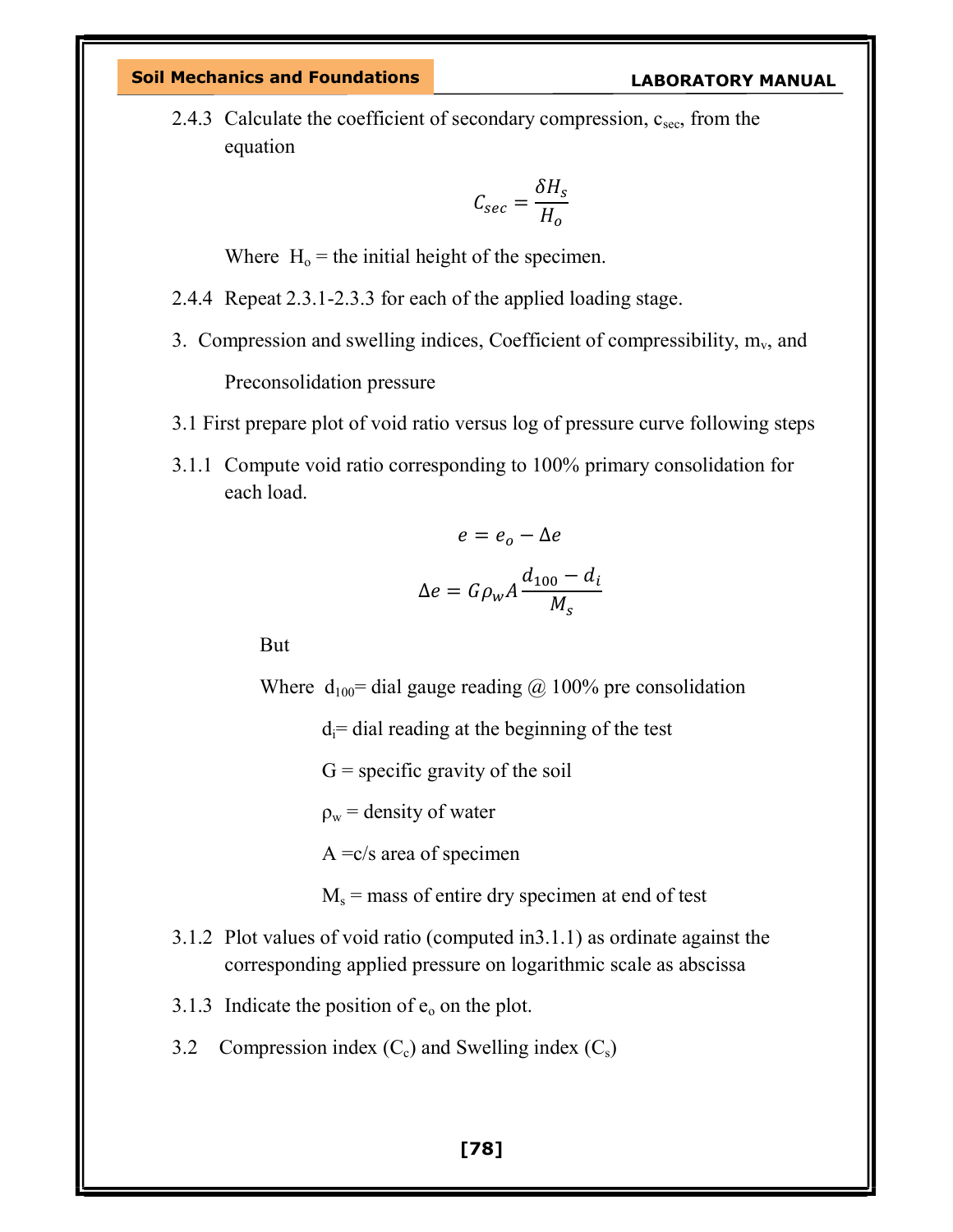First plot the field consolidation line [Refer to Soil and Foundations, by Liu and Evett, how to prepare this.] From this plot:

 $C_c$  = the slop of the virgin consolidation line (VCL) or Field consolidation line

$$
C_c = \frac{e_B - e_c}{\log(\frac{P_c}{P_B})}
$$

Where B and C are two points on the VCL  $Cs =$  the slope of a swelling curve (Rebound line)

$$
C_s = \frac{e_D - e_c}{\log(\frac{P_c}{P_D})}
$$

Where C and D are two points on a swelling line. 3.3 Coefficient of compressibility ,mv

Within the small stress interval from  $p_1$  to  $p_2$ , the e-log p curve is characterized by the coefficient of compressibility as:

$$
m_{\nu} = \left(\frac{e_1 - e_2}{1 + e_1}\right) \frac{1}{P_2 - P_1}
$$

Where  $e_1$  and  $e_2$  are the void ratio at  $p_1$  and  $p_2$  respectively.

Note: mv varies with the stress level and loading direction (i.e., loading or unloading).  $m_v$  is generally used to calculate the vertical settlement s of a layer of initial thickness ho subjected to the increased  $\Delta p$  in pressure

$$
S=m_{\nu}h_o\Delta p
$$

(This equation applied provided that the soils in the laboratory and field undergo a similar stress load, stress increment, and loading direction).

- 3.4 Determination of Preconsolidation pressure (Casagrande Method)
	- 3.4.1 Choose the point P1 of minimum curvature on the consolidation curve( e-log p curve)
	- 3.4.2 Draw horizontal line through P1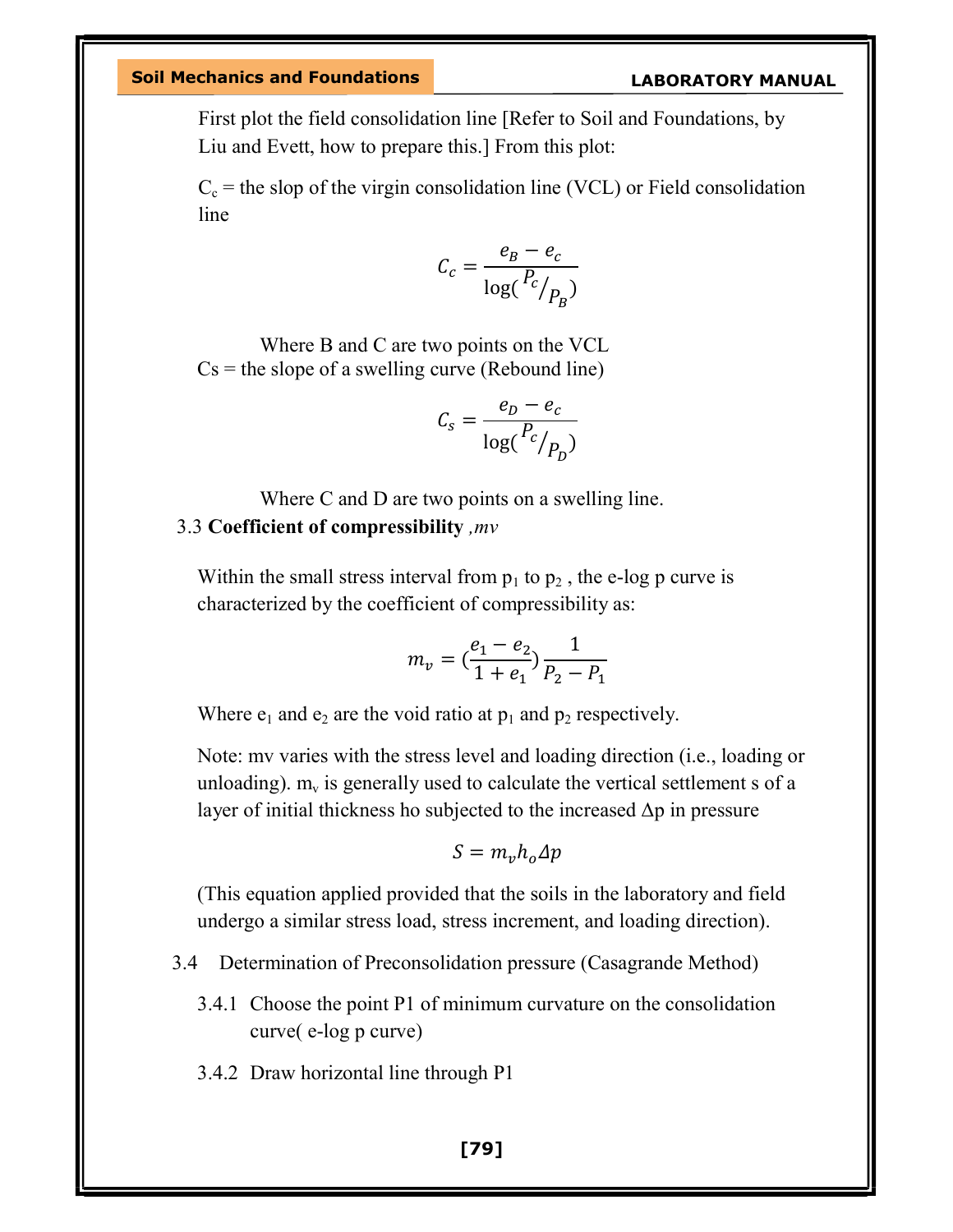- 3.4.3 Draw tangent line to the curve at P1
- 3.4.4 Divide the angle formed by lines drawn at 3.4.2 and 3.4.3 by a line l.
- 3.4.5 The intersection between the line formed by 3.4.4 and the extension of VCL give the point of preconsolidation pressure.
- 4. Prepare a graph of pressure along the abscissa on a logarithmic scale versus coefficient of consolidation along the ordinate on arithmetic scale to see the variation of coefficient of consolidation with pressure.

Table 9:1: Consolidation of Soils

| Mansoura High Institute of Eng. & Tech.                         |            |                                     |  |  |
|-----------------------------------------------------------------|------------|-------------------------------------|--|--|
|                                                                 |            | <b>Civil Engineering Department</b> |  |  |
| <b>Consolidation of Soils</b><br><b>Soil Testing Laboratory</b> |            |                                     |  |  |
| Project                                                         | Location   | Depth                               |  |  |
| Client                                                          | Lab. no.   | Date                                |  |  |
| Responsible                                                     | Checked by | Approved by                         |  |  |
| Technician                                                      |            |                                     |  |  |
| <b>Test Method</b>                                              |            |                                     |  |  |

### [A] Specimen Data

At Beginning of Test

- (1) Type of specimen (check one) ……. Undisturbed ……… Remolded
- (2) Area of Specimen, A ………..
- (3) Initial height of specimen,  $H_0$  …………
- (4) Initial volume of specimen  $[i.e., (2) \times (3)]$ ............
- (5) Mass of specimen ring ……….. g
- (6) Mass of specimen ring + specimen ……….. g
- (7) Initial wet mass of specimen [i.e.,  $(6)-(5)$ ] ……….. g
- (8) Initial wet unit weight,  $\rho_0$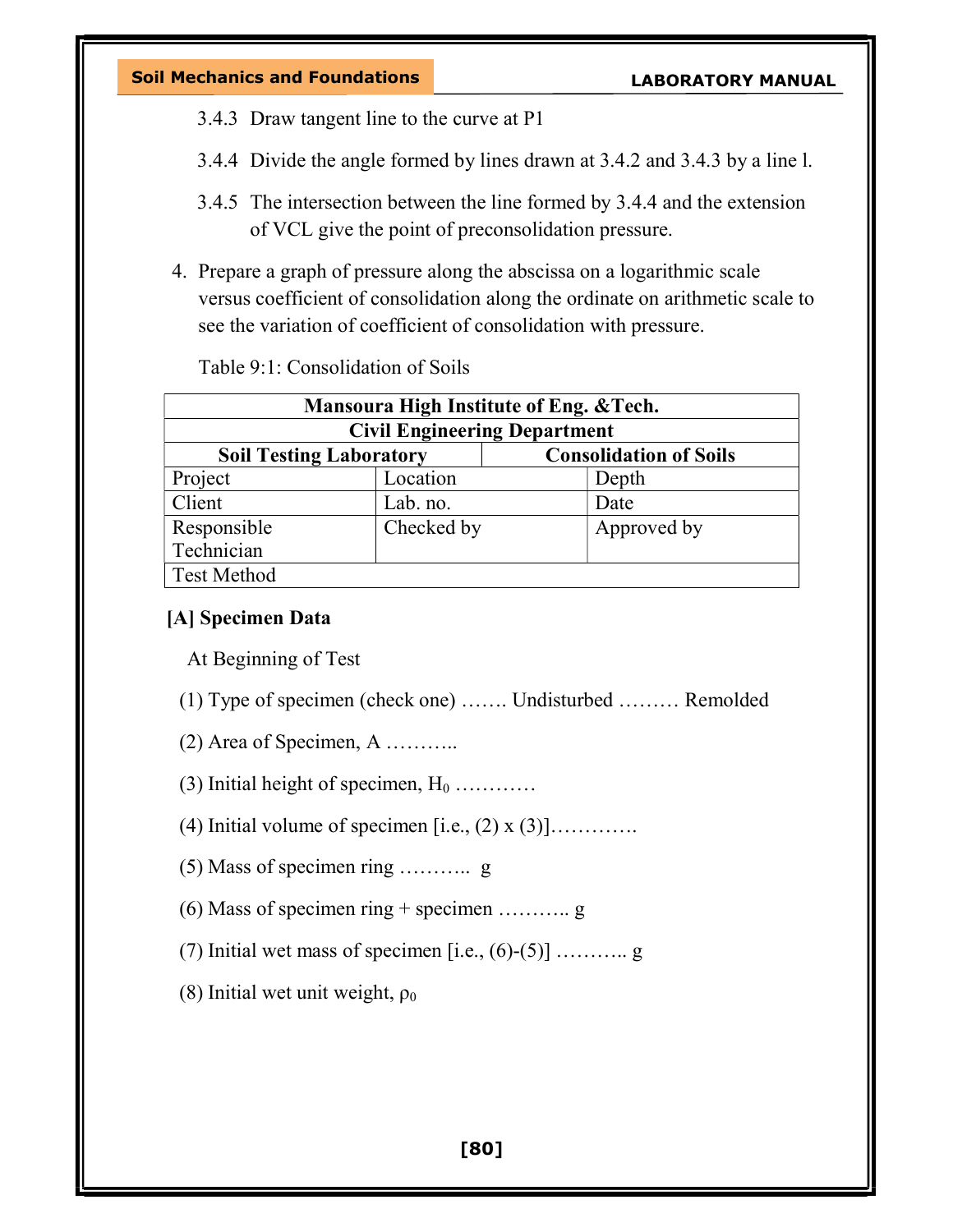- (9) Initial moisture content
	- a. Can No. ……..
	- b. Mass of wet soil  $+$  can …………... g
	- c. Mass of dry soil  $+$  can …………... g
	- d. Mass of can ……… g
	- e. Mass of water [i.e., b-c] ...……… g
	- f. Mass of dry soil  $[i.e., c-d]$  ........... g
	- g. Initial moisture content ………… %
- (10) Initial dry unit weight,  $\rho_{d0}$  ………..
- (11) Specific gravity of soil …………...
- (12) Initial void ratio [i.e.,  $e_0 = (G \rho_w / \rho_{d0})-1$ ] ……..
- (13) Initial degree of saturation [i.e.,  $s_0 = Gw_0/e_0$ ] …….. %

# At End of Test

- (14) Can No. ………
- (15) Mass of can + wet specimen removed from Consolidometer ......... g
- $(16)$  Mass of can + oven-dried specimen ............ g
- (17) Final mass of water in the specimen  $[i.e., (15)-(16)]$ …….. g
- (18) Final dry mass of specimen [i.e.,  $(16)-(14)$ ]……… g
- (19) Final Moisture content …………. %
- (20) Final degree of saturation ………. %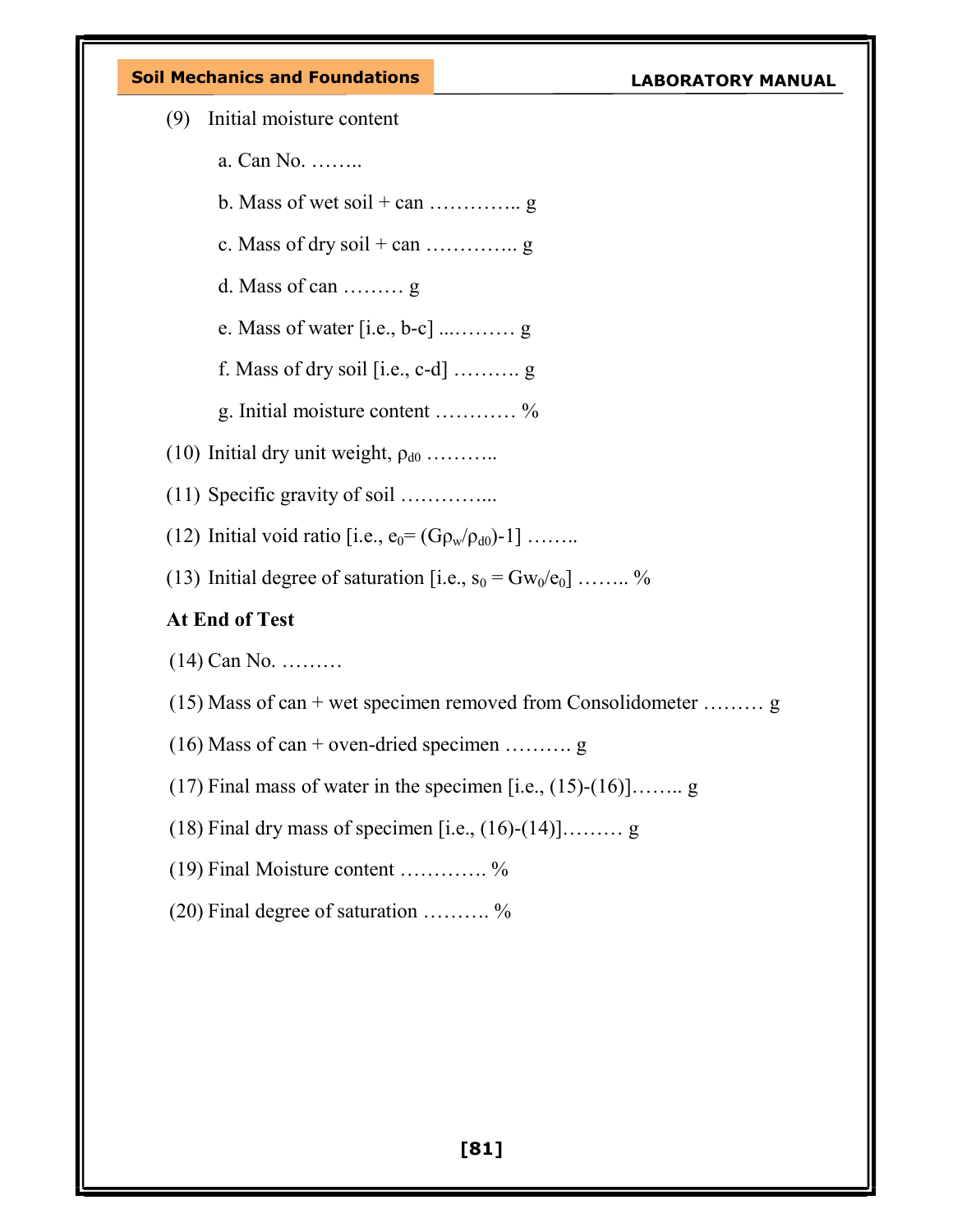### [B] Time-verses-Deformation Data

(1) Pressure increment from ……… Kpa to ……… Kpa

| Elapsed Time (min) | Deformation Dial Reading (mm) |
|--------------------|-------------------------------|
|                    |                               |
|                    |                               |
|                    |                               |
|                    |                               |
|                    |                               |

#### [C] Void Ratio

(1) Initial void ratio,  $e_0$ = ........

(2) Height of solid in specimen [i.e.  $H_s = M_s / AG \rho_w$ ] .........

(3) Initial Deformation Dial Reading at Beginning of the test ………….

| Pressure<br>(Kpa) | Deformation<br>Dial reading<br>representing<br>100% primary<br>consolidation | Change in<br>Thickness of<br>Specimen, AH | Change in Void<br>Ratio [ $\Delta$ e= $\Delta$ H/Hs] | Void Ratio<br>$[ee = e_0 - \Delta e]$ |
|-------------------|------------------------------------------------------------------------------|-------------------------------------------|------------------------------------------------------|---------------------------------------|
| (4)               | (5)                                                                          | $(6)=(5)-(3)$                             | $(7)=(6)/(2)$                                        | $(8)=(1)-(7)$                         |
|                   |                                                                              |                                           |                                                      |                                       |
|                   |                                                                              |                                           |                                                      |                                       |
|                   |                                                                              |                                           |                                                      |                                       |
|                   |                                                                              |                                           |                                                      |                                       |

# [D] Coefficient of Consolidation

(1) Initial Height of specimen at the beginning of the test,  $H_0$ 

| Pressure<br>P(Kpa) | Deformation dial<br>reading at 50%<br>consolidation | Thickness of<br>specimen<br>at $50\%$<br>consolidation | Half-thickness<br>of specimen<br>at $50\%$<br>consolidation. | Time for 50%<br>consolidation<br>(min) | Coefficient of<br>consolidation,<br>$(m^2$ /year) |
|--------------------|-----------------------------------------------------|--------------------------------------------------------|--------------------------------------------------------------|----------------------------------------|---------------------------------------------------|
| (2)                | (3)                                                 | $(4)=(3)-(1)$                                          | $(5)=(4)/2$                                                  | (6)                                    | $(7)=0.2x(5)2/$<br>(6)                            |
|                    |                                                     |                                                        |                                                              |                                        |                                                   |
|                    |                                                     |                                                        |                                                              |                                        |                                                   |
|                    |                                                     |                                                        |                                                              |                                        |                                                   |
|                    |                                                     |                                                        |                                                              |                                        |                                                   |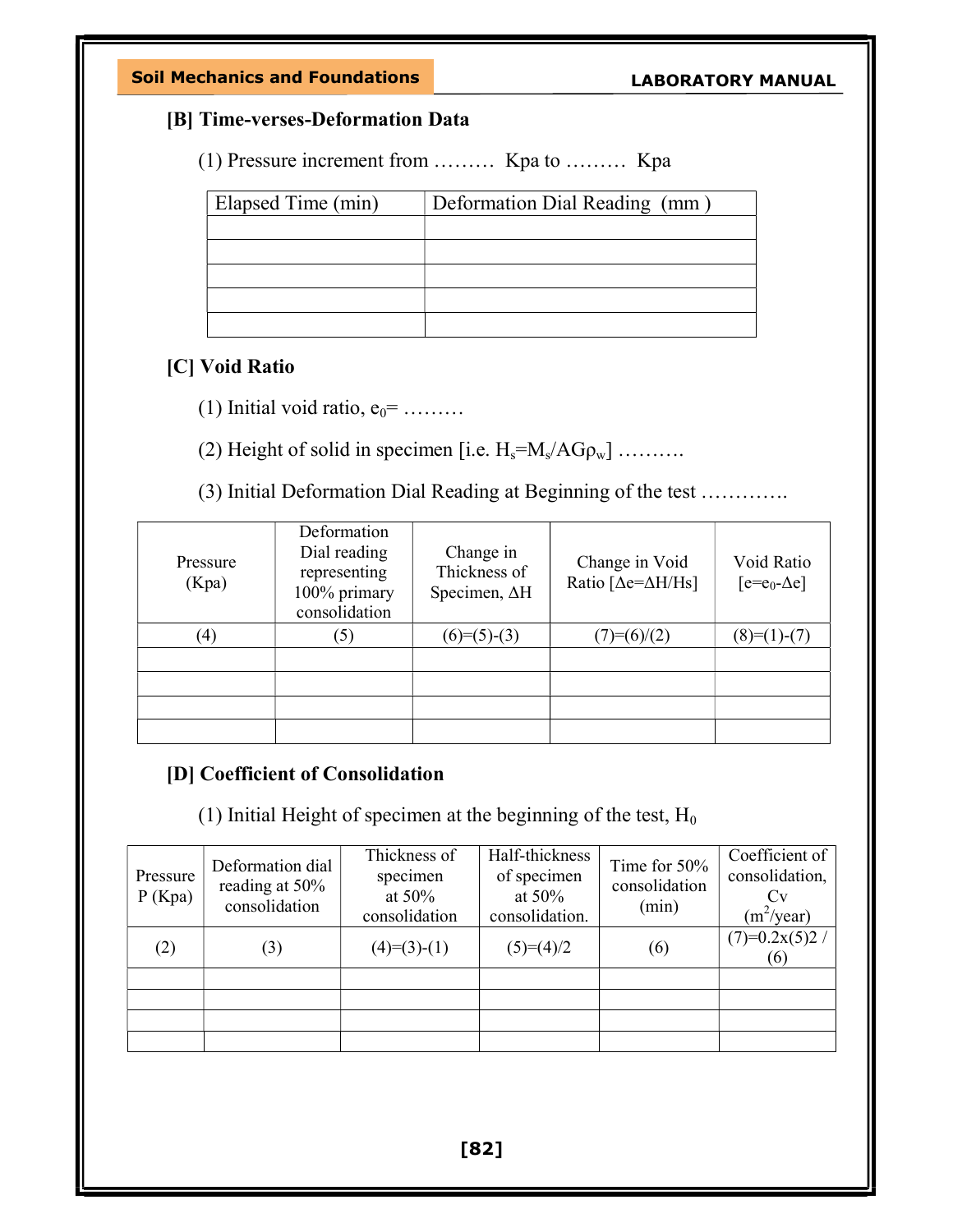#### Review Questions

- 1. Which soil properties to be measured during a consolidation test? To what kinds of soils is well suitable for the consolidation test? Why? Which are not well suited? Why?
- 2. What is the physical meaning of coefficient of consolidation?
- 3. What are normally consolidated and over consolidated clays? Give example of geologic conditions that would form each type. How do you know that a sample of clay is normally consolidated or over consolidated from the laboratory test?
- 4. In what range should a loading sequence in the consolidation test be selected?
- 5. How do you detect the secondary compression during the consolidation test?
- 6. Why do we measure the final height of the sample after consolidation test?
- 7. Define virgin consolidation line and swelling line.
- 8. Why do we have to keep the sample fully saturated during the consolidation test?
- 9. By using the log time method, calculate the coefficient of consolidation and secondary consolidation for the given data.

#### Assume  $H_0$ =2cm. Pressure increment= 9.6-19.2 Kpa

| <b>Elapsed Time</b> | Dis. Dial gage, cm |
|---------------------|--------------------|
| 0.00                | 0.0000             |
| 0.10                | 0.0170             |
| 0.25                | 0.0175             |
| 0.50                | 0.0180             |
| 1.00                | 0.0196             |
| 2.00                | 0.0213             |
| 4.00                | 0.0241             |
| 8.00                | 0.0271             |
| 15.00               | 0.0305             |
| 30.00               | 0.0335             |
| 60.00               | 0.0366             |
| 120.00              | 0.0386             |

[83]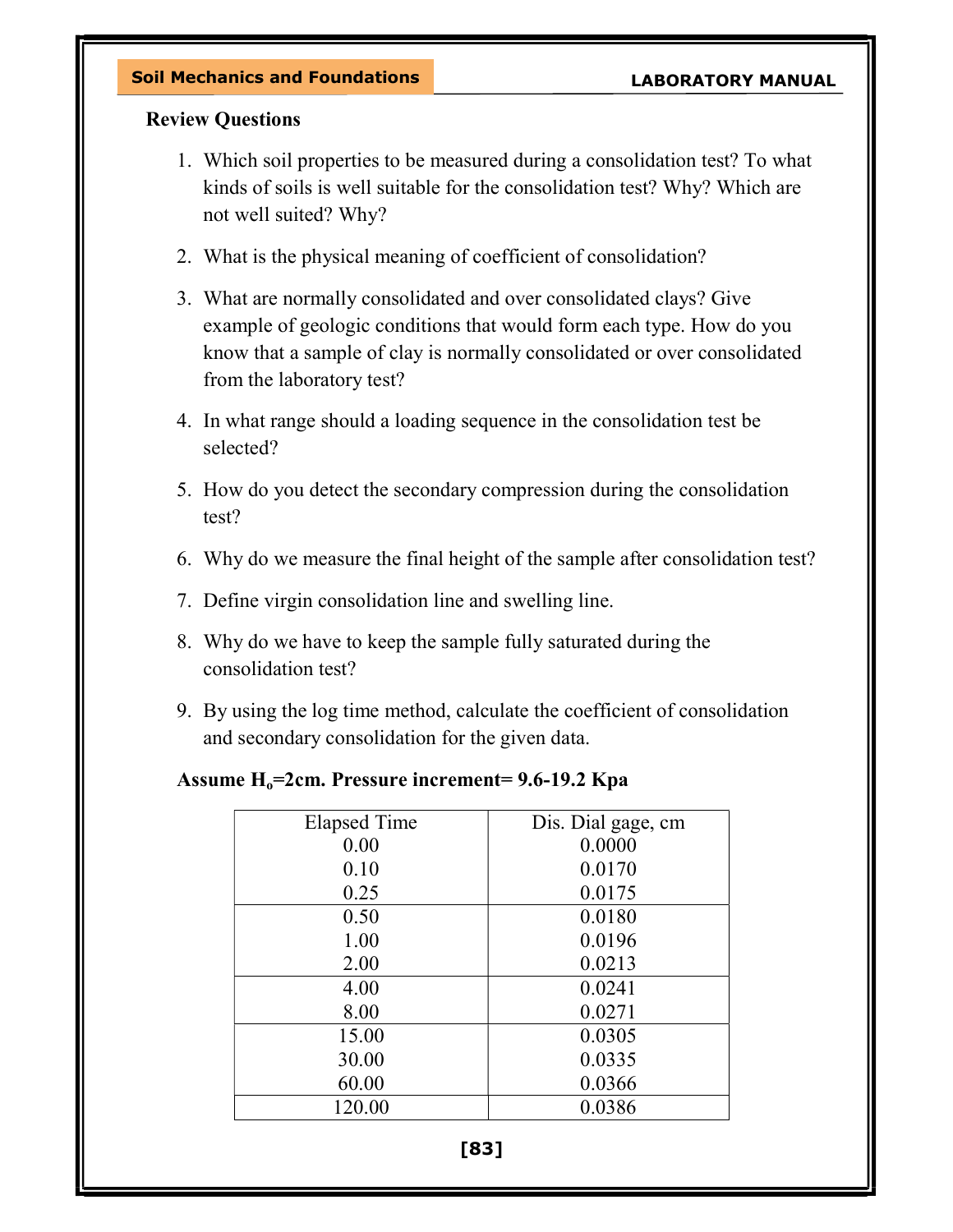| 240.00  | 0.0401 |
|---------|--------|
| 480.00  | 0.0406 |
| 1380.00 | 0.0411 |
| 1560.00 | 0.0411 |

10. Plot for the data in the following table void ratio-versus-effective stress curve, and determine the preconsolidation pressure and compression and swelling indices. Assume the initial void ratio to be 0.640 and the present effective overburden pressure 80Kpa.

Effective stress, Kpa Void ratio, e

Effective stress, KPa Void ratio, e

| Effective stress, KPa | Void ratio, e |
|-----------------------|---------------|
| 1.8                   | 0.639         |
| 7.9                   | 0.634         |
| 16.1                  | 0.629         |
| 30.5                  | 0.620         |
| 74.5                  | 0.607         |
| 151.0                 | 0.573         |
| 322.0                 | 0.513         |
| 652.8                 | 0.459         |
| 1258.2                | 0.394         |
| 2728.4                | 0.340         |
| 1196.3                | 0.346         |
| 316.6                 | 0.365         |
| 78.4                  | 0.382         |
| 33.8                  | 0.396         |
| 17.2                  | 0.408         |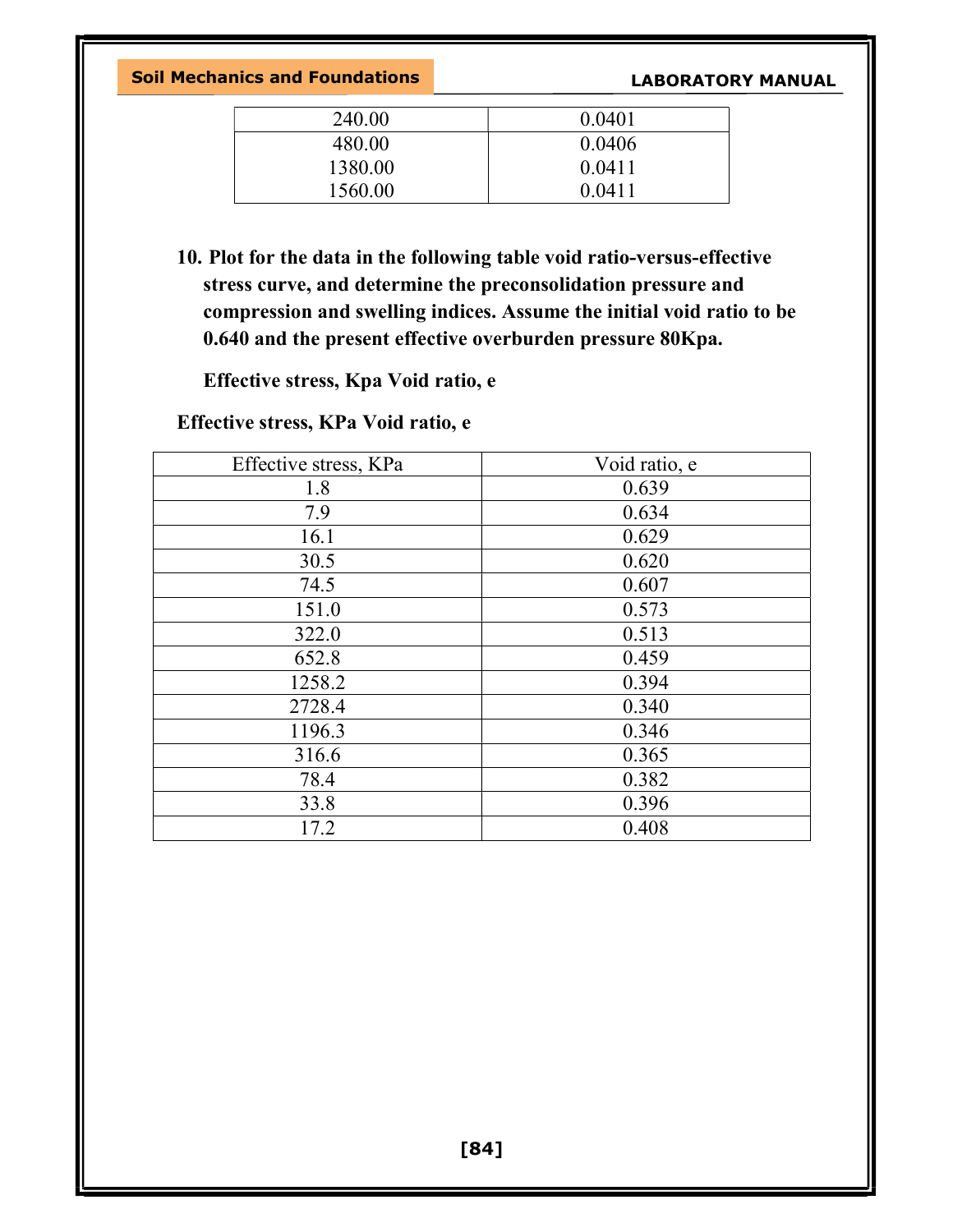# 10. APENDICES

### AASTHO AND ASTM SOIL TEST DESIGNATION

Table 11:1: Some important AASHTO and ASTM soil test designations

| Name of test                          | <b>AASHTO</b> test<br>designation | <b>ASTM</b> test<br>designation |
|---------------------------------------|-----------------------------------|---------------------------------|
| Water content                         | $T - 265$                         | D-2216                          |
| Specific gravity                      | $T-100$                           | D-854                           |
| Sieve analysis                        | $T-87, T-88$                      | $D-421$                         |
| Hydrometer analysis                   | T-87, T-88                        | D-422                           |
| Liquid limit                          | T-89                              | D-4318                          |
| <b>Plastic limit</b>                  | $T - 90$                          | D-4318                          |
| Shrinkage limit                       | $T - 92$                          | D-427                           |
| Standard proctor compaction           | T-99                              | D-698                           |
| Modified                              | $T - 180$                         | D-1557                          |
| Field density by sand cone            | T-191                             | D-1556                          |
| Permeability of granular soil         | $T - 215$                         | D-2434                          |
| Consolidation                         | $T - 216$                         | D-2435                          |
| Direct shear (granular soil)          | $T - 236$                         | D-3080                          |
| Unconfined compression                | $T - 208$                         | D-2166                          |
| Triaxial                              | $T - 234$                         | D-2850                          |
| AASHTO soil classification<br>system  | M-145                             | D-3282                          |
| Unified soil classification<br>system |                                   | D-2487                          |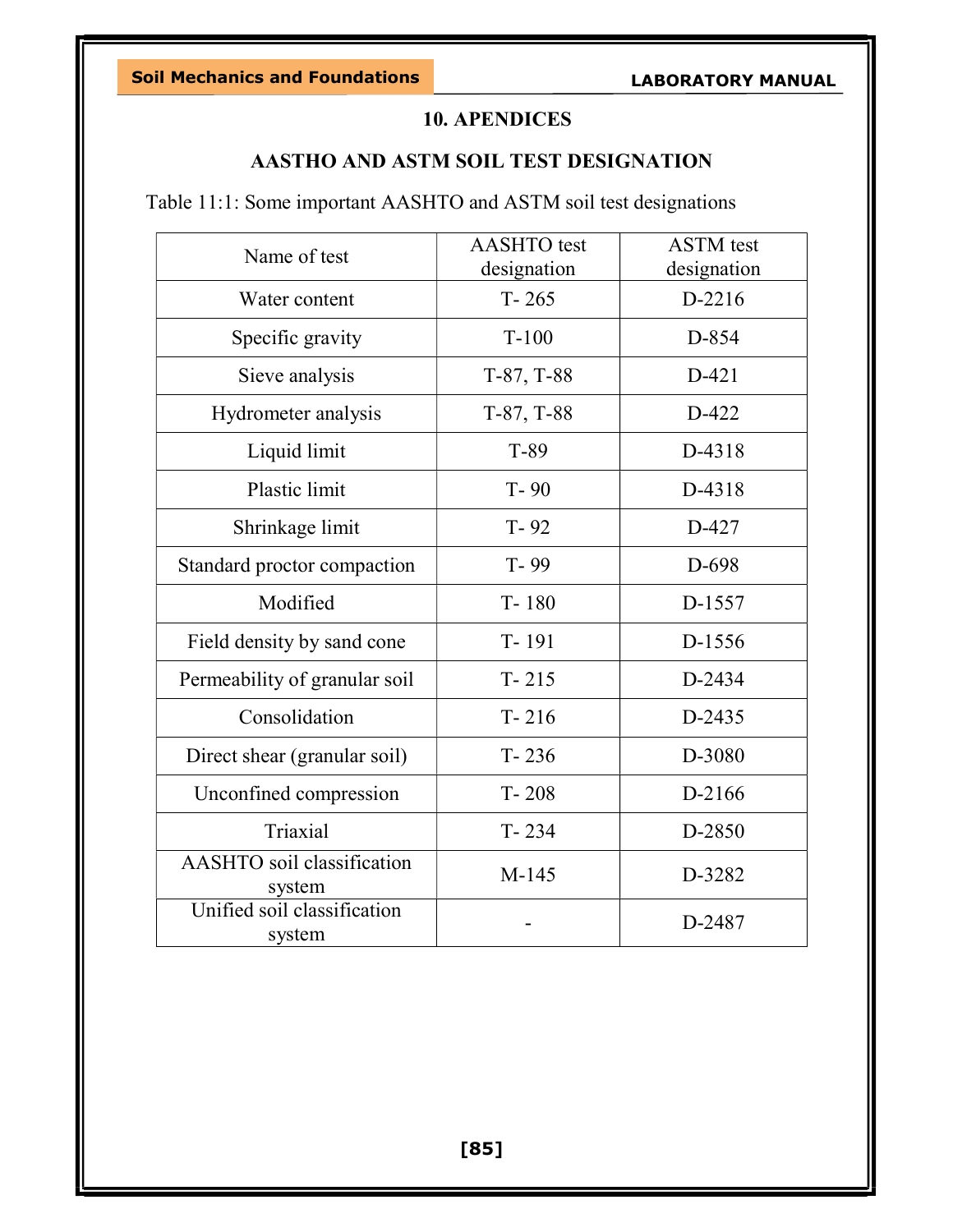# SYMBOLS FOR SOIL AND WATER PROPERTIES

Table 11:2: Symbols for Soils and Water properties

| <b>Measured quantity</b>  | <b>Symbol</b>               | <b>Unit of</b>    |
|---------------------------|-----------------------------|-------------------|
|                           |                             | measurement       |
| Moisture content          | W                           | $\frac{0}{0}$     |
| Liquid limit              | $\overline{W}_1$            | $\frac{0}{0}$     |
| Plastic limit             | $\overline{W}_p$            | $\frac{0}{0}$     |
| Plastic index             | $\bar{L}_p$                 | $\frac{0}{0}$     |
| Non-plastic               | NP                          |                   |
| Relative consistency      | $C_{r}$                     |                   |
| Liquidity index           | $\mathbf{I}_1$              |                   |
| Shrinkage limit           | $W_{\rm s}$                 | $\frac{0}{0}$     |
| Linear shrinkage          | $\bar{\underline{L}}_s$     | $\frac{0}{0}$     |
| Shrinkage ratio           | $\overline{\mathrm{R}}$     |                   |
| Unit weight               | $\gamma$                    | $kN/m^2$          |
| Bulk (mass) density       | $\rho$                      | $Mg/m^3$          |
| Dry density               | $\rho_d$                    | $Mg/m^3$          |
| Saturated density         |                             | $Mg/m^3$          |
| Submerged density         | $\frac{\rho_{\rm s}}{\rho}$ | $Mg/m^3$          |
| Minimum dry density       | $\rho_{\text{dmin}}$        | $Mg/m^3$          |
| Maximum dry density       | $\rho_{\rm dmax}$           | $Mg/m^3$          |
| Optimum moisture          | OMC                         | $\frac{0}{0}$     |
| content                   |                             |                   |
| Density of soil particles | $\rho_{\rm s}$              | $Mg/m^3$          |
| Density of liquid         | $\rho_1$                    | $g/ml$ or $Mg/m3$ |
| Degree of situation       | ${\bf S}$                   | $\frac{0}{0}$     |
| Voids ratio               | e                           |                   |
| Porosity                  | $\mathbf n$                 |                   |
| Percentage air voids      | $V_a$                       | $\frac{0}{0}$     |
| Particle size             | D                           | μm or mm          |
| Percentage smaller than   | $\mathbf P$                 | $\%$              |
|                           |                             |                   |
| Effective size            | $D_{10}$                    | Mm                |
| '60% finer than' size     | $D_{60}$                    | mm                |
| Uniformity coefficient    | `U                          |                   |
| Dynamic viscosity of      |                             | <b>MPas</b>       |
| water                     | $\eta$                      |                   |

[86]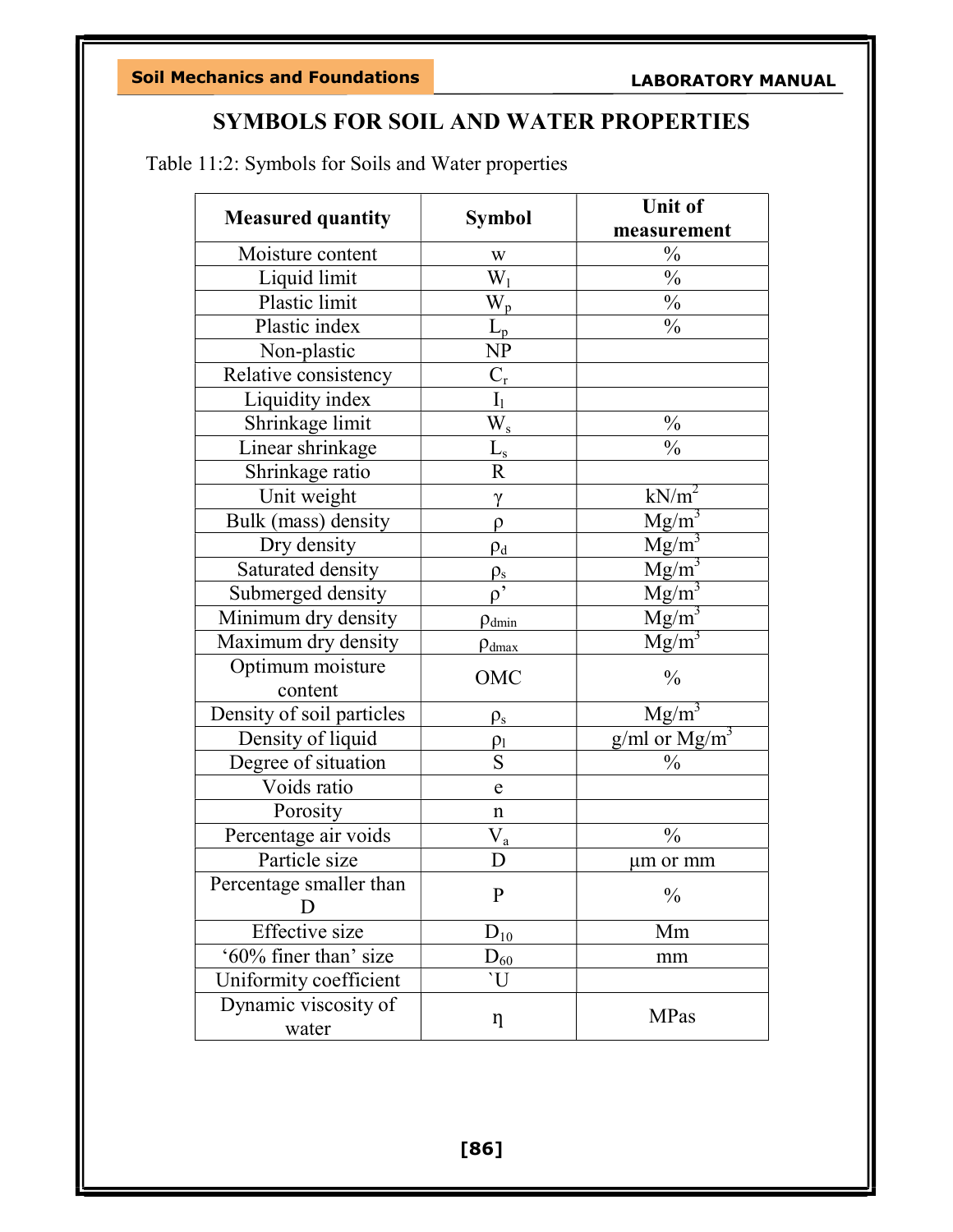Table 11:3: Density of Water & Correction Factor K for Various Temperatures (Specific Gravity)

| Temperature, <sup>o</sup> C | Density of water(g/ml) | Correction Factor, K |
|-----------------------------|------------------------|----------------------|
| 16.0                        | 0.99897                | 1.0007               |
| 16.5                        | 0.99889                | 1.0007               |
| 17.0                        | 0.99880                | 1.0006               |
| 17.5                        | 0.99871                | 1.0005               |
| 18.0                        | 0.99862                | 1.0004               |
| 18.5                        | 0.99853                | 1.0003               |
| 19.0                        | 0.99843                | 1.0002               |
| 19.5                        | 0.99833                | 1.0001               |
| 20.0                        | 0.99823                | 1.0000               |
| 20.5                        | 0.99812                | 0.9999               |
| 21.0                        | 0.99802                | 0.9998               |
| 21.5                        | 0.99791                | 0.9997               |
| 22.0                        | 0.99780                | 0.9996               |
| 22.5                        | 0.99768                | 0.9995               |
| 23.0                        | 0.99757                | 0.9993               |
| 23.5                        | 0.99845                | 0.9992               |
| 24.0                        | 0.99732                | 0.9991               |
| 24.5                        | 0.99720                | 0.9990               |
| 25.0                        | 0.99707                | 0.9988               |
| 25.5                        | 0.99694                | 0.9987               |
| 26.0                        | 0.99681                | 0.9986               |
| 26.5                        | 0.99668                | 0.9984               |
| 27.0                        | 0.99654                | 0.9983               |
| 27.5                        | 0.99640                | 0.9982               |
| 28.0                        | 0.99626                | 0.9980               |
| 28.5                        | 0.99612                | 0.9979               |
| 29.0                        | 0.99597                | 0.9977               |
| 29.5                        | 0.99582                | 0.9976               |
| 30                          | 0.99567                | 0.9974               |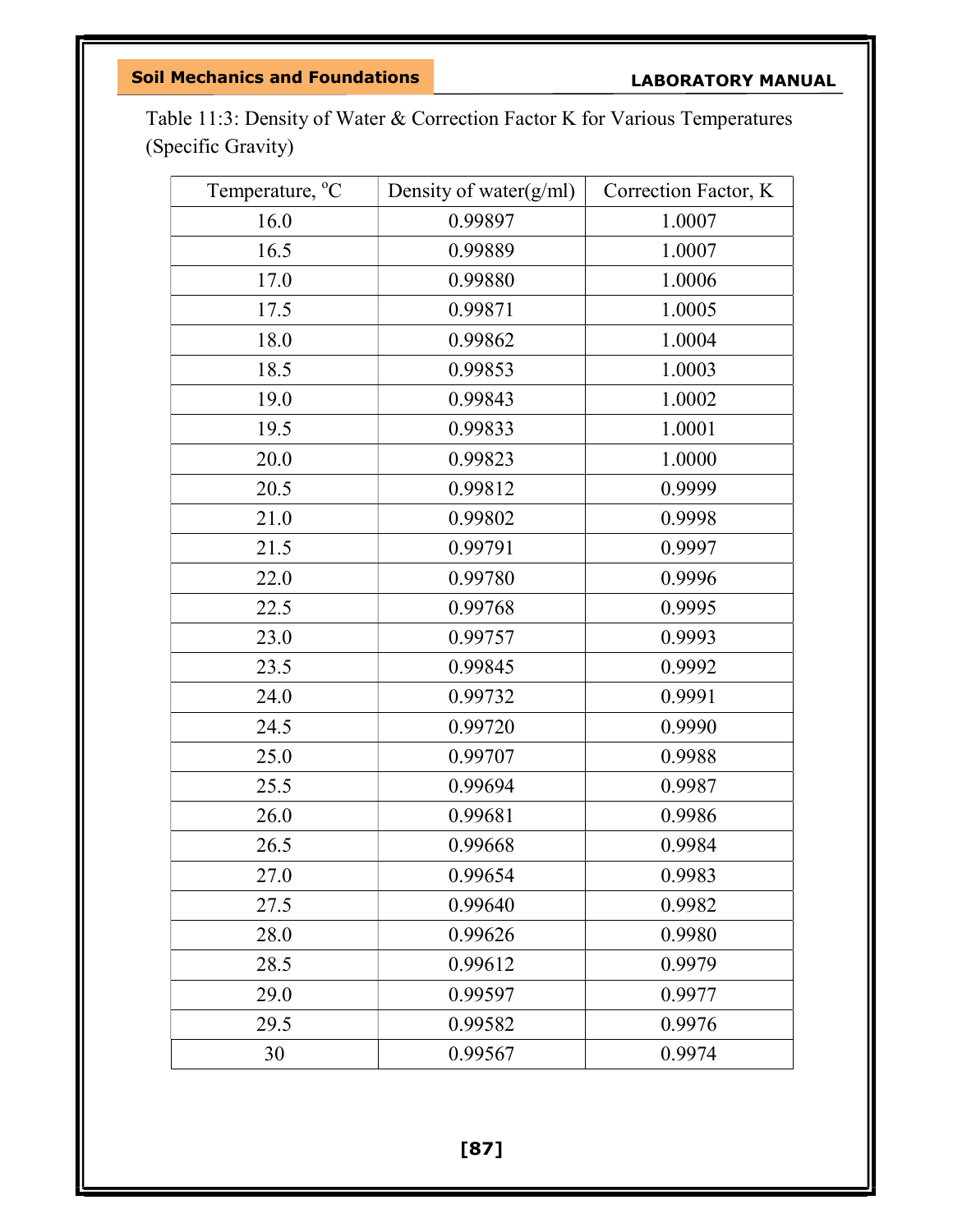# LABORATORY MANUAL

Table 11:4: Factors a and b for Different Specific Gravity (for hydrometer analysis)

| <b>Gs</b> | 2.95    | 2.90 | 2.85 | 2.80 | 2.75 | 2.70                                                                | 2.65 | 2.60 | 2.55              | 2.50 | 2.45    |
|-----------|---------|------|------|------|------|---------------------------------------------------------------------|------|------|-------------------|------|---------|
| a         | 0.94    | 0.95 | 0.96 | 0.97 | 0.98 | 0.99                                                                | .00. | 1.01 | 1.02              | .03  | 1.05    |
| b         | 1509.80 |      |      |      |      | 1525.86   1541.92   1557.98   1574.04   1590.11   1606.17   1622.23 |      |      | $1638.29$ 1654.35 |      | 1686.48 |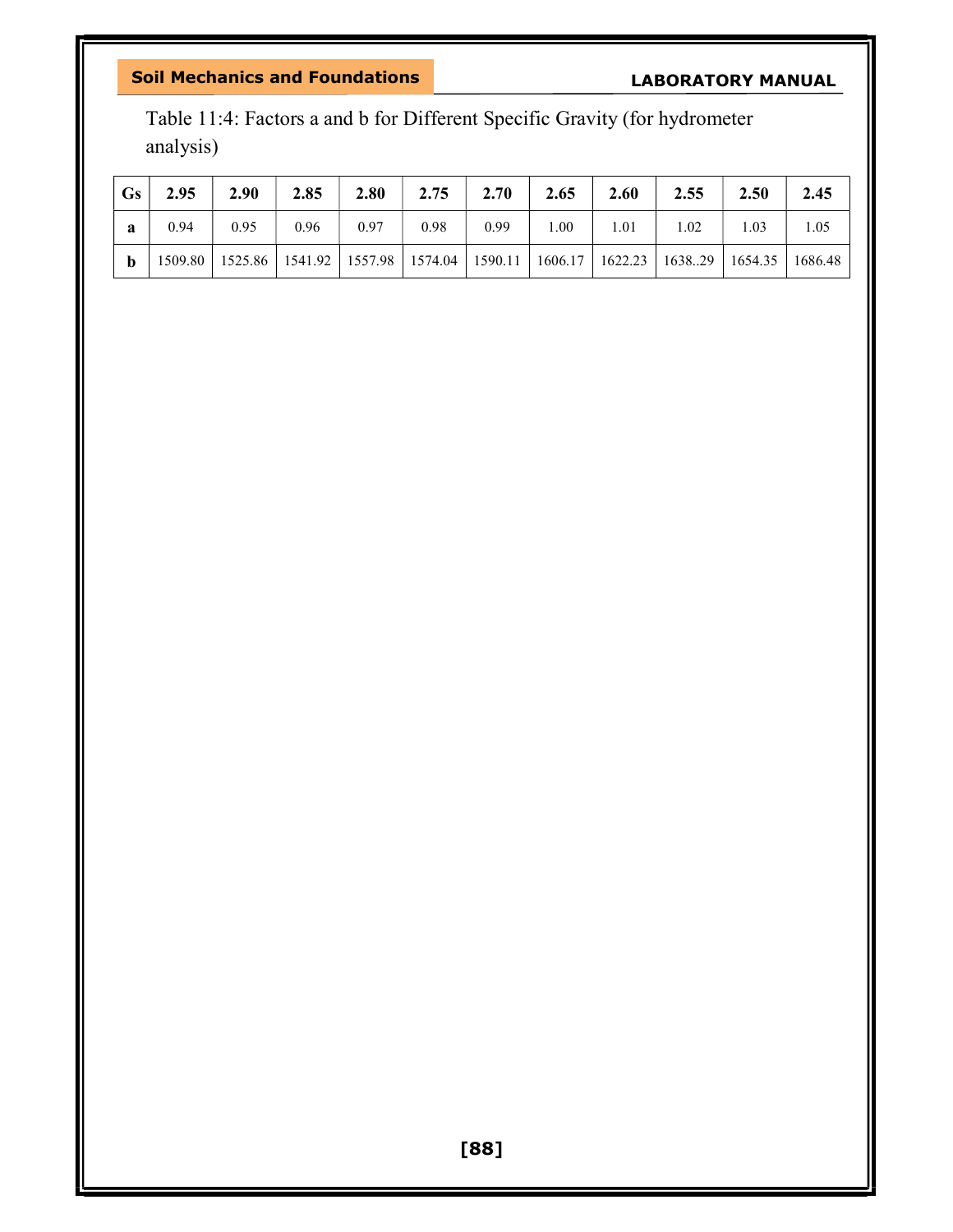Table 11:5: Value of K for Use in Equations for Computing Diameter of Particle in Hydrometer Analysis

| Temp.         | <b>Specific Gravity of Soil Particles</b> |         |         |         |         |         |         |         |         |  |  |
|---------------|-------------------------------------------|---------|---------|---------|---------|---------|---------|---------|---------|--|--|
| $(^{\circ}C)$ | 2.45                                      | 2.50    | 2.55    | 2.60    | 2.65    | 2.70    | 2.75    | 2.80    | 2.85    |  |  |
| 16            | 0.01510                                   | 0.01505 | 0.01481 | 0.01457 | 0.01435 | 0.01414 | 0.01394 | 0.01374 | 0.01356 |  |  |
| 17            | 0.0151                                    | 0.01486 | 0.01462 | 0.01439 | 0.01417 | 0.01396 | 0.01376 | 0.01356 | 0.01338 |  |  |
| 18            | 0.01492                                   | 0.01467 | 0.01443 | 0.01421 | 0.01399 | 0.01378 | 0.01359 | 0.01339 | 0.01312 |  |  |
| 19            | 0.01474                                   | 0.01449 | 0.01425 | 0.01403 | 0.01382 | 0.01361 | 0.01342 | 0.01323 | 0.01305 |  |  |
| 20            | 0.01756                                   | 0.01431 | 0.01408 | 0.01386 | 0.01365 | 0.01344 | 0.01325 | 0.01307 | 0.01289 |  |  |
| 21            | 0.01438                                   | 0.01414 | 0.01391 | 0.01369 | 0.01348 | 0.01328 | 0.01309 | 0.01291 | 0.01273 |  |  |
| 22            | 0.01421                                   | 0.01397 | 0.01374 | 0.01353 | 0.01332 | 0.01312 | 0.01294 | 0.01276 | 0.01258 |  |  |
| 23            | 0.01404                                   | 0.01381 | 0.01358 | 0.01337 | 0.01317 | 0.01297 | 0.01279 | 0.01261 | 0.01243 |  |  |
| 24            | 0.01388                                   | 0.01365 | 0.01342 | 0.01321 | 0.01301 | 0.01282 | 0.01264 | 0.01246 | 0.01229 |  |  |
| 25            | 0.01372                                   | 0.01349 | 0.01327 | 0.01306 | 0.01286 | 0.01267 | 0.01249 | 0.01232 | 0.01215 |  |  |
| 26            | 0.01357                                   | 0.01334 | 0.01312 | 0.01291 | 0.01272 | 0.01253 | 0.01235 | 0.01218 | 0.01201 |  |  |
| 27            | 0.01342                                   | 0.01319 | 0.01297 | 0.01277 | 0.01258 | 0.01239 | 0.01221 | 0.01204 | 0.01188 |  |  |
| 28            | 0.01327                                   | 0.01304 | 0.01283 | 0.01264 | 0.01244 | 0.01225 | 0.01208 | 0.01191 | 0.01175 |  |  |
| 29            | 0.01312                                   | 0.01290 | 0.01269 | 0.01249 | 0.01230 | 0.01212 | 0.01195 | 0.01178 | 0.01162 |  |  |
| 30            | 0.01298                                   | 0.01276 | 0.01256 | 0.01236 | 0.01217 | 0.01199 | 0.01182 | 0.01165 | 0.01149 |  |  |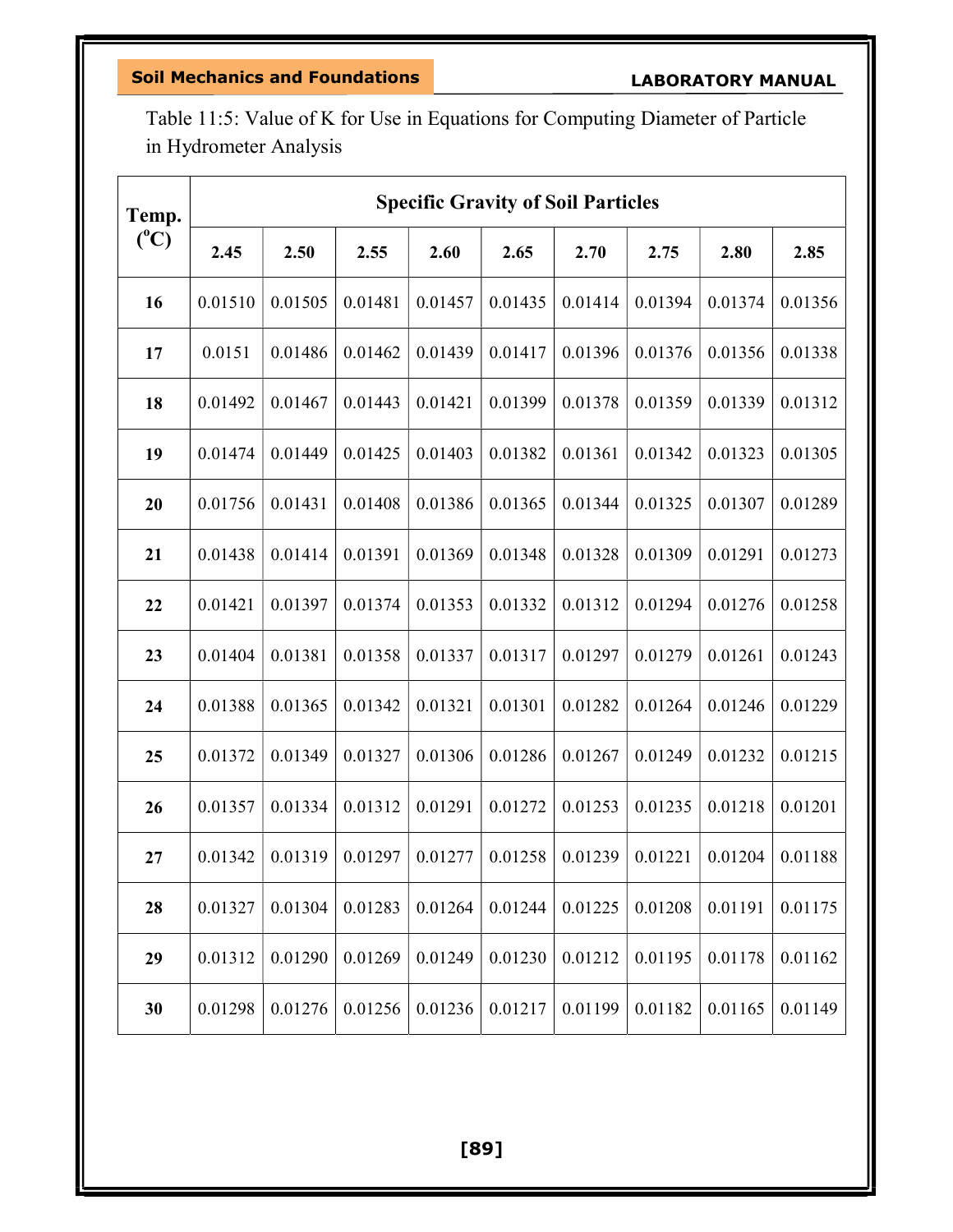LABORATORY MANUAL

| $\rm ^{o}C$ | $\bf{0}$ | 0.1    | 0.2    | 0.3    | 0.4    | 0.5    | 0.6    | 0.7    | 0.8    | 0.9    |
|-------------|----------|--------|--------|--------|--------|--------|--------|--------|--------|--------|
| 10          | 1.3012   | 1.2976 | 1.2940 | 1.2903 | 1.2867 | 1.2831 | 1.2795 | 1.2759 | 1.2722 | 1.2686 |
| 11          | 1.2650   | 1.2615 | 1.2580 | 1.2545 | 1.2510 | 1.2476 | 1.2441 | 1.2406 | 1.2371 | 1.2336 |
| 12          | 1.2301   | 1.2268 | 1.2234 | 1.2201 | 1.2168 | 1.2135 | 1.2101 | 1.2068 | 1.2035 | 1.2001 |
| 13          | 1.1968   | 1.1936 | 1.1905 | 1.1873 | 1.1841 | 1.1810 | 1.1777 | 1.1746 | 1.1714 | 1.1683 |
| 14          | 1.1651   | 1.1621 | 1.1590 | 1.1560 | 1.1529 | 1.1499 | 1.1469 | 1.1438 | 1.1408 | 1.1377 |
| 15          | 1.1347   | 1.1318 | 1.1289 | 1.1260 | 1.1231 | 1.1202 | 1.1172 | 1.1143 | 1.1114 | 1.1085 |
| <b>16</b>   | 1.1056   | 1.1028 | 1.0999 | 1.0971 | 1.0943 | 1.0915 | 1.0887 | 1.0859 | 1.0803 | 1.0802 |
| 17          | 1.0774   | 1.0747 | 1.0720 | 1.0693 | 1.0667 | 1.0640 | 1.0613 | 1.0586 | 1.0560 | 1.0533 |
| 18          | 1.0507   | 1.0480 | 1.0454 | 1.0429 | 1.0403 | 1.0377 | 1.0351 | 1.0325 | 1.0300 | 1.0274 |
| 19          | 1.0248   | 1.0223 | 1.0198 | 1.0174 | 1.0149 | 1.0124 | 1.0099 | 1.0074 | 1.0050 | 1.0025 |
| 20          | 1.0000   | 0.9976 | 0.9952 | 0.9928 | 0.9904 | 0.9881 | 0.9857 | 0.9833 | 0.9809 | 0.9785 |
| 21          | 0.9761   | 0.9738 | 0.9715 | 0.9692 | 0.9669 | 0.9646 | 0.9623 | 0.9600 | 0.9577 | 0.9554 |
| 22          | 0.9531   | 0.9509 | 0.9487 | 0.9465 | 0.9443 | 0.9421 | 0.9399 | 0.9377 | 0.9355 | 0.9333 |
| 23          | 0.9311   | 0.9290 | 0.9268 | 0.9247 | 0.9225 | 0.9204 | 0.9183 | 0.9161 | 0.9140 | 0.9118 |
| 24          | 0.9097   | 0.9077 | 0.9056 | 0.9036 | 0.9015 | 0.8995 | 0.8975 | 0.8954 | 0.8934 | 0.8913 |
| 25          | 0.8893   | 0.8873 | 0.8853 | 0.8833 | 0.8813 | 0.8794 | 0.8774 | 0.8754 | 0.8734 | 0.8714 |
| 26          | 0.8694   | 0.8675 | 0.8656 | 0.8636 | 0.8617 | 0.8598 | 0.8579 | 0.8560 | 0.8540 | 0.8521 |
| 27          | 0.8502   | 0.8484 | 0.8465 | 0.8447 | 0.8428 | 0.8410 | 0.8392 | 0.8373 | 0.8355 | 0.8336 |
| 28          | 0.8318   | 0.8300 | 0.8282 | 0.8264 | 0.8246 | 0.8229 | 0.8211 | 0.8193 | 0.8175 | 0.8157 |
| 29          | 0.8139   | 0.8122 | 0.8105 | 0.8087 | 0.8070 | 0.8053 | 0.8036 | 0.8019 | 0.8001 | 0.7984 |
| 30          | 0.7967   | 0.7950 | 0.7934 | 0.7917 | 0.7901 | 0.7884 | 0.7867 | 0.7851 | 0.7834 | 0.7818 |
| 31          | 0.7801   | 0.7785 | 0.7769 | 0.7753 | 0.7737 | 0.7721 | 0.7705 | 0.7689 | 0.7673 | 0.7657 |
| 32          | 0.7641   | 0.7626 | 0.7610 | 0.7595 | 0.7579 | 0.7564 | 0.7548 | 0.7533 | 0.7517 | 0.7502 |
| 33          | 0.7486   | 0.7471 | 0.7456 | 0.7440 | 0.7425 | 0.7410 | 0.7395 | 0.7380 | 0.7364 | 0.7349 |
| 34          | 0.7334   | 0.7320 | 0.7305 | 0.7291 | 0.7276 | 0.7262 | 0.7247 | 0.7233 | 0.7218 | 0.7204 |
| 35          | 0.7189   | 0.7175 | 0.7161 | 0.7147 | 0.7133 | 0.7120 | 0.7106 | 0.7092 | 0.7078 | 0.7064 |